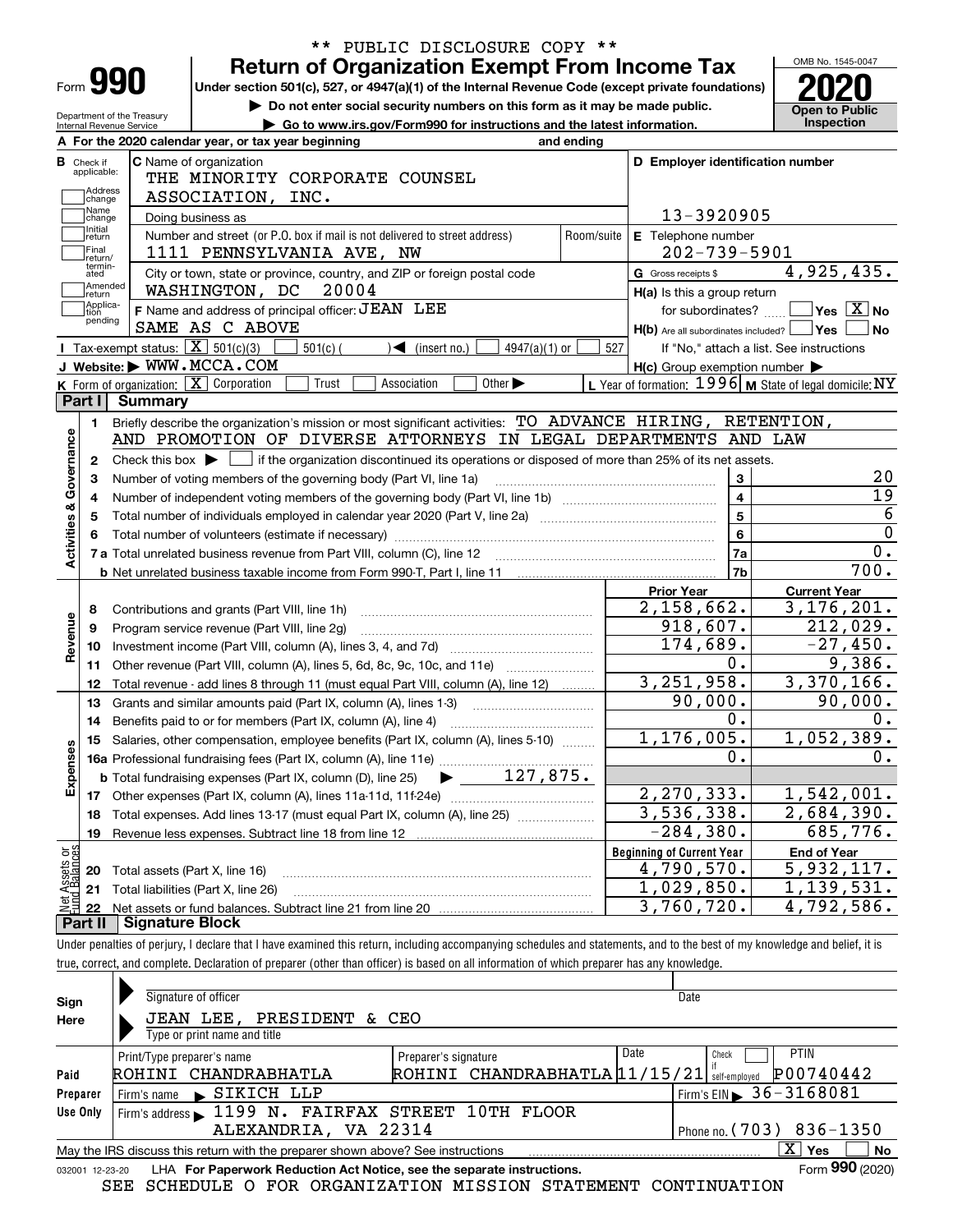|              | THE MINORITY CORPORATE COUNSEL                                                                                                               |                                                 |                                           |
|--------------|----------------------------------------------------------------------------------------------------------------------------------------------|-------------------------------------------------|-------------------------------------------|
|              | ASSOCIATION, INC.<br>13-3920905<br>Form 990 (2020)                                                                                           |                                                 | Page 2                                    |
|              | <b>Statement of Program Service Accomplishments</b><br>Part III                                                                              |                                                 |                                           |
|              |                                                                                                                                              |                                                 | $\boxed{\mathbf{X}}$                      |
| $\mathbf{1}$ | Briefly describe the organization's mission:                                                                                                 |                                                 |                                           |
|              | THE MCCA MISSION IS TO ADVANCE THE HIRING, RETENTION, AND PROMOTION OF                                                                       |                                                 |                                           |
|              | DIVERSE ATTORNEYS IN LEGAL DEPARTMENTS AND THE LAW FIRMS THAT SERVE                                                                          |                                                 |                                           |
|              | THEM.                                                                                                                                        |                                                 |                                           |
|              |                                                                                                                                              |                                                 |                                           |
| $\mathbf{2}$ | Did the organization undertake any significant program services during the year which were not listed on the                                 |                                                 |                                           |
|              |                                                                                                                                              |                                                 | $\overline{\ }$ Yes $\overline{\rm X}$ No |
|              | If "Yes," describe these new services on Schedule O.                                                                                         |                                                 |                                           |
| 3            | Did the organization cease conducting, or make significant changes in how it conducts, any program services?                                 | $\boxed{\phantom{1}}$ Yes $\boxed{\text{X}}$ No |                                           |
|              | If "Yes," describe these changes on Schedule O.                                                                                              |                                                 |                                           |
| 4            | Describe the organization's program service accomplishments for each of its three largest program services, as measured by expenses.         |                                                 |                                           |
|              | Section 501(c)(3) and 501(c)(4) organizations are required to report the amount of grants and allocations to others, the total expenses, and |                                                 |                                           |
|              | revenue, if any, for each program service reported.                                                                                          |                                                 |                                           |
| 4a           | $249$ , $379$ $\cdot$ including grants of \$<br>(Expenses \$<br>) (Revenue \$<br>(Code:                                                      |                                                 | 9,036.                                    |
|              | MCCA HOSTS A NATIONAL AWARDS GALA. THE NATIONAL EVENT RECOGNIZES                                                                             |                                                 |                                           |
|              | CORPORATE LEADERS IN THE ADVANCEMENT OF DIVERSITY IN THE LEGAL                                                                               |                                                 |                                           |
|              | INDUSTRY.                                                                                                                                    |                                                 |                                           |
|              |                                                                                                                                              |                                                 |                                           |
|              |                                                                                                                                              |                                                 |                                           |
|              |                                                                                                                                              |                                                 |                                           |
|              |                                                                                                                                              |                                                 |                                           |
|              |                                                                                                                                              |                                                 |                                           |
|              |                                                                                                                                              |                                                 |                                           |
|              |                                                                                                                                              |                                                 |                                           |
|              |                                                                                                                                              |                                                 |                                           |
|              |                                                                                                                                              |                                                 |                                           |
| 4b           | 256, 365. including grants of \$<br>) (Expenses \$<br>) (Revenue \$<br>(Code:                                                                |                                                 | 53,478.                                   |
|              | MCCA HOSTS ANNUAL CONFERENCES AT WHICH ATTENDEES LEARN ABOUT RECENT                                                                          |                                                 |                                           |
|              | DEVELOPMENTS AND TRENDS ON A VARIETY OF LEGAL TOPICS AND DIVERSITY.                                                                          |                                                 |                                           |
|              |                                                                                                                                              |                                                 |                                           |
|              |                                                                                                                                              |                                                 |                                           |
|              |                                                                                                                                              |                                                 |                                           |
|              |                                                                                                                                              |                                                 |                                           |
|              |                                                                                                                                              |                                                 |                                           |
|              |                                                                                                                                              |                                                 |                                           |
|              |                                                                                                                                              |                                                 |                                           |
|              |                                                                                                                                              |                                                 |                                           |
|              |                                                                                                                                              |                                                 |                                           |
|              |                                                                                                                                              |                                                 |                                           |
| 4с           | 532,571.<br>including grants of \$<br>(Code:<br>(Expenses \$<br>) (Revenue \$                                                                |                                                 | 30,517.                                   |
|              | MCCA PRODUCES A VARIETY OF RESEARCH AND EDUCATIONAL MATERIAL                                                                                 | INCLUDING:                                      |                                           |
|              | LAW FIRM DIVERSITY SURVEY REPORT<br>I)                                                                                                       |                                                 |                                           |
|              | II)<br>INCLUSION INDEX REPORT                                                                                                                |                                                 |                                           |
|              | GC SURVEY ANALYSIS & REPORT<br>III                                                                                                           |                                                 |                                           |
|              | CASE STUDIES ABOUT<br>IV :<br><b>CULTURE</b>                                                                                                 |                                                 |                                           |
|              |                                                                                                                                              |                                                 |                                           |
|              |                                                                                                                                              |                                                 |                                           |
|              |                                                                                                                                              |                                                 |                                           |
|              |                                                                                                                                              |                                                 |                                           |
|              |                                                                                                                                              |                                                 |                                           |
|              |                                                                                                                                              |                                                 |                                           |
|              |                                                                                                                                              |                                                 |                                           |
| 4d           | Other program services (Describe on Schedule O.)                                                                                             |                                                 |                                           |
|              | 118,998.<br>90,000 $\cdot$ ) (Revenue \$<br>125, 560. including grants of \$<br>(Expenses \$                                                 |                                                 |                                           |
| 4е           | 1, 163, 875.<br>Total program service expenses                                                                                               |                                                 |                                           |
|              |                                                                                                                                              |                                                 | Form 990 (2020)                           |
|              | 032002 12-23-20                                                                                                                              |                                                 |                                           |
|              | 3                                                                                                                                            |                                                 |                                           |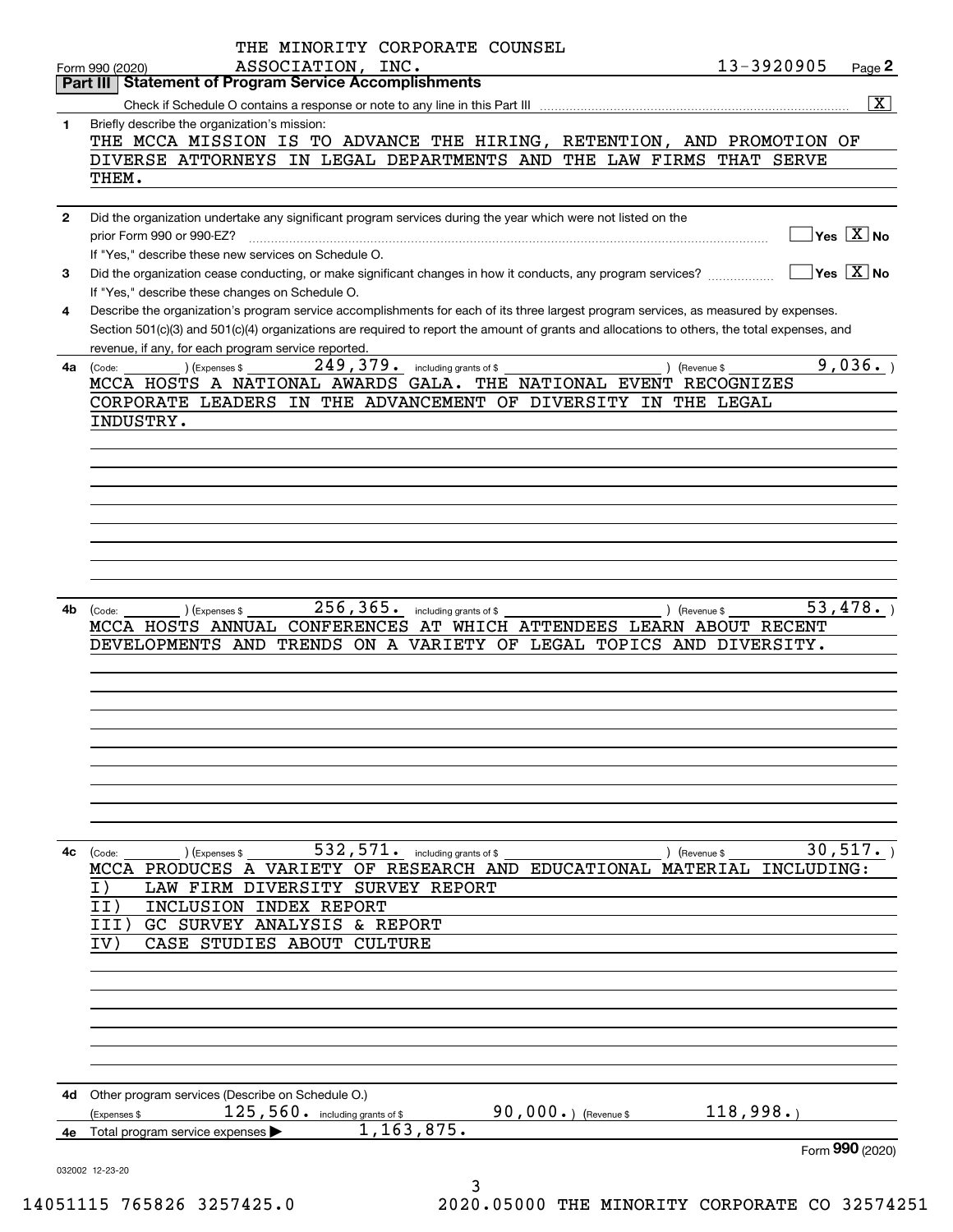|     |                                                                                                                                                                                                                                                           |                 | Yes                     | No              |
|-----|-----------------------------------------------------------------------------------------------------------------------------------------------------------------------------------------------------------------------------------------------------------|-----------------|-------------------------|-----------------|
| 1   | Is the organization described in section $501(c)(3)$ or $4947(a)(1)$ (other than a private foundation)?                                                                                                                                                   |                 |                         |                 |
|     |                                                                                                                                                                                                                                                           | 1.              | X                       |                 |
| 2   |                                                                                                                                                                                                                                                           | $\overline{2}$  | $\overline{\mathbf{x}}$ |                 |
| 3   | Did the organization engage in direct or indirect political campaign activities on behalf of or in opposition to candidates for                                                                                                                           |                 |                         |                 |
|     |                                                                                                                                                                                                                                                           | 3               |                         | x               |
| 4   | Section 501(c)(3) organizations. Did the organization engage in lobbying activities, or have a section 501(h) election in effect                                                                                                                          |                 |                         |                 |
|     |                                                                                                                                                                                                                                                           | 4               |                         | x               |
| 5   | Is the organization a section 501(c)(4), 501(c)(5), or 501(c)(6) organization that receives membership dues, assessments, or                                                                                                                              | 5               |                         | x               |
|     |                                                                                                                                                                                                                                                           |                 |                         |                 |
| 6   | Did the organization maintain any donor advised funds or any similar funds or accounts for which donors have the right to<br>provide advice on the distribution or investment of amounts in such funds or accounts? If "Yes," complete Schedule D, Part I | 6               |                         | x               |
| 7   | Did the organization receive or hold a conservation easement, including easements to preserve open space,                                                                                                                                                 |                 |                         |                 |
|     |                                                                                                                                                                                                                                                           | $\overline{7}$  |                         | x               |
| 8   | Did the organization maintain collections of works of art, historical treasures, or other similar assets? If "Yes," complete                                                                                                                              |                 |                         |                 |
|     |                                                                                                                                                                                                                                                           | 8               |                         | x               |
| 9   | Did the organization report an amount in Part X, line 21, for escrow or custodial account liability, serve as a custodian for                                                                                                                             |                 |                         |                 |
|     | amounts not listed in Part X; or provide credit counseling, debt management, credit repair, or debt negotiation services?                                                                                                                                 |                 |                         |                 |
|     |                                                                                                                                                                                                                                                           | 9               |                         | x               |
| 10  | Did the organization, directly or through a related organization, hold assets in donor-restricted endowments                                                                                                                                              |                 |                         |                 |
|     |                                                                                                                                                                                                                                                           | 10              |                         | x               |
| 11  | If the organization's answer to any of the following questions is "Yes," then complete Schedule D, Parts VI, VII, VIII, IX, or X                                                                                                                          |                 |                         |                 |
|     | as applicable.                                                                                                                                                                                                                                            |                 |                         |                 |
|     | a Did the organization report an amount for land, buildings, and equipment in Part X, line 10? If "Yes," complete Schedule D,                                                                                                                             |                 |                         |                 |
|     |                                                                                                                                                                                                                                                           | 11a             | $\mathbf X$             |                 |
| b   | Did the organization report an amount for investments - other securities in Part X, line 12, that is 5% or more of its total                                                                                                                              |                 |                         |                 |
|     |                                                                                                                                                                                                                                                           | 11 <sub>b</sub> |                         | x               |
| c   | Did the organization report an amount for investments - program related in Part X, line 13, that is 5% or more of its total                                                                                                                               |                 |                         |                 |
|     |                                                                                                                                                                                                                                                           | 11c             |                         | x               |
|     | d Did the organization report an amount for other assets in Part X, line 15, that is 5% or more of its total assets reported in                                                                                                                           |                 |                         |                 |
|     |                                                                                                                                                                                                                                                           | 11d             |                         | x               |
|     | Did the organization report an amount for other liabilities in Part X, line 25? If "Yes," complete Schedule D, Part X                                                                                                                                     | 11e             | X                       |                 |
| f   | Did the organization's separate or consolidated financial statements for the tax year include a footnote that addresses                                                                                                                                   |                 |                         |                 |
|     | the organization's liability for uncertain tax positions under FIN 48 (ASC 740)? If "Yes," complete Schedule D, Part X                                                                                                                                    | 11f             | X                       |                 |
|     | 12a Did the organization obtain separate, independent audited financial statements for the tax year? If "Yes," complete                                                                                                                                   |                 |                         |                 |
|     |                                                                                                                                                                                                                                                           | 12a             | X                       |                 |
|     | <b>b</b> Was the organization included in consolidated, independent audited financial statements for the tax year?                                                                                                                                        |                 |                         |                 |
|     | If "Yes," and if the organization answered "No" to line 12a, then completing Schedule D, Parts XI and XII is optional                                                                                                                                     | 12D             |                         | ᅀ               |
| 13  |                                                                                                                                                                                                                                                           | 13              |                         | X               |
| 14a | Did the organization maintain an office, employees, or agents outside of the United States?                                                                                                                                                               | 14a             |                         | X               |
| b   | Did the organization have aggregate revenues or expenses of more than \$10,000 from grantmaking, fundraising, business,                                                                                                                                   |                 |                         |                 |
|     | investment, and program service activities outside the United States, or aggregate foreign investments valued at \$100,000                                                                                                                                |                 |                         | X               |
|     | Did the organization report on Part IX, column (A), line 3, more than \$5,000 of grants or other assistance to or for any                                                                                                                                 | 14b             |                         |                 |
| 15  |                                                                                                                                                                                                                                                           | 15              |                         | x               |
| 16  | Did the organization report on Part IX, column (A), line 3, more than \$5,000 of aggregate grants or other assistance to                                                                                                                                  |                 |                         |                 |
|     |                                                                                                                                                                                                                                                           | 16              |                         | x               |
| 17  | Did the organization report a total of more than \$15,000 of expenses for professional fundraising services on Part IX,                                                                                                                                   |                 |                         |                 |
|     |                                                                                                                                                                                                                                                           | 17              |                         | х               |
| 18  | Did the organization report more than \$15,000 total of fundraising event gross income and contributions on Part VIII, lines                                                                                                                              |                 |                         |                 |
|     |                                                                                                                                                                                                                                                           | 18              |                         | X               |
| 19  | Did the organization report more than \$15,000 of gross income from gaming activities on Part VIII, line 9a? If "Yes."                                                                                                                                    |                 |                         |                 |
|     |                                                                                                                                                                                                                                                           | 19              |                         | x               |
| 20a |                                                                                                                                                                                                                                                           | 20a             |                         | $\mathbf x$     |
| b   | If "Yes" to line 20a, did the organization attach a copy of its audited financial statements to this return?                                                                                                                                              | 20 <sub>b</sub> |                         |                 |
| 21  | Did the organization report more than \$5,000 of grants or other assistance to any domestic organization or                                                                                                                                               |                 |                         |                 |
|     |                                                                                                                                                                                                                                                           | 21              |                         | X.              |
|     | 032003 12-23-20                                                                                                                                                                                                                                           |                 |                         | Form 990 (2020) |

4

032003 12-23-20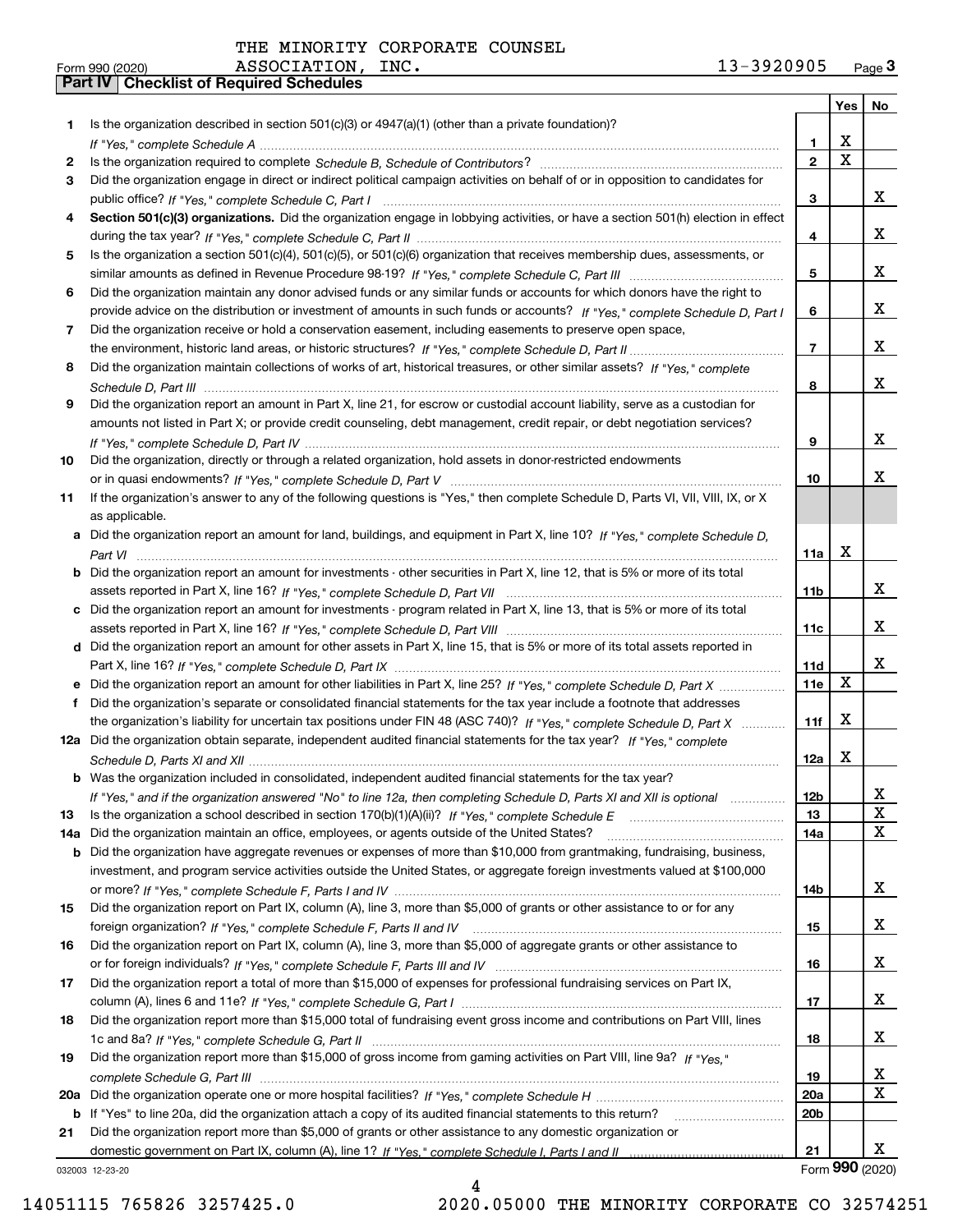*(continued)*

|               |                                                                                                                              |                 | Yes        | ∣ No            |
|---------------|------------------------------------------------------------------------------------------------------------------------------|-----------------|------------|-----------------|
| 22            | Did the organization report more than \$5,000 of grants or other assistance to or for domestic individuals on                |                 |            |                 |
|               |                                                                                                                              | 22              | х          |                 |
| 23            | Did the organization answer "Yes" to Part VII, Section A, line 3, 4, or 5 about compensation of the organization's current   |                 |            |                 |
|               | and former officers, directors, trustees, key employees, and highest compensated employees? If "Yes," complete               |                 |            |                 |
|               |                                                                                                                              | 23              | х          |                 |
|               | 24a Did the organization have a tax-exempt bond issue with an outstanding principal amount of more than \$100,000 as of the  |                 |            |                 |
|               | last day of the year, that was issued after December 31, 2002? If "Yes," answer lines 24b through 24d and complete           |                 |            |                 |
|               |                                                                                                                              | 24a             |            | x               |
|               | b Did the organization invest any proceeds of tax-exempt bonds beyond a temporary period exception?                          | 24b             |            |                 |
|               | c Did the organization maintain an escrow account other than a refunding escrow at any time during the year to defease       |                 |            |                 |
|               | any tax-exempt bonds?                                                                                                        | 24c             |            |                 |
|               | d Did the organization act as an "on behalf of" issuer for bonds outstanding at any time during the year?                    | 24d             |            |                 |
|               | 25a Section 501(c)(3), 501(c)(4), and 501(c)(29) organizations. Did the organization engage in an excess benefit             |                 |            |                 |
|               |                                                                                                                              | 25a             |            | x               |
|               | b Is the organization aware that it engaged in an excess benefit transaction with a disqualified person in a prior year, and |                 |            |                 |
|               | that the transaction has not been reported on any of the organization's prior Forms 990 or 990-EZ? If "Yes," complete        |                 |            |                 |
|               |                                                                                                                              |                 |            | x               |
|               | Schedule L, Part I                                                                                                           | 25b             |            |                 |
| 26            | Did the organization report any amount on Part X, line 5 or 22, for receivables from or payables to any current              |                 |            |                 |
|               | or former officer, director, trustee, key employee, creator or founder, substantial contributor, or 35%                      |                 |            |                 |
|               |                                                                                                                              | 26              |            | x               |
| 27            | Did the organization provide a grant or other assistance to any current or former officer, director, trustee, key employee,  |                 |            |                 |
|               | creator or founder, substantial contributor or employee thereof, a grant selection committee member, or to a 35% controlled  |                 |            |                 |
|               | entity (including an employee thereof) or family member of any of these persons? If "Yes," complete Schedule L, Part III     | 27              |            | х               |
| 28            | Was the organization a party to a business transaction with one of the following parties (see Schedule L, Part IV            |                 |            |                 |
|               | instructions, for applicable filing thresholds, conditions, and exceptions):                                                 |                 |            |                 |
|               | a A current or former officer, director, trustee, key employee, creator or founder, or substantial contributor? If           |                 |            |                 |
|               |                                                                                                                              | 28a             |            | x               |
|               |                                                                                                                              | 28 <sub>b</sub> |            | $\mathbf X$     |
|               | c A 35% controlled entity of one or more individuals and/or organizations described in lines 28a or 28b? If                  |                 |            |                 |
|               |                                                                                                                              | 28c             |            | х               |
| 29            |                                                                                                                              | 29              |            | $\mathbf X$     |
| 30            | Did the organization receive contributions of art, historical treasures, or other similar assets, or qualified conservation  |                 |            |                 |
|               |                                                                                                                              | 30              |            | x               |
| 31            | Did the organization liquidate, terminate, or dissolve and cease operations? If "Yes," complete Schedule N, Part I           | 31              |            | $\mathbf x$     |
| 32            | Did the organization sell, exchange, dispose of, or transfer more than 25% of its net assets? If "Yes," complete             |                 |            |                 |
|               |                                                                                                                              | 32              |            | х               |
| 33            | Did the organization own 100% of an entity disregarded as separate from the organization under Regulations                   |                 |            |                 |
|               |                                                                                                                              | 33              |            | х               |
| 34            | Was the organization related to any tax-exempt or taxable entity? If "Yes," complete Schedule R, Part II, III, or IV, and    |                 |            |                 |
|               |                                                                                                                              | 34              |            | X               |
|               | 35a Did the organization have a controlled entity within the meaning of section 512(b)(13)?                                  | 35a             |            | X               |
|               | b If "Yes" to line 35a, did the organization receive any payment from or engage in any transaction with a controlled entity  |                 |            |                 |
|               |                                                                                                                              | 35b             |            |                 |
| 36            | Section 501(c)(3) organizations. Did the organization make any transfers to an exempt non-charitable related organization?   |                 |            |                 |
|               |                                                                                                                              | 36              |            | x               |
| 37            | Did the organization conduct more than 5% of its activities through an entity that is not a related organization             |                 |            |                 |
|               | and that is treated as a partnership for federal income tax purposes? If "Yes," complete Schedule R, Part VI                 | 37              |            | x               |
| 38            | Did the organization complete Schedule O and provide explanations in Schedule O for Part VI, lines 11b and 19?               |                 |            |                 |
|               | Note: All Form 990 filers are required to complete Schedule O                                                                | 38              | X          |                 |
| <b>Part V</b> | <b>Statements Regarding Other IRS Filings and Tax Compliance</b>                                                             |                 |            |                 |
|               | Check if Schedule O contains a response or note to any line in this Part V                                                   |                 |            |                 |
|               |                                                                                                                              |                 | <b>Yes</b> | No              |
|               | 12<br><b>1a</b> Enter the number reported in Box 3 of Form 1096. Enter -0- if not applicable <i>manumumumum</i><br>1a        |                 |            |                 |
|               | 0<br><b>b</b> Enter the number of Forms W-2G included in line 1a. Enter -0- if not applicable <i>manumumumum</i><br>1b       |                 |            |                 |
|               | c Did the organization comply with backup withholding rules for reportable payments to vendors and reportable gaming         |                 |            |                 |
|               | (gambling) winnings to prize winners?                                                                                        | 1c              | х          |                 |
|               | 032004 12-23-20                                                                                                              |                 |            | Form 990 (2020) |
|               | 5                                                                                                                            |                 |            |                 |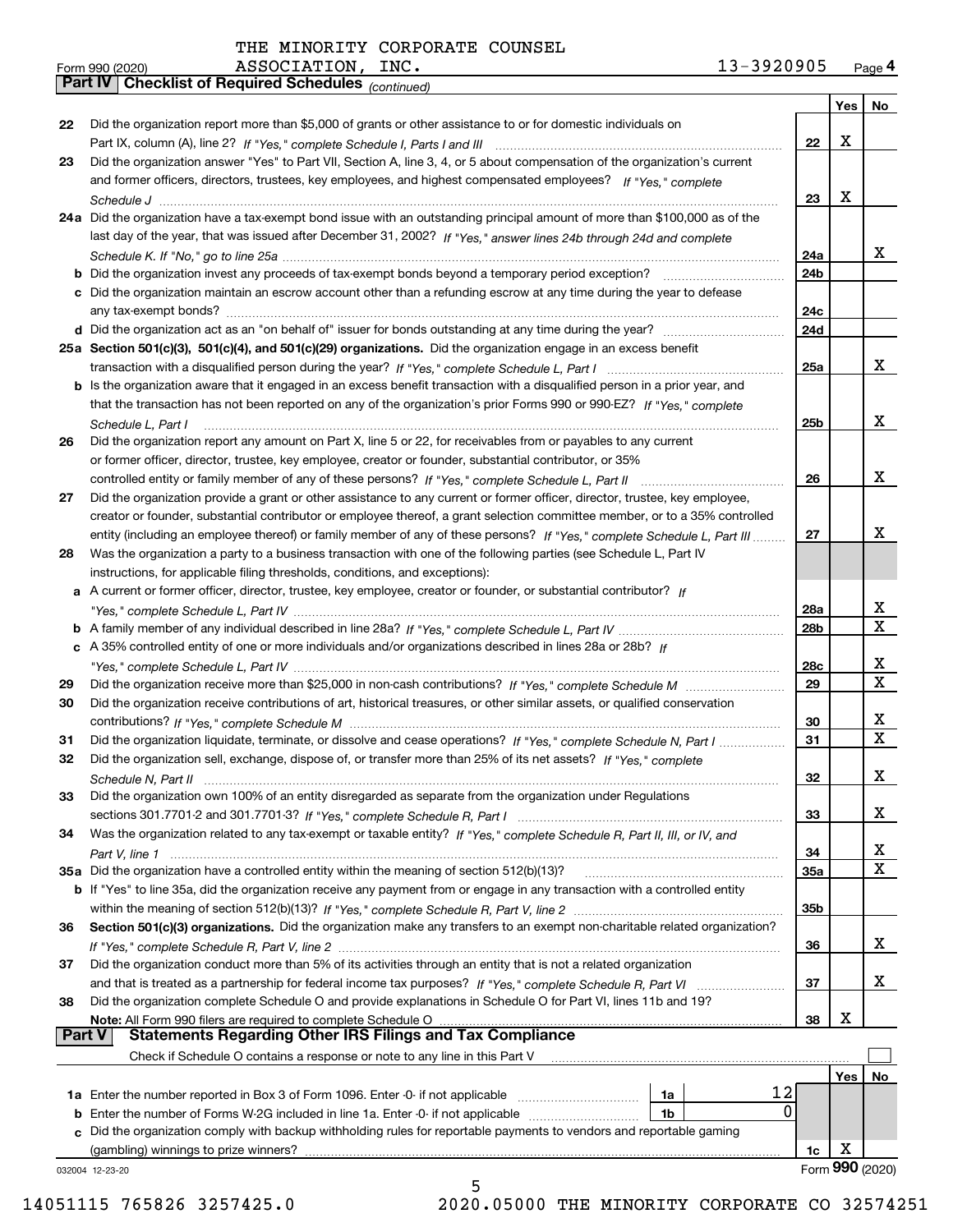| THE MINORITY CORPORATE COUNSEL |  |  |
|--------------------------------|--|--|
|--------------------------------|--|--|

|               | 13-3920905<br>ASSOCIATION, INC.<br>Form 990 (2020)                                                                                              |                |   | $Page$ <sup>5</sup> |
|---------------|-------------------------------------------------------------------------------------------------------------------------------------------------|----------------|---|---------------------|
| <b>Part V</b> | Statements Regarding Other IRS Filings and Tax Compliance (continued)                                                                           |                |   |                     |
|               |                                                                                                                                                 |                |   | Yes   No            |
|               | 2a Enter the number of employees reported on Form W-3, Transmittal of Wage and Tax Statements,                                                  |                |   |                     |
|               | 6<br>filed for the calendar year ending with or within the year covered by this return <i>manumumumum</i><br>2a                                 |                |   |                     |
|               |                                                                                                                                                 | 2 <sub>b</sub> | х |                     |
|               |                                                                                                                                                 |                |   |                     |
| За            | Did the organization have unrelated business gross income of \$1,000 or more during the year?                                                   | 3a             | х |                     |
|               |                                                                                                                                                 | 3 <sub>b</sub> | х |                     |
|               | 4a At any time during the calendar year, did the organization have an interest in, or a signature or other authority over, a                    |                |   |                     |
|               |                                                                                                                                                 | 4a             |   | х                   |
|               | <b>b</b> If "Yes," enter the name of the foreign country $\blacktriangleright$                                                                  |                |   |                     |
|               | See instructions for filing requirements for FinCEN Form 114, Report of Foreign Bank and Financial Accounts (FBAR).                             |                |   |                     |
|               |                                                                                                                                                 | 5a             |   | х                   |
| b             |                                                                                                                                                 | 5b             |   | х                   |
|               |                                                                                                                                                 | 5c             |   |                     |
|               | 6a Does the organization have annual gross receipts that are normally greater than \$100,000, and did the organization solicit                  |                |   |                     |
|               | any contributions that were not tax deductible as charitable contributions?                                                                     | 6a             |   | x                   |
|               | <b>b</b> If "Yes," did the organization include with every solicitation an express statement that such contributions or gifts                   |                |   |                     |
|               | were not tax deductible?                                                                                                                        | 6b             |   |                     |
| 7             | Organizations that may receive deductible contributions under section 170(c).                                                                   |                |   |                     |
| а             | Did the organization receive a payment in excess of \$75 made partly as a contribution and partly for goods and services provided to the payor? | 7a             | х |                     |
|               | <b>b</b> If "Yes," did the organization notify the donor of the value of the goods or services provided?                                        | 7b             | х |                     |
|               | c Did the organization sell, exchange, or otherwise dispose of tangible personal property for which it was required                             |                |   |                     |
|               |                                                                                                                                                 | 7c             |   | x                   |
|               | 7d<br>d If "Yes," indicate the number of Forms 8282 filed during the year [11,111] The Section of Holder and The Year                           |                |   |                     |
| е             | Did the organization receive any funds, directly or indirectly, to pay premiums on a personal benefit contract?                                 | 7e             |   |                     |
| Ť             | Did the organization, during the year, pay premiums, directly or indirectly, on a personal benefit contract?                                    | 7f             |   |                     |
| g             | If the organization received a contribution of qualified intellectual property, did the organization file Form 8899 as required?                | 7g             |   |                     |
| h.            | If the organization received a contribution of cars, boats, airplanes, or other vehicles, did the organization file a Form 1098-C?              | 7h             |   |                     |
| 8             | Sponsoring organizations maintaining donor advised funds. Did a donor advised fund maintained by the                                            |                |   |                     |
|               | sponsoring organization have excess business holdings at any time during the year?                                                              | 8              |   |                     |
| 9             | Sponsoring organizations maintaining donor advised funds.                                                                                       |                |   |                     |
| а             | Did the sponsoring organization make any taxable distributions under section 4966?                                                              | 9а             |   |                     |
|               | <b>b</b> Did the sponsoring organization make a distribution to a donor, donor advisor, or related person?                                      | 9b             |   |                     |
| 10            | Section 501(c)(7) organizations. Enter:                                                                                                         |                |   |                     |
|               | 10a                                                                                                                                             |                |   |                     |
|               | 10b <br>Gross receipts, included on Form 990, Part VIII, line 12, for public use of club facilities                                             |                |   |                     |
| 11            | Section 501(c)(12) organizations. Enter:                                                                                                        |                |   |                     |
|               | 11a                                                                                                                                             |                |   |                     |
|               | b Gross income from other sources (Do not net amounts due or paid to other sources against                                                      |                |   |                     |
|               | 11b                                                                                                                                             |                |   |                     |
|               | 12a Section 4947(a)(1) non-exempt charitable trusts. Is the organization filing Form 990 in lieu of Form 1041?                                  | 12a            |   |                     |
|               | 12b<br><b>b</b> If "Yes," enter the amount of tax-exempt interest received or accrued during the year <i>manument</i>                           |                |   |                     |
| 13            | Section 501(c)(29) qualified nonprofit health insurance issuers.                                                                                |                |   |                     |
|               | a Is the organization licensed to issue qualified health plans in more than one state?                                                          | 13а            |   |                     |
|               | Note: See the instructions for additional information the organization must report on Schedule O.                                               |                |   |                     |
|               | <b>b</b> Enter the amount of reserves the organization is required to maintain by the states in which the                                       |                |   |                     |
|               | 13b                                                                                                                                             |                |   |                     |
|               | 13с                                                                                                                                             |                |   |                     |
| 14a           | Did the organization receive any payments for indoor tanning services during the tax year?                                                      | 14a            |   | x                   |
|               | b If "Yes," has it filed a Form 720 to report these payments? If "No," provide an explanation on Schedule O                                     | 14b            |   |                     |
| 15            | Is the organization subject to the section 4960 tax on payment(s) of more than \$1,000,000 in remuneration or                                   |                |   |                     |
|               |                                                                                                                                                 | 15             |   | X                   |
|               | If "Yes," see instructions and file Form 4720, Schedule N.                                                                                      |                |   |                     |
| 16            | Is the organization an educational institution subject to the section 4968 excise tax on net investment income?                                 | 16             |   | X                   |
|               | If "Yes," complete Form 4720, Schedule O.                                                                                                       |                |   |                     |

6

Form (2020) **990**

032005 12-23-20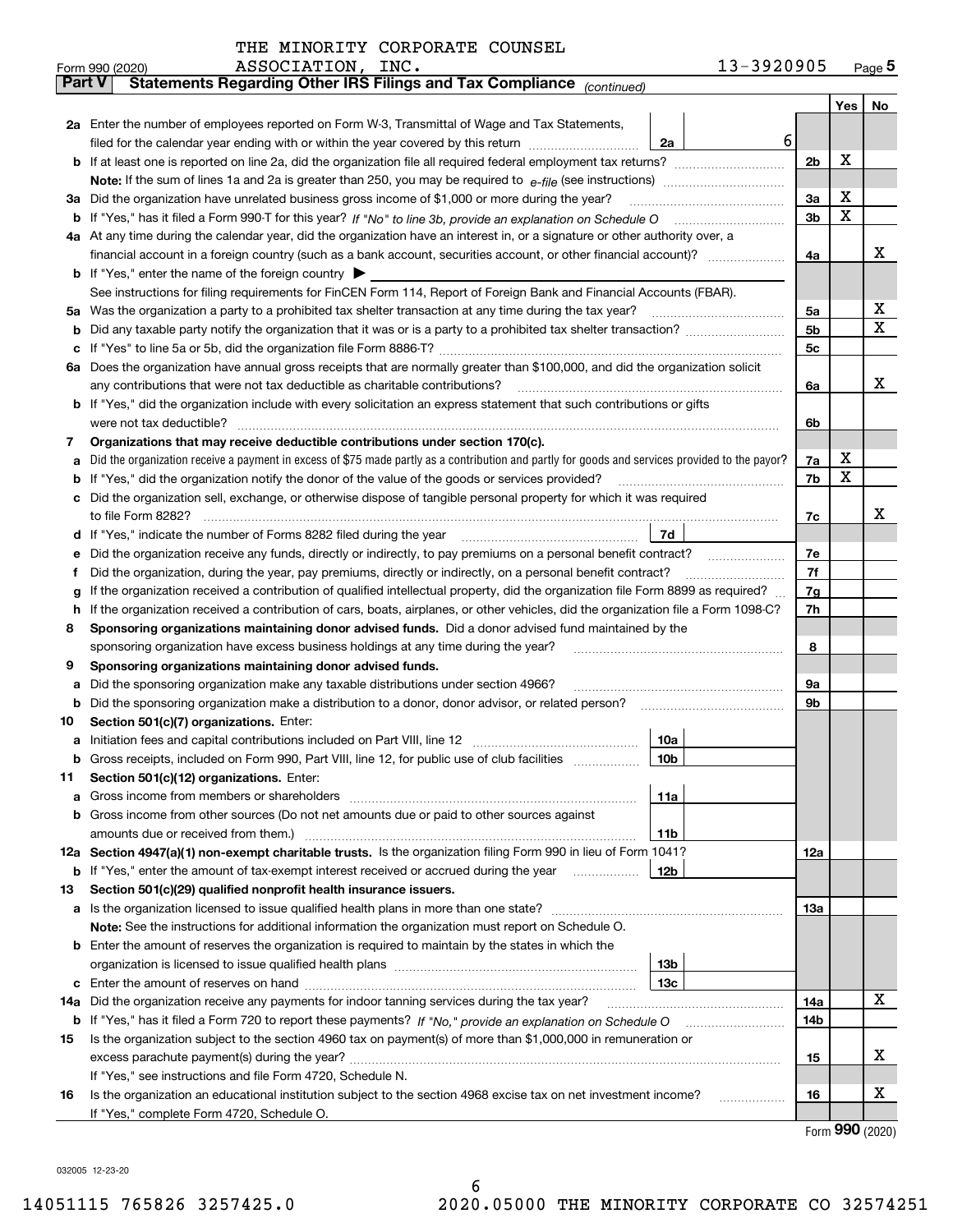*For each "Yes" response to lines 2 through 7b below, and for a "No" response to line 8a, 8b, or 10b below, describe the circumstances, processes, or changes on Schedule O. See instructions.* Form 990 (2020) **Page 6**<br>**Part VI Governance, Management, and Disclosure** For each "Yes" response to lines 2 through 7b below, and for a "No" response

|    |                                                                                                                                                                               |    |    |                 | Yes   No        |             |
|----|-------------------------------------------------------------------------------------------------------------------------------------------------------------------------------|----|----|-----------------|-----------------|-------------|
|    | <b>1a</b> Enter the number of voting members of the governing body at the end of the tax year <i>manumum</i>                                                                  | 1a | 20 |                 |                 |             |
|    | If there are material differences in voting rights among members of the governing body, or if the governing                                                                   |    |    |                 |                 |             |
|    | body delegated broad authority to an executive committee or similar committee, explain on Schedule O.                                                                         |    |    |                 |                 |             |
|    | <b>b</b> Enter the number of voting members included on line 1a, above, who are independent <i>manumum</i>                                                                    | 1b | 19 |                 |                 |             |
| 2  | Did any officer, director, trustee, or key employee have a family relationship or a business relationship with any other                                                      |    |    |                 |                 |             |
|    | officer, director, trustee, or key employee?                                                                                                                                  |    |    | $\mathbf{2}$    |                 | X           |
| 3  | Did the organization delegate control over management duties customarily performed by or under the direct supervision                                                         |    |    |                 |                 |             |
|    |                                                                                                                                                                               |    |    | 3               |                 | X           |
| 4  | Did the organization make any significant changes to its governing documents since the prior Form 990 was filed?                                                              |    |    | $\overline{4}$  |                 | $\mathbf X$ |
| 5  |                                                                                                                                                                               |    |    | 5               |                 | $\mathbf X$ |
| 6  |                                                                                                                                                                               |    |    | 6               |                 | $\mathbf X$ |
| 7a | Did the organization have members, stockholders, or other persons who had the power to elect or appoint one or                                                                |    |    |                 |                 |             |
|    |                                                                                                                                                                               |    |    | 7a              |                 | x           |
|    | <b>b</b> Are any governance decisions of the organization reserved to (or subject to approval by) members, stockholders, or                                                   |    |    |                 |                 |             |
|    | persons other than the governing body?                                                                                                                                        |    |    | 7b              |                 | х           |
| 8  | Did the organization contemporaneously document the meetings held or written actions undertaken during the year by the following:                                             |    |    |                 |                 |             |
| a  |                                                                                                                                                                               |    |    | 8a              | X               |             |
|    |                                                                                                                                                                               |    |    | 8b              | X               |             |
| 9  | Is there any officer, director, trustee, or key employee listed in Part VII, Section A, who cannot be reached at the                                                          |    |    |                 |                 |             |
|    |                                                                                                                                                                               |    |    | 9               |                 | x           |
|    | Section B. Policies (This Section B requests information about policies not required by the Internal Revenue Code.)                                                           |    |    |                 |                 |             |
|    |                                                                                                                                                                               |    |    |                 | Yes             | No          |
|    |                                                                                                                                                                               |    |    | 10a             |                 | X           |
|    | <b>b</b> If "Yes," did the organization have written policies and procedures governing the activities of such chapters, affiliates,                                           |    |    |                 |                 |             |
|    |                                                                                                                                                                               |    |    | 10 <sub>b</sub> |                 |             |
|    | 11a Has the organization provided a complete copy of this Form 990 to all members of its governing body before filing the form?                                               |    |    | 11a             | X               |             |
|    | <b>b</b> Describe in Schedule O the process, if any, used by the organization to review this Form 990.                                                                        |    |    |                 |                 |             |
|    |                                                                                                                                                                               |    |    | 12a             | X               |             |
| b  |                                                                                                                                                                               |    |    | 12 <sub>b</sub> | X               |             |
|    | c Did the organization regularly and consistently monitor and enforce compliance with the policy? If "Yes." describe                                                          |    |    |                 |                 |             |
|    |                                                                                                                                                                               |    |    | 12c             | X               |             |
|    | in Schedule O how this was done manufactured and continuum control of the Schedule O how this was done manufactured and continuum control of the Schedule O how this was done |    |    | 13              | X               |             |
| 13 |                                                                                                                                                                               |    |    | 14              | X               |             |
| 14 | Did the organization have a written document retention and destruction policy? manufactured and the organization have a written document retention and destruction policy?    |    |    |                 |                 |             |
| 15 | Did the process for determining compensation of the following persons include a review and approval by independent                                                            |    |    |                 |                 |             |
|    | persons, comparability data, and contemporaneous substantiation of the deliberation and decision?                                                                             |    |    |                 | X               |             |
|    |                                                                                                                                                                               |    |    | 15a             | X               |             |
|    |                                                                                                                                                                               |    |    | 15 <sub>b</sub> |                 |             |
|    | If "Yes" to line 15a or 15b, describe the process in Schedule O (see instructions).                                                                                           |    |    |                 |                 |             |
|    | 16a Did the organization invest in, contribute assets to, or participate in a joint venture or similar arrangement with a                                                     |    |    |                 |                 |             |
|    | taxable entity during the year?                                                                                                                                               |    |    | 16a             |                 | X           |
|    | b If "Yes," did the organization follow a written policy or procedure requiring the organization to evaluate its participation                                                |    |    |                 |                 |             |
|    | in joint venture arrangements under applicable federal tax law, and take steps to safequard the organization's                                                                |    |    |                 |                 |             |
|    | exempt status with respect to such arrangements?                                                                                                                              |    |    | <b>16b</b>      |                 |             |
|    | <b>Section C. Disclosure</b>                                                                                                                                                  |    |    |                 |                 |             |
| 17 | List the states with which a copy of this Form 990 is required to be filed $\blacktriangleright$ CA, NY, GA, AL, AR, FL, IL, KY, MA, MI, MN, NH                               |    |    |                 |                 |             |
| 18 | Section 6104 requires an organization to make its Forms 1023 (1024 or 1024-A, if applicable), 990, and 990-T (Section 501(c)(3)s only) available                              |    |    |                 |                 |             |
|    | for public inspection. Indicate how you made these available. Check all that apply.                                                                                           |    |    |                 |                 |             |
|    | $\boxed{\text{X}}$ Upon request<br>$ X $ Own website<br>$X$ Another's website<br>Other (explain on Schedule O)                                                                |    |    |                 |                 |             |
| 19 | Describe on Schedule O whether (and if so, how) the organization made its governing documents, conflict of interest policy, and financial                                     |    |    |                 |                 |             |
|    | statements available to the public during the tax year.                                                                                                                       |    |    |                 |                 |             |
| 20 | State the name, address, and telephone number of the person who possesses the organization's books and records                                                                |    |    |                 |                 |             |
|    | THE ORGANIZATION - 202-739-5901                                                                                                                                               |    |    |                 |                 |             |
|    | 20004<br>1111 PENNSYLVANIA AVE, NW, WASHINGTON, DC                                                                                                                            |    |    |                 |                 |             |
|    | SEE SCHEDULE O FOR FULL LIST OF STATES<br>032006 12-23-20                                                                                                                     |    |    |                 | Form 990 (2020) |             |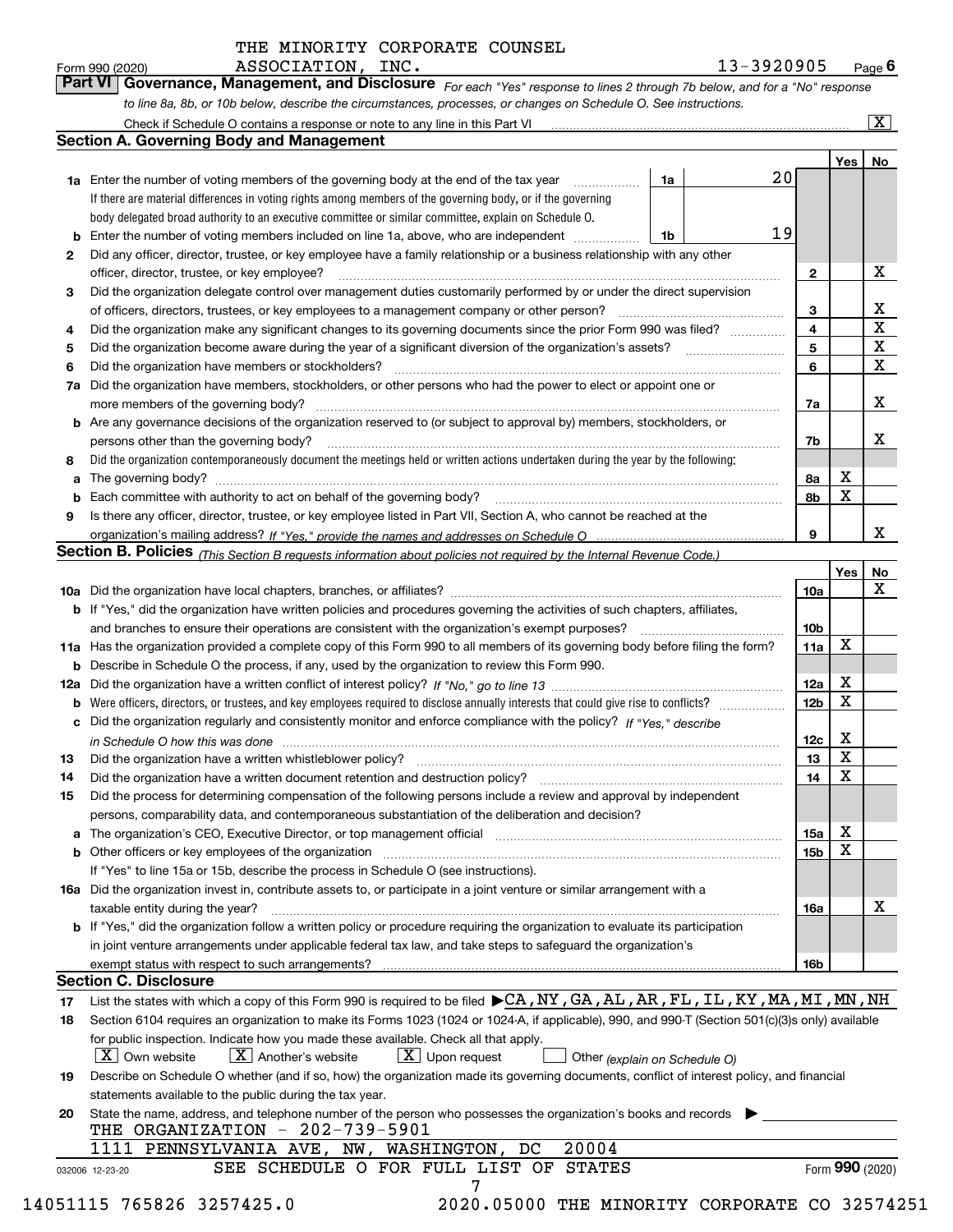$\mathcal{L}^{\text{max}}$ 

#### Form 990 (2020) ASSOCIATION, INC . 13-3920905 <sub>Page</sub> **7Part VII Compensation of Officers, Directors, Trustees, Key Employees, Highest Compensated Employees, and Independent Contractors**

Check if Schedule O contains a response or note to any line in this Part VII

**Section A. Officers, Directors, Trustees, Key Employees, and Highest Compensated Employees**

**1a**  Complete this table for all persons required to be listed. Report compensation for the calendar year ending with or within the organization's tax year. **•** List all of the organization's current officers, directors, trustees (whether individuals or organizations), regardless of amount of compensation.

Enter -0- in columns (D), (E), and (F) if no compensation was paid.

 $\bullet$  List all of the organization's  $\,$ current key employees, if any. See instructions for definition of "key employee."

**•** List the organization's five current highest compensated employees (other than an officer, director, trustee, or key employee) who received reportable compensation (Box 5 of Form W-2 and/or Box 7 of Form 1099-MISC) of more than \$100,000 from the organization and any related organizations.

**•** List all of the organization's former officers, key employees, and highest compensated employees who received more than \$100,000 of reportable compensation from the organization and any related organizations.

**former directors or trustees**  ¥ List all of the organization's that received, in the capacity as a former director or trustee of the organization, more than \$10,000 of reportable compensation from the organization and any related organizations.

See instructions for the order in which to list the persons above.

Check this box if neither the organization nor any related organization compensated any current officer, director, or trustee.  $\mathcal{L}^{\text{max}}$ 

| Position<br>Name and title<br>Reportable<br>Reportable<br>Estimated<br>Average<br>(do not check more than one<br>amount of<br>hours per<br>compensation<br>compensation<br>box, unless person is both an<br>officer and a director/trustee)<br>week<br>from<br>from related<br>other<br>Individual trustee or director<br>the<br>(list any<br>organizations<br>compensation<br>hours for<br>organization<br>(W-2/1099-MISC)<br>from the<br>  Highest compensated<br>  employee<br>Institutional trustee<br>(W-2/1099-MISC)<br>related<br>organization<br>Key employee<br>organizations<br>and related<br>below<br>organizations<br>Former<br>Officer<br>line)<br>37.50<br><b>JEAN LEE</b><br>(1)<br>$\mathbf x$<br>$\overline{\textbf{X}}$<br>398,313.<br>$\mathbf 0$ .<br>22, 213.<br>PRESIDENT & CEO<br>37.50<br>SOPHIA PILIOURAS<br>(2)<br>$\mathbf X$<br>238,561.<br>$\mathbf 0$ .<br>16, 269.<br>PRESIDENT, ADVISORY PRACTICE<br>37.50<br>FELIPE BRAGA<br>(3)<br>119,593.<br>6,627.<br>$\overline{\textbf{X}}$<br>$\mathbf 0$ .<br>VP OF STRATEGY AND BUSINESS SOLUTION<br>0.50<br>DAWN SMITH<br>(4)<br>X<br>0.<br>$\mathbf 0$ .<br>0.<br><b>DIRECTOR</b><br>0.50<br>HANNAH LIM-JOHNSON<br>(5)<br>$\rm X$<br>0.<br>$\mathbf 0$ .<br>$0_{.}$<br><b>DIRECTOR</b><br>0.50<br>(6)<br><b>SETH KRAUSS</b><br>0.<br>$\mathbf 0$ .<br>X<br>$\mathbf 0$ .<br><b>DIRECTOR</b><br>0.50<br>(7)<br>STUART ALDEROTY<br>$\mathbf 0$ .<br>$\mathbf 0$ .<br>$0_{.}$<br>X<br><b>CHAIR</b><br>0.50<br>DAMIEN ATKINS<br>(8)<br>0.<br>$\mathbf 0$ .<br>$\mathbf x$<br>0.<br>CHAIR-ELECT<br>0.50<br>RICARDO ANZALDUA<br>(9)<br>0.<br>$\rm X$<br>0.<br>$0_{.}$<br><b>DIRECTOR</b><br>0.50<br>(10) CRAIG B. GLIDDEN<br>0.<br>$\mathbf 0$ .<br>$\mathbf x$<br>0.<br><b>DIRECTOR</b><br>0.50<br>(11) DUANE D. HOLLOWAY<br>0.<br>$\mathbf X$<br>0.<br>$0_{.}$<br><b>DIRECTOR</b><br>0.50<br>(12) SANDRA LEUNG<br>$\mathbf X$<br>0.<br>$\mathbf 0$ .<br>$0_{.}$<br><b>DIRECTOR</b><br>0.50<br>(13) LINDA LU<br>$\mathbf X$<br>0.<br>0.<br>$\mathbf 0$ .<br><b>DIRECTOR</b><br>0.50<br>(14) ANNE ROBINSON<br>0.<br>$\mathbf 0$ .<br>$\mathbf 0$ .<br>$\mathbf X$<br><b>DIRECTOR</b><br>0.50<br>(15) LANESHA MINNIX<br>X<br>0.<br>$\mathbf 0$ .<br>$\mathbf 0$ .<br><b>DIRECTOR</b><br>0.50<br>(16) AMY FLIEGELMAN OLLI<br>0.<br>$\mathbf 0$ .<br>$\mathbf X$<br>$\mathbf 0$ .<br><b>DIRECTOR</b><br>0.50<br>(17) TOM ROBERTSON<br>0.<br>$\mathbf X$<br>$\mathbf 0$ .<br><b>DIRECTOR</b><br>0.<br>$\overline{2}$ | (A) | (B) | (C) |  | (D) | (E) | (F) |  |  |  |
|-----------------------------------------------------------------------------------------------------------------------------------------------------------------------------------------------------------------------------------------------------------------------------------------------------------------------------------------------------------------------------------------------------------------------------------------------------------------------------------------------------------------------------------------------------------------------------------------------------------------------------------------------------------------------------------------------------------------------------------------------------------------------------------------------------------------------------------------------------------------------------------------------------------------------------------------------------------------------------------------------------------------------------------------------------------------------------------------------------------------------------------------------------------------------------------------------------------------------------------------------------------------------------------------------------------------------------------------------------------------------------------------------------------------------------------------------------------------------------------------------------------------------------------------------------------------------------------------------------------------------------------------------------------------------------------------------------------------------------------------------------------------------------------------------------------------------------------------------------------------------------------------------------------------------------------------------------------------------------------------------------------------------------------------------------------------------------------------------------------------------------------------------------------------------------------------------------------------------------------------------------------------------------------------------------------------------------------------------------------------------------------------------------------------------------------------------------------------------------------------|-----|-----|-----|--|-----|-----|-----|--|--|--|
|                                                                                                                                                                                                                                                                                                                                                                                                                                                                                                                                                                                                                                                                                                                                                                                                                                                                                                                                                                                                                                                                                                                                                                                                                                                                                                                                                                                                                                                                                                                                                                                                                                                                                                                                                                                                                                                                                                                                                                                                                                                                                                                                                                                                                                                                                                                                                                                                                                                                                         |     |     |     |  |     |     |     |  |  |  |
|                                                                                                                                                                                                                                                                                                                                                                                                                                                                                                                                                                                                                                                                                                                                                                                                                                                                                                                                                                                                                                                                                                                                                                                                                                                                                                                                                                                                                                                                                                                                                                                                                                                                                                                                                                                                                                                                                                                                                                                                                                                                                                                                                                                                                                                                                                                                                                                                                                                                                         |     |     |     |  |     |     |     |  |  |  |
|                                                                                                                                                                                                                                                                                                                                                                                                                                                                                                                                                                                                                                                                                                                                                                                                                                                                                                                                                                                                                                                                                                                                                                                                                                                                                                                                                                                                                                                                                                                                                                                                                                                                                                                                                                                                                                                                                                                                                                                                                                                                                                                                                                                                                                                                                                                                                                                                                                                                                         |     |     |     |  |     |     |     |  |  |  |
|                                                                                                                                                                                                                                                                                                                                                                                                                                                                                                                                                                                                                                                                                                                                                                                                                                                                                                                                                                                                                                                                                                                                                                                                                                                                                                                                                                                                                                                                                                                                                                                                                                                                                                                                                                                                                                                                                                                                                                                                                                                                                                                                                                                                                                                                                                                                                                                                                                                                                         |     |     |     |  |     |     |     |  |  |  |
|                                                                                                                                                                                                                                                                                                                                                                                                                                                                                                                                                                                                                                                                                                                                                                                                                                                                                                                                                                                                                                                                                                                                                                                                                                                                                                                                                                                                                                                                                                                                                                                                                                                                                                                                                                                                                                                                                                                                                                                                                                                                                                                                                                                                                                                                                                                                                                                                                                                                                         |     |     |     |  |     |     |     |  |  |  |
|                                                                                                                                                                                                                                                                                                                                                                                                                                                                                                                                                                                                                                                                                                                                                                                                                                                                                                                                                                                                                                                                                                                                                                                                                                                                                                                                                                                                                                                                                                                                                                                                                                                                                                                                                                                                                                                                                                                                                                                                                                                                                                                                                                                                                                                                                                                                                                                                                                                                                         |     |     |     |  |     |     |     |  |  |  |
|                                                                                                                                                                                                                                                                                                                                                                                                                                                                                                                                                                                                                                                                                                                                                                                                                                                                                                                                                                                                                                                                                                                                                                                                                                                                                                                                                                                                                                                                                                                                                                                                                                                                                                                                                                                                                                                                                                                                                                                                                                                                                                                                                                                                                                                                                                                                                                                                                                                                                         |     |     |     |  |     |     |     |  |  |  |
|                                                                                                                                                                                                                                                                                                                                                                                                                                                                                                                                                                                                                                                                                                                                                                                                                                                                                                                                                                                                                                                                                                                                                                                                                                                                                                                                                                                                                                                                                                                                                                                                                                                                                                                                                                                                                                                                                                                                                                                                                                                                                                                                                                                                                                                                                                                                                                                                                                                                                         |     |     |     |  |     |     |     |  |  |  |
|                                                                                                                                                                                                                                                                                                                                                                                                                                                                                                                                                                                                                                                                                                                                                                                                                                                                                                                                                                                                                                                                                                                                                                                                                                                                                                                                                                                                                                                                                                                                                                                                                                                                                                                                                                                                                                                                                                                                                                                                                                                                                                                                                                                                                                                                                                                                                                                                                                                                                         |     |     |     |  |     |     |     |  |  |  |
|                                                                                                                                                                                                                                                                                                                                                                                                                                                                                                                                                                                                                                                                                                                                                                                                                                                                                                                                                                                                                                                                                                                                                                                                                                                                                                                                                                                                                                                                                                                                                                                                                                                                                                                                                                                                                                                                                                                                                                                                                                                                                                                                                                                                                                                                                                                                                                                                                                                                                         |     |     |     |  |     |     |     |  |  |  |
|                                                                                                                                                                                                                                                                                                                                                                                                                                                                                                                                                                                                                                                                                                                                                                                                                                                                                                                                                                                                                                                                                                                                                                                                                                                                                                                                                                                                                                                                                                                                                                                                                                                                                                                                                                                                                                                                                                                                                                                                                                                                                                                                                                                                                                                                                                                                                                                                                                                                                         |     |     |     |  |     |     |     |  |  |  |
|                                                                                                                                                                                                                                                                                                                                                                                                                                                                                                                                                                                                                                                                                                                                                                                                                                                                                                                                                                                                                                                                                                                                                                                                                                                                                                                                                                                                                                                                                                                                                                                                                                                                                                                                                                                                                                                                                                                                                                                                                                                                                                                                                                                                                                                                                                                                                                                                                                                                                         |     |     |     |  |     |     |     |  |  |  |
|                                                                                                                                                                                                                                                                                                                                                                                                                                                                                                                                                                                                                                                                                                                                                                                                                                                                                                                                                                                                                                                                                                                                                                                                                                                                                                                                                                                                                                                                                                                                                                                                                                                                                                                                                                                                                                                                                                                                                                                                                                                                                                                                                                                                                                                                                                                                                                                                                                                                                         |     |     |     |  |     |     |     |  |  |  |
|                                                                                                                                                                                                                                                                                                                                                                                                                                                                                                                                                                                                                                                                                                                                                                                                                                                                                                                                                                                                                                                                                                                                                                                                                                                                                                                                                                                                                                                                                                                                                                                                                                                                                                                                                                                                                                                                                                                                                                                                                                                                                                                                                                                                                                                                                                                                                                                                                                                                                         |     |     |     |  |     |     |     |  |  |  |
|                                                                                                                                                                                                                                                                                                                                                                                                                                                                                                                                                                                                                                                                                                                                                                                                                                                                                                                                                                                                                                                                                                                                                                                                                                                                                                                                                                                                                                                                                                                                                                                                                                                                                                                                                                                                                                                                                                                                                                                                                                                                                                                                                                                                                                                                                                                                                                                                                                                                                         |     |     |     |  |     |     |     |  |  |  |
|                                                                                                                                                                                                                                                                                                                                                                                                                                                                                                                                                                                                                                                                                                                                                                                                                                                                                                                                                                                                                                                                                                                                                                                                                                                                                                                                                                                                                                                                                                                                                                                                                                                                                                                                                                                                                                                                                                                                                                                                                                                                                                                                                                                                                                                                                                                                                                                                                                                                                         |     |     |     |  |     |     |     |  |  |  |
|                                                                                                                                                                                                                                                                                                                                                                                                                                                                                                                                                                                                                                                                                                                                                                                                                                                                                                                                                                                                                                                                                                                                                                                                                                                                                                                                                                                                                                                                                                                                                                                                                                                                                                                                                                                                                                                                                                                                                                                                                                                                                                                                                                                                                                                                                                                                                                                                                                                                                         |     |     |     |  |     |     |     |  |  |  |
|                                                                                                                                                                                                                                                                                                                                                                                                                                                                                                                                                                                                                                                                                                                                                                                                                                                                                                                                                                                                                                                                                                                                                                                                                                                                                                                                                                                                                                                                                                                                                                                                                                                                                                                                                                                                                                                                                                                                                                                                                                                                                                                                                                                                                                                                                                                                                                                                                                                                                         |     |     |     |  |     |     |     |  |  |  |
|                                                                                                                                                                                                                                                                                                                                                                                                                                                                                                                                                                                                                                                                                                                                                                                                                                                                                                                                                                                                                                                                                                                                                                                                                                                                                                                                                                                                                                                                                                                                                                                                                                                                                                                                                                                                                                                                                                                                                                                                                                                                                                                                                                                                                                                                                                                                                                                                                                                                                         |     |     |     |  |     |     |     |  |  |  |
|                                                                                                                                                                                                                                                                                                                                                                                                                                                                                                                                                                                                                                                                                                                                                                                                                                                                                                                                                                                                                                                                                                                                                                                                                                                                                                                                                                                                                                                                                                                                                                                                                                                                                                                                                                                                                                                                                                                                                                                                                                                                                                                                                                                                                                                                                                                                                                                                                                                                                         |     |     |     |  |     |     |     |  |  |  |
|                                                                                                                                                                                                                                                                                                                                                                                                                                                                                                                                                                                                                                                                                                                                                                                                                                                                                                                                                                                                                                                                                                                                                                                                                                                                                                                                                                                                                                                                                                                                                                                                                                                                                                                                                                                                                                                                                                                                                                                                                                                                                                                                                                                                                                                                                                                                                                                                                                                                                         |     |     |     |  |     |     |     |  |  |  |
|                                                                                                                                                                                                                                                                                                                                                                                                                                                                                                                                                                                                                                                                                                                                                                                                                                                                                                                                                                                                                                                                                                                                                                                                                                                                                                                                                                                                                                                                                                                                                                                                                                                                                                                                                                                                                                                                                                                                                                                                                                                                                                                                                                                                                                                                                                                                                                                                                                                                                         |     |     |     |  |     |     |     |  |  |  |
|                                                                                                                                                                                                                                                                                                                                                                                                                                                                                                                                                                                                                                                                                                                                                                                                                                                                                                                                                                                                                                                                                                                                                                                                                                                                                                                                                                                                                                                                                                                                                                                                                                                                                                                                                                                                                                                                                                                                                                                                                                                                                                                                                                                                                                                                                                                                                                                                                                                                                         |     |     |     |  |     |     |     |  |  |  |
|                                                                                                                                                                                                                                                                                                                                                                                                                                                                                                                                                                                                                                                                                                                                                                                                                                                                                                                                                                                                                                                                                                                                                                                                                                                                                                                                                                                                                                                                                                                                                                                                                                                                                                                                                                                                                                                                                                                                                                                                                                                                                                                                                                                                                                                                                                                                                                                                                                                                                         |     |     |     |  |     |     |     |  |  |  |
|                                                                                                                                                                                                                                                                                                                                                                                                                                                                                                                                                                                                                                                                                                                                                                                                                                                                                                                                                                                                                                                                                                                                                                                                                                                                                                                                                                                                                                                                                                                                                                                                                                                                                                                                                                                                                                                                                                                                                                                                                                                                                                                                                                                                                                                                                                                                                                                                                                                                                         |     |     |     |  |     |     |     |  |  |  |
|                                                                                                                                                                                                                                                                                                                                                                                                                                                                                                                                                                                                                                                                                                                                                                                                                                                                                                                                                                                                                                                                                                                                                                                                                                                                                                                                                                                                                                                                                                                                                                                                                                                                                                                                                                                                                                                                                                                                                                                                                                                                                                                                                                                                                                                                                                                                                                                                                                                                                         |     |     |     |  |     |     |     |  |  |  |
|                                                                                                                                                                                                                                                                                                                                                                                                                                                                                                                                                                                                                                                                                                                                                                                                                                                                                                                                                                                                                                                                                                                                                                                                                                                                                                                                                                                                                                                                                                                                                                                                                                                                                                                                                                                                                                                                                                                                                                                                                                                                                                                                                                                                                                                                                                                                                                                                                                                                                         |     |     |     |  |     |     |     |  |  |  |
|                                                                                                                                                                                                                                                                                                                                                                                                                                                                                                                                                                                                                                                                                                                                                                                                                                                                                                                                                                                                                                                                                                                                                                                                                                                                                                                                                                                                                                                                                                                                                                                                                                                                                                                                                                                                                                                                                                                                                                                                                                                                                                                                                                                                                                                                                                                                                                                                                                                                                         |     |     |     |  |     |     |     |  |  |  |
|                                                                                                                                                                                                                                                                                                                                                                                                                                                                                                                                                                                                                                                                                                                                                                                                                                                                                                                                                                                                                                                                                                                                                                                                                                                                                                                                                                                                                                                                                                                                                                                                                                                                                                                                                                                                                                                                                                                                                                                                                                                                                                                                                                                                                                                                                                                                                                                                                                                                                         |     |     |     |  |     |     |     |  |  |  |
|                                                                                                                                                                                                                                                                                                                                                                                                                                                                                                                                                                                                                                                                                                                                                                                                                                                                                                                                                                                                                                                                                                                                                                                                                                                                                                                                                                                                                                                                                                                                                                                                                                                                                                                                                                                                                                                                                                                                                                                                                                                                                                                                                                                                                                                                                                                                                                                                                                                                                         |     |     |     |  |     |     |     |  |  |  |
|                                                                                                                                                                                                                                                                                                                                                                                                                                                                                                                                                                                                                                                                                                                                                                                                                                                                                                                                                                                                                                                                                                                                                                                                                                                                                                                                                                                                                                                                                                                                                                                                                                                                                                                                                                                                                                                                                                                                                                                                                                                                                                                                                                                                                                                                                                                                                                                                                                                                                         |     |     |     |  |     |     |     |  |  |  |
|                                                                                                                                                                                                                                                                                                                                                                                                                                                                                                                                                                                                                                                                                                                                                                                                                                                                                                                                                                                                                                                                                                                                                                                                                                                                                                                                                                                                                                                                                                                                                                                                                                                                                                                                                                                                                                                                                                                                                                                                                                                                                                                                                                                                                                                                                                                                                                                                                                                                                         |     |     |     |  |     |     |     |  |  |  |
|                                                                                                                                                                                                                                                                                                                                                                                                                                                                                                                                                                                                                                                                                                                                                                                                                                                                                                                                                                                                                                                                                                                                                                                                                                                                                                                                                                                                                                                                                                                                                                                                                                                                                                                                                                                                                                                                                                                                                                                                                                                                                                                                                                                                                                                                                                                                                                                                                                                                                         |     |     |     |  |     |     |     |  |  |  |
|                                                                                                                                                                                                                                                                                                                                                                                                                                                                                                                                                                                                                                                                                                                                                                                                                                                                                                                                                                                                                                                                                                                                                                                                                                                                                                                                                                                                                                                                                                                                                                                                                                                                                                                                                                                                                                                                                                                                                                                                                                                                                                                                                                                                                                                                                                                                                                                                                                                                                         |     |     |     |  |     |     |     |  |  |  |
|                                                                                                                                                                                                                                                                                                                                                                                                                                                                                                                                                                                                                                                                                                                                                                                                                                                                                                                                                                                                                                                                                                                                                                                                                                                                                                                                                                                                                                                                                                                                                                                                                                                                                                                                                                                                                                                                                                                                                                                                                                                                                                                                                                                                                                                                                                                                                                                                                                                                                         |     |     |     |  |     |     |     |  |  |  |
|                                                                                                                                                                                                                                                                                                                                                                                                                                                                                                                                                                                                                                                                                                                                                                                                                                                                                                                                                                                                                                                                                                                                                                                                                                                                                                                                                                                                                                                                                                                                                                                                                                                                                                                                                                                                                                                                                                                                                                                                                                                                                                                                                                                                                                                                                                                                                                                                                                                                                         |     |     |     |  |     |     |     |  |  |  |
|                                                                                                                                                                                                                                                                                                                                                                                                                                                                                                                                                                                                                                                                                                                                                                                                                                                                                                                                                                                                                                                                                                                                                                                                                                                                                                                                                                                                                                                                                                                                                                                                                                                                                                                                                                                                                                                                                                                                                                                                                                                                                                                                                                                                                                                                                                                                                                                                                                                                                         |     |     |     |  |     |     |     |  |  |  |
|                                                                                                                                                                                                                                                                                                                                                                                                                                                                                                                                                                                                                                                                                                                                                                                                                                                                                                                                                                                                                                                                                                                                                                                                                                                                                                                                                                                                                                                                                                                                                                                                                                                                                                                                                                                                                                                                                                                                                                                                                                                                                                                                                                                                                                                                                                                                                                                                                                                                                         |     |     |     |  |     |     |     |  |  |  |
|                                                                                                                                                                                                                                                                                                                                                                                                                                                                                                                                                                                                                                                                                                                                                                                                                                                                                                                                                                                                                                                                                                                                                                                                                                                                                                                                                                                                                                                                                                                                                                                                                                                                                                                                                                                                                                                                                                                                                                                                                                                                                                                                                                                                                                                                                                                                                                                                                                                                                         |     |     |     |  |     |     |     |  |  |  |
|                                                                                                                                                                                                                                                                                                                                                                                                                                                                                                                                                                                                                                                                                                                                                                                                                                                                                                                                                                                                                                                                                                                                                                                                                                                                                                                                                                                                                                                                                                                                                                                                                                                                                                                                                                                                                                                                                                                                                                                                                                                                                                                                                                                                                                                                                                                                                                                                                                                                                         |     |     |     |  |     |     |     |  |  |  |
|                                                                                                                                                                                                                                                                                                                                                                                                                                                                                                                                                                                                                                                                                                                                                                                                                                                                                                                                                                                                                                                                                                                                                                                                                                                                                                                                                                                                                                                                                                                                                                                                                                                                                                                                                                                                                                                                                                                                                                                                                                                                                                                                                                                                                                                                                                                                                                                                                                                                                         |     |     |     |  |     |     |     |  |  |  |
|                                                                                                                                                                                                                                                                                                                                                                                                                                                                                                                                                                                                                                                                                                                                                                                                                                                                                                                                                                                                                                                                                                                                                                                                                                                                                                                                                                                                                                                                                                                                                                                                                                                                                                                                                                                                                                                                                                                                                                                                                                                                                                                                                                                                                                                                                                                                                                                                                                                                                         |     |     |     |  |     |     |     |  |  |  |

032007 12-23-20

Form (2020) **990**

14051115 765826 3257425.0 2020.05000 THE MINORITY CORPORATE CO 32574251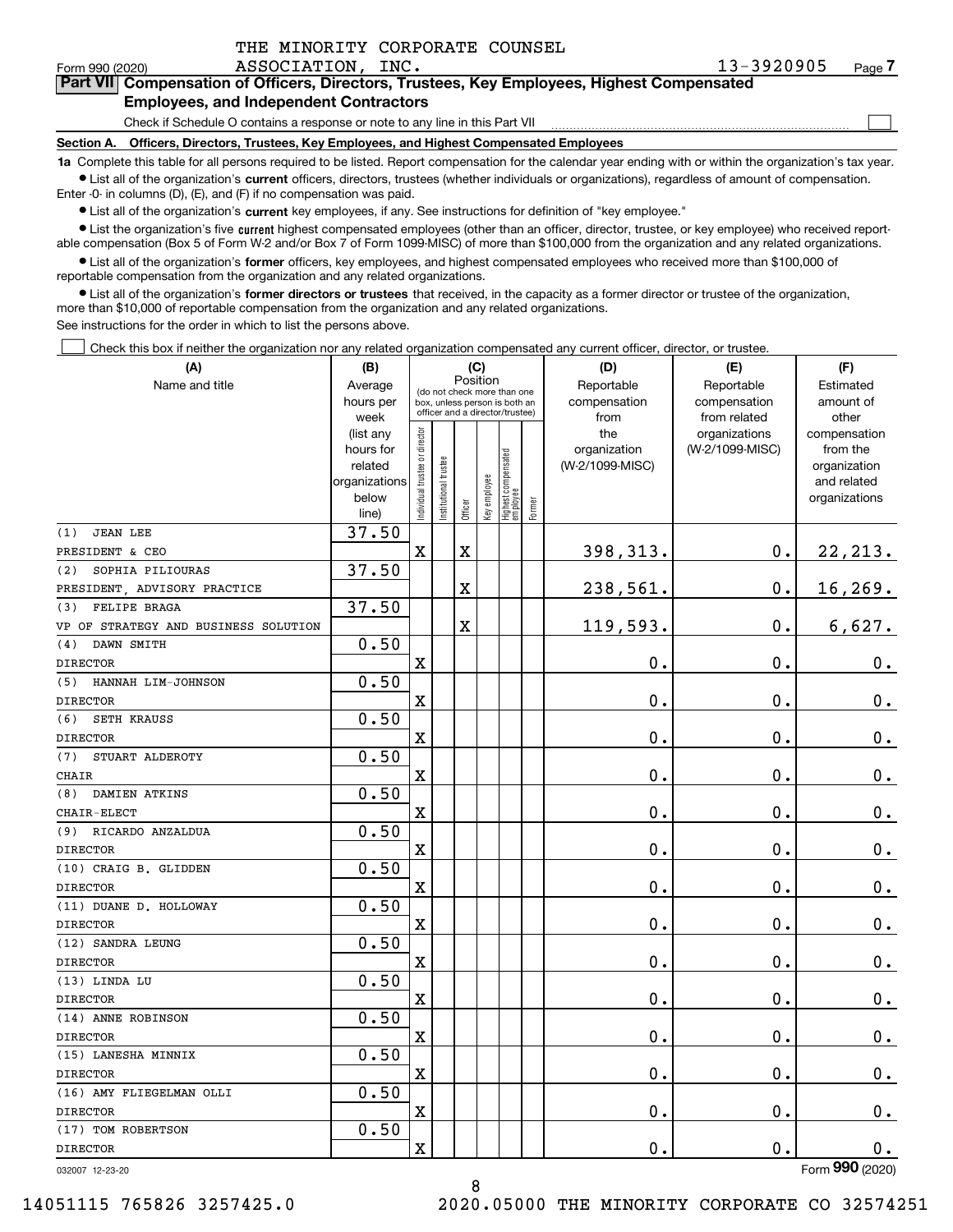|                  | THE MINORITY CORPORATE COUNSEL |  |
|------------------|--------------------------------|--|
| ASSOCIATION INC. |                                |  |

**8**13-3920905

| ASSOCIATION, INC.<br>Form 990 (2020)                                                                                                                                                                                                                                                                                                                                                                  |                                                                      |                                |                       |         |              |                                                                                                 |        |                                           | 13-3920905                                        |                                                                          | Page <b>ö</b>                          |
|-------------------------------------------------------------------------------------------------------------------------------------------------------------------------------------------------------------------------------------------------------------------------------------------------------------------------------------------------------------------------------------------------------|----------------------------------------------------------------------|--------------------------------|-----------------------|---------|--------------|-------------------------------------------------------------------------------------------------|--------|-------------------------------------------|---------------------------------------------------|--------------------------------------------------------------------------|----------------------------------------|
| <b>Part VII</b><br>Section A. Officers, Directors, Trustees, Key Employees, and Highest Compensated Employees (continued)                                                                                                                                                                                                                                                                             |                                                                      |                                |                       |         |              |                                                                                                 |        |                                           |                                                   |                                                                          |                                        |
| (A)<br>Name and title                                                                                                                                                                                                                                                                                                                                                                                 | (B)<br>Average<br>hours per<br>week                                  |                                |                       | (C)     | Position     | (do not check more than one<br>box, unless person is both an<br>officer and a director/trustee) |        | (D)<br>Reportable<br>compensation<br>from | (E)<br>Reportable<br>compensation<br>from related |                                                                          | (F)<br>Estimated<br>amount of<br>other |
|                                                                                                                                                                                                                                                                                                                                                                                                       | (list any<br>hours for<br>related<br>organizations<br>below<br>line) | Individual trustee or director | Institutional trustee | Officer | Key employee | Highest compensated<br>employee                                                                 | Former | the<br>organization<br>(W-2/1099-MISC)    | organizations<br>(W-2/1099-MISC)                  | compensation<br>from the<br>organization<br>and related<br>organizations |                                        |
| (18) ROBIN H. SANGSTON<br><b>DIRECTOR</b>                                                                                                                                                                                                                                                                                                                                                             | 0.50                                                                 | $\mathbf x$                    |                       |         |              |                                                                                                 |        | 0.                                        | $\mathbf 0$ .                                     |                                                                          | $0$ .                                  |
| (19) MICHAEL TANG<br><b>DIRECTOR</b>                                                                                                                                                                                                                                                                                                                                                                  | 0.50                                                                 | $\mathbf x$                    |                       |         |              |                                                                                                 |        | 0.                                        | $\mathbf 0$ .                                     |                                                                          | 0.                                     |
| (20) NEIL WILCOX<br><b>DIRECTOR</b>                                                                                                                                                                                                                                                                                                                                                                   | 0.50                                                                 | $\mathbf x$                    |                       |         |              |                                                                                                 |        | 0.                                        | $\mathbf 0$ .                                     |                                                                          | 0.                                     |
| (21) AMY TU<br><b>DIRECTOR</b>                                                                                                                                                                                                                                                                                                                                                                        | 0.50                                                                 | $\mathbf x$                    |                       |         |              |                                                                                                 |        | 0.                                        | 0.                                                |                                                                          | 0.                                     |
| (22) WANJI WALCOTT<br><b>DIRECTOR</b>                                                                                                                                                                                                                                                                                                                                                                 | 0.50                                                                 | $\mathbf X$                    |                       |         |              |                                                                                                 |        | 0.                                        | 0.                                                |                                                                          | $0$ .                                  |
|                                                                                                                                                                                                                                                                                                                                                                                                       |                                                                      |                                |                       |         |              |                                                                                                 |        |                                           |                                                   |                                                                          |                                        |
|                                                                                                                                                                                                                                                                                                                                                                                                       |                                                                      |                                |                       |         |              |                                                                                                 | ▶      | 756,467.                                  | 0.                                                |                                                                          | 45, 109.                               |
| c Total from continuation sheets to Part VII, Section A <b>Constant Contact Part</b>                                                                                                                                                                                                                                                                                                                  |                                                                      |                                |                       |         |              |                                                                                                 |        | 0.<br>756,467.                            | $0$ .<br>$\overline{0}$ .                         |                                                                          | 0.<br>45, 109.                         |
| Total number of individuals (including but not limited to those listed above) who received more than \$100,000 of reportable<br>$\mathbf{2}$<br>compensation from the organization $\blacktriangleright$                                                                                                                                                                                              |                                                                      |                                |                       |         |              |                                                                                                 |        |                                           |                                                   |                                                                          | 3                                      |
| 3<br>Did the organization list any former officer, director, trustee, key employee, or highest compensated employee on<br>line 1a? If "Yes," complete Schedule J for such individual manufactured contained and the 1a? If "Yes," complete Schedule J for such individual<br>For any individual listed on line 1a, is the sum of reportable compensation and other compensation from the organization |                                                                      |                                |                       |         |              |                                                                                                 |        |                                           |                                                   | 3                                                                        | Yes<br>No<br>х                         |
| Did any person listed on line 1a receive or accrue compensation from any unrelated organization or individual for services<br>5                                                                                                                                                                                                                                                                       |                                                                      |                                |                       |         |              |                                                                                                 |        |                                           |                                                   | 4<br>5                                                                   | х<br>X                                 |
| <b>Section B. Independent Contractors</b>                                                                                                                                                                                                                                                                                                                                                             |                                                                      |                                |                       |         |              |                                                                                                 |        |                                           |                                                   |                                                                          |                                        |
| Complete this table for your five highest compensated independent contractors that received more than \$100,000 of compensation from<br>1<br>the organization. Report compensation for the calendar year ending with or within the organization's tax year.                                                                                                                                           |                                                                      |                                |                       |         |              |                                                                                                 |        |                                           |                                                   |                                                                          |                                        |
| (A)<br>Name and business address                                                                                                                                                                                                                                                                                                                                                                      |                                                                      |                                |                       |         |              |                                                                                                 |        | (B)<br>Description of services            |                                                   | (C)<br>Compensation                                                      |                                        |
| PCD CONSULTING GROUP<br>18 BAY STREET, SUITE 5, CAMBRIDGE, MA 02139                                                                                                                                                                                                                                                                                                                                   |                                                                      |                                |                       |         |              |                                                                                                 |        | CONSULTING                                |                                                   |                                                                          | 147,500.                               |
| RENDEZVOUS CONSULTING GROUP LLC, 1414<br>NORTH CAROLINA AVENUE NE, WASHINGTON, DC                                                                                                                                                                                                                                                                                                                     |                                                                      |                                |                       |         |              |                                                                                                 |        | CONSULTING                                |                                                   |                                                                          | <u>118,875.</u>                        |
| SIKICH LLP, 1415 W. DIEHL ROAD, SUITE 400,<br>NAPERVILLE, IL 60563                                                                                                                                                                                                                                                                                                                                    |                                                                      |                                |                       |         |              |                                                                                                 |        | ACCOUNTING                                | 105,616.                                          |                                                                          |                                        |
|                                                                                                                                                                                                                                                                                                                                                                                                       |                                                                      |                                |                       |         |              |                                                                                                 |        |                                           |                                                   |                                                                          |                                        |
| Total number of independent contractors (including but not limited to those listed above) who received more than<br>2<br>\$100,000 of compensation from the organization                                                                                                                                                                                                                              |                                                                      |                                |                       |         | 3            |                                                                                                 |        |                                           |                                                   |                                                                          |                                        |

Form (2020) **990**

032008 12-23-20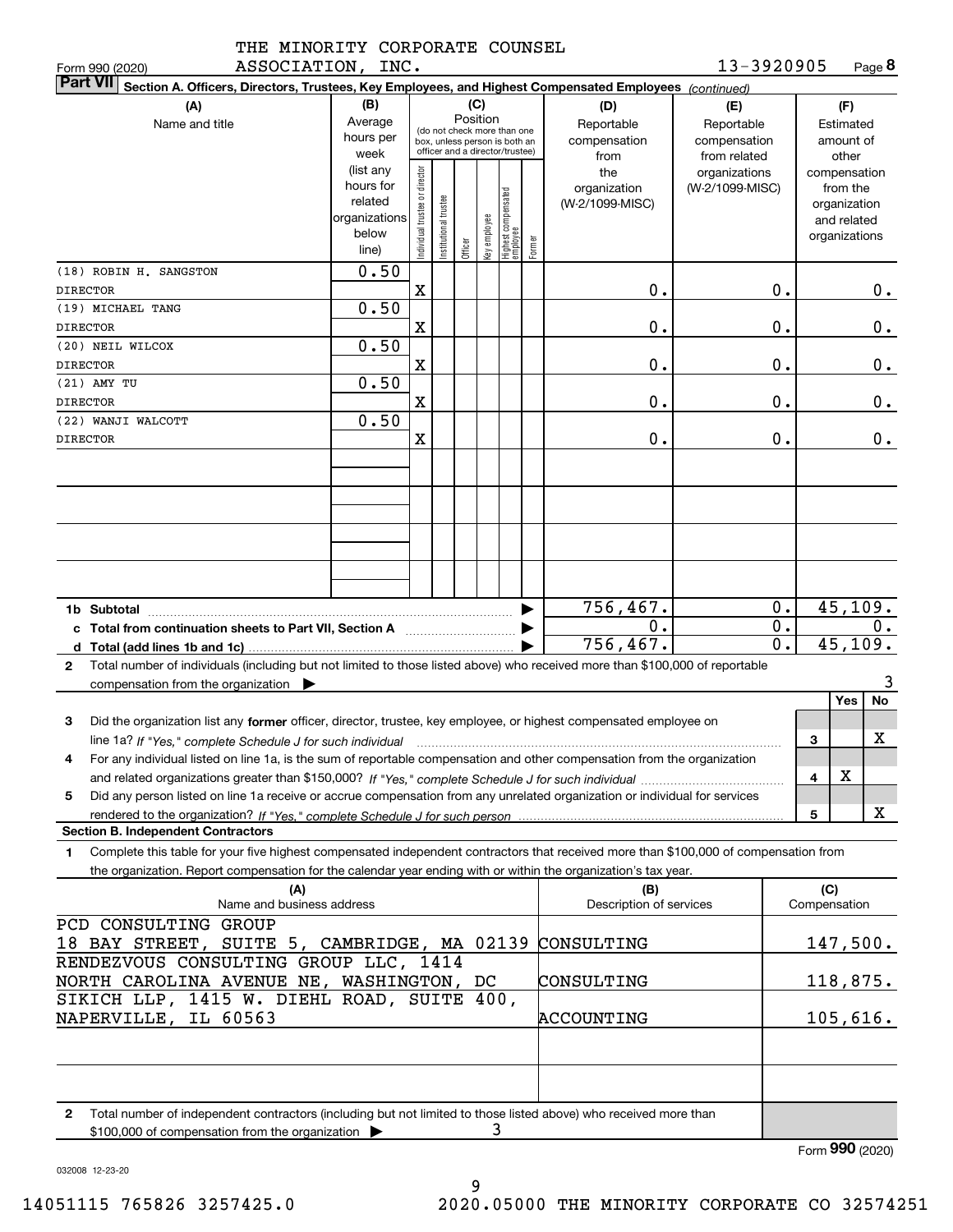| THE MINORITY CORPORATE COUNSEL |  |
|--------------------------------|--|
| ASSOCIATION, INC.              |  |

| <b>Part VIII</b>                                          |    |    | <b>Statement of Revenue</b>                                                   |                |   |                    |                      |                      |                                              |                                                 |                                                                 |
|-----------------------------------------------------------|----|----|-------------------------------------------------------------------------------|----------------|---|--------------------|----------------------|----------------------|----------------------------------------------|-------------------------------------------------|-----------------------------------------------------------------|
|                                                           |    |    | Check if Schedule O contains a response or note to any line in this Part VIII |                |   |                    |                      |                      |                                              |                                                 |                                                                 |
|                                                           |    |    |                                                                               |                |   |                    |                      | (A)<br>Total revenue | (B)<br>Related or exempt<br>function revenue | $\overline{C}$<br>Unrelated<br>business revenue | (D)<br>Revenue excluded<br>from tax under<br>sections 512 - 514 |
|                                                           |    |    | 1 a Federated campaigns                                                       |                | . | 1a                 |                      |                      |                                              |                                                 |                                                                 |
| Contributions, Gifts, Grants<br>and Other Similar Amounts |    |    | <b>b</b> Membership dues                                                      |                |   | 1 <sub>b</sub>     | 2,036,793.           |                      |                                              |                                                 |                                                                 |
|                                                           |    |    | c Fundraising events                                                          |                |   | 1c                 |                      |                      |                                              |                                                 |                                                                 |
|                                                           |    |    | d Related organizations                                                       |                |   | 1 <sub>d</sub>     |                      |                      |                                              |                                                 |                                                                 |
|                                                           |    |    | e Government grants (contributions)                                           |                |   | 1e                 |                      |                      |                                              |                                                 |                                                                 |
|                                                           |    |    | f All other contributions, gifts, grants, and                                 |                |   |                    |                      |                      |                                              |                                                 |                                                                 |
|                                                           |    |    | similar amounts not included above                                            |                |   | 1f                 | 1,139,408.           |                      |                                              |                                                 |                                                                 |
|                                                           |    |    | g Noncash contributions included in lines 1a-1f                               |                |   | $1g$ $\frac{1}{3}$ |                      |                      |                                              |                                                 |                                                                 |
|                                                           |    |    | <b>h</b> Total. Add lines 1a-1f                                               |                |   |                    |                      | 3, 176, 201.         |                                              |                                                 |                                                                 |
|                                                           |    |    |                                                                               |                |   |                    | <b>Business Code</b> |                      |                                              |                                                 |                                                                 |
|                                                           |    | 2а | <b>JOB BANK</b>                                                               |                |   |                    | 900099               | 75,185.              | 75,185.                                      |                                                 |                                                                 |
| Program Service<br>Revenue                                |    | b  | CONFERENCES                                                                   |                |   |                    | 900099               | 53,478.              | 53,478.                                      |                                                 |                                                                 |
|                                                           |    | C  | PUBLICATION INCOME                                                            |                |   |                    | 900099               | 43,813.              | 43,813.                                      |                                                 |                                                                 |
|                                                           |    | d  | VAULT DIVERSITY SURVEY                                                        |                |   |                    | 900099               | 30,517.              | 30,517.                                      |                                                 |                                                                 |
|                                                           |    | e  | PROGRAMS AND DINNER                                                           |                |   |                    | 900099               | 9,036.               | 9,036.                                       |                                                 |                                                                 |
|                                                           |    |    | f All other program service revenue                                           |                |   |                    |                      |                      |                                              |                                                 |                                                                 |
|                                                           |    | a  |                                                                               |                |   |                    |                      | 212,029.             |                                              |                                                 |                                                                 |
|                                                           | 3  |    | Investment income (including dividends, interest, and                         |                |   |                    |                      |                      |                                              |                                                 |                                                                 |
|                                                           |    |    |                                                                               |                |   |                    |                      | 100,658.             |                                              |                                                 | 100,658.                                                        |
|                                                           | 4  |    | Income from investment of tax-exempt bond proceeds                            |                |   |                    |                      |                      |                                              |                                                 |                                                                 |
|                                                           | 5  |    |                                                                               |                |   |                    |                      |                      |                                              |                                                 |                                                                 |
|                                                           |    |    |                                                                               |                |   | (i) Real           | (ii) Personal        |                      |                                              |                                                 |                                                                 |
|                                                           |    |    | 6 a Gross rents<br>.                                                          | 6а             |   |                    |                      |                      |                                              |                                                 |                                                                 |
|                                                           |    |    | <b>b</b> Less: rental expenses                                                | 6b             |   |                    |                      |                      |                                              |                                                 |                                                                 |
|                                                           |    |    | c Rental income or (loss)                                                     | 6c             |   |                    |                      |                      |                                              |                                                 |                                                                 |
|                                                           |    |    | d Net rental income or (loss)                                                 |                |   |                    |                      |                      |                                              |                                                 |                                                                 |
|                                                           |    |    | 7 a Gross amount from sales of                                                |                |   | (i) Securities     | (ii) Other           |                      |                                              |                                                 |                                                                 |
|                                                           |    |    | assets other than inventory                                                   | 7a             |   | 1,427,161.         |                      |                      |                                              |                                                 |                                                                 |
|                                                           |    |    | <b>b</b> Less: cost or other basis                                            |                |   |                    |                      |                      |                                              |                                                 |                                                                 |
|                                                           |    |    | and sales expenses                                                            | 7 <sub>b</sub> |   | 1,555,269.         |                      |                      |                                              |                                                 |                                                                 |
|                                                           |    |    | c Gain or (loss)                                                              | 7c             |   | $-128, 108.$       |                      |                      |                                              |                                                 |                                                                 |
| Revenue                                                   |    |    |                                                                               |                |   |                    | ▶                    | $-128, 108.$         |                                              |                                                 | $-128, 108.$                                                    |
|                                                           |    |    | 8 a Gross income from fundraising events (not                                 |                |   |                    |                      |                      |                                              |                                                 |                                                                 |
| <b>Othe</b>                                               |    |    | including \$                                                                  |                |   |                    |                      |                      |                                              |                                                 |                                                                 |
|                                                           |    |    | contributions reported on line 1c). See                                       |                |   |                    |                      |                      |                                              |                                                 |                                                                 |
|                                                           |    |    |                                                                               |                |   | 8a                 |                      |                      |                                              |                                                 |                                                                 |
|                                                           |    |    | <b>b</b> Less: direct expenses                                                |                |   | 8b                 |                      |                      |                                              |                                                 |                                                                 |
|                                                           |    |    | c Net income or (loss) from fundraising events                                |                |   |                    |                      |                      |                                              |                                                 |                                                                 |
|                                                           |    |    | 9 a Gross income from gaming activities. See                                  |                |   |                    |                      |                      |                                              |                                                 |                                                                 |
|                                                           |    |    |                                                                               |                |   | ∣9a                |                      |                      |                                              |                                                 |                                                                 |
|                                                           |    |    | <b>b</b> Less: direct expenses <b>manually</b>                                |                |   | 9 <sub>b</sub>     |                      |                      |                                              |                                                 |                                                                 |
|                                                           |    |    | c Net income or (loss) from gaming activities                                 |                |   |                    | .                    |                      |                                              |                                                 |                                                                 |
|                                                           |    |    | 10 a Gross sales of inventory, less returns                                   |                |   |                    |                      |                      |                                              |                                                 |                                                                 |
|                                                           |    |    |                                                                               |                |   | 10a                |                      |                      |                                              |                                                 |                                                                 |
|                                                           |    |    | <b>b</b> Less: cost of goods sold                                             |                |   | 10b                |                      |                      |                                              |                                                 |                                                                 |
|                                                           |    |    | c Net income or (loss) from sales of inventory                                |                |   |                    |                      |                      |                                              |                                                 |                                                                 |
|                                                           |    |    |                                                                               |                |   |                    | <b>Business Code</b> |                      |                                              |                                                 |                                                                 |
|                                                           |    |    | 11 a OTHER REVENUE                                                            |                |   |                    | 900099               | 9,386.               |                                              |                                                 | 9,386.                                                          |
|                                                           |    | b  |                                                                               |                |   |                    |                      |                      |                                              |                                                 |                                                                 |
|                                                           |    | c  |                                                                               |                |   |                    |                      |                      |                                              |                                                 |                                                                 |
| Miscellaneous<br>Revenue                                  |    |    |                                                                               |                |   |                    |                      |                      |                                              |                                                 |                                                                 |
|                                                           |    |    |                                                                               |                |   |                    | ▶                    | 9,386.               |                                              |                                                 |                                                                 |
|                                                           | 12 |    |                                                                               |                |   |                    |                      | 3,370,166.           | 212,029.                                     | 0.                                              | $-18,064.$                                                      |
| 032009 12-23-20                                           |    |    |                                                                               |                |   |                    |                      |                      |                                              |                                                 | Form 990 (2020)                                                 |

10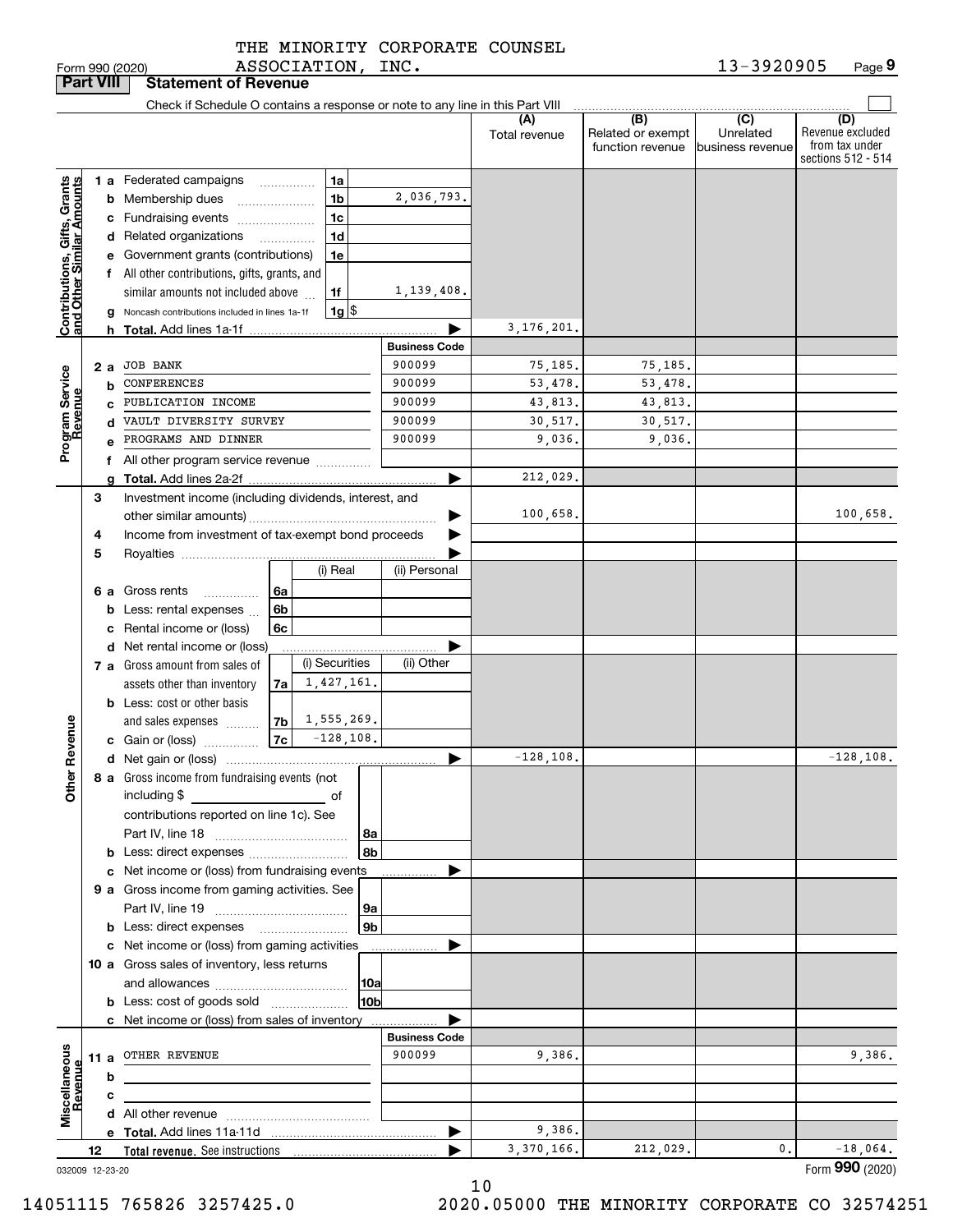Form 990 (2020) ASSOCIATION, INC. 13-3920905 <sub>Page</sub> THE MINORITY CORPORATE COUNSEL

**10 Part IX Statement of Functional Expenses**

|              | Section 501(c)(3) and 501(c)(4) organizations must complete all columns. All other organizations must complete column (A).<br>Check if Schedule O contains a response or note to any line in this Part IX  |                       |                         |                                    |                         |
|--------------|------------------------------------------------------------------------------------------------------------------------------------------------------------------------------------------------------------|-----------------------|-------------------------|------------------------------------|-------------------------|
|              | Do not include amounts reported on lines 6b,                                                                                                                                                               | (A)                   | (B)<br>Program service  | (C)                                | (D)<br>Fundraising      |
|              | 7b, 8b, 9b, and 10b of Part VIII.                                                                                                                                                                          | Total expenses        | expenses                | Management and<br>general expenses | expenses                |
| $\mathbf{1}$ | Grants and other assistance to domestic organizations                                                                                                                                                      |                       |                         |                                    |                         |
|              | and domestic governments. See Part IV, line 21                                                                                                                                                             |                       |                         |                                    |                         |
| $\mathbf{2}$ | Grants and other assistance to domestic                                                                                                                                                                    |                       |                         |                                    |                         |
|              | individuals. See Part IV, line 22                                                                                                                                                                          | 90,000.               | 90,000.                 |                                    |                         |
| 3            | Grants and other assistance to foreign                                                                                                                                                                     |                       |                         |                                    |                         |
|              | organizations, foreign governments, and foreign                                                                                                                                                            |                       |                         |                                    |                         |
|              | individuals. See Part IV, lines 15 and 16                                                                                                                                                                  |                       |                         |                                    |                         |
| 4            | Benefits paid to or for members                                                                                                                                                                            |                       |                         |                                    |                         |
| 5            | Compensation of current officers, directors,                                                                                                                                                               |                       |                         |                                    |                         |
|              | trustees, and key employees                                                                                                                                                                                | 801,550.              | 269,502.                | 429,927.                           | 102,121.                |
| 6            | Compensation not included above to disqualified                                                                                                                                                            |                       |                         |                                    |                         |
|              | persons (as defined under section 4958(f)(1)) and                                                                                                                                                          |                       |                         |                                    |                         |
|              | persons described in section $4958(c)(3)(B)$                                                                                                                                                               |                       |                         |                                    |                         |
| 7            |                                                                                                                                                                                                            | 180,724.              | 89,847.                 | 82,099.                            | 8,778.                  |
| 8            | Pension plan accruals and contributions (include                                                                                                                                                           | 5,812.                |                         | 2,649.                             |                         |
|              | section 401(k) and 403(b) employer contributions)                                                                                                                                                          | 8,699.                | <u>3,163.</u><br>3,339. | 4,237.                             |                         |
| 9            |                                                                                                                                                                                                            | $\overline{55,604}$ . | 20,411.                 | $\overline{28,950}$ .              | $\frac{1,123.}{6,243.}$ |
| 10<br>11     | Fees for services (nonemployees):                                                                                                                                                                          |                       |                         |                                    |                         |
|              |                                                                                                                                                                                                            |                       |                         |                                    |                         |
| b            |                                                                                                                                                                                                            | 22,834.               |                         | 22,834.                            |                         |
|              |                                                                                                                                                                                                            | 119,257.              |                         | 119,257.                           |                         |
| d            |                                                                                                                                                                                                            |                       |                         |                                    |                         |
| е            | Professional fundraising services. See Part IV, line 17                                                                                                                                                    |                       |                         |                                    |                         |
| f            | Investment management fees                                                                                                                                                                                 | 68,271.               |                         | 68,271.                            |                         |
|              | g Other. (If line 11g amount exceeds 10% of line 25,                                                                                                                                                       |                       |                         |                                    |                         |
|              | column (A) amount, list line 11g expenses on Sch O.)                                                                                                                                                       | 21,445.               | 8,596.                  | 11,144.                            | <u>1,705.</u>           |
| 12           |                                                                                                                                                                                                            | 367,386.              |                         | 367, 386.                          |                         |
| 13           |                                                                                                                                                                                                            | 200, 765.             | 19,627.                 | 175,266.                           | 5,872.                  |
| 14           |                                                                                                                                                                                                            | 50, 239.              | 33,370.                 | 16,869.                            |                         |
| 15           |                                                                                                                                                                                                            |                       |                         |                                    |                         |
| 16           |                                                                                                                                                                                                            |                       |                         |                                    |                         |
| 17           | Travel                                                                                                                                                                                                     | 18,111.               | 6,649.                  | 9,429.                             | 2,033.                  |
| 18           | Payments of travel or entertainment expenses                                                                                                                                                               |                       |                         |                                    |                         |
|              | for any federal, state, or local public officials                                                                                                                                                          |                       |                         |                                    |                         |
| 19           | Conferences, conventions, and meetings                                                                                                                                                                     | 263,669.              | 262, 229.               | 1,440.                             |                         |
| 20           | Interest                                                                                                                                                                                                   | 6,597.                |                         | 6,597.                             |                         |
| 21           |                                                                                                                                                                                                            |                       |                         |                                    |                         |
| 22           | Depreciation, depletion, and amortization                                                                                                                                                                  | 19,442.               |                         | 19,442.                            |                         |
| 23           | Insurance                                                                                                                                                                                                  | 19,826.               |                         | 19,826.                            |                         |
| 24           | Other expenses. Itemize expenses not covered<br>above (List miscellaneous expenses on line 24e. If<br>line 24e amount exceeds 10% of line 25, column (A)<br>amount, list line 24e expenses on Schedule 0.) |                       |                         |                                    |                         |
| a            | <b>RESEARCH</b>                                                                                                                                                                                            | 331,189.              | 331,189.                |                                    |                         |
| b            | & PUBLICATION<br>MAGAZINES                                                                                                                                                                                 | 25,953.               | 25,953.                 |                                    |                         |
|              | BAD DEBTS                                                                                                                                                                                                  | $\overline{5}$ ,000.  |                         | 5,000.                             |                         |
|              | DUES AND SUBSCRIPTION                                                                                                                                                                                      | 1,717.                |                         | 1,717.                             |                         |
|              | e All other expenses                                                                                                                                                                                       | 300.                  |                         | 300.                               |                         |
| 25           | Total functional expenses. Add lines 1 through 24e                                                                                                                                                         | 2,684,390.            | 1, 163, 875.            | 1,392,640.                         | 127,875.                |
| 26           | Joint costs. Complete this line only if the organization                                                                                                                                                   |                       |                         |                                    |                         |
|              | reported in column (B) joint costs from a combined                                                                                                                                                         |                       |                         |                                    |                         |
|              | educational campaign and fundraising solicitation.                                                                                                                                                         |                       |                         |                                    |                         |
|              | Check here $\blacktriangleright$<br>if following SOP 98-2 (ASC 958-720)                                                                                                                                    |                       |                         |                                    |                         |

11

032010 12-23-20

Form (2020) **990**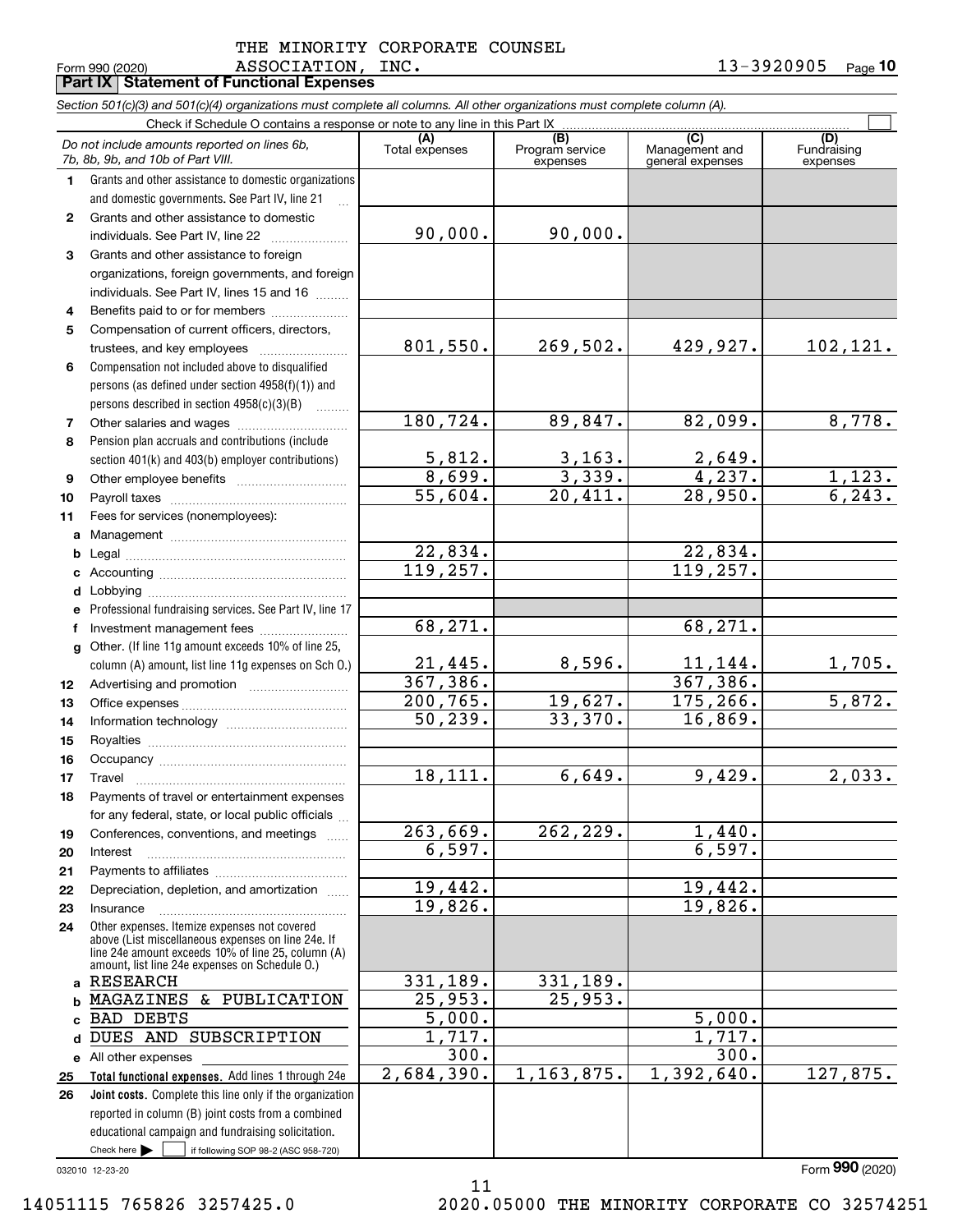| Form 990 (2020) |
|-----------------|
|-----------------|

|                             | Form 990 (2020)<br>Part X | ASSOCIATION,<br><b>Balance Sheet</b>                                                                                                                                                                                           | TMC.       |                       |                          |                | 13-3940905<br>Page II |
|-----------------------------|---------------------------|--------------------------------------------------------------------------------------------------------------------------------------------------------------------------------------------------------------------------------|------------|-----------------------|--------------------------|----------------|-----------------------|
|                             |                           |                                                                                                                                                                                                                                |            |                       |                          |                |                       |
|                             |                           |                                                                                                                                                                                                                                |            |                       | (A)<br>Beginning of year |                | (B)<br>End of year    |
|                             | 1                         |                                                                                                                                                                                                                                |            |                       | 85,921.                  | $\mathbf{1}$   | 255, 503.             |
|                             | 2                         |                                                                                                                                                                                                                                |            |                       | 532, 173.                | $\mathbf{2}$   | 295, 227.             |
|                             | 3                         |                                                                                                                                                                                                                                |            |                       |                          | 3              |                       |
|                             | 4                         |                                                                                                                                                                                                                                |            |                       | 347,957.                 | $\overline{4}$ | 526, 596.             |
|                             | 5                         | Loans and other receivables from any current or former officer, director,                                                                                                                                                      |            |                       |                          |                |                       |
|                             |                           |                                                                                                                                                                                                                                |            |                       |                          |                |                       |
|                             |                           | trustee, key employee, creator or founder, substantial contributor, or 35%                                                                                                                                                     |            |                       |                          |                |                       |
|                             |                           | controlled entity or family member of any of these persons                                                                                                                                                                     |            |                       |                          | 5              |                       |
|                             | 6                         | Loans and other receivables from other disqualified persons (as defined                                                                                                                                                        |            |                       |                          |                |                       |
|                             |                           | under section $4958(f)(1)$ , and persons described in section $4958(c)(3)(B)$                                                                                                                                                  |            | $\sim$                |                          | 6              |                       |
| Assets                      | 7                         |                                                                                                                                                                                                                                |            |                       | $\overline{7}$           |                |                       |
|                             | 8                         |                                                                                                                                                                                                                                |            |                       | 37, 333.                 | 8<br>9         | 738,441.              |
|                             | 9                         | Prepaid expenses and deferred charges [11] [11] [11] [12] [12] [12] [12] [13] [13] [13] [13] [13] [13] [13] [1                                                                                                                 |            |                       |                          |                |                       |
|                             |                           | 10a Land, buildings, and equipment: cost or other                                                                                                                                                                              |            | 186,571.              |                          |                |                       |
|                             |                           | basis. Complete Part VI of Schedule D  10a                                                                                                                                                                                     |            | 168,807.              | 28,428.                  |                | 17,764.               |
|                             |                           |                                                                                                                                                                                                                                | 3,758,758. | 10c<br>11             | 4,098,586.               |                |                       |
|                             | 11<br>12                  |                                                                                                                                                                                                                                |            |                       | 12                       |                |                       |
|                             | 13                        |                                                                                                                                                                                                                                |            |                       | 13                       |                |                       |
|                             | 14                        |                                                                                                                                                                                                                                |            |                       |                          | 14             |                       |
|                             | 15                        |                                                                                                                                                                                                                                |            |                       |                          | 15             |                       |
|                             | 16                        |                                                                                                                                                                                                                                |            |                       | 4,790,570.               | 16             | 5,932,117.            |
|                             | 17                        |                                                                                                                                                                                                                                |            | $\overline{21,291}$ . | 17                       | 28,977.        |                       |
|                             | 18                        |                                                                                                                                                                                                                                |            |                       | 18                       |                |                       |
|                             | 19                        | Deferred revenue manual contracts and contracts are all the contracts and contracts are contracted and contracts are contracted and contract are contracted and contract are contracted and contract are contracted and contra |            | 620, 105.             | 19                       | 771,767.       |                       |
|                             | 20                        |                                                                                                                                                                                                                                |            |                       | 20                       |                |                       |
|                             | 21                        | Escrow or custodial account liability. Complete Part IV of Schedule D                                                                                                                                                          |            |                       |                          | 21             |                       |
|                             | 22                        | Loans and other payables to any current or former officer, director,                                                                                                                                                           |            |                       |                          |                |                       |
| Liabilities                 |                           | trustee, key employee, creator or founder, substantial contributor, or 35%                                                                                                                                                     |            |                       |                          |                |                       |
|                             |                           | controlled entity or family member of any of these persons                                                                                                                                                                     |            |                       |                          | 22             |                       |
|                             | 23                        |                                                                                                                                                                                                                                |            |                       |                          | 23             |                       |
|                             | 24                        |                                                                                                                                                                                                                                |            |                       | 196,791.                 | 24             |                       |
|                             | 25                        | Other liabilities (including federal income tax, payables to related third                                                                                                                                                     |            |                       |                          |                |                       |
|                             |                           | parties, and other liabilities not included on lines 17-24). Complete Part X                                                                                                                                                   |            |                       |                          |                |                       |
|                             |                           | of Schedule D                                                                                                                                                                                                                  |            |                       | 191,663.                 | 25             | 338,787.              |
|                             | 26                        | <b>Total liabilities.</b> Add lines 17 through 25                                                                                                                                                                              |            |                       | 1,029,850.               | 26             | 1,139,531.            |
|                             |                           | Organizations that follow FASB ASC 958, check here $\blacktriangleright \lfloor X \rfloor$                                                                                                                                     |            |                       |                          |                |                       |
|                             |                           | and complete lines 27, 28, 32, and 33.                                                                                                                                                                                         |            |                       |                          |                |                       |
|                             | 27                        | Net assets without donor restrictions                                                                                                                                                                                          |            |                       | 3,689,705.               | 27             | 4,691,558.            |
|                             | 28                        |                                                                                                                                                                                                                                |            |                       | 71,015.                  | 28             | 101,028.              |
|                             |                           | Organizations that do not follow FASB ASC 958, check here $\blacktriangleright$                                                                                                                                                |            |                       |                          |                |                       |
|                             |                           | and complete lines 29 through 33.                                                                                                                                                                                              |            |                       |                          |                |                       |
|                             | 29                        |                                                                                                                                                                                                                                |            |                       |                          | 29             |                       |
|                             | 30                        |                                                                                                                                                                                                                                |            |                       |                          | 30             |                       |
| Net Assets or Fund Balances | 31                        | Retained earnings, endowment, accumulated income, or other funds                                                                                                                                                               |            |                       |                          | 31             |                       |
|                             | 32                        |                                                                                                                                                                                                                                |            |                       | 3,760,720.               | 32             | 4,792,586.            |
|                             | 33                        | Total liabilities and net assets/fund balances                                                                                                                                                                                 |            |                       | 4,790,570.               | 33             | 5,932,117.            |

Form (2020) **990**

032011 12-23-20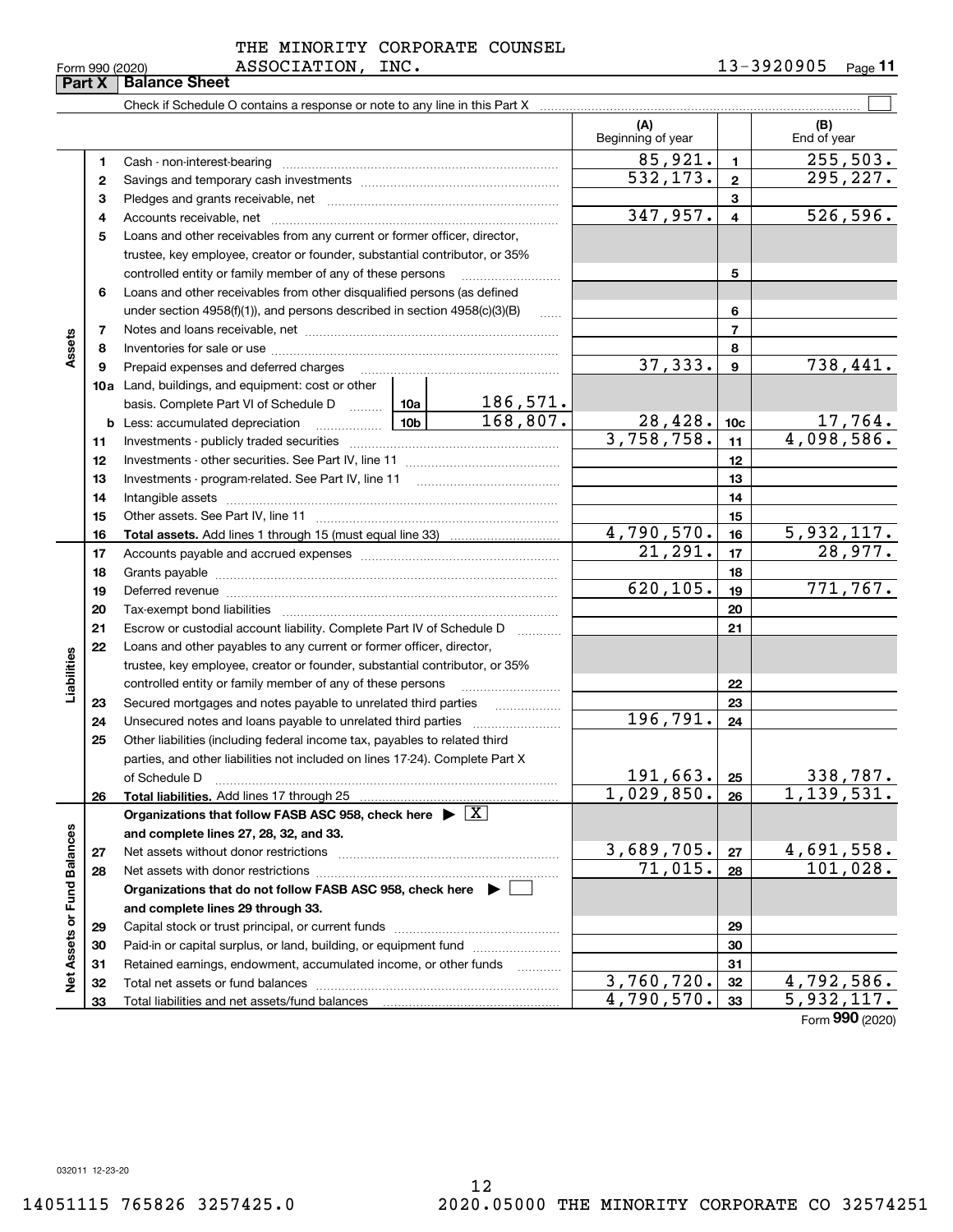|    | THE MINORITY CORPORATE COUNSEL                                                                                                                                                                                                                                                                                                                                                                                                                                          |                         |                                        |                   |                         |  |  |  |  |
|----|-------------------------------------------------------------------------------------------------------------------------------------------------------------------------------------------------------------------------------------------------------------------------------------------------------------------------------------------------------------------------------------------------------------------------------------------------------------------------|-------------------------|----------------------------------------|-------------------|-------------------------|--|--|--|--|
|    | ASSOCIATION, INC.<br>Form 990 (2020)                                                                                                                                                                                                                                                                                                                                                                                                                                    |                         | 13-3920905                             |                   | $Page$ 12               |  |  |  |  |
|    | Part XI<br><b>Reconciliation of Net Assets</b>                                                                                                                                                                                                                                                                                                                                                                                                                          |                         |                                        |                   |                         |  |  |  |  |
|    |                                                                                                                                                                                                                                                                                                                                                                                                                                                                         |                         |                                        |                   |                         |  |  |  |  |
|    |                                                                                                                                                                                                                                                                                                                                                                                                                                                                         |                         |                                        |                   |                         |  |  |  |  |
| 1  | Total revenue (must equal Part VIII, column (A), line 12)                                                                                                                                                                                                                                                                                                                                                                                                               | $\mathbf{1}$            | 3,370,166.<br>$\overline{2,684,390}$ . |                   |                         |  |  |  |  |
| 2  | $\overline{2}$                                                                                                                                                                                                                                                                                                                                                                                                                                                          |                         |                                        |                   |                         |  |  |  |  |
| 3  | 3<br>Revenue less expenses. Subtract line 2 from line 1                                                                                                                                                                                                                                                                                                                                                                                                                 |                         |                                        |                   |                         |  |  |  |  |
| 4  |                                                                                                                                                                                                                                                                                                                                                                                                                                                                         | $\overline{\mathbf{4}}$ | 3,760,720.                             |                   |                         |  |  |  |  |
| 5  |                                                                                                                                                                                                                                                                                                                                                                                                                                                                         | 5                       |                                        |                   | 346,090.                |  |  |  |  |
| 6  |                                                                                                                                                                                                                                                                                                                                                                                                                                                                         | 6                       |                                        |                   |                         |  |  |  |  |
| 7  | Investment expenses www.communication.com/www.communication.com/www.communication.com/www.com                                                                                                                                                                                                                                                                                                                                                                           | $\overline{7}$          |                                        |                   |                         |  |  |  |  |
| 8  | Prior period adjustments<br>$\begin{minipage}{0.5\textwidth} \begin{tabular}{ l l l } \hline \multicolumn{1}{ l l l } \hline \multicolumn{1}{ l l } \multicolumn{1}{ l } \multicolumn{1}{ l } \multicolumn{1}{ l } \multicolumn{1}{ l } \multicolumn{1}{ l } \multicolumn{1}{ l } \multicolumn{1}{ l } \multicolumn{1}{ l } \multicolumn{1}{ l } \multicolumn{1}{ l } \multicolumn{1}{ l } \multicolumn{1}{ l } \multicolumn{1}{ l } \multicolumn{1}{ l } \multicolumn$ | 8                       |                                        |                   |                         |  |  |  |  |
| 9  | Other changes in net assets or fund balances (explain on Schedule O)                                                                                                                                                                                                                                                                                                                                                                                                    | 9                       |                                        |                   | 0.                      |  |  |  |  |
| 10 | Net assets or fund balances at end of year. Combine lines 3 through 9 (must equal Part X, line 32,                                                                                                                                                                                                                                                                                                                                                                      |                         |                                        |                   |                         |  |  |  |  |
|    | 4,792,586.                                                                                                                                                                                                                                                                                                                                                                                                                                                              |                         |                                        |                   |                         |  |  |  |  |
|    | Part XII Financial Statements and Reporting                                                                                                                                                                                                                                                                                                                                                                                                                             |                         |                                        |                   |                         |  |  |  |  |
|    |                                                                                                                                                                                                                                                                                                                                                                                                                                                                         |                         |                                        |                   | $\overline{\mathbf{X}}$ |  |  |  |  |
|    |                                                                                                                                                                                                                                                                                                                                                                                                                                                                         |                         |                                        | <b>Yes</b>        | <b>No</b>               |  |  |  |  |
| 1  | $ X $ Accrual<br>Accounting method used to prepare the Form 990: <u>[16</u> ] Cash<br>Other                                                                                                                                                                                                                                                                                                                                                                             |                         |                                        |                   |                         |  |  |  |  |
|    | If the organization changed its method of accounting from a prior year or checked "Other," explain in Schedule O.                                                                                                                                                                                                                                                                                                                                                       |                         |                                        |                   |                         |  |  |  |  |
|    | 2a Were the organization's financial statements compiled or reviewed by an independent accountant?                                                                                                                                                                                                                                                                                                                                                                      |                         | 2a                                     |                   | х                       |  |  |  |  |
|    | If "Yes," check a box below to indicate whether the financial statements for the year were compiled or reviewed on a                                                                                                                                                                                                                                                                                                                                                    |                         |                                        |                   |                         |  |  |  |  |
|    | separate basis, consolidated basis, or both:                                                                                                                                                                                                                                                                                                                                                                                                                            |                         |                                        |                   |                         |  |  |  |  |
|    | Consolidated basis<br>Separate basis<br>Both consolidated and separate basis                                                                                                                                                                                                                                                                                                                                                                                            |                         |                                        |                   |                         |  |  |  |  |
|    | b Were the organization's financial statements audited by an independent accountant?                                                                                                                                                                                                                                                                                                                                                                                    |                         | 2 <sub>b</sub>                         | x                 |                         |  |  |  |  |
|    | If "Yes," check a box below to indicate whether the financial statements for the year were audited on a separate basis,                                                                                                                                                                                                                                                                                                                                                 |                         |                                        |                   |                         |  |  |  |  |
|    | consolidated basis, or both:                                                                                                                                                                                                                                                                                                                                                                                                                                            |                         |                                        |                   |                         |  |  |  |  |
|    | $\lfloor x \rfloor$ Separate basis<br>Consolidated basis<br>Both consolidated and separate basis                                                                                                                                                                                                                                                                                                                                                                        |                         |                                        |                   |                         |  |  |  |  |
|    | c If "Yes" to line 2a or 2b, does the organization have a committee that assumes responsibility for oversight of the audit,                                                                                                                                                                                                                                                                                                                                             |                         |                                        | x                 |                         |  |  |  |  |
|    |                                                                                                                                                                                                                                                                                                                                                                                                                                                                         |                         | 2c                                     |                   |                         |  |  |  |  |
|    | If the organization changed either its oversight process or selection process during the tax year, explain on Schedule O.                                                                                                                                                                                                                                                                                                                                               |                         |                                        |                   |                         |  |  |  |  |
|    | 3a As a result of a federal award, was the organization required to undergo an audit or audits as set forth in the Single Audit                                                                                                                                                                                                                                                                                                                                         |                         |                                        |                   | x                       |  |  |  |  |
|    |                                                                                                                                                                                                                                                                                                                                                                                                                                                                         |                         | За                                     |                   |                         |  |  |  |  |
|    | b If "Yes," did the organization undergo the required audit or audits? If the organization did not undergo the required audit                                                                                                                                                                                                                                                                                                                                           |                         |                                        |                   |                         |  |  |  |  |
|    |                                                                                                                                                                                                                                                                                                                                                                                                                                                                         |                         | 3 <sub>b</sub>                         | $\Omega$ $\Omega$ |                         |  |  |  |  |

Form (2020) **990**

032012 12-23-20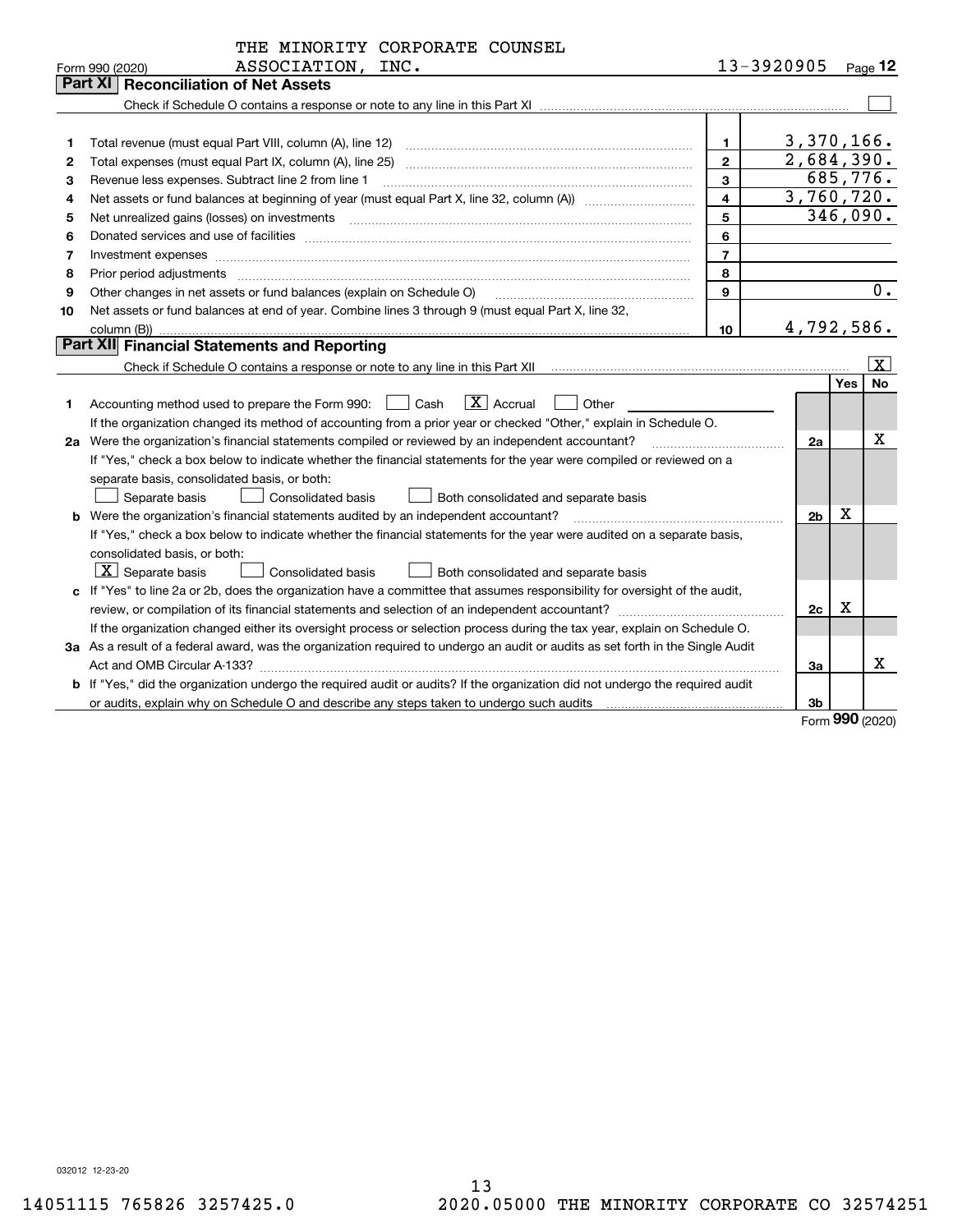| <b>SCHEDULE A</b>        |                                                                                                                                                               |                                                                                                                                              |  |                                             |                                                                                                                                                                                                                                               |     |                                                                |                            |  | OMB No. 1545-0047                                   |  |  |  |
|--------------------------|---------------------------------------------------------------------------------------------------------------------------------------------------------------|----------------------------------------------------------------------------------------------------------------------------------------------|--|---------------------------------------------|-----------------------------------------------------------------------------------------------------------------------------------------------------------------------------------------------------------------------------------------------|-----|----------------------------------------------------------------|----------------------------|--|-----------------------------------------------------|--|--|--|
|                          |                                                                                                                                                               | (Form 990 or 990-EZ)                                                                                                                         |  |                                             | <b>Public Charity Status and Public Support</b>                                                                                                                                                                                               |     |                                                                |                            |  |                                                     |  |  |  |
|                          |                                                                                                                                                               |                                                                                                                                              |  |                                             | Complete if the organization is a section 501(c)(3) organization or a section<br>4947(a)(1) nonexempt charitable trust.                                                                                                                       |     |                                                                |                            |  |                                                     |  |  |  |
|                          |                                                                                                                                                               | Department of the Treasury<br>Internal Revenue Service                                                                                       |  |                                             | Attach to Form 990 or Form 990-EZ.                                                                                                                                                                                                            |     |                                                                |                            |  | <b>Open to Public</b>                               |  |  |  |
|                          |                                                                                                                                                               |                                                                                                                                              |  |                                             | Go to www.irs.gov/Form990 for instructions and the latest information.                                                                                                                                                                        |     |                                                                |                            |  | Inspection<br><b>Employer identification number</b> |  |  |  |
| Name of the organization |                                                                                                                                                               |                                                                                                                                              |  | ASSOCIATION, INC.                           | THE MINORITY CORPORATE COUNSEL                                                                                                                                                                                                                |     |                                                                |                            |  | 13-3920905                                          |  |  |  |
|                          | Part I                                                                                                                                                        |                                                                                                                                              |  |                                             | Reason for Public Charity Status. (All organizations must complete this part.) See instructions.                                                                                                                                              |     |                                                                |                            |  |                                                     |  |  |  |
|                          |                                                                                                                                                               |                                                                                                                                              |  |                                             | The organization is not a private foundation because it is: (For lines 1 through 12, check only one box.)                                                                                                                                     |     |                                                                |                            |  |                                                     |  |  |  |
| 1                        |                                                                                                                                                               |                                                                                                                                              |  |                                             | A church, convention of churches, or association of churches described in section 170(b)(1)(A)(i).                                                                                                                                            |     |                                                                |                            |  |                                                     |  |  |  |
| 2                        |                                                                                                                                                               |                                                                                                                                              |  |                                             | A school described in section 170(b)(1)(A)(ii). (Attach Schedule E (Form 990 or 990-EZ).)                                                                                                                                                     |     |                                                                |                            |  |                                                     |  |  |  |
| 3                        |                                                                                                                                                               |                                                                                                                                              |  |                                             | A hospital or a cooperative hospital service organization described in section 170(b)(1)(A)(iii).                                                                                                                                             |     |                                                                |                            |  |                                                     |  |  |  |
| 4                        |                                                                                                                                                               |                                                                                                                                              |  |                                             | A medical research organization operated in conjunction with a hospital described in section 170(b)(1)(A)(iii). Enter the hospital's name,                                                                                                    |     |                                                                |                            |  |                                                     |  |  |  |
|                          |                                                                                                                                                               | city, and state:                                                                                                                             |  |                                             |                                                                                                                                                                                                                                               |     |                                                                |                            |  |                                                     |  |  |  |
| 5                        |                                                                                                                                                               |                                                                                                                                              |  |                                             | An organization operated for the benefit of a college or university owned or operated by a governmental unit described in                                                                                                                     |     |                                                                |                            |  |                                                     |  |  |  |
|                          | section 170(b)(1)(A)(iv). (Complete Part II.)                                                                                                                 |                                                                                                                                              |  |                                             |                                                                                                                                                                                                                                               |     |                                                                |                            |  |                                                     |  |  |  |
| 6                        | A federal, state, or local government or governmental unit described in section 170(b)(1)(A)(v).                                                              |                                                                                                                                              |  |                                             |                                                                                                                                                                                                                                               |     |                                                                |                            |  |                                                     |  |  |  |
| 7                        | An organization that normally receives a substantial part of its support from a governmental unit or from the general public described in                     |                                                                                                                                              |  |                                             |                                                                                                                                                                                                                                               |     |                                                                |                            |  |                                                     |  |  |  |
| 8                        | section 170(b)(1)(A)(vi). (Complete Part II.)<br>A community trust described in section 170(b)(1)(A)(vi). (Complete Part II.)                                 |                                                                                                                                              |  |                                             |                                                                                                                                                                                                                                               |     |                                                                |                            |  |                                                     |  |  |  |
| 9                        |                                                                                                                                                               |                                                                                                                                              |  |                                             | An agricultural research organization described in section 170(b)(1)(A)(ix) operated in conjunction with a land-grant college                                                                                                                 |     |                                                                |                            |  |                                                     |  |  |  |
|                          |                                                                                                                                                               |                                                                                                                                              |  |                                             | or university or a non-land-grant college of agriculture (see instructions). Enter the name, city, and state of the college or                                                                                                                |     |                                                                |                            |  |                                                     |  |  |  |
|                          |                                                                                                                                                               | university:                                                                                                                                  |  |                                             |                                                                                                                                                                                                                                               |     |                                                                |                            |  |                                                     |  |  |  |
| 10                       | $\vert$ X $\vert$<br>An organization that normally receives (1) more than 33 1/3% of its support from contributions, membership fees, and gross receipts from |                                                                                                                                              |  |                                             |                                                                                                                                                                                                                                               |     |                                                                |                            |  |                                                     |  |  |  |
|                          |                                                                                                                                                               | activities related to its exempt functions, subject to certain exceptions; and (2) no more than 33 1/3% of its support from gross investment |  |                                             |                                                                                                                                                                                                                                               |     |                                                                |                            |  |                                                     |  |  |  |
|                          | income and unrelated business taxable income (less section 511 tax) from businesses acquired by the organization after June 30, 1975.                         |                                                                                                                                              |  |                                             |                                                                                                                                                                                                                                               |     |                                                                |                            |  |                                                     |  |  |  |
|                          |                                                                                                                                                               |                                                                                                                                              |  | See section 509(a)(2). (Complete Part III.) |                                                                                                                                                                                                                                               |     |                                                                |                            |  |                                                     |  |  |  |
| 11                       |                                                                                                                                                               |                                                                                                                                              |  |                                             | An organization organized and operated exclusively to test for public safety. See section 509(a)(4).                                                                                                                                          |     |                                                                |                            |  |                                                     |  |  |  |
| 12                       |                                                                                                                                                               |                                                                                                                                              |  |                                             | An organization organized and operated exclusively for the benefit of, to perform the functions of, or to carry out the purposes of one or                                                                                                    |     |                                                                |                            |  |                                                     |  |  |  |
|                          |                                                                                                                                                               |                                                                                                                                              |  |                                             | more publicly supported organizations described in section 509(a)(1) or section 509(a)(2). See section 509(a)(3). Check the box in                                                                                                            |     |                                                                |                            |  |                                                     |  |  |  |
| a                        |                                                                                                                                                               |                                                                                                                                              |  |                                             | lines 12a through 12d that describes the type of supporting organization and complete lines 12e, 12f, and 12g.<br>Type I. A supporting organization operated, supervised, or controlled by its supported organization(s), typically by giving |     |                                                                |                            |  |                                                     |  |  |  |
|                          |                                                                                                                                                               |                                                                                                                                              |  |                                             | the supported organization(s) the power to regularly appoint or elect a majority of the directors or trustees of the supporting                                                                                                               |     |                                                                |                            |  |                                                     |  |  |  |
|                          |                                                                                                                                                               |                                                                                                                                              |  |                                             | organization. You must complete Part IV, Sections A and B.                                                                                                                                                                                    |     |                                                                |                            |  |                                                     |  |  |  |
| b                        |                                                                                                                                                               |                                                                                                                                              |  |                                             | Type II. A supporting organization supervised or controlled in connection with its supported organization(s), by having                                                                                                                       |     |                                                                |                            |  |                                                     |  |  |  |
|                          |                                                                                                                                                               |                                                                                                                                              |  |                                             | control or management of the supporting organization vested in the same persons that control or manage the supported                                                                                                                          |     |                                                                |                            |  |                                                     |  |  |  |
|                          |                                                                                                                                                               |                                                                                                                                              |  |                                             | organization(s). You must complete Part IV, Sections A and C.                                                                                                                                                                                 |     |                                                                |                            |  |                                                     |  |  |  |
| с                        |                                                                                                                                                               |                                                                                                                                              |  |                                             | Type III functionally integrated. A supporting organization operated in connection with, and functionally integrated with,                                                                                                                    |     |                                                                |                            |  |                                                     |  |  |  |
|                          |                                                                                                                                                               |                                                                                                                                              |  |                                             | its supported organization(s) (see instructions). You must complete Part IV, Sections A, D, and E.                                                                                                                                            |     |                                                                |                            |  |                                                     |  |  |  |
| d                        |                                                                                                                                                               |                                                                                                                                              |  |                                             | Type III non-functionally integrated. A supporting organization operated in connection with its supported organization(s)                                                                                                                     |     |                                                                |                            |  |                                                     |  |  |  |
|                          |                                                                                                                                                               |                                                                                                                                              |  |                                             | that is not functionally integrated. The organization generally must satisfy a distribution requirement and an attentiveness                                                                                                                  |     |                                                                |                            |  |                                                     |  |  |  |
| е                        |                                                                                                                                                               |                                                                                                                                              |  |                                             | requirement (see instructions). You must complete Part IV, Sections A and D, and Part V.<br>Check this box if the organization received a written determination from the IRS that it is a Type I, Type II, Type III                           |     |                                                                |                            |  |                                                     |  |  |  |
|                          |                                                                                                                                                               |                                                                                                                                              |  |                                             | functionally integrated, or Type III non-functionally integrated supporting organization.                                                                                                                                                     |     |                                                                |                            |  |                                                     |  |  |  |
|                          |                                                                                                                                                               | Enter the number of supported organizations                                                                                                  |  |                                             |                                                                                                                                                                                                                                               |     |                                                                |                            |  |                                                     |  |  |  |
|                          |                                                                                                                                                               |                                                                                                                                              |  |                                             | Provide the following information about the supported organization(s).                                                                                                                                                                        |     |                                                                |                            |  |                                                     |  |  |  |
|                          |                                                                                                                                                               | (i) Name of supported                                                                                                                        |  | (ii) EIN                                    | (iii) Type of organization<br>(described on lines 1-10                                                                                                                                                                                        |     | (iv) Is the organization listed<br>in your governing document? | (v) Amount of monetary     |  | (vi) Amount of other                                |  |  |  |
|                          |                                                                                                                                                               | organization                                                                                                                                 |  |                                             | above (see instructions))                                                                                                                                                                                                                     | Yes | No                                                             | support (see instructions) |  | support (see instructions)                          |  |  |  |
|                          |                                                                                                                                                               |                                                                                                                                              |  |                                             |                                                                                                                                                                                                                                               |     |                                                                |                            |  |                                                     |  |  |  |
|                          |                                                                                                                                                               |                                                                                                                                              |  |                                             |                                                                                                                                                                                                                                               |     |                                                                |                            |  |                                                     |  |  |  |
|                          |                                                                                                                                                               |                                                                                                                                              |  |                                             |                                                                                                                                                                                                                                               |     |                                                                |                            |  |                                                     |  |  |  |
|                          |                                                                                                                                                               |                                                                                                                                              |  |                                             |                                                                                                                                                                                                                                               |     |                                                                |                            |  |                                                     |  |  |  |
|                          |                                                                                                                                                               |                                                                                                                                              |  |                                             |                                                                                                                                                                                                                                               |     |                                                                |                            |  |                                                     |  |  |  |
|                          |                                                                                                                                                               |                                                                                                                                              |  |                                             |                                                                                                                                                                                                                                               |     |                                                                |                            |  |                                                     |  |  |  |
|                          |                                                                                                                                                               |                                                                                                                                              |  |                                             |                                                                                                                                                                                                                                               |     |                                                                |                            |  |                                                     |  |  |  |
|                          |                                                                                                                                                               |                                                                                                                                              |  |                                             |                                                                                                                                                                                                                                               |     |                                                                |                            |  |                                                     |  |  |  |
|                          |                                                                                                                                                               |                                                                                                                                              |  |                                             |                                                                                                                                                                                                                                               |     |                                                                |                            |  |                                                     |  |  |  |
| Total                    |                                                                                                                                                               |                                                                                                                                              |  |                                             | see the Instructions for Form 000 or 000 FZ                                                                                                                                                                                                   |     |                                                                |                            |  | Cabadula A (Faum 000 au 000 EZ) 0000                |  |  |  |

LHA For Paperwork Reduction Act Notice, see the Instructions for Form 990 or 990-EZ. <sub>032021</sub> o1-25-21 Schedule A (Form 990 or 990-EZ) 2020 14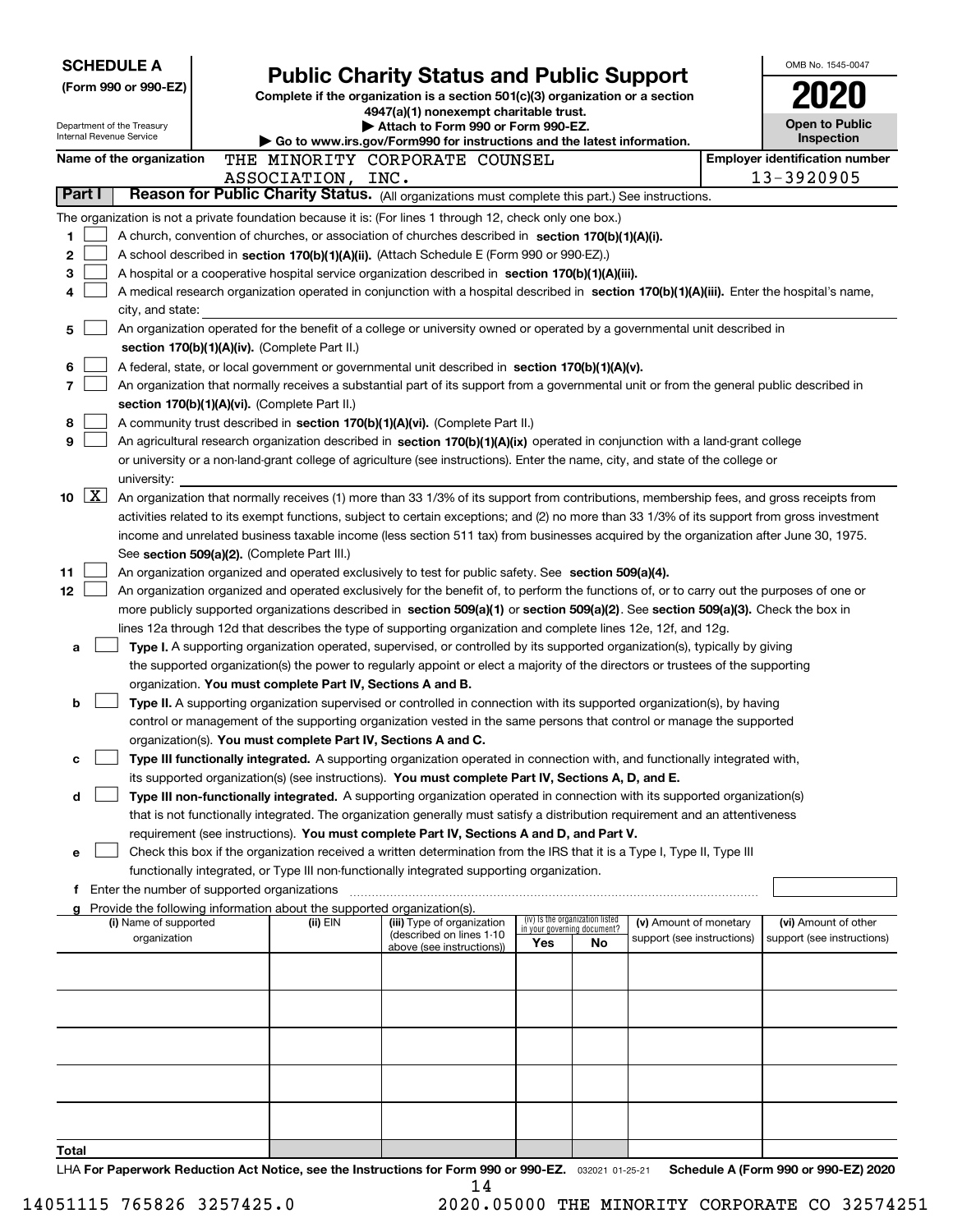### Schedule A (Form 990 or 990-EZ) 2020  $\, {\rm ASSOCIATION}$  ,  $\, {\rm INC}$  ,  $\,$

13-3920905 Page 2

(Complete only if you checked the box on line 5, 7, or 8 of Part I or if the organization failed to qualify under Part III. If the organization fails to qualify under the tests listed below, please complete Part III.) **Part II Support Schedule for Organizations Described in Sections 170(b)(1)(A)(iv) and 170(b)(1)(A)(vi)**

|   | <b>Section A. Public Support</b>                                                                                                               |          |          |                 |            |                                      |           |
|---|------------------------------------------------------------------------------------------------------------------------------------------------|----------|----------|-----------------|------------|--------------------------------------|-----------|
|   | Calendar year (or fiscal year beginning in) $\blacktriangleright$                                                                              | (a) 2016 | (b) 2017 | $(c)$ 2018      | $(d)$ 2019 | (e) 2020                             | (f) Total |
|   | 1 Gifts, grants, contributions, and                                                                                                            |          |          |                 |            |                                      |           |
|   | membership fees received. (Do not                                                                                                              |          |          |                 |            |                                      |           |
|   | include any "unusual grants.")                                                                                                                 |          |          |                 |            |                                      |           |
|   | 2 Tax revenues levied for the organ-                                                                                                           |          |          |                 |            |                                      |           |
|   | ization's benefit and either paid to                                                                                                           |          |          |                 |            |                                      |           |
|   | or expended on its behalf                                                                                                                      |          |          |                 |            |                                      |           |
|   | 3 The value of services or facilities                                                                                                          |          |          |                 |            |                                      |           |
|   | furnished by a governmental unit to                                                                                                            |          |          |                 |            |                                      |           |
|   | the organization without charge                                                                                                                |          |          |                 |            |                                      |           |
|   | <b>Total.</b> Add lines 1 through 3                                                                                                            |          |          |                 |            |                                      |           |
| 5 | The portion of total contributions                                                                                                             |          |          |                 |            |                                      |           |
|   | by each person (other than a                                                                                                                   |          |          |                 |            |                                      |           |
|   | governmental unit or publicly                                                                                                                  |          |          |                 |            |                                      |           |
|   | supported organization) included                                                                                                               |          |          |                 |            |                                      |           |
|   | on line 1 that exceeds 2% of the                                                                                                               |          |          |                 |            |                                      |           |
|   | amount shown on line 11,                                                                                                                       |          |          |                 |            |                                      |           |
|   | column (f)                                                                                                                                     |          |          |                 |            |                                      |           |
|   | 6 Public support. Subtract line 5 from line 4.                                                                                                 |          |          |                 |            |                                      |           |
|   | <b>Section B. Total Support</b>                                                                                                                |          |          |                 |            |                                      |           |
|   | Calendar year (or fiscal year beginning in) $\blacktriangleright$                                                                              | (a) 2016 | (b) 2017 | <b>(c)</b> 2018 | $(d)$ 2019 | (e) 2020                             | (f) Total |
|   | 7 Amounts from line 4                                                                                                                          |          |          |                 |            |                                      |           |
| 8 | Gross income from interest,                                                                                                                    |          |          |                 |            |                                      |           |
|   | dividends, payments received on                                                                                                                |          |          |                 |            |                                      |           |
|   | securities loans, rents, royalties,                                                                                                            |          |          |                 |            |                                      |           |
|   | and income from similar sources                                                                                                                |          |          |                 |            |                                      |           |
| 9 | Net income from unrelated business                                                                                                             |          |          |                 |            |                                      |           |
|   | activities, whether or not the                                                                                                                 |          |          |                 |            |                                      |           |
|   | business is regularly carried on                                                                                                               |          |          |                 |            |                                      |           |
|   | <b>10</b> Other income. Do not include gain                                                                                                    |          |          |                 |            |                                      |           |
|   | or loss from the sale of capital                                                                                                               |          |          |                 |            |                                      |           |
|   | assets (Explain in Part VI.)                                                                                                                   |          |          |                 |            |                                      |           |
|   | <b>11 Total support.</b> Add lines 7 through 10                                                                                                |          |          |                 |            |                                      |           |
|   | <b>12</b> Gross receipts from related activities, etc. (see instructions)                                                                      |          |          |                 |            | 12                                   |           |
|   | 13 First 5 years. If the Form 990 is for the organization's first, second, third, fourth, or fifth tax year as a section 501(c)(3)             |          |          |                 |            |                                      |           |
|   |                                                                                                                                                |          |          |                 |            |                                      |           |
|   | <b>Section C. Computation of Public Support Percentage</b>                                                                                     |          |          |                 |            |                                      |           |
|   | 14 Public support percentage for 2020 (line 6, column (f), divided by line 11, column (f) <i>mummumumum</i>                                    |          |          |                 |            | 14                                   | %         |
|   |                                                                                                                                                |          |          |                 |            | 15                                   | %         |
|   | 16a 33 1/3% support test - 2020. If the organization did not check the box on line 13, and line 14 is 33 1/3% or more, check this box and      |          |          |                 |            |                                      |           |
|   | stop here. The organization qualifies as a publicly supported organization                                                                     |          |          |                 |            |                                      |           |
|   | b 33 1/3% support test - 2019. If the organization did not check a box on line 13 or 16a, and line 15 is 33 1/3% or more, check this box       |          |          |                 |            |                                      |           |
|   | and stop here. The organization qualifies as a publicly supported organization                                                                 |          |          |                 |            |                                      |           |
|   | 17a 10% -facts-and-circumstances test - 2020. If the organization did not check a box on line 13, 16a, or 16b, and line 14 is 10% or more,     |          |          |                 |            |                                      |           |
|   | and if the organization meets the facts-and-circumstances test, check this box and stop here. Explain in Part VI how the organization          |          |          |                 |            |                                      |           |
|   | meets the facts-and-circumstances test. The organization qualifies as a publicly supported organization                                        |          |          |                 |            |                                      |           |
|   | <b>b 10% -facts-and-circumstances test - 2019.</b> If the organization did not check a box on line 13, 16a, 16b, or 17a, and line 15 is 10% or |          |          |                 |            |                                      |           |
|   | more, and if the organization meets the facts-and-circumstances test, check this box and stop here. Explain in Part VI how the                 |          |          |                 |            |                                      |           |
|   | organization meets the facts-and-circumstances test. The organization qualifies as a publicly supported organization                           |          |          |                 |            |                                      |           |
|   | 18 Private foundation. If the organization did not check a box on line 13, 16a, 16b, 17a, or 17b, check this box and see instructions          |          |          |                 |            |                                      |           |
|   |                                                                                                                                                |          |          |                 |            | Schodule A (Form 000 or 000 F7) 2020 |           |

**Schedule A (Form 990 or 990-EZ) 2020**

032022 01-25-21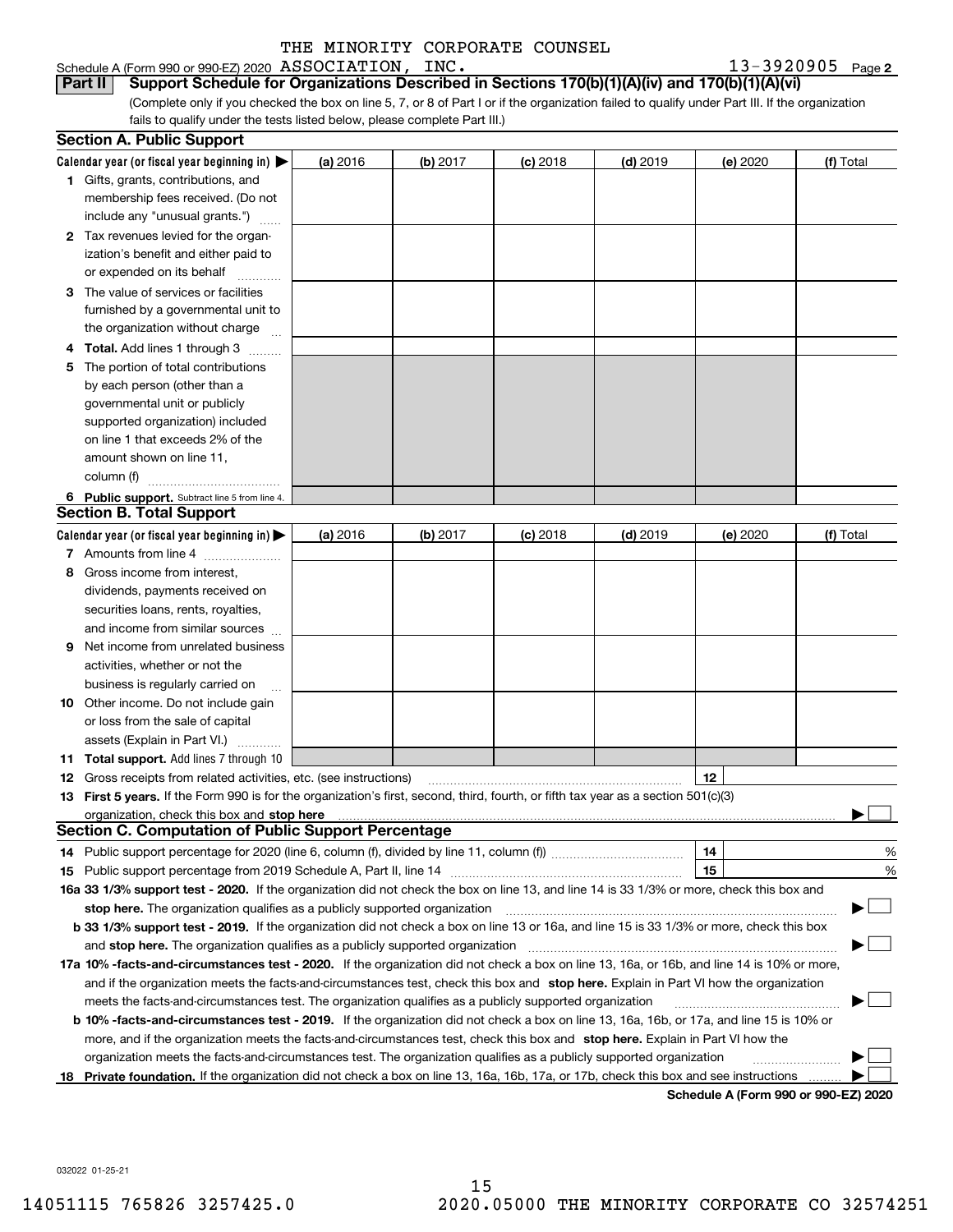Schedule A (Form 990 or 990-EZ) 2020  $\, {\rm ASSOCIATION}$  ,  $\, {\rm INC}$  ,  $\,$ 

### **Part III Support Schedule for Organizations Described in Section 509(a)(2)**

(Complete only if you checked the box on line 10 of Part I or if the organization failed to qualify under Part II. If the organization fails to qualify under the tests listed below, please complete Part II.)

| <b>Section A. Public Support</b>                                                                                                                                                                                                                                                |          |                       |            |            |                                      |                                          |
|---------------------------------------------------------------------------------------------------------------------------------------------------------------------------------------------------------------------------------------------------------------------------------|----------|-----------------------|------------|------------|--------------------------------------|------------------------------------------|
| Calendar year (or fiscal year beginning in)                                                                                                                                                                                                                                     | (a) 2016 | (b) 2017              | $(c)$ 2018 | $(d)$ 2019 | (e) 2020                             | (f) Total                                |
| 1 Gifts, grants, contributions, and                                                                                                                                                                                                                                             |          |                       |            |            |                                      |                                          |
| membership fees received. (Do not                                                                                                                                                                                                                                               |          |                       |            |            |                                      |                                          |
| include any "unusual grants.")                                                                                                                                                                                                                                                  | 2208570. | 3044382.              | 2788208.   | 2158662.   |                                      | 3176201.13376023.                        |
| 2 Gross receipts from admissions,<br>merchandise sold or services per-<br>formed, or facilities furnished in<br>any activity that is related to the<br>organization's tax-exempt purpose                                                                                        |          | 716, 963.   445, 457. | 617,546.   | 918,607.   | 212,029.                             | 2910602.                                 |
| 3 Gross receipts from activities that<br>are not an unrelated trade or bus-                                                                                                                                                                                                     |          |                       |            |            |                                      |                                          |
| iness under section 513                                                                                                                                                                                                                                                         |          |                       |            |            |                                      |                                          |
| 4 Tax revenues levied for the organ-<br>ization's benefit and either paid to<br>or expended on its behalf                                                                                                                                                                       |          |                       |            |            |                                      |                                          |
| 5 The value of services or facilities<br>furnished by a governmental unit to                                                                                                                                                                                                    |          |                       |            |            |                                      |                                          |
| the organization without charge                                                                                                                                                                                                                                                 |          |                       |            |            |                                      |                                          |
| 6 Total. Add lines 1 through 5                                                                                                                                                                                                                                                  | 2925533. | 3489839.              | 3405754.   | 3077269.   |                                      | 3388230.16286625.                        |
| 7a Amounts included on lines 1, 2, and                                                                                                                                                                                                                                          |          |                       |            |            |                                      |                                          |
| 3 received from disqualified persons                                                                                                                                                                                                                                            |          |                       |            |            |                                      | 0.                                       |
| <b>b</b> Amounts included on lines 2 and 3 received<br>from other than disqualified persons that<br>exceed the greater of \$5,000 or 1% of the<br>amount on line 13 for the year                                                                                                |          |                       |            |            |                                      | 0.                                       |
| c Add lines 7a and 7b                                                                                                                                                                                                                                                           |          |                       |            |            |                                      | $\overline{0}$ .                         |
| 8 Public support. (Subtract line 7c from line 6.)                                                                                                                                                                                                                               |          |                       |            |            |                                      | 16286625.                                |
| <b>Section B. Total Support</b>                                                                                                                                                                                                                                                 |          |                       |            |            |                                      |                                          |
| Calendar year (or fiscal year beginning in)                                                                                                                                                                                                                                     | (a) 2016 | (b) 2017              | $(c)$ 2018 | $(d)$ 2019 | (e) 2020                             | (f) Total                                |
| <b>9</b> Amounts from line 6                                                                                                                                                                                                                                                    | 2925533. | 3489839.              | 3405754.   | 3077269.   |                                      | 3388230.16286625.                        |
| 10a Gross income from interest,<br>dividends, payments received on<br>securities loans, rents, royalties,<br>and income from similar sources                                                                                                                                    | 89,587.  | 97,707.               | 97,599.    | 120,788.   | 100,658.                             | 506, 339.                                |
| <b>b</b> Unrelated business taxable income                                                                                                                                                                                                                                      |          |                       |            |            |                                      |                                          |
| (less section 511 taxes) from businesses                                                                                                                                                                                                                                        |          |                       |            |            |                                      |                                          |
| acquired after June 30, 1975                                                                                                                                                                                                                                                    |          |                       |            |            |                                      |                                          |
| c Add lines 10a and 10b                                                                                                                                                                                                                                                         | 89,587.  | 97,707.               | 97,599.    | 120,788.   | 100,658.                             | 506, 339.                                |
| 11 Net income from unrelated business<br>activities not included in line 10b,<br>whether or not the business is<br>regularly carried on                                                                                                                                         |          |                       |            |            |                                      |                                          |
| <b>12</b> Other income. Do not include gain<br>or loss from the sale of capital<br>assets (Explain in Part VI.)                                                                                                                                                                 |          |                       |            |            | 9,386.                               | 9,386.                                   |
| 13 Total support. (Add lines 9, 10c, 11, and 12.)                                                                                                                                                                                                                               | 3015120. | 3587546.              | 3503353.   | 3198057.   |                                      | 3498274.16802350.                        |
| 14 First 5 years. If the Form 990 is for the organization's first, second, third, fourth, or fifth tax year as a section 501(c)(3) organization,                                                                                                                                |          |                       |            |            |                                      |                                          |
| check this box and <b>stop here</b> with the continuum continuum continuum continuum continuum continuum continuum continuum continuum continuum continuum continuum continuum continuum continuum continuum continuum continuum co                                             |          |                       |            |            |                                      |                                          |
| <b>Section C. Computation of Public Support Percentage</b>                                                                                                                                                                                                                      |          |                       |            |            |                                      |                                          |
| 15 Public support percentage for 2020 (line 8, column (f), divided by line 13, column (f))                                                                                                                                                                                      |          |                       |            |            | 15                                   | 96.93<br>%                               |
| 16 Public support percentage from 2019 Schedule A, Part III, line 15                                                                                                                                                                                                            |          |                       |            |            | 16                                   | 96.90<br>$\%$                            |
| Section D. Computation of Investment Income Percentage                                                                                                                                                                                                                          |          |                       |            |            |                                      |                                          |
| 17 Investment income percentage for 2020 (line 10c, column (f), divided by line 13, column (f))                                                                                                                                                                                 |          |                       |            |            | 17                                   | 3.01<br>$\%$<br>3.10                     |
| 18 Investment income percentage from 2019 Schedule A, Part III, line 17                                                                                                                                                                                                         |          |                       |            |            | 18                                   | %                                        |
| 19a 33 1/3% support tests - 2020. If the organization did not check the box on line 14, and line 15 is more than 33 1/3%, and line 17 is not                                                                                                                                    |          |                       |            |            |                                      | $\blacktriangleright$ $\boxed{\text{X}}$ |
| more than 33 1/3%, check this box and stop here. The organization qualifies as a publicly supported organization                                                                                                                                                                |          |                       |            |            |                                      |                                          |
| <b>b 33 1/3% support tests - 2019.</b> If the organization did not check a box on line 14 or line 19a, and line 16 is more than 33 1/3%, and<br>line 18 is not more than 33 1/3%, check this box and stop here. The organization qualifies as a publicly supported organization |          |                       |            |            |                                      |                                          |
| 20 Private foundation. If the organization did not check a box on line 14, 19a, or 19b, check this box and see instructions                                                                                                                                                     |          |                       |            |            |                                      |                                          |
| 032023 01-25-21                                                                                                                                                                                                                                                                 |          |                       |            |            | Schedule A (Form 990 or 990-EZ) 2020 |                                          |

16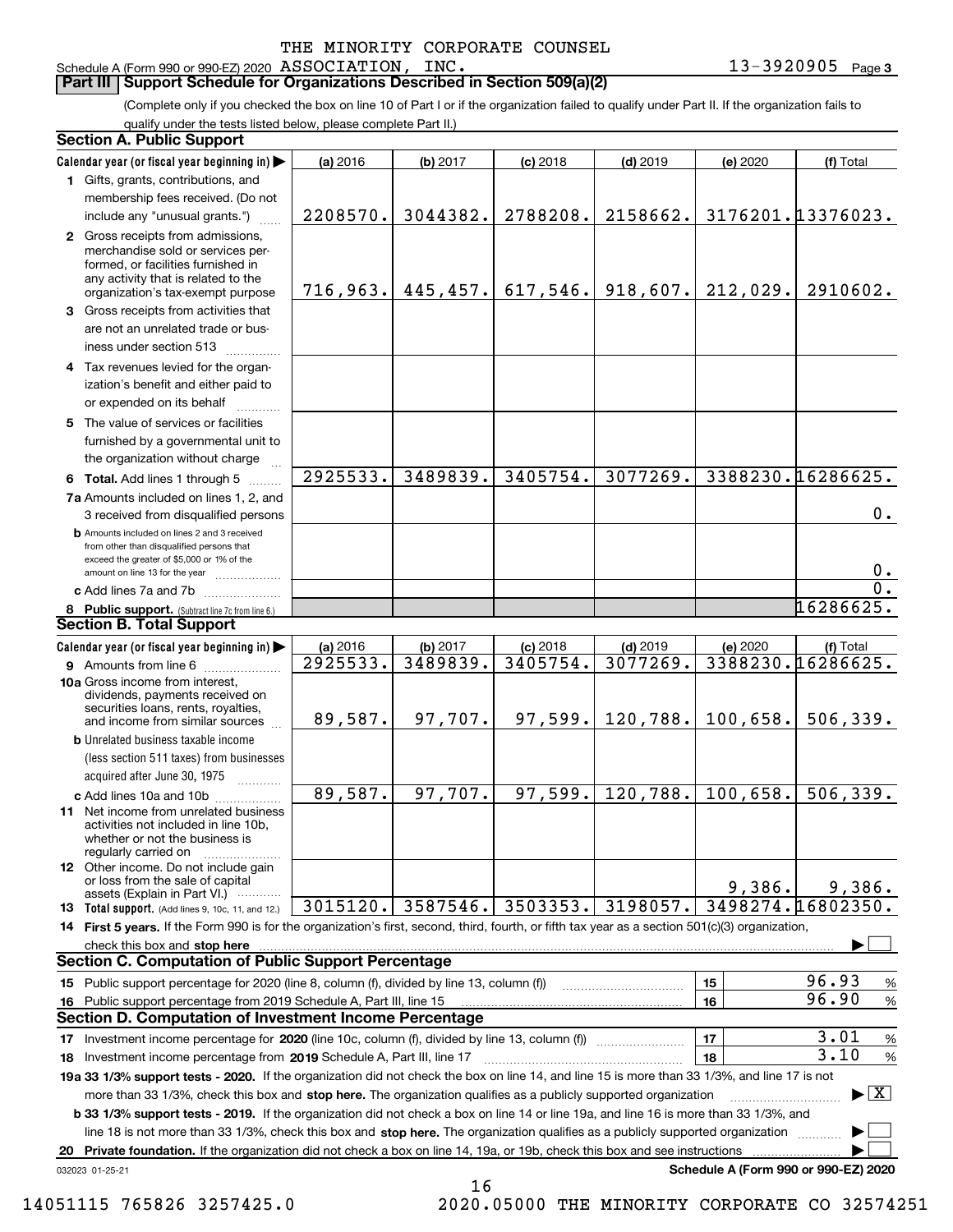#### 13-3920905 Page 4 Schedule A (Form 990 or 990-EZ) 2020  $\, {\rm ASSOCIATION}$  ,  $\, {\rm INC}$  ,  $\,$

**1**

**2**

**3a**

**3b**

**3c**

**4a**

**4b**

**4c**

**5a**

**5b5c**

**6**

**7**

**8**

**9a**

**9b**

**9c**

**10a**

**10b**

**YesNo**

# **Part IV Supporting Organizations**

(Complete only if you checked a box in line 12 on Part I. If you checked box 12a, Part I, complete Sections A and B. If you checked box 12b, Part I, complete Sections A and C. If you checked box 12c, Part I, complete Sections A, D, and E. If you checked box 12d, Part I, complete Sections A and D, and complete Part V.)

### **Section A. All Supporting Organizations**

- **1** Are all of the organization's supported organizations listed by name in the organization's governing documents? If "No," describe in **Part VI** how the supported organizations are designated. If designated by *class or purpose, describe the designation. If historic and continuing relationship, explain.*
- **2** Did the organization have any supported organization that does not have an IRS determination of status under section 509(a)(1) or (2)? If "Yes," explain in Part VI how the organization determined that the supported *organization was described in section 509(a)(1) or (2).*
- **3a** Did the organization have a supported organization described in section 501(c)(4), (5), or (6)? If "Yes," answer *lines 3b and 3c below.*
- **b** Did the organization confirm that each supported organization qualified under section 501(c)(4), (5), or (6) and satisfied the public support tests under section 509(a)(2)? If "Yes," describe in **Part VI** when and how the *organization made the determination.*
- **c**Did the organization ensure that all support to such organizations was used exclusively for section 170(c)(2)(B) purposes? If "Yes," explain in **Part VI** what controls the organization put in place to ensure such use.
- **4a***If* Was any supported organization not organized in the United States ("foreign supported organization")? *"Yes," and if you checked box 12a or 12b in Part I, answer lines 4b and 4c below.*
- **b** Did the organization have ultimate control and discretion in deciding whether to make grants to the foreign supported organization? If "Yes," describe in **Part VI** how the organization had such control and discretion *despite being controlled or supervised by or in connection with its supported organizations.*
- **c** Did the organization support any foreign supported organization that does not have an IRS determination under sections 501(c)(3) and 509(a)(1) or (2)? If "Yes," explain in **Part VI** what controls the organization used *to ensure that all support to the foreign supported organization was used exclusively for section 170(c)(2)(B) purposes.*
- **5a** Did the organization add, substitute, or remove any supported organizations during the tax year? If "Yes," answer lines 5b and 5c below (if applicable). Also, provide detail in **Part VI,** including (i) the names and EIN *numbers of the supported organizations added, substituted, or removed; (ii) the reasons for each such action; (iii) the authority under the organization's organizing document authorizing such action; and (iv) how the action was accomplished (such as by amendment to the organizing document).*
- **b** Type I or Type II only. Was any added or substituted supported organization part of a class already designated in the organization's organizing document?
- **cSubstitutions only.**  Was the substitution the result of an event beyond the organization's control?
- **6** Did the organization provide support (whether in the form of grants or the provision of services or facilities) to **Part VI.** *If "Yes," provide detail in* support or benefit one or more of the filing organization's supported organizations? anyone other than (i) its supported organizations, (ii) individuals that are part of the charitable class benefited by one or more of its supported organizations, or (iii) other supporting organizations that also
- **7**Did the organization provide a grant, loan, compensation, or other similar payment to a substantial contributor *If "Yes," complete Part I of Schedule L (Form 990 or 990-EZ).* regard to a substantial contributor? (as defined in section 4958(c)(3)(C)), a family member of a substantial contributor, or a 35% controlled entity with
- **8** Did the organization make a loan to a disqualified person (as defined in section 4958) not described in line 7? *If "Yes," complete Part I of Schedule L (Form 990 or 990-EZ).*
- **9a** Was the organization controlled directly or indirectly at any time during the tax year by one or more in section 509(a)(1) or (2))? If "Yes," *provide detail in* <code>Part VI.</code> disqualified persons, as defined in section 4946 (other than foundation managers and organizations described
- **b** Did one or more disqualified persons (as defined in line 9a) hold a controlling interest in any entity in which the supporting organization had an interest? If "Yes," provide detail in P**art VI**.
- **c**Did a disqualified person (as defined in line 9a) have an ownership interest in, or derive any personal benefit from, assets in which the supporting organization also had an interest? If "Yes," provide detail in P**art VI.**
- **10a** Was the organization subject to the excess business holdings rules of section 4943 because of section supporting organizations)? If "Yes," answer line 10b below. 4943(f) (regarding certain Type II supporting organizations, and all Type III non-functionally integrated
- **b** Did the organization have any excess business holdings in the tax year? (Use Schedule C, Form 4720, to *determine whether the organization had excess business holdings.)*

17

032024 01-25-21

**Schedule A (Form 990 or 990-EZ) 2020**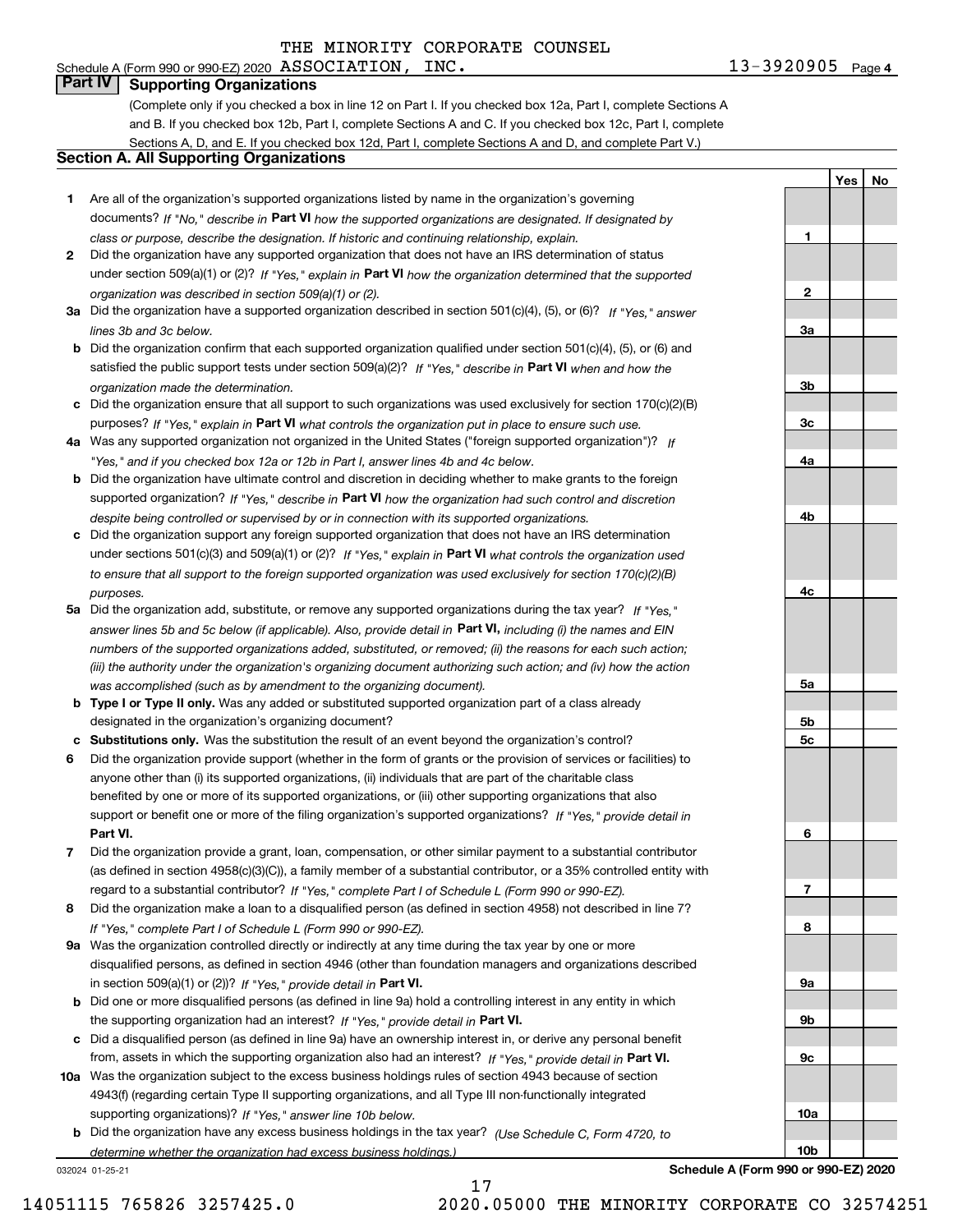**Part IV Supporting Organizations** *(continued)*

| Schedule A (Form 990 or 990-EZ) 2020 $\rm\;ASSCIATION$ , | INC. | $13 - 3920905$ $\overline{ }$ | Page 5 |
|----------------------------------------------------------|------|-------------------------------|--------|
|----------------------------------------------------------|------|-------------------------------|--------|

|              |                                                                                                                                                                                                                         |                 | Yes | No |
|--------------|-------------------------------------------------------------------------------------------------------------------------------------------------------------------------------------------------------------------------|-----------------|-----|----|
| 11           | Has the organization accepted a gift or contribution from any of the following persons?                                                                                                                                 |                 |     |    |
|              | a A person who directly or indirectly controls, either alone or together with persons described in lines 11b and                                                                                                        |                 |     |    |
|              | 11c below, the governing body of a supported organization?                                                                                                                                                              | 11a             |     |    |
|              | <b>b</b> A family member of a person described in line 11a above?                                                                                                                                                       | 11 <sub>b</sub> |     |    |
|              | c A 35% controlled entity of a person described in line 11a or 11b above? If "Yes" to line 11a, 11b, or 11c, provide                                                                                                    |                 |     |    |
|              | detail in Part VI.                                                                                                                                                                                                      | 11c             |     |    |
|              | <b>Section B. Type I Supporting Organizations</b>                                                                                                                                                                       |                 |     |    |
|              |                                                                                                                                                                                                                         |                 | Yes | No |
| 1            | Did the governing body, members of the governing body, officers acting in their official capacity, or membership of one or                                                                                              |                 |     |    |
|              | more supported organizations have the power to regularly appoint or elect at least a majority of the organization's officers,                                                                                           |                 |     |    |
|              | directors, or trustees at all times during the tax year? If "No," describe in Part VI how the supported organization(s)                                                                                                 |                 |     |    |
|              | effectively operated, supervised, or controlled the organization's activities. If the organization had more than one supported                                                                                          |                 |     |    |
|              | organization, describe how the powers to appoint and/or remove officers, directors, or trustees were allocated among the                                                                                                | 1               |     |    |
| $\mathbf{2}$ | supported organizations and what conditions or restrictions, if any, applied to such powers during the tax year.<br>Did the organization operate for the benefit of any supported organization other than the supported |                 |     |    |
|              | organization(s) that operated, supervised, or controlled the supporting organization? If "Yes," explain in                                                                                                              |                 |     |    |
|              |                                                                                                                                                                                                                         |                 |     |    |
|              | Part VI how providing such benefit carried out the purposes of the supported organization(s) that operated,                                                                                                             | 2               |     |    |
|              | supervised, or controlled the supporting organization.<br><b>Section C. Type II Supporting Organizations</b>                                                                                                            |                 |     |    |
|              |                                                                                                                                                                                                                         |                 | Yes | No |
| 1.           | Were a majority of the organization's directors or trustees during the tax year also a majority of the directors                                                                                                        |                 |     |    |
|              |                                                                                                                                                                                                                         |                 |     |    |
|              | or trustees of each of the organization's supported organization(s)? If "No," describe in Part VI how control                                                                                                           |                 |     |    |
|              | or management of the supporting organization was vested in the same persons that controlled or managed<br>the supported organization(s).                                                                                | 1               |     |    |
|              | <b>Section D. All Type III Supporting Organizations</b>                                                                                                                                                                 |                 |     |    |
|              |                                                                                                                                                                                                                         |                 | Yes | No |
| 1            | Did the organization provide to each of its supported organizations, by the last day of the fifth month of the                                                                                                          |                 |     |    |
|              | organization's tax year, (i) a written notice describing the type and amount of support provided during the prior tax                                                                                                   |                 |     |    |
|              | year, (ii) a copy of the Form 990 that was most recently filed as of the date of notification, and (iii) copies of the                                                                                                  |                 |     |    |
|              | organization's governing documents in effect on the date of notification, to the extent not previously provided?                                                                                                        | 1               |     |    |
| 2            | Were any of the organization's officers, directors, or trustees either (i) appointed or elected by the supported                                                                                                        |                 |     |    |
|              | organization(s) or (ii) serving on the governing body of a supported organization? If "No," explain in Part VI how                                                                                                      |                 |     |    |
|              | the organization maintained a close and continuous working relationship with the supported organization(s).                                                                                                             | 2               |     |    |
| 3            | By reason of the relationship described in line 2, above, did the organization's supported organizations have a                                                                                                         |                 |     |    |
|              | significant voice in the organization's investment policies and in directing the use of the organization's                                                                                                              |                 |     |    |
|              | income or assets at all times during the tax year? If "Yes," describe in Part VI the role the organization's                                                                                                            |                 |     |    |
|              | supported organizations played in this regard.                                                                                                                                                                          | 3               |     |    |
|              | Section E. Type III Functionally Integrated Supporting Organizations                                                                                                                                                    |                 |     |    |
| 1            | Check the box next to the method that the organization used to satisfy the Integral Part Test during the year (see instructions).                                                                                       |                 |     |    |
| a            | The organization satisfied the Activities Test. Complete line 2 below.                                                                                                                                                  |                 |     |    |
| b            | The organization is the parent of each of its supported organizations. Complete line 3 below.                                                                                                                           |                 |     |    |
| c            | The organization supported a governmental entity. Describe in Part VI how you supported a governmental entity (see instructions).                                                                                       |                 |     |    |
| 2            | Activities Test. Answer lines 2a and 2b below.                                                                                                                                                                          |                 | Yes | No |
| а            | Did substantially all of the organization's activities during the tax year directly further the exempt purposes of                                                                                                      |                 |     |    |
|              | the supported organization(s) to which the organization was responsive? If "Yes," then in Part VI identify                                                                                                              |                 |     |    |
|              | those supported organizations and explain how these activities directly furthered their exempt purposes,                                                                                                                |                 |     |    |
|              | how the organization was responsive to those supported organizations, and how the organization determined                                                                                                               |                 |     |    |
|              | that these activities constituted substantially all of its activities.                                                                                                                                                  | 2a              |     |    |
|              | <b>b</b> Did the activities described in line 2a, above, constitute activities that, but for the organization's involvement,                                                                                            |                 |     |    |
|              | one or more of the organization's supported organization(s) would have been engaged in? If "Yes," explain in                                                                                                            |                 |     |    |
|              | <b>Part VI</b> the reasons for the organization's position that its supported organization(s) would have engaged in                                                                                                     |                 |     |    |
|              | these activities but for the organization's involvement.                                                                                                                                                                | 2b              |     |    |
| з            | Parent of Supported Organizations. Answer lines 3a and 3b below.                                                                                                                                                        |                 |     |    |
|              | a Did the organization have the power to regularly appoint or elect a majority of the officers, directors, or                                                                                                           |                 |     |    |
|              | trustees of each of the supported organizations? If "Yes" or "No" provide details in Part VI.                                                                                                                           | За              |     |    |
|              | <b>b</b> Did the organization exercise a substantial degree of direction over the policies, programs, and activities of each                                                                                            |                 |     |    |
|              | of its supported organizations? If "Yes," describe in Part VI the role played by the organization in this regard                                                                                                        | 3b              |     |    |
|              | Schedule A (Form 990 or 990-EZ) 2020<br>032025 01-25-21                                                                                                                                                                 |                 |     |    |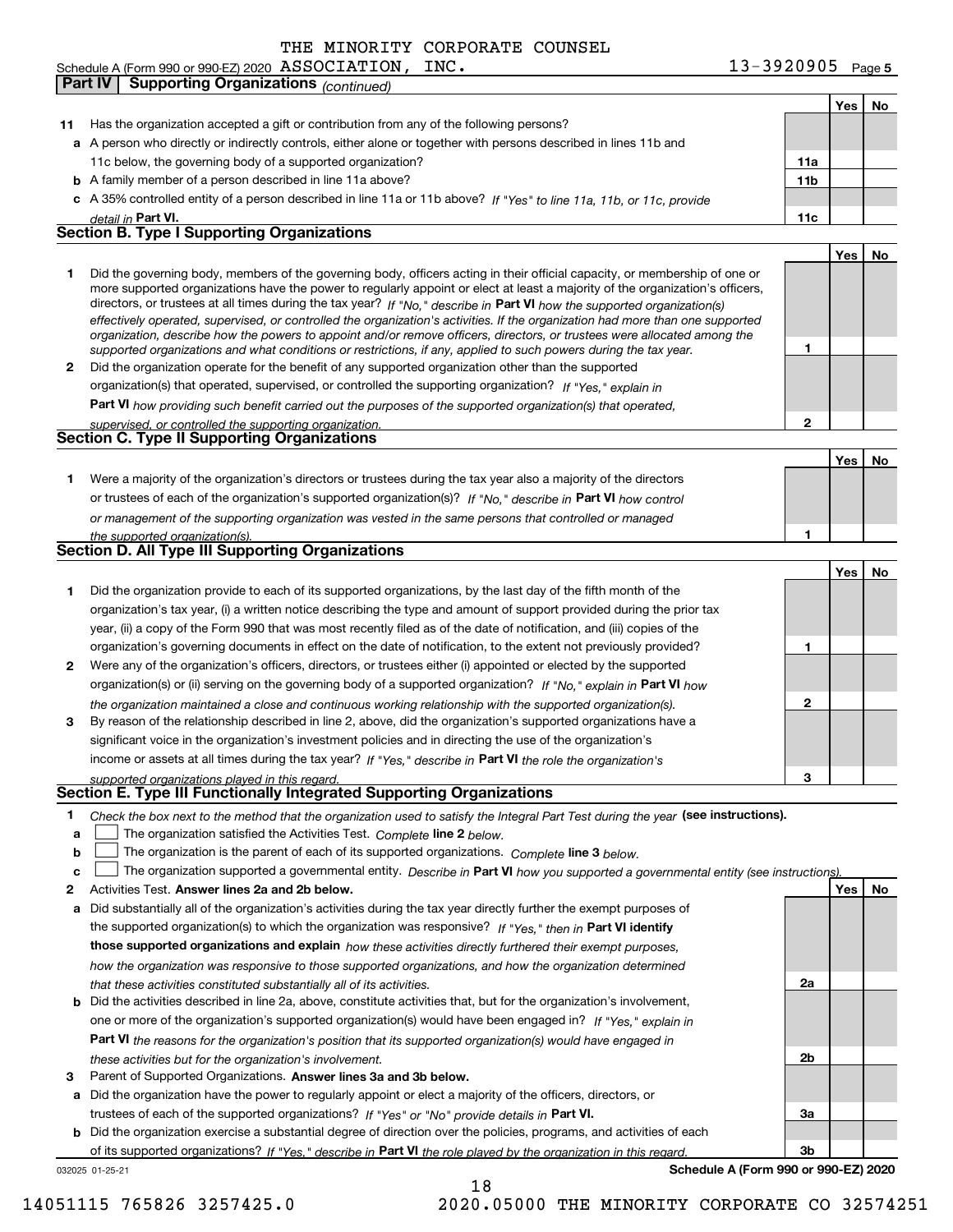#### **1Part VI** Check here if the organization satisfied the Integral Part Test as a qualifying trust on Nov. 20, 1970 ( explain in Part **VI**). See instructions. **Section A - Adjusted Net Income 123** Other gross income (see instructions) **456** Portion of operating expenses paid or incurred for production or **7** Other expenses (see instructions) **8** Adjusted Net Income (subtract lines 5, 6, and 7 from line 4) **8 8 1234567Section B - Minimum Asset Amount 1**Aggregate fair market value of all non-exempt-use assets (see **2**Acquisition indebtedness applicable to non-exempt-use assets **3** Subtract line 2 from line 1d. **4**Cash deemed held for exempt use. Enter 0.015 of line 3 (for greater amount, **5** Net value of non-exempt-use assets (subtract line 4 from line 3) **678a** Average monthly value of securities **b** Average monthly cash balances **c**Fair market value of other non-exempt-use assets **dTotal**  (add lines 1a, 1b, and 1c) **eDiscount** claimed for blockage or other factors **1a1b1c1d2345678**(explain in detail in Part VI): **Minimum Asset Amount**  (add line 7 to line 6) **Section C - Distributable Amount 123456123456Distributable Amount.** Subtract line 5 from line 4, unless subject to Schedule A (Form 990 or 990-EZ) 2020  $\, {\rm ASSOCIATION}$  ,  $\, {\rm INC}$  ,  $\,$ All other Type III non-functionally integrated supporting organizations must complete Sections A through E. (B) Current Year (optional)(A) Prior Year Net short-term capital gain Recoveries of prior-year distributions Add lines 1 through 3. Depreciation and depletion collection of gross income or for management, conservation, or maintenance of property held for production of income (see instructions) (B) Current Year (optional)(A) Prior Year instructions for short tax year or assets held for part of year): see instructions). Multiply line 5 by 0.035. Recoveries of prior-year distributions Current Year Adjusted net income for prior year (from Section A, line 8, column A) Enter 0.85 of line 1. Minimum asset amount for prior year (from Section B, line 8, column A) Enter greater of line 2 or line 3. Income tax imposed in prior year emergency temporary reduction (see instructions). **Part V Type III Non-Functionally Integrated 509(a)(3) Supporting Organizations**   $\mathcal{L}^{\text{max}}$

**7**Check here if the current year is the organization's first as a non-functionally integrated Type III supporting organization (see instructions). $\mathcal{L}^{\text{max}}$ 

**Schedule A (Form 990 or 990-EZ) 2020**

032026 01-25-21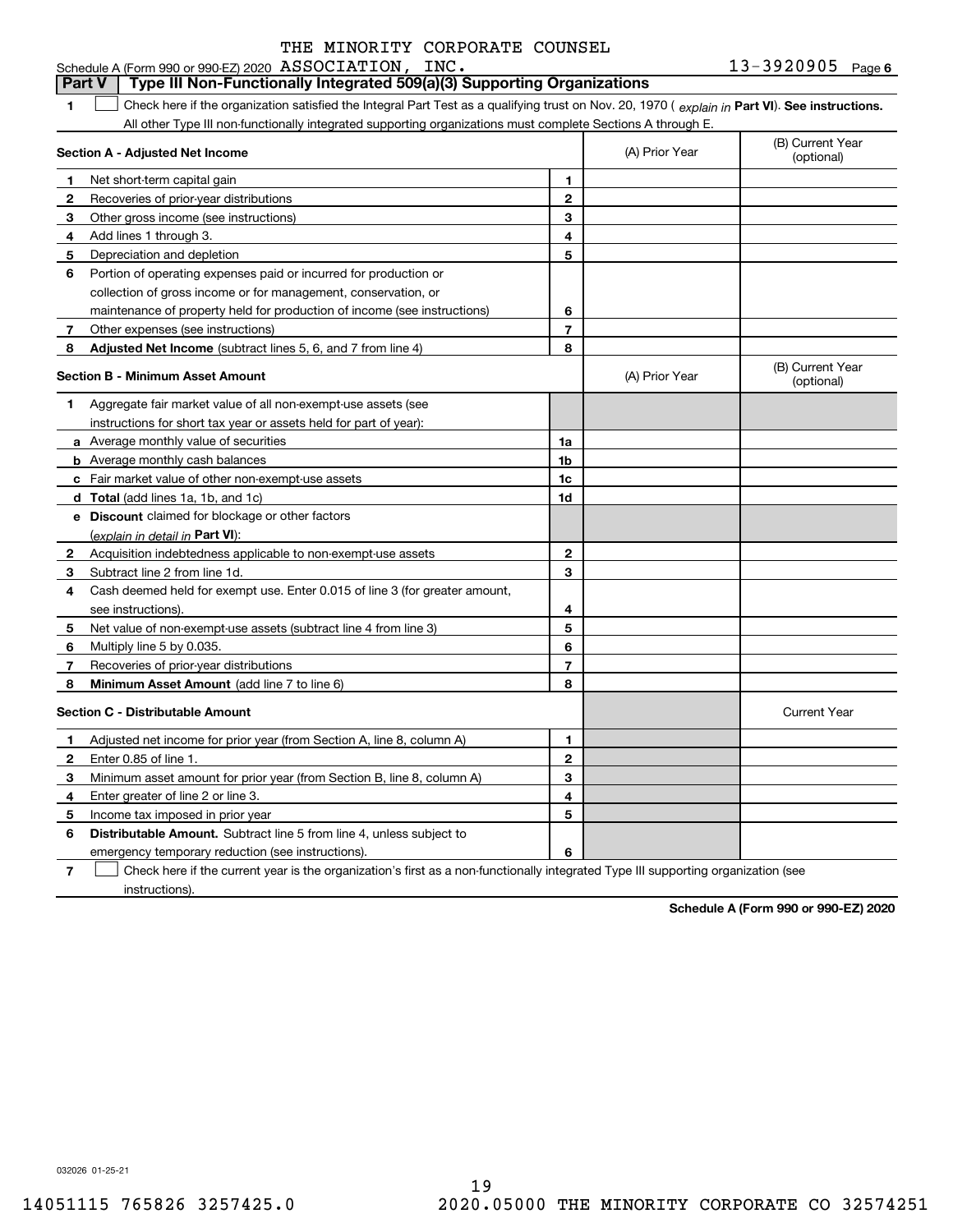|               | Schedule A (Form 990 or 990-EZ) 2020 ASSOCIATION, INC.                                     |                                    |                                               |    | $13 - 3920905$ Page 7                            |  |
|---------------|--------------------------------------------------------------------------------------------|------------------------------------|-----------------------------------------------|----|--------------------------------------------------|--|
| <b>Part V</b> | Type III Non-Functionally Integrated 509(a)(3) Supporting Organizations                    |                                    | (continued)                                   |    |                                                  |  |
|               | Section D - Distributions                                                                  |                                    |                                               |    | <b>Current Year</b>                              |  |
| 1.            | Amounts paid to supported organizations to accomplish exempt purposes                      |                                    |                                               | 1  |                                                  |  |
| 2             | Amounts paid to perform activity that directly furthers exempt purposes of supported       |                                    |                                               |    |                                                  |  |
|               | organizations, in excess of income from activity                                           |                                    |                                               | 2  |                                                  |  |
| 3             | Administrative expenses paid to accomplish exempt purposes of supported organizations      |                                    |                                               | 3  |                                                  |  |
| 4             | Amounts paid to acquire exempt-use assets                                                  |                                    |                                               | 4  |                                                  |  |
| 5             | Qualified set-aside amounts (prior IRS approval required - provide details in Part VI)     |                                    |                                               | 5  |                                                  |  |
| 6             | Other distributions (describe in Part VI). See instructions.                               |                                    |                                               | 6  |                                                  |  |
| 7             | Total annual distributions. Add lines 1 through 6.                                         |                                    |                                               | 7  |                                                  |  |
| 8             | Distributions to attentive supported organizations to which the organization is responsive |                                    |                                               |    |                                                  |  |
|               | ( <i>provide details in</i> Part VI). See instructions.                                    |                                    |                                               | 8  |                                                  |  |
| 9             | Distributable amount for 2020 from Section C, line 6                                       |                                    |                                               | 9  |                                                  |  |
| 10            | Line 8 amount divided by line 9 amount                                                     |                                    |                                               | 10 |                                                  |  |
|               | <b>Section E - Distribution Allocations</b> (see instructions)                             | (i)<br><b>Excess Distributions</b> | (ii)<br><b>Underdistributions</b><br>Pre-2020 |    | (iii)<br><b>Distributable</b><br>Amount for 2020 |  |
| 1             | Distributable amount for 2020 from Section C, line 6                                       |                                    |                                               |    |                                                  |  |
| 2             | Underdistributions, if any, for years prior to 2020 (reason-                               |                                    |                                               |    |                                                  |  |
|               | able cause required $\cdot$ explain in Part VI). See instructions.                         |                                    |                                               |    |                                                  |  |
| 3             | Excess distributions carryover, if any, to 2020                                            |                                    |                                               |    |                                                  |  |
|               | <b>a</b> From 2015                                                                         |                                    |                                               |    |                                                  |  |
|               | <b>b</b> From 2016                                                                         |                                    |                                               |    |                                                  |  |
|               | <b>c</b> From 2017                                                                         |                                    |                                               |    |                                                  |  |
|               | d From 2018                                                                                |                                    |                                               |    |                                                  |  |
|               | e From 2019                                                                                |                                    |                                               |    |                                                  |  |
|               | f Total of lines 3a through 3e                                                             |                                    |                                               |    |                                                  |  |
|               | g Applied to underdistributions of prior years                                             |                                    |                                               |    |                                                  |  |
|               | <b>h</b> Applied to 2020 distributable amount                                              |                                    |                                               |    |                                                  |  |
| i.            | Carryover from 2015 not applied (see instructions)                                         |                                    |                                               |    |                                                  |  |
|               | Remainder. Subtract lines 3g, 3h, and 3i from line 3f.                                     |                                    |                                               |    |                                                  |  |
| 4             | Distributions for 2020 from Section D,                                                     |                                    |                                               |    |                                                  |  |
|               | \$<br>line $7:$                                                                            |                                    |                                               |    |                                                  |  |
|               | a Applied to underdistributions of prior years                                             |                                    |                                               |    |                                                  |  |
|               | <b>b</b> Applied to 2020 distributable amount                                              |                                    |                                               |    |                                                  |  |
|               | <b>c</b> Remainder. Subtract lines 4a and 4b from line 4.                                  |                                    |                                               |    |                                                  |  |
|               | Remaining underdistributions for years prior to 2020, if                                   |                                    |                                               |    |                                                  |  |
|               | any. Subtract lines 3g and 4a from line 2. For result greater                              |                                    |                                               |    |                                                  |  |
|               | than zero, explain in Part VI. See instructions.                                           |                                    |                                               |    |                                                  |  |
| 6             | Remaining underdistributions for 2020. Subtract lines 3h                                   |                                    |                                               |    |                                                  |  |
|               | and 4b from line 1. For result greater than zero, explain in                               |                                    |                                               |    |                                                  |  |
|               | <b>Part VI.</b> See instructions.                                                          |                                    |                                               |    |                                                  |  |
| 7             | Excess distributions carryover to 2021. Add lines 3j                                       |                                    |                                               |    |                                                  |  |
|               | and 4c.                                                                                    |                                    |                                               |    |                                                  |  |
| 8             | Breakdown of line 7:                                                                       |                                    |                                               |    |                                                  |  |
|               | a Excess from 2016                                                                         |                                    |                                               |    |                                                  |  |
|               | <b>b</b> Excess from 2017                                                                  |                                    |                                               |    |                                                  |  |
|               | c Excess from 2018                                                                         |                                    |                                               |    |                                                  |  |
|               | d Excess from 2019                                                                         |                                    |                                               |    |                                                  |  |
|               | e Excess from 2020                                                                         |                                    |                                               |    |                                                  |  |

**Schedule A (Form 990 or 990-EZ) 2020**

032027 01-25-21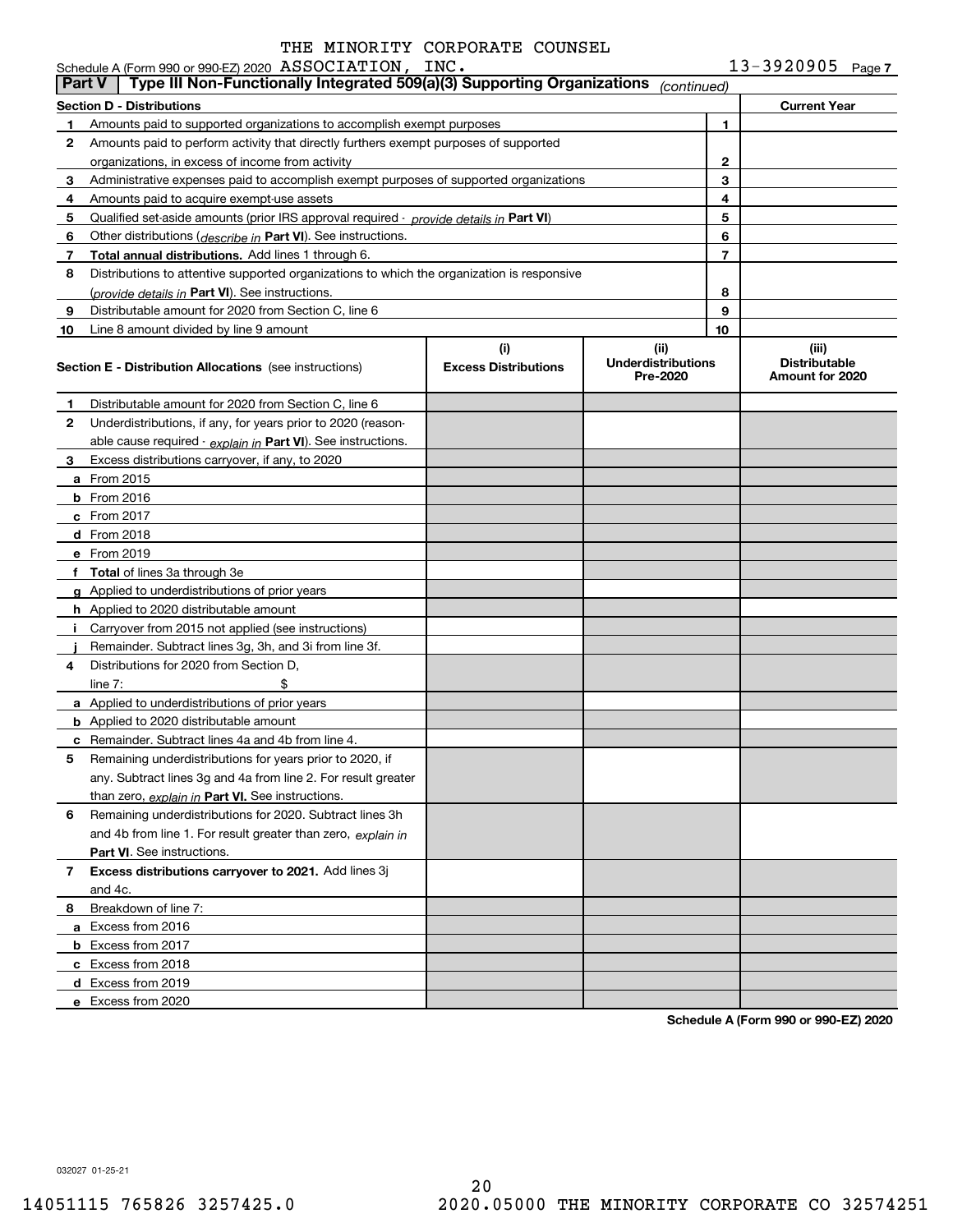|                |                                                                                                                                                                                                                                                                                                                                                                                                                                                                                                                                                                      | THE MINORITY CORPORATE COUNSEL |                   |  |
|----------------|----------------------------------------------------------------------------------------------------------------------------------------------------------------------------------------------------------------------------------------------------------------------------------------------------------------------------------------------------------------------------------------------------------------------------------------------------------------------------------------------------------------------------------------------------------------------|--------------------------------|-------------------|--|
| <b>Part VI</b> | Schedule A (Form 990 or 990-EZ) 2020 ASSOCIATION, INC.                                                                                                                                                                                                                                                                                                                                                                                                                                                                                                               |                                | 13-3920905 Page 8 |  |
|                | Supplemental Information. Provide the explanations required by Part II, line 10; Part II, line 17a or 17b; Part III, line 12;<br>Part IV, Section A, lines 1, 2, 3b, 3c, 4b, 4c, 5a, 6, 9a, 9b, 9c, 11a, 11b, and 11c; Part IV, Section B, lines 1 and 2; Part IV, Section C,<br>line 1; Part IV, Section D, lines 2 and 3; Part IV, Section E, lines 1c, 2a, 2b, 3a, and 3b; Part V, line 1; Part V, Section B, line 1e; Part V,<br>Section D, lines 5, 6, and 8; and Part V, Section E, lines 2, 5, and 6. Also complete this part for any additional information. |                                |                   |  |
|                | (See instructions.)                                                                                                                                                                                                                                                                                                                                                                                                                                                                                                                                                  |                                |                   |  |
|                |                                                                                                                                                                                                                                                                                                                                                                                                                                                                                                                                                                      |                                |                   |  |
|                |                                                                                                                                                                                                                                                                                                                                                                                                                                                                                                                                                                      |                                |                   |  |
|                |                                                                                                                                                                                                                                                                                                                                                                                                                                                                                                                                                                      |                                |                   |  |
|                |                                                                                                                                                                                                                                                                                                                                                                                                                                                                                                                                                                      |                                |                   |  |
|                |                                                                                                                                                                                                                                                                                                                                                                                                                                                                                                                                                                      |                                |                   |  |
|                |                                                                                                                                                                                                                                                                                                                                                                                                                                                                                                                                                                      |                                |                   |  |
|                |                                                                                                                                                                                                                                                                                                                                                                                                                                                                                                                                                                      |                                |                   |  |
|                |                                                                                                                                                                                                                                                                                                                                                                                                                                                                                                                                                                      |                                |                   |  |
|                |                                                                                                                                                                                                                                                                                                                                                                                                                                                                                                                                                                      |                                |                   |  |
|                |                                                                                                                                                                                                                                                                                                                                                                                                                                                                                                                                                                      |                                |                   |  |
|                |                                                                                                                                                                                                                                                                                                                                                                                                                                                                                                                                                                      |                                |                   |  |
|                |                                                                                                                                                                                                                                                                                                                                                                                                                                                                                                                                                                      |                                |                   |  |
|                |                                                                                                                                                                                                                                                                                                                                                                                                                                                                                                                                                                      |                                |                   |  |
|                |                                                                                                                                                                                                                                                                                                                                                                                                                                                                                                                                                                      |                                |                   |  |
|                |                                                                                                                                                                                                                                                                                                                                                                                                                                                                                                                                                                      |                                |                   |  |
|                |                                                                                                                                                                                                                                                                                                                                                                                                                                                                                                                                                                      |                                |                   |  |
|                |                                                                                                                                                                                                                                                                                                                                                                                                                                                                                                                                                                      |                                |                   |  |
|                |                                                                                                                                                                                                                                                                                                                                                                                                                                                                                                                                                                      |                                |                   |  |
|                |                                                                                                                                                                                                                                                                                                                                                                                                                                                                                                                                                                      |                                |                   |  |
|                |                                                                                                                                                                                                                                                                                                                                                                                                                                                                                                                                                                      |                                |                   |  |
|                |                                                                                                                                                                                                                                                                                                                                                                                                                                                                                                                                                                      |                                |                   |  |
|                |                                                                                                                                                                                                                                                                                                                                                                                                                                                                                                                                                                      |                                |                   |  |
|                |                                                                                                                                                                                                                                                                                                                                                                                                                                                                                                                                                                      |                                |                   |  |
|                |                                                                                                                                                                                                                                                                                                                                                                                                                                                                                                                                                                      |                                |                   |  |
|                |                                                                                                                                                                                                                                                                                                                                                                                                                                                                                                                                                                      |                                |                   |  |
|                |                                                                                                                                                                                                                                                                                                                                                                                                                                                                                                                                                                      |                                |                   |  |
|                |                                                                                                                                                                                                                                                                                                                                                                                                                                                                                                                                                                      |                                |                   |  |
|                |                                                                                                                                                                                                                                                                                                                                                                                                                                                                                                                                                                      |                                |                   |  |
|                |                                                                                                                                                                                                                                                                                                                                                                                                                                                                                                                                                                      |                                |                   |  |
|                |                                                                                                                                                                                                                                                                                                                                                                                                                                                                                                                                                                      |                                |                   |  |
|                |                                                                                                                                                                                                                                                                                                                                                                                                                                                                                                                                                                      |                                |                   |  |
|                |                                                                                                                                                                                                                                                                                                                                                                                                                                                                                                                                                                      |                                |                   |  |
|                |                                                                                                                                                                                                                                                                                                                                                                                                                                                                                                                                                                      |                                |                   |  |
|                |                                                                                                                                                                                                                                                                                                                                                                                                                                                                                                                                                                      |                                |                   |  |
|                |                                                                                                                                                                                                                                                                                                                                                                                                                                                                                                                                                                      |                                |                   |  |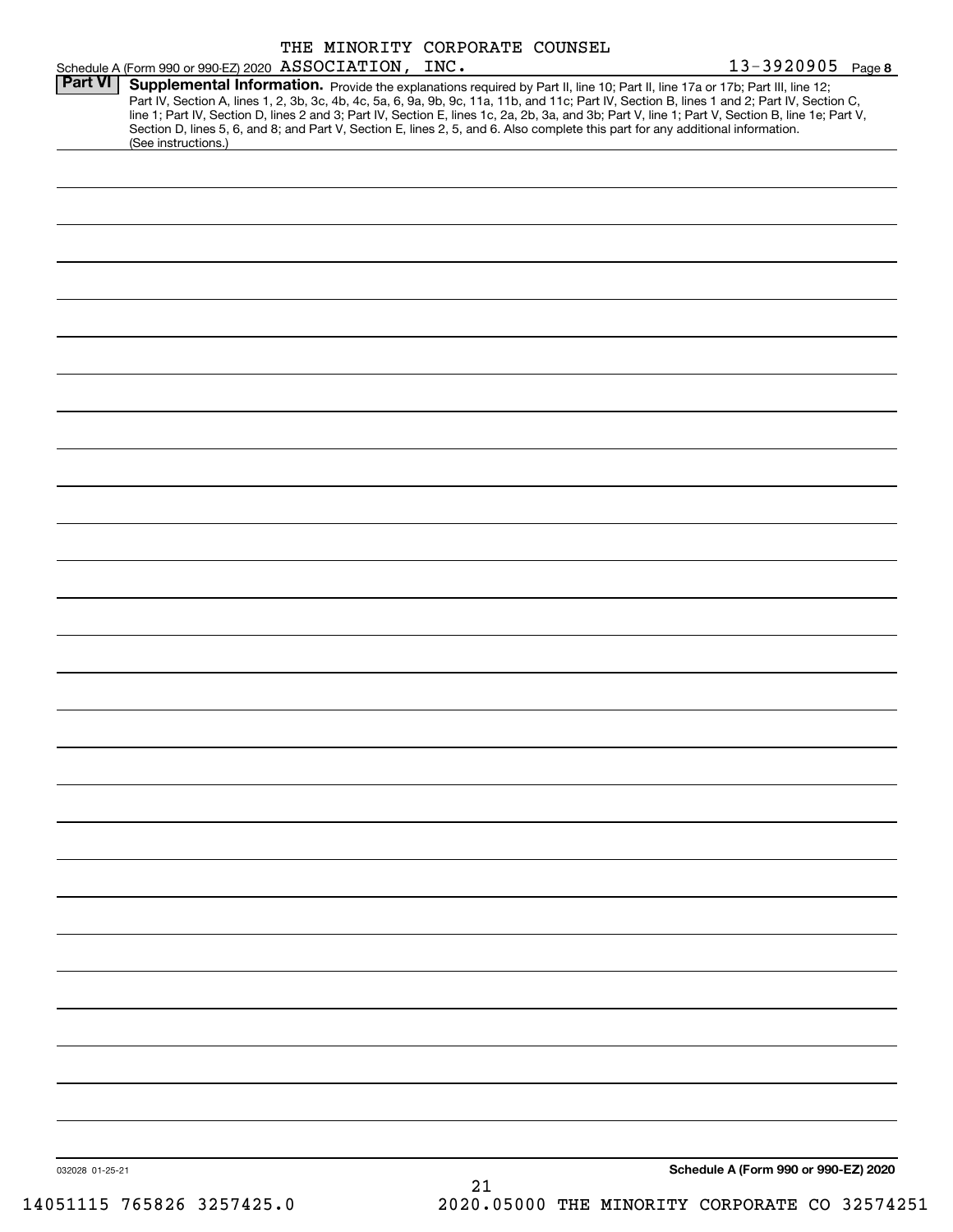Department of the Treasury Internal Revenue Service **(Form 990, 990-EZ, or 990-PF)**

|  | Name of the organization |
|--|--------------------------|
|  |                          |

### \*\* PUBLIC DISCLOSURE COPY \*\*

# **Schedule B Schedule of Contributors**

**| Attach to Form 990, Form 990-EZ, or Form 990-PF. | Go to www.irs.gov/Form990 for the latest information.** OMB No. 1545-0047

**2020**

**Employer identification number**

13-3920905

| <b>THE OF SHIPLE SHIP</b> |             |                                |  |
|---------------------------|-------------|--------------------------------|--|
|                           |             | THE MINORITY CORPORATE COUNSEL |  |
|                           | ASSOCIATION | TNC.                           |  |

**Organization type** (check one):

| Filers of:         | Section:                                                                  |
|--------------------|---------------------------------------------------------------------------|
| Form 990 or 990-EZ | $\lfloor x \rfloor$ 501(c)( 3) (enter number) organization                |
|                    | 4947(a)(1) nonexempt charitable trust not treated as a private foundation |
|                    | 527 political organization                                                |
| Form 990-PF        | 501(c)(3) exempt private foundation                                       |
|                    | 4947(a)(1) nonexempt charitable trust treated as a private foundation     |
|                    | 501(c)(3) taxable private foundation                                      |

Check if your organization is covered by the **General Rule** or a **Special Rule. Note:**  Only a section 501(c)(7), (8), or (10) organization can check boxes for both the General Rule and a Special Rule. See instructions.

### **General Rule**

 $\boxed{\textbf{X}}$  For an organization filing Form 990, 990-EZ, or 990-PF that received, during the year, contributions totaling \$5,000 or more (in money or property) from any one contributor. Complete Parts I and II. See instructions for determining a contributor's total contributions.

#### **Special Rules**

| For an organization described in section 501(c)(3) filing Form 990 or 990-EZ that met the 33 1/3% support test of the regulations under               |
|-------------------------------------------------------------------------------------------------------------------------------------------------------|
| sections 509(a)(1) and 170(b)(1)(A)(vi), that checked Schedule A (Form 990 or 990-EZ), Part II, line 13, 16a, or 16b, and that received from          |
| any one contributor, during the year, total contributions of the greater of (1) \$5,000; or (2) 2% of the amount on (i) Form 990, Part VIII, line 1h; |
| or (ii) Form 990-EZ, line 1. Complete Parts I and II.                                                                                                 |

For an organization described in section 501(c)(7), (8), or (10) filing Form 990 or 990-EZ that received from any one contributor, during the year, total contributions of more than \$1,000 exclusively for religious, charitable, scientific, literary, or educational purposes, or for the prevention of cruelty to children or animals. Complete Parts I (entering "N/A" in column (b) instead of the contributor name and address), II, and III.  $\mathcal{L}^{\text{max}}$ 

purpose. Don't complete any of the parts unless the **General Rule** applies to this organization because it received *nonexclusively* year, contributions <sub>exclusively</sub> for religious, charitable, etc., purposes, but no such contributions totaled more than \$1,000. If this box is checked, enter here the total contributions that were received during the year for an *exclusively* religious, charitable, etc., For an organization described in section 501(c)(7), (8), or (10) filing Form 990 or 990-EZ that received from any one contributor, during the religious, charitable, etc., contributions totaling \$5,000 or more during the year  $\Box$ — $\Box$   $\Box$  $\mathcal{L}^{\text{max}}$ 

**Caution:**  An organization that isn't covered by the General Rule and/or the Special Rules doesn't file Schedule B (Form 990, 990-EZ, or 990-PF),  **must** but it answer "No" on Part IV, line 2, of its Form 990; or check the box on line H of its Form 990-EZ or on its Form 990-PF, Part I, line 2, to certify that it doesn't meet the filing requirements of Schedule B (Form 990, 990-EZ, or 990-PF).

**For Paperwork Reduction Act Notice, see the instructions for Form 990, 990-EZ, or 990-PF. Schedule B (Form 990, 990-EZ, or 990-PF) (2020)** LHA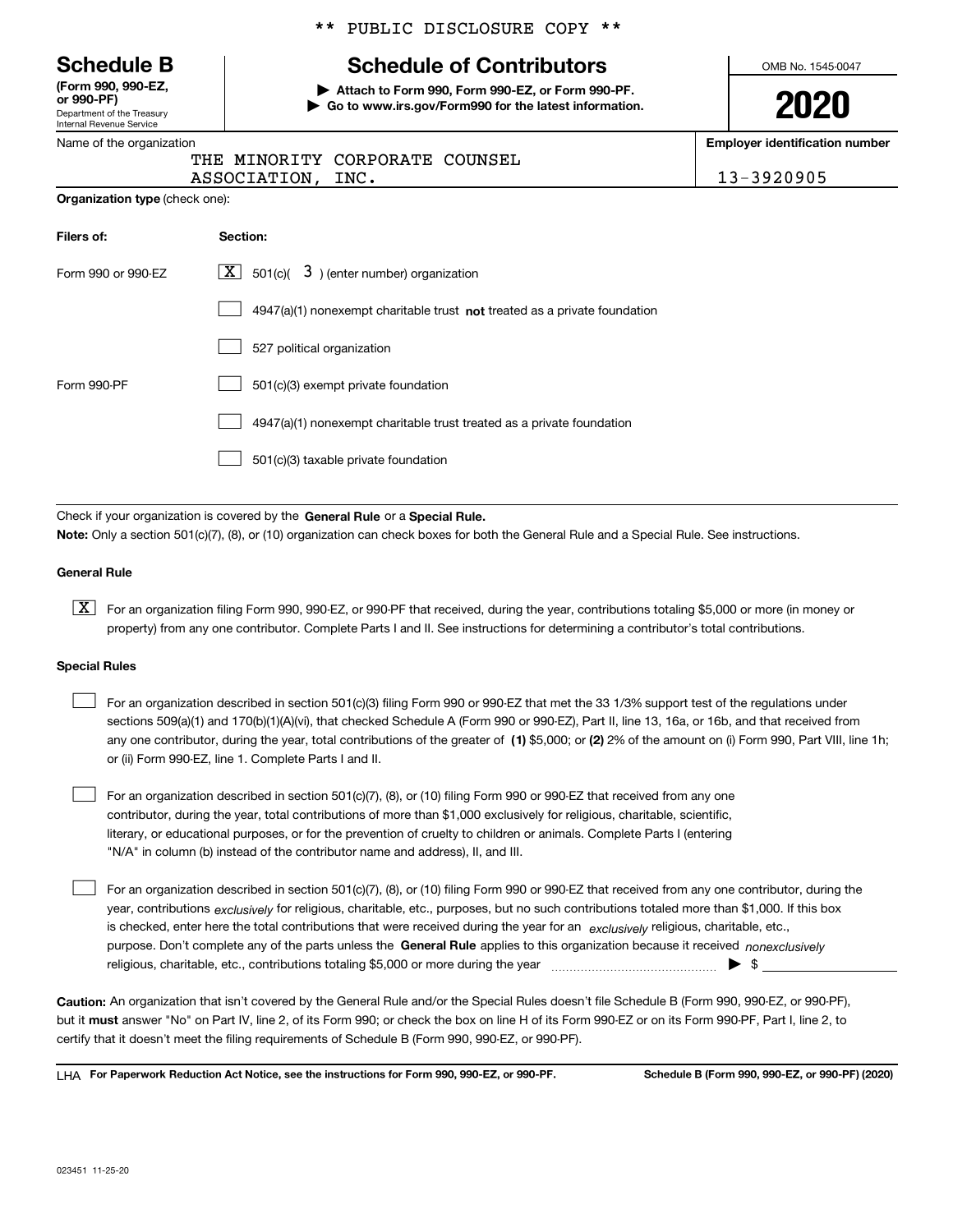|                      | Schedule B (Form 990, 990-EZ, or 990-PF) (2020)                                                |                                   | Page 2                                                                                                             |
|----------------------|------------------------------------------------------------------------------------------------|-----------------------------------|--------------------------------------------------------------------------------------------------------------------|
| Name of organization | THE MINORITY CORPORATE COUNSEL                                                                 |                                   | Employer identification number                                                                                     |
|                      | ASSOCIATION, INC.                                                                              |                                   | 13-3920905                                                                                                         |
| Part I               | Contributors (see instructions). Use duplicate copies of Part I if additional space is needed. |                                   |                                                                                                                    |
| (a)<br>No.           | (b)<br>Name, address, and ZIP + 4                                                              | (c)<br><b>Total contributions</b> | (d)<br>Type of contribution                                                                                        |
| 1                    |                                                                                                | 9,075.<br>\$                      | $\overline{\text{X}}$<br>Person<br>Payroll<br>Noncash<br>(Complete Part II for<br>noncash contributions.)          |
| (a)<br>No.           | (b)<br>Name, address, and ZIP + 4                                                              | (c)<br><b>Total contributions</b> | (d)<br>Type of contribution                                                                                        |
| 2                    |                                                                                                | 6,575.<br>\$                      | $\overline{\text{X}}$<br>Person<br>Payroll<br>Noncash<br>(Complete Part II for<br>noncash contributions.)          |
| (a)<br>No.           | (b)<br>Name, address, and ZIP + 4                                                              | (c)<br><b>Total contributions</b> | (d)<br>Type of contribution                                                                                        |
| 3                    |                                                                                                | 12,334.<br>\$                     | $\overline{\text{X}}$<br>Person<br>Payroll<br>Noncash<br>(Complete Part II for<br>noncash contributions.)          |
| (a)<br>No.           | (b)<br>Name, address, and ZIP + 4                                                              | (c)<br><b>Total contributions</b> | (d)<br>Type of contribution                                                                                        |
| 4                    |                                                                                                | 14,462.<br>\$                     | $\overline{\text{X}}$<br>Person<br>Payroll<br>Noncash<br>(Complete Part II for<br>noncash contributions.)          |
| (a)<br>No.           | (b)<br>Name, address, and ZIP + 4                                                              | (c)<br><b>Total contributions</b> | (d)<br>Type of contribution                                                                                        |
| 5                    |                                                                                                | 5,800.<br>\$                      | $\overline{\mathbf{X}}$<br>Person<br>Payroll<br><b>Noncash</b><br>(Complete Part II for<br>noncash contributions.) |
| (a)<br>No.           | (b)<br>Name, address, and ZIP + 4                                                              | (c)<br><b>Total contributions</b> | (d)<br>Type of contribution                                                                                        |
| 6                    |                                                                                                | 76,299.<br>\$                     | $\overline{\mathbf{X}}$<br>Person<br>Payroll<br><b>Noncash</b><br>(Complete Part II for<br>noncash contributions.) |

023452 11-25-20 **Schedule B (Form 990, 990-EZ, or 990-PF) (2020)**

23 14051115 765826 3257425.0 2020.05000 THE MINORITY CORPORATE CO 32574251

| Schedule B (Form 990, 990-EZ, or 990-PF) (2020) | Page |
|-------------------------------------------------|------|
|-------------------------------------------------|------|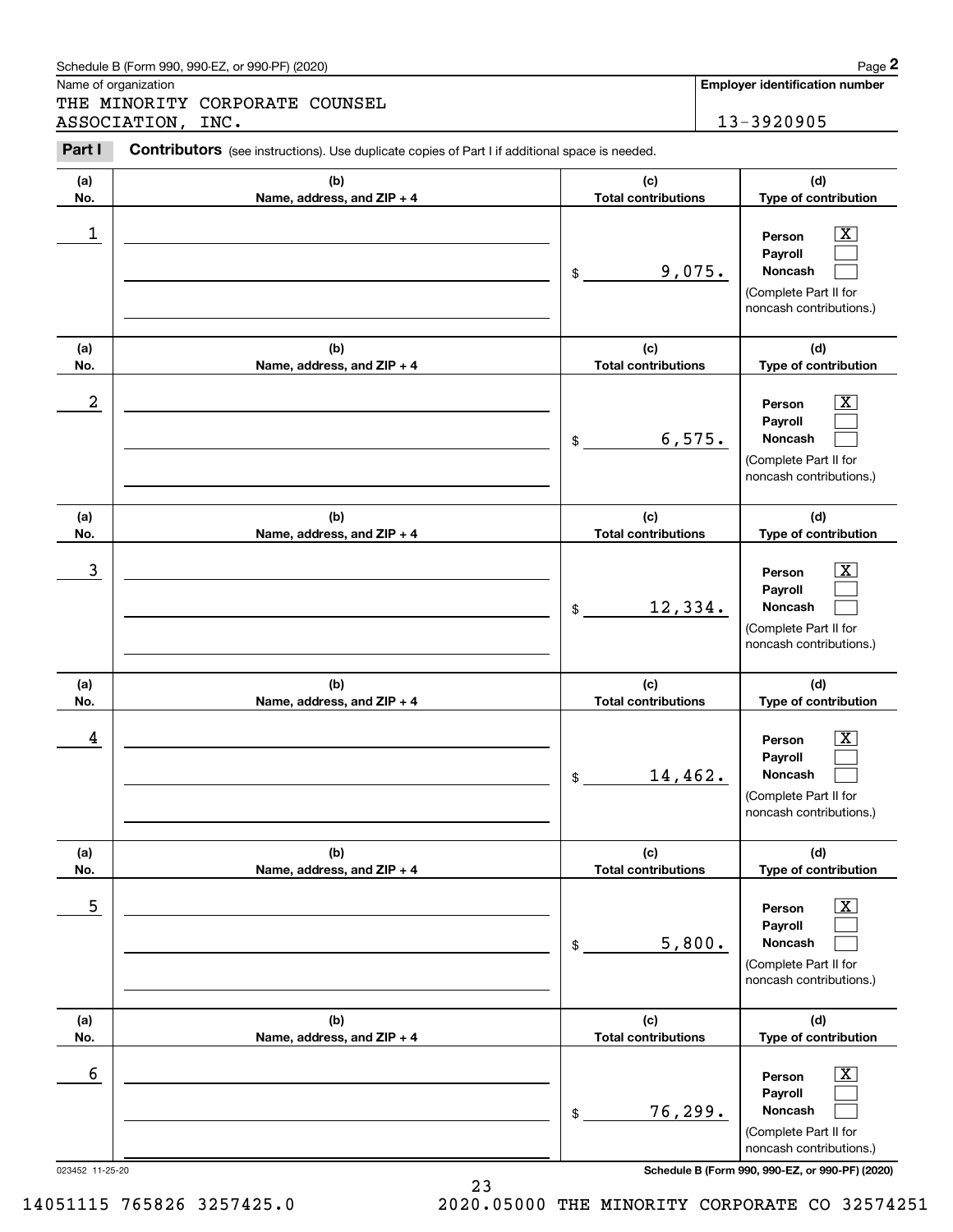|                      | Schedule B (Form 990, 990-EZ, or 990-PF) (2020)                                                |                                   | Page 2                                                                                                        |
|----------------------|------------------------------------------------------------------------------------------------|-----------------------------------|---------------------------------------------------------------------------------------------------------------|
| Name of organization | THE MINORITY CORPORATE COUNSEL                                                                 |                                   | Employer identification number                                                                                |
|                      | ASSOCIATION, INC.                                                                              |                                   | 13-3920905                                                                                                    |
| Part I               | Contributors (see instructions). Use duplicate copies of Part I if additional space is needed. |                                   |                                                                                                               |
| (a)<br>No.           | (b)<br>Name, address, and ZIP + 4                                                              | (c)<br><b>Total contributions</b> | (d)<br>Type of contribution                                                                                   |
| 7                    |                                                                                                | 5,000.<br>\$                      | $\overline{\mathbf{X}}$<br>Person<br>Payroll<br>Noncash<br>(Complete Part II for<br>noncash contributions.)   |
| (a)<br>No.           | (b)<br>Name, address, and ZIP + 4                                                              | (c)<br><b>Total contributions</b> | (d)<br>Type of contribution                                                                                   |
| 8                    |                                                                                                | 23,149.<br>\$                     | $\overline{\mathbf{X}}$<br>Person<br>Payroll<br>Noncash<br>(Complete Part II for<br>noncash contributions.)   |
| (a)<br>No.           | (b)<br>Name, address, and ZIP + 4                                                              | (c)<br><b>Total contributions</b> | (d)<br>Type of contribution                                                                                   |
| 9                    |                                                                                                | 12,837.<br>\$                     | $\overline{\mathbf{X}}$<br>Person<br>Payroll<br>Noncash<br>(Complete Part II for<br>noncash contributions.)   |
| (a)<br>No.           | (b)<br>Name, address, and ZIP + 4                                                              | (c)<br><b>Total contributions</b> | (d)<br>Type of contribution                                                                                   |
| 10                   |                                                                                                | 6,575.<br>\$                      | $\mathbf{X}$<br>Person<br>Payroll<br>Noncash<br>(Complete Part II for<br>noncash contributions.)              |
| (a)<br>No.           | (b)<br>Name, address, and ZIP + 4                                                              | (c)<br><b>Total contributions</b> | (d)<br>Type of contribution                                                                                   |
| 11                   |                                                                                                | 8,705.<br>\$                      | $\boxed{\text{X}}$<br>Person<br>Payroll<br><b>Noncash</b><br>(Complete Part II for<br>noncash contributions.) |
| (a)<br>No.           | (b)<br>Name, address, and ZIP + 4                                                              | (c)<br><b>Total contributions</b> | (d)<br>Type of contribution                                                                                   |
| 12                   |                                                                                                | 9,976.<br>\$                      | $\boxed{\text{X}}$<br>Person<br>Payroll<br><b>Noncash</b><br>(Complete Part II for<br>noncash contributions.) |

Schedule B (Form 990, 990-EZ, or 990-PF) (2020) Page 2

023452 11-25-20 **Schedule B (Form 990, 990-EZ, or 990-PF) (2020)**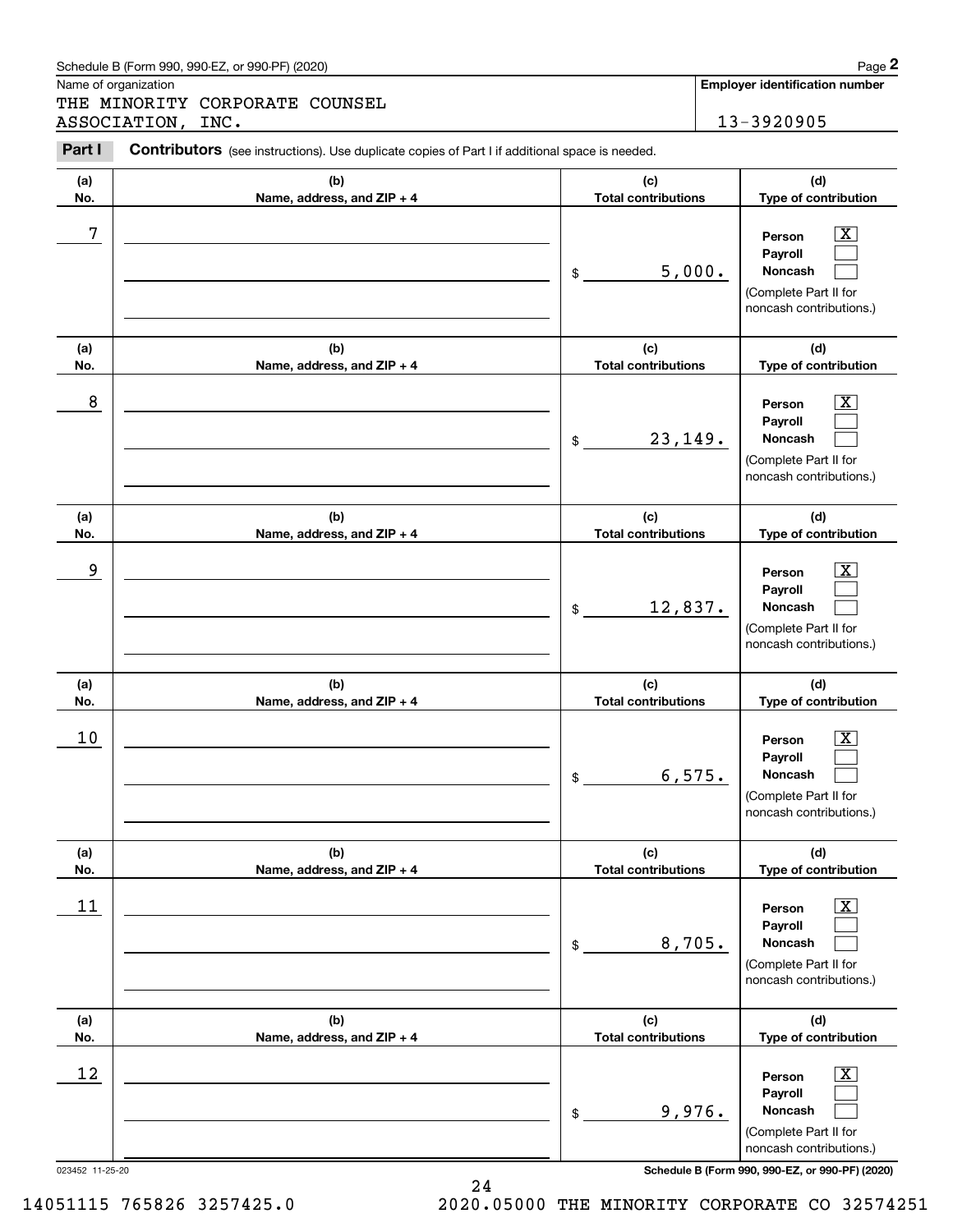| Schedule B (Form 990. 990-EZ. or 990-PF) (2020) | Page |
|-------------------------------------------------|------|
|-------------------------------------------------|------|

THE MINORITY CORPORATE COUNSEL ASSOCIATION, INC. 13-3920905

**Employer identification number**

#### **(a)No.(b)Name, address, and ZIP + 4 (c)Total contributions (d)Type of contribution PersonPayrollNoncash (a)No.(b)Name, address, and ZIP + 4 (c)Total contributions (d)Type of contribution PersonPayrollNoncash (a)No.(b)Name, address, and ZIP + 4 (c)Total contributions (d)Type of contribution PersonPayrollNoncash (a) No.(b) Name, address, and ZIP + 4 (c) Total contributions (d) Type of contribution PersonPayrollNoncash(a) No.(b)Name, address, and ZIP + 4 (c) Total contributions (d) Type of contribution PersonPayrollNoncash (a) No.(b)Name, address, and ZIP + 4 (c) Total contributions (d)Type of contribution PersonPayrollNoncash Contributors** (see instructions). Use duplicate copies of Part I if additional space is needed. \$(Complete Part II for noncash contributions.) \$(Complete Part II for noncash contributions.) \$(Complete Part II for noncash contributions.) \$(Complete Part II for noncash contributions.) \$(Complete Part II for noncash contributions.) \$(Complete Part II for noncash contributions.) Chedule B (Form 990, 990-EZ, or 990-PF) (2020)<br> **2Page 2**<br>
2PART MINORITY CORPORATE COUNSEL<br>
2PART I Contributors (see instructions). Use duplicate copies of Part I if additional space is needed.<br>
2PART I Contributors (see  $|X|$  $\mathcal{L}^{\text{max}}$  $\mathcal{L}^{\text{max}}$  $\boxed{\text{X}}$  $\mathcal{L}^{\text{max}}$  $\mathcal{L}^{\text{max}}$  $|X|$  $\mathcal{L}^{\text{max}}$  $\mathcal{L}^{\text{max}}$  $|X|$  $\mathcal{L}^{\text{max}}$  $\mathcal{L}^{\text{max}}$  $|X|$  $\mathcal{L}^{\text{max}}$  $\mathcal{L}^{\text{max}}$  $\boxed{\text{X}}$  $\mathcal{L}^{\text{max}}$  $\mathcal{L}^{\text{max}}$  $13$  Person X 13,489.  $14$  Person X 6,575.  $15$  Person X 6,575.  $16$  Person X 17,409.  $17$  | Person  $\overline{\text{X}}$ 13,149.  $18$  Person  $\overline{\text{X}}$ 5,000.

023452 11-25-20 **Schedule B (Form 990, 990-EZ, or 990-PF) (2020)**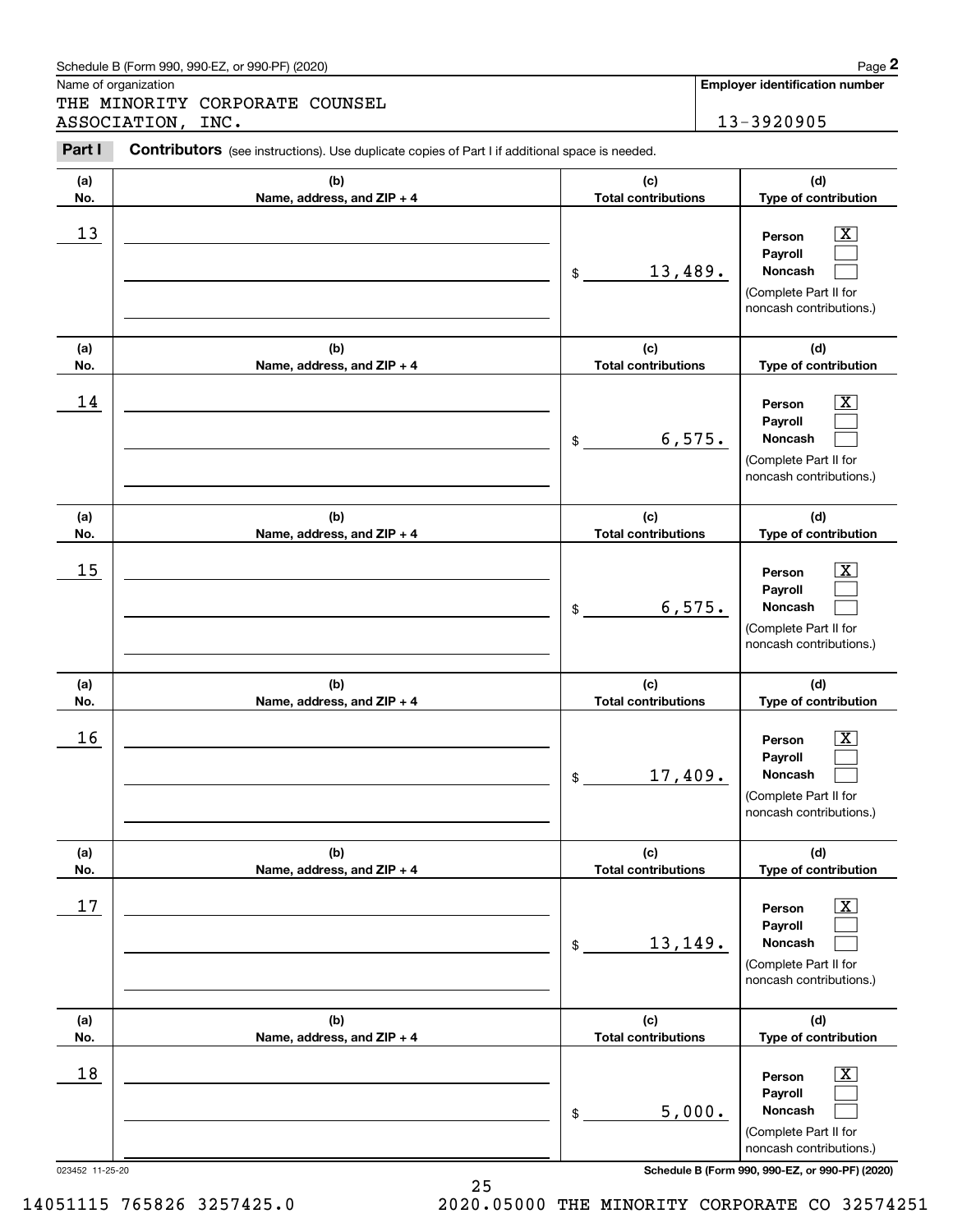| Schedule B (Form 990. 990-EZ. or 990-PF) (2020) | Page |
|-------------------------------------------------|------|
|-------------------------------------------------|------|

THE MINORITY CORPORATE COUNSEL ASSOCIATION, INC. 13-3920905

**Employer identification number**

#### **(a)No.(b)Name, address, and ZIP + 4 (c)Total contributions (d)Type of contribution PersonPayrollNoncash (a)No.(b)Name, address, and ZIP + 4 (c)Total contributions (d)Type of contribution PersonPayrollNoncash (a)No.(b)Name, address, and ZIP + 4 (c)Total contributions (d)Type of contribution PersonPayrollNoncash (a) No.(b)Name, address, and ZIP + 4 (c) Total contributions (d) Type of contribution PersonPayrollNoncash (a) No.(b)Name, address, and ZIP + 4 (c) Total contributions (d) Type of contribution PersonPayrollNoncash (a) No.(b)Name, address, and ZIP + 4 (c) Total contributions (d)Type of contribution PersonPayrollNoncash Contributors** (see instructions). Use duplicate copies of Part I if additional space is needed. \$(Complete Part II for noncash contributions.) \$(Complete Part II for noncash contributions.) \$(Complete Part II for noncash contributions.) \$(Complete Part II for noncash contributions.) \$(Complete Part II for noncash contributions.) \$(Complete Part II for noncash contributions.) Chedule B (Form 990, 990-EZ, or 990-PF) (2020)<br> **2Page 2**<br>
2PART MINORITY CORPORATE COUNSEL<br>
2PART I Contributors (see instructions). Use duplicate copies of Part I if additional space is needed.<br>
2PART I Contributors (see  $|X|$  $\mathcal{L}^{\text{max}}$  $\mathcal{L}^{\text{max}}$  $\boxed{\text{X}}$  $\mathcal{L}^{\text{max}}$  $\mathcal{L}^{\text{max}}$  $|X|$  $\mathcal{L}^{\text{max}}$  $\mathcal{L}^{\text{max}}$  $|X|$  $\mathcal{L}^{\text{max}}$  $\mathcal{L}^{\text{max}}$  $|X|$  $\mathcal{L}^{\text{max}}$  $\mathcal{L}^{\text{max}}$  $\boxed{\text{X}}$  $\mathcal{L}^{\text{max}}$  $\mathcal{L}^{\text{max}}$ 19 X 8,802.  $20$  | Person  $\overline{\text{X}}$ 6,575.  $21$  Person X 6,328.  $22$  | Person  $\overline{\text{X}}$ 6,400.  $23$  | Person  $\overline{\text{X}}$ 5,632.  $24$  | Person  $\overline{\text{X}}$ 5,000.

023452 11-25-20 **Schedule B (Form 990, 990-EZ, or 990-PF) (2020)**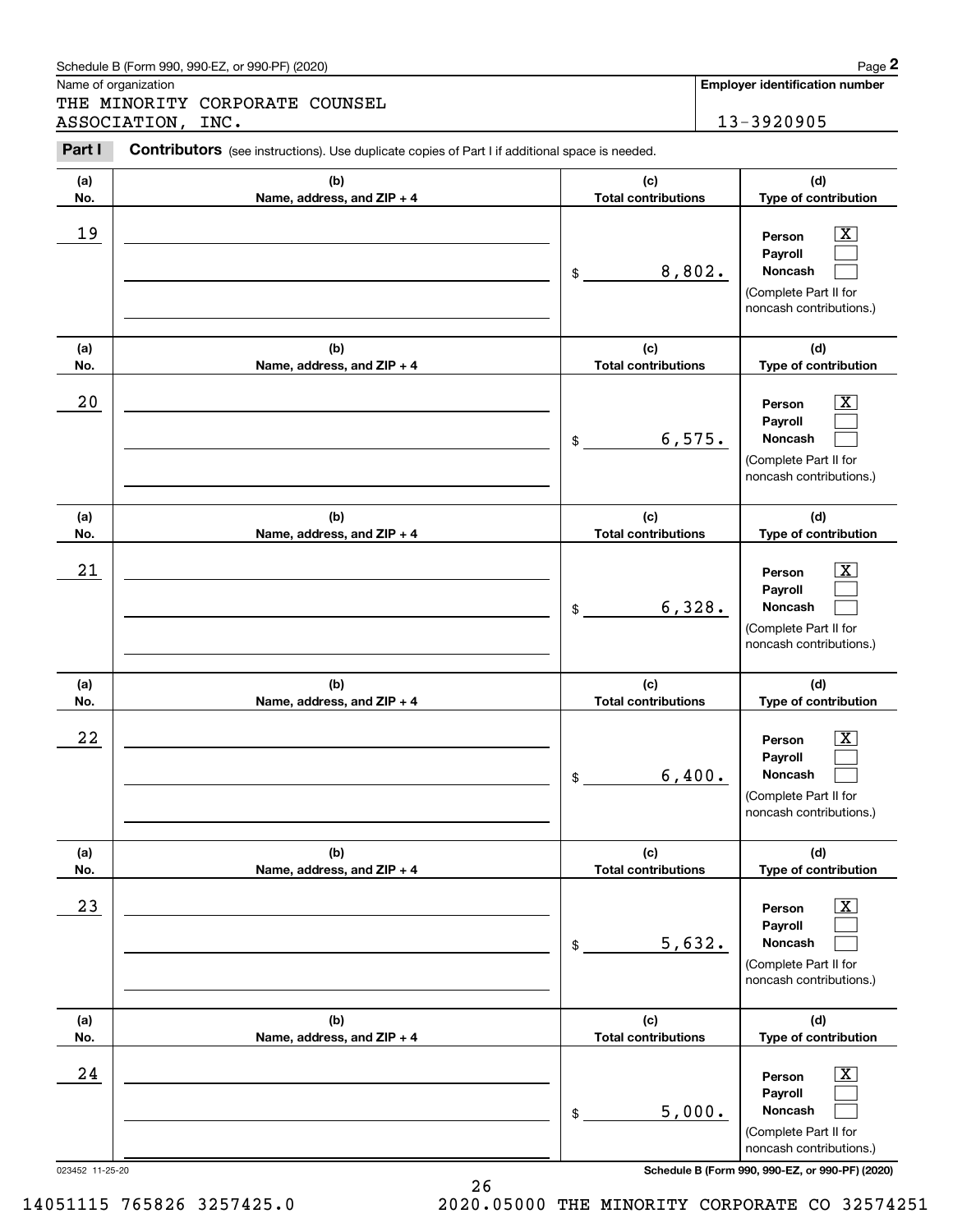| Schedule B (Form 990. 990-EZ. or 990-PF) (2020) | Page |
|-------------------------------------------------|------|
|-------------------------------------------------|------|

THE MINORITY CORPORATE COUNSEL ASSOCIATION, INC. 13-3920905

#### **(a)No.(b)Name, address, and ZIP + 4 (c)Total contributions (d)Type of contribution PersonPayrollNoncash (a)No.(b)Name, address, and ZIP + 4 (c)Total contributions (d)Type of contribution PersonPayrollNoncash (a)No.(b)Name, address, and ZIP + 4 (c)Total contributions (d)Type of contribution PersonPayrollNoncash (a) No.(b) Name, address, and ZIP + 4 (c) Total contributions (d) Type of contribution PersonPayrollNoncash(a) No.(b)Name, address, and ZIP + 4 (c) Total contributions (d) Type of contribution PersonPayrollNoncash (a) No.(b)Name, address, and ZIP + 4 (c) Total contributions (d)Type of contribution PersonPayrollNoncash Contributors** (see instructions). Use duplicate copies of Part I if additional space is needed. \$(Complete Part II for noncash contributions.) \$(Complete Part II for noncash contributions.) \$(Complete Part II for noncash contributions.) \$(Complete Part II for noncash contributions.) \$(Complete Part II for noncash contributions.) \$(Complete Part II for noncash contributions.) Chedule B (Form 990, 990-EZ, or 990-PF) (2020)<br> **2Page 2**<br>
2PART MINORITY CORPORATE COUNSEL<br>
2PART I Contributors (see instructions). Use duplicate copies of Part I if additional space is needed.<br>
2PART I Contributors (see  $|X|$  $\mathcal{L}^{\text{max}}$  $\mathcal{L}^{\text{max}}$  $\boxed{\text{X}}$  $\mathcal{L}^{\text{max}}$  $\mathcal{L}^{\text{max}}$  $|X|$  $\mathcal{L}^{\text{max}}$  $\mathcal{L}^{\text{max}}$  $|X|$  $\mathcal{L}^{\text{max}}$  $\mathcal{L}^{\text{max}}$  $\boxed{\text{X}}$  $\mathcal{L}^{\text{max}}$  $\mathcal{L}^{\text{max}}$  $\boxed{\text{X}}$  $\mathcal{L}^{\text{max}}$  $\mathcal{L}^{\text{max}}$  $25$  | Person  $\overline{\text{X}}$ 10,750.  $26$  | Person  $\overline{\text{X}}$ 9,832.  $27$  | Person  $\overline{\text{X}}$ 14,204.  $28$  | Person  $\overline{\text{X}}$ 8,705.  $29$  | Person  $\overline{\text{X}}$ 8,500. 30 Person X 11,825.

023452 11-25-20 **Schedule B (Form 990, 990-EZ, or 990-PF) (2020)**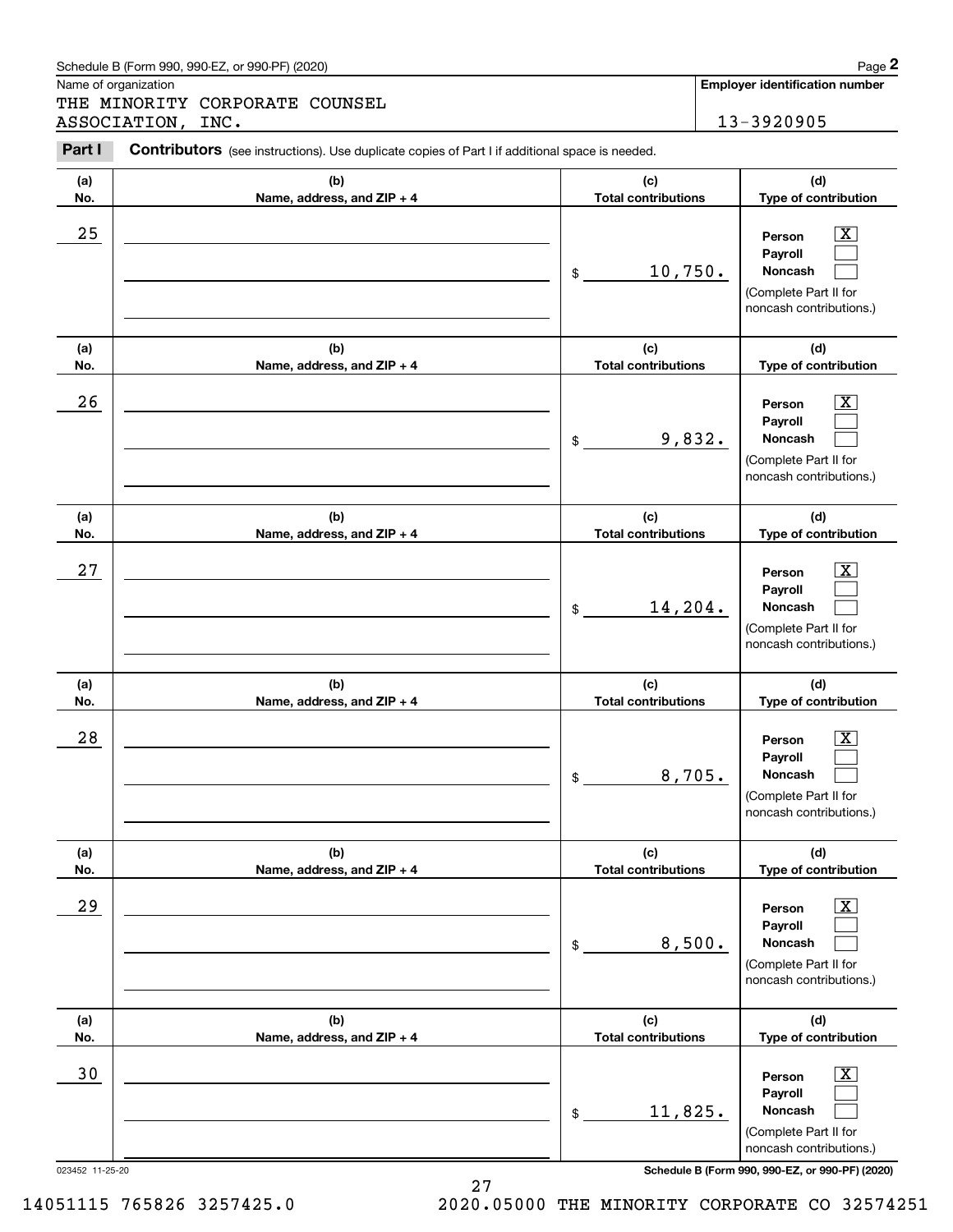| Schedule B (Form 990. 990-EZ. or 990-PF) (2020) | Page |
|-------------------------------------------------|------|
|-------------------------------------------------|------|

THE MINORITY CORPORATE COUNSEL ASSOCIATION, INC. 13-3920905

#### **(a)No.(b)Name, address, and ZIP + 4 (c)Total contributions (d)Type of contribution PersonPayrollNoncash (a)No.(b)Name, address, and ZIP + 4 (c)Total contributions (d)Type of contribution PersonPayrollNoncash (a)No.(b)Name, address, and ZIP + 4 (c)Total contributions (d)Type of contribution PersonPayrollNoncash (a) No.(b) Name, address, and ZIP + 4 (c) Total contributions (d) Type of contribution PersonPayrollNoncash(a) No.(b)Name, address, and ZIP + 4 (c) Total contributions (d) Type of contribution PersonPayrollNoncash (a) No.(b)Name, address, and ZIP + 4 (c) Total contributions (d)Type of contribution PersonPayrollNoncash Contributors** (see instructions). Use duplicate copies of Part I if additional space is needed. \$(Complete Part II for noncash contributions.) \$(Complete Part II for noncash contributions.) \$(Complete Part II for noncash contributions.) \$(Complete Part II for noncash contributions.) \$(Complete Part II for noncash contributions.) \$(Complete Part II for noncash contributions.) Chedule B (Form 990, 990-EZ, or 990-PF) (2020)<br> **2Page 2**<br>
2PART MINORITY CORPORATE COUNSEL<br>
2PART I Contributors (see instructions). Use duplicate copies of Part I if additional space is needed.<br>
2PART I Contributors (see  $|X|$  $\mathcal{L}^{\text{max}}$  $\mathcal{L}^{\text{max}}$  $\boxed{\text{X}}$  $\mathcal{L}^{\text{max}}$  $\mathcal{L}^{\text{max}}$  $|X|$  $\mathcal{L}^{\text{max}}$  $\mathcal{L}^{\text{max}}$  $|X|$  $\mathcal{L}^{\text{max}}$  $\mathcal{L}^{\text{max}}$  $|X|$  $\mathcal{L}^{\text{max}}$  $\mathcal{L}^{\text{max}}$  $\boxed{\text{X}}$  $\mathcal{L}^{\text{max}}$  $\mathcal{L}^{\text{max}}$ 31 Person X 12,975.  $32$  | Person  $\overline{\text{X}}$ 9,832. 33 Person X 23,149.  $34$  | Person  $\overline{\text{X}}$ 6,400.  $35$  | Person  $\overline{\text{X}}$ 8,850.  $36$  Person X 39,226.

023452 11-25-20 **Schedule B (Form 990, 990-EZ, or 990-PF) (2020)**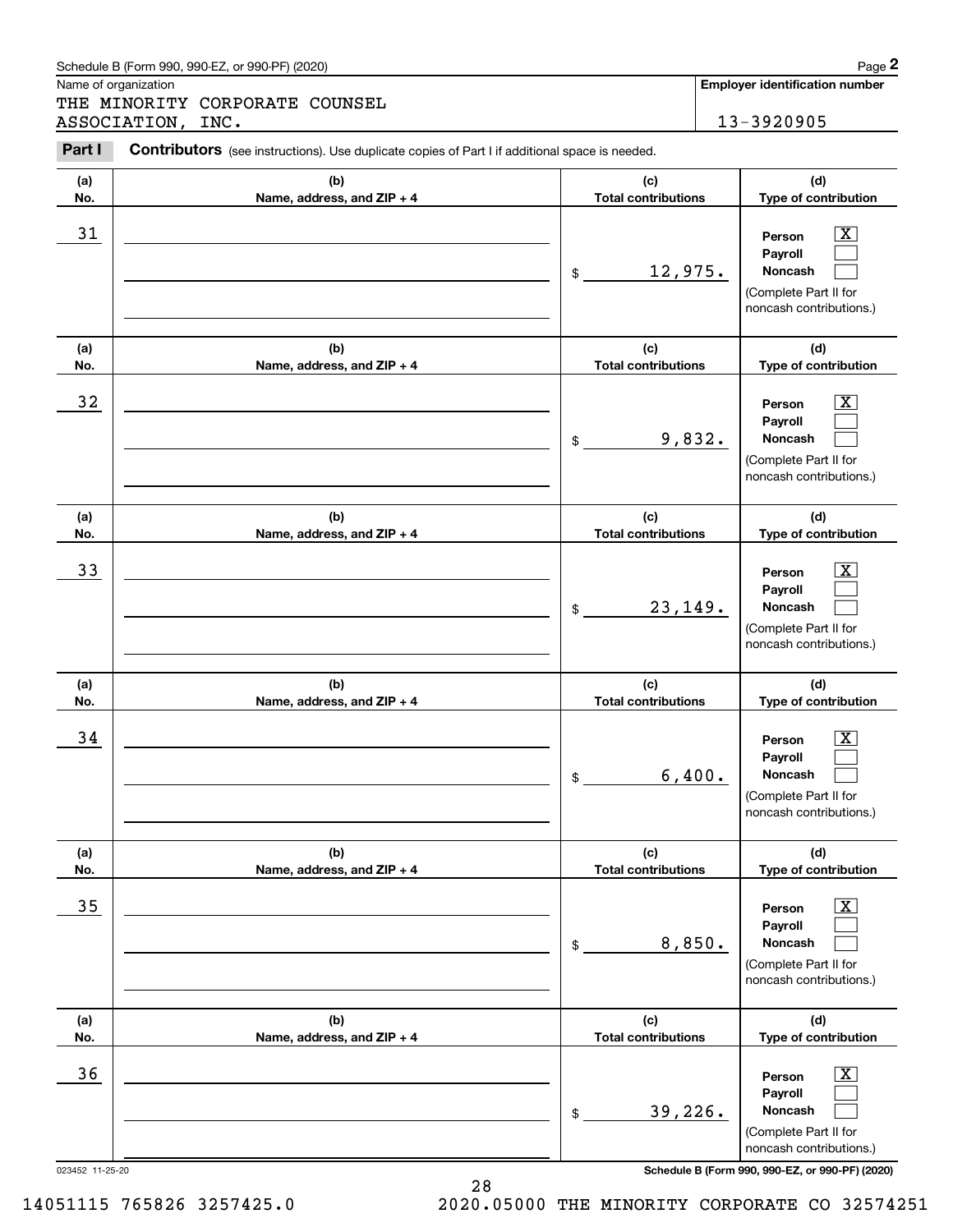| (a) | (b)                        | (c)                        | (d)                                                                                              |
|-----|----------------------------|----------------------------|--------------------------------------------------------------------------------------------------|
| No. | Name, address, and ZIP + 4 | <b>Total contributions</b> | Type of contribution                                                                             |
| 37  |                            | 13,149.<br>\$              | X.<br>Person<br>Payroll<br><b>Noncash</b><br>(Complete Part II for<br>noncash contributions.)    |
| (a) | (b)                        | (c)                        | (d)                                                                                              |
| No. | Name, address, and ZIP + 4 | <b>Total contributions</b> | Type of contribution                                                                             |
| 38  |                            | 11,128.<br>\$              | X.<br>Person<br>Payroll<br><b>Noncash</b><br>(Complete Part II for<br>noncash contributions.)    |
| (a) | (b)                        | (c)                        | (d)                                                                                              |
| No. | Name, address, and ZIP + 4 | <b>Total contributions</b> | Type of contribution                                                                             |
| 39  |                            | 13,149.<br>\$              | X.<br>Person<br>Payroll<br><b>Noncash</b><br>(Complete Part II for<br>noncash contributions.)    |
| (a) | (b)                        | (c)                        | (d)                                                                                              |
| No. | Name, address, and ZIP + 4 | <b>Total contributions</b> | Type of contribution                                                                             |
| 40  |                            | 8,251.<br>\$               | X.<br>Person<br>Payroll<br><b>Noncash</b><br>(Complete Part II for<br>noncash contributions.)    |
| (a) | (b)                        | (c)                        | (d)                                                                                              |
| No. | Name, address, and ZIP + 4 | Total contributions        | Type of contribution                                                                             |
| 41  |                            | 5,728.<br>\$               | X<br>Person<br>Payroll<br>Noncash<br>(Complete Part II for<br>noncash contributions.)            |
| (a) | (b)                        | (c)                        | (d)                                                                                              |
| No. | Name, address, and ZIP + 4 | <b>Total contributions</b> | Type of contribution                                                                             |
| 42  |                            | 5,226.<br>\$               | $\mathbf{X}$<br>Person<br>Payroll<br>Noncash<br>(Complete Part II for<br>noncash contributions.) |

Contributors (see instructions). Use duplicate copies of Part I if additional space is needed.

Schedule B (Form 990, 990-EZ, or 990-PF) (2020) **Page 2** 

Name of organization

Chedule B (Form 990, 990-EZ, or 990-PF) (2020)<br> **2Page 2**<br>
2PART MINORITY CORPORATE COUNSEL<br>
2PART I Contributors (see instructions). Use duplicate copies of Part I if additional space is needed.<br>
2PART I Contributors (see THE MINORITY CORPORATE COUNSEL ASSOCIATION, INC. 13-3920905

023452 11-25-20 **Schedule B (Form 990, 990-EZ, or 990-PF) (2020)**

**Employer identification number**

14051115 765826 3257425.0 2020.05000 THE MINORITY CORPORATE CO 32574251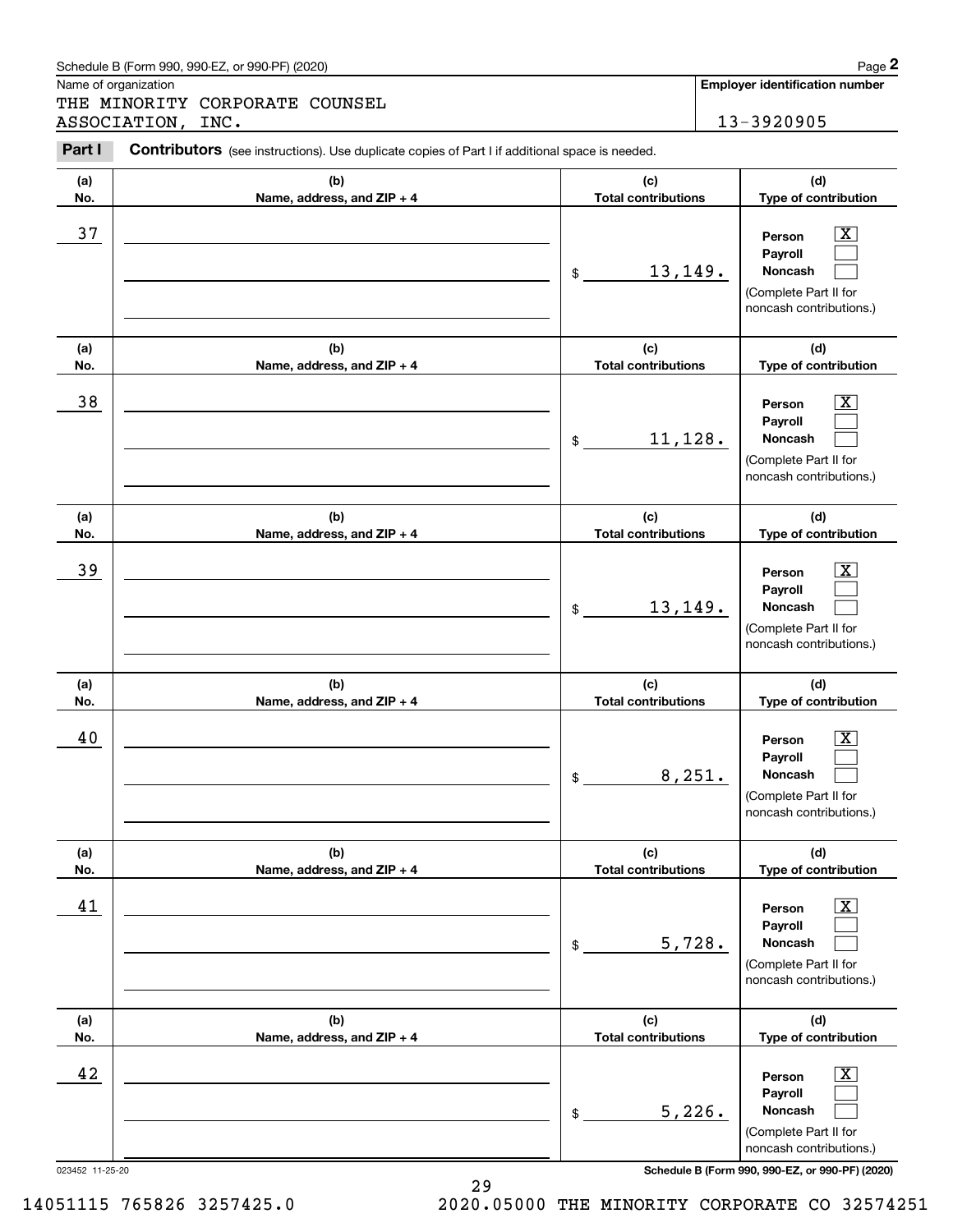| Schedule B (Form 990. 990-EZ. or 990-PF) (2020) | Page |
|-------------------------------------------------|------|
|-------------------------------------------------|------|

THE MINORITY CORPORATE COUNSEL ASSOCIATION, INC. 13-3920905

#### **(a)No.(b)Name, address, and ZIP + 4 (c)Total contributions (d)Type of contribution PersonPayrollNoncash (a)No.(b)Name, address, and ZIP + 4 (c)Total contributions (d)Type of contribution PersonPayrollNoncash (a)No.(b)Name, address, and ZIP + 4 (c)Total contributions (d)Type of contribution PersonPayrollNoncash (a) No.(b) Name, address, and ZIP + 4 (c) Total contributions (d) Type of contribution PersonPayrollNoncash(a) No.(b) Name, address, and ZIP + 4 (c) Total contributions (d) Type of contribution PersonPayrollNoncash (a) No.(b)Name, address, and ZIP + 4 (c) Total contributions (d)Type of contribution PersonPayrollNoncash Contributors** (see instructions). Use duplicate copies of Part I if additional space is needed. \$(Complete Part II for noncash contributions.) \$(Complete Part II for noncash contributions.) \$(Complete Part II for noncash contributions.) \$(Complete Part II for noncash contributions.) \$(Complete Part II for noncash contributions.) \$(Complete Part II for noncash contributions.) Chedule B (Form 990, 990-EZ, or 990-PF) (2020)<br> **2Page 2**<br>
2PART MINORITY CORPORATE COUNSEL<br>
2PART I Contributors (see instructions). Use duplicate copies of Part I if additional space is needed.<br>
2PART I Contributors (see  $|X|$  $\mathcal{L}^{\text{max}}$  $\mathcal{L}^{\text{max}}$  $\boxed{\text{X}}$  $\mathcal{L}^{\text{max}}$  $\mathcal{L}^{\text{max}}$  $|X|$  $\mathcal{L}^{\text{max}}$  $\mathcal{L}^{\text{max}}$  $|X|$  $\mathcal{L}^{\text{max}}$  $\mathcal{L}^{\text{max}}$  $\boxed{\text{X}}$  $\mathcal{L}^{\text{max}}$  $\mathcal{L}^{\text{max}}$  $\boxed{\text{X}}$  $\mathcal{L}^{\text{max}}$  $\mathcal{L}^{\text{max}}$ 43 Person X 8,826. 44 X 25,978. 45 X 8,380. 46 X 12,982. 47 X 14,300. 48 X 10,000.

023452 11-25-20 **Schedule B (Form 990, 990-EZ, or 990-PF) (2020)**

14051115 765826 3257425.0 2020.05000 THE MINORITY CORPORATE CO 32574251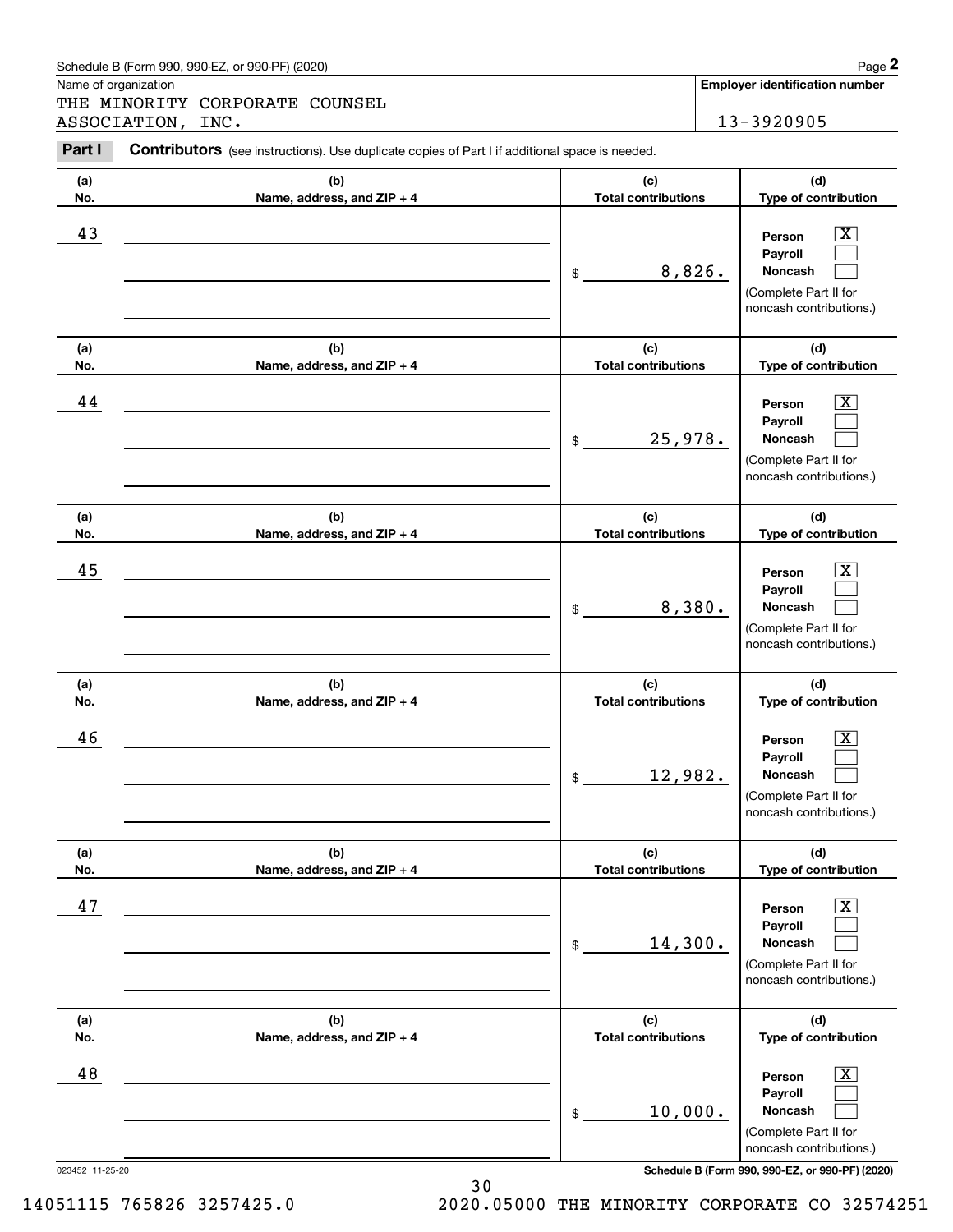|            | Schedule B (Form 990, 990-EZ, or 990-PF) (2020)                                                |                                   |        | Page 2                                                                                                        |
|------------|------------------------------------------------------------------------------------------------|-----------------------------------|--------|---------------------------------------------------------------------------------------------------------------|
|            | Name of organization                                                                           |                                   |        | <b>Employer identification number</b>                                                                         |
|            | THE MINORITY CORPORATE COUNSEL<br>ASSOCIATION, INC.                                            |                                   |        | 13-3920905                                                                                                    |
| Part I     | Contributors (see instructions). Use duplicate copies of Part I if additional space is needed. |                                   |        |                                                                                                               |
| (a)<br>No. | (b)<br>Name, address, and ZIP + 4                                                              | (c)<br><b>Total contributions</b> |        | (d)<br>Type of contribution                                                                                   |
| 49         |                                                                                                | 12,975.<br>$\$$                   |        | $\mathbf{X}$<br>Person<br>Payroll<br><b>Noncash</b><br>(Complete Part II for<br>noncash contributions.)       |
| (a)<br>No. | (b)<br>Name, address, and ZIP + 4                                                              | (c)<br><b>Total contributions</b> |        | (d)<br>Type of contribution                                                                                   |
| 50         |                                                                                                | 16, 205.<br>\$                    |        | ΙX.<br>Person<br>Payroll<br><b>Noncash</b><br>(Complete Part II for<br>noncash contributions.)                |
| (a)<br>No. | (b)<br>Name, address, and ZIP + 4                                                              | (c)<br><b>Total contributions</b> |        | (d)<br>Type of contribution                                                                                   |
| 51         |                                                                                                | \$                                | 8,476. | x<br>Person<br>Payroll<br>Noncash<br>(Complete Part II for<br>noncash contributions.)                         |
| (a)<br>No. | (b)<br>Name, address, and ZIP + 4                                                              | (c)<br><b>Total contributions</b> |        | (d)<br>Type of contribution                                                                                   |
| 52         |                                                                                                | 10, 150.<br>\$                    |        | $\mathbf{X}$<br>Person<br>Payroll<br>Noncash<br>(Complete Part II for<br>noncash contributions.)              |
| (a)<br>No. | (b)<br>Name, address, and ZIP + 4                                                              | (c)<br><b>Total contributions</b> |        | (d)<br>Type of contribution                                                                                   |
| 53         |                                                                                                | \$                                | 6,575. | $\boxed{\text{X}}$<br>Person<br>Payroll<br><b>Noncash</b><br>(Complete Part II for<br>noncash contributions.) |
| (a)<br>No. | (b)<br>Name, address, and ZIP + 4                                                              | (c)<br><b>Total contributions</b> |        | (d)<br>Type of contribution                                                                                   |
| 54         |                                                                                                | \$                                | 6,400. | $\boxed{\text{X}}$<br>Person<br>Payroll<br><b>Noncash</b><br>(Complete Part II for<br>noncash contributions.) |

023452 11-25-20 **Schedule B (Form 990, 990-EZ, or 990-PF) (2020)**

14051115 765826 3257425.0 2020.05000 THE MINORITY CORPORATE CO 32574251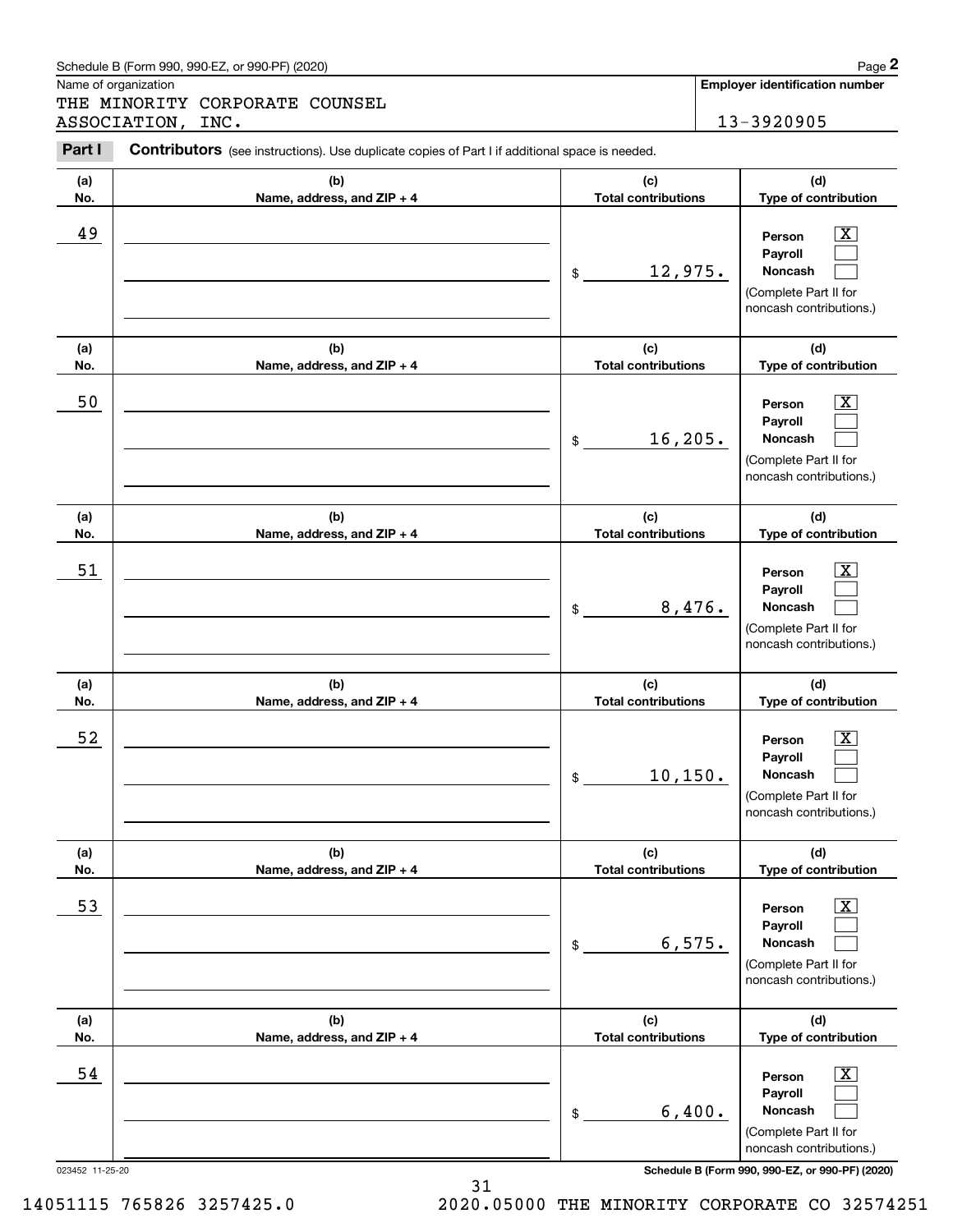| Schedule B (Form 990. 990-EZ. or 990-PF) (2020) | Page |
|-------------------------------------------------|------|
|-------------------------------------------------|------|

THE MINORITY CORPORATE COUNSEL ASSOCIATION, INC. 13-3920905

#### **(a)No.(b)Name, address, and ZIP + 4 (c)Total contributions (d)Type of contribution PersonPayrollNoncash (a)No.(b)Name, address, and ZIP + 4 (c)Total contributions (d)Type of contribution PersonPayrollNoncash (a)No.(b)Name, address, and ZIP + 4 (c)Total contributions (d)Type of contribution PersonPayrollNoncash (a) No.(b) Name, address, and ZIP + 4 (c) Total contributions (d) Type of contribution PersonPayrollNoncash(a) No.(b)Name, address, and ZIP + 4 (c) Total contributions (d) Type of contribution PersonPayrollNoncash (a) No.(b)Name, address, and ZIP + 4 (c) Total contributions (d)Type of contribution PersonPayrollNoncash Contributors** (see instructions). Use duplicate copies of Part I if additional space is needed. \$(Complete Part II for noncash contributions.) \$(Complete Part II for noncash contributions.) \$(Complete Part II for noncash contributions.) \$(Complete Part II for noncash contributions.) \$(Complete Part II for noncash contributions.) \$(Complete Part II for noncash contributions.) Chedule B (Form 990, 990-EZ, or 990-PF) (2020)<br> **2Page 2**<br>
2PART MINORITY CORPORATE COUNSEL<br>
2PART I Contributors (see instructions). Use duplicate copies of Part I if additional space is needed.<br>
2PART I Contributors (see  $|X|$  $\mathcal{L}^{\text{max}}$  $\mathcal{L}^{\text{max}}$  $\boxed{\text{X}}$  $\mathcal{L}^{\text{max}}$  $\mathcal{L}^{\text{max}}$  $|X|$  $\mathcal{L}^{\text{max}}$  $\mathcal{L}^{\text{max}}$  $|X|$  $\mathcal{L}^{\text{max}}$  $\mathcal{L}^{\text{max}}$  $|X|$  $\mathcal{L}^{\text{max}}$  $\mathcal{L}^{\text{max}}$  $\boxed{\text{X}}$  $\mathcal{L}^{\text{max}}$  $\mathcal{L}^{\text{max}}$ 55 | Person X 6,575. 56 | Person X 8,826. 57 X 21,250. 58 X 8,452. 59 X 13,149. 60 Person X 5,776.

023452 11-25-20 **Schedule B (Form 990, 990-EZ, or 990-PF) (2020)**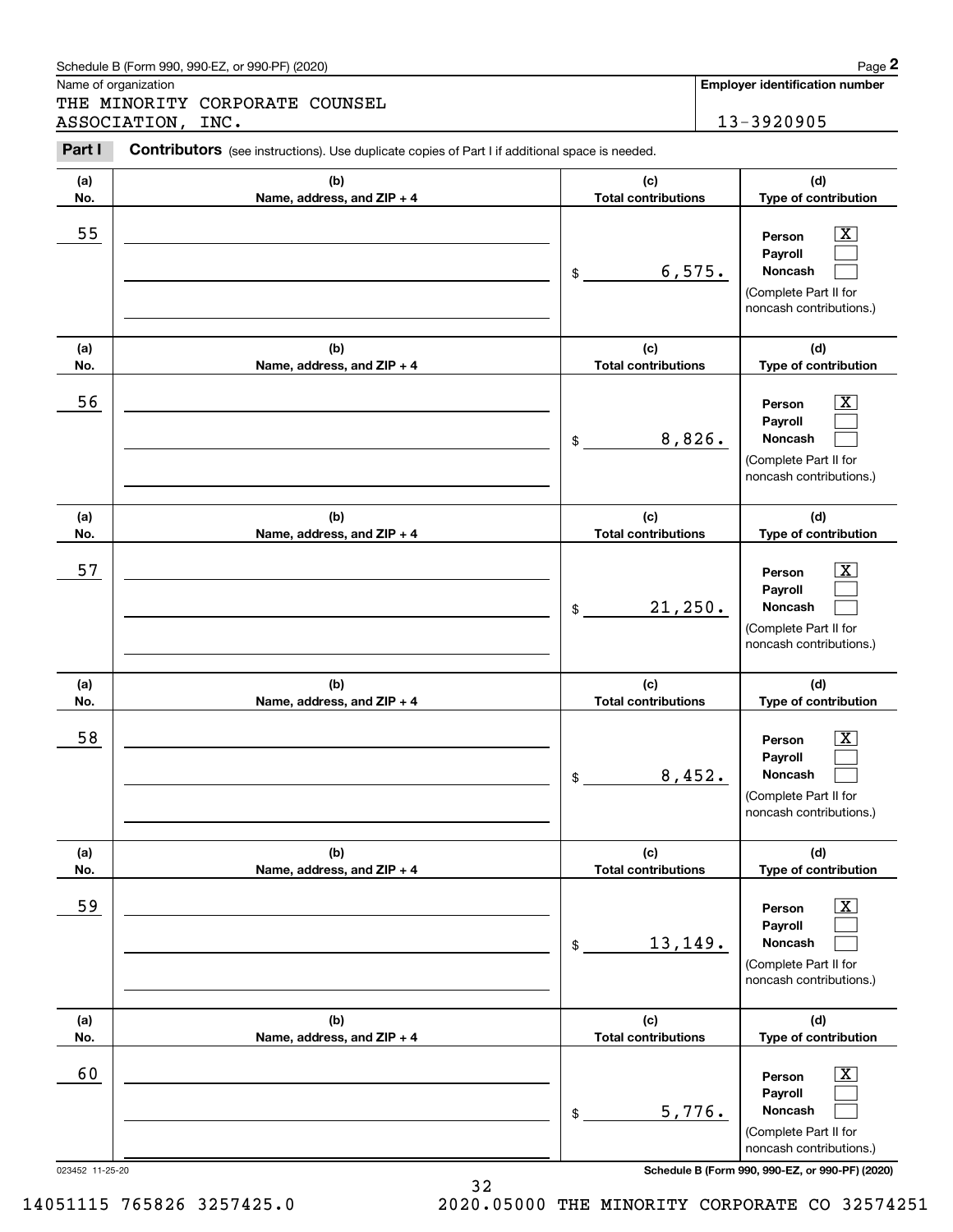| Schedule B (Form 990. 990-EZ. or 990-PF) (2020) | Page |
|-------------------------------------------------|------|
|-------------------------------------------------|------|

THE MINORITY CORPORATE COUNSEL ASSOCIATION, INC. 13-3920905

#### **(a)No.(b)Name, address, and ZIP + 4 (c)Total contributions (d)Type of contribution PersonPayrollNoncash (a)No.(b)Name, address, and ZIP + 4 (c)Total contributions (d)Type of contribution PersonPayrollNoncash (a)No.(b)Name, address, and ZIP + 4 (c)Total contributions (d)Type of contribution PersonPayrollNoncash (a) No.(b) Name, address, and ZIP + 4 (c) Total contributions (d) Type of contribution PersonPayrollNoncash(a) No.(b)Name, address, and ZIP + 4 (c) Total contributions (d) Type of contribution PersonPayrollNoncash (a) No.(b)Name, address, and ZIP + 4 (c) Total contributions (d)Type of contribution PersonPayrollNoncash Contributors** (see instructions). Use duplicate copies of Part I if additional space is needed. \$(Complete Part II for noncash contributions.) \$(Complete Part II for noncash contributions.) \$(Complete Part II for noncash contributions.) \$(Complete Part II for noncash contributions.) \$(Complete Part II for noncash contributions.) \$(Complete Part II for noncash contributions.) Chedule B (Form 990, 990-EZ, or 990-PF) (2020)<br> **2Page 2**<br>
2PART MINORITY CORPORATE COUNSEL<br>
2PART I Contributors (see instructions). Use duplicate copies of Part I if additional space is needed.<br>
2PART I Contributors (see  $|X|$  $\mathcal{L}^{\text{max}}$  $\mathcal{L}^{\text{max}}$  $\boxed{\text{X}}$  $\mathcal{L}^{\text{max}}$  $\mathcal{L}^{\text{max}}$  $|X|$  $\mathcal{L}^{\text{max}}$  $\mathcal{L}^{\text{max}}$  $|X|$  $\mathcal{L}^{\text{max}}$  $\mathcal{L}^{\text{max}}$  $\boxed{\text{X}}$  $\mathcal{L}^{\text{max}}$  $\mathcal{L}^{\text{max}}$  $\boxed{\text{X}}$  $\mathcal{L}^{\text{max}}$  $\mathcal{L}^{\text{max}}$ 61 X 7,949. 62 X 29,452. 63 | Person X 23,149. 64 X 5,800. 65 X 10,000. 66 X 10,000.

023452 11-25-20 **Schedule B (Form 990, 990-EZ, or 990-PF) (2020)**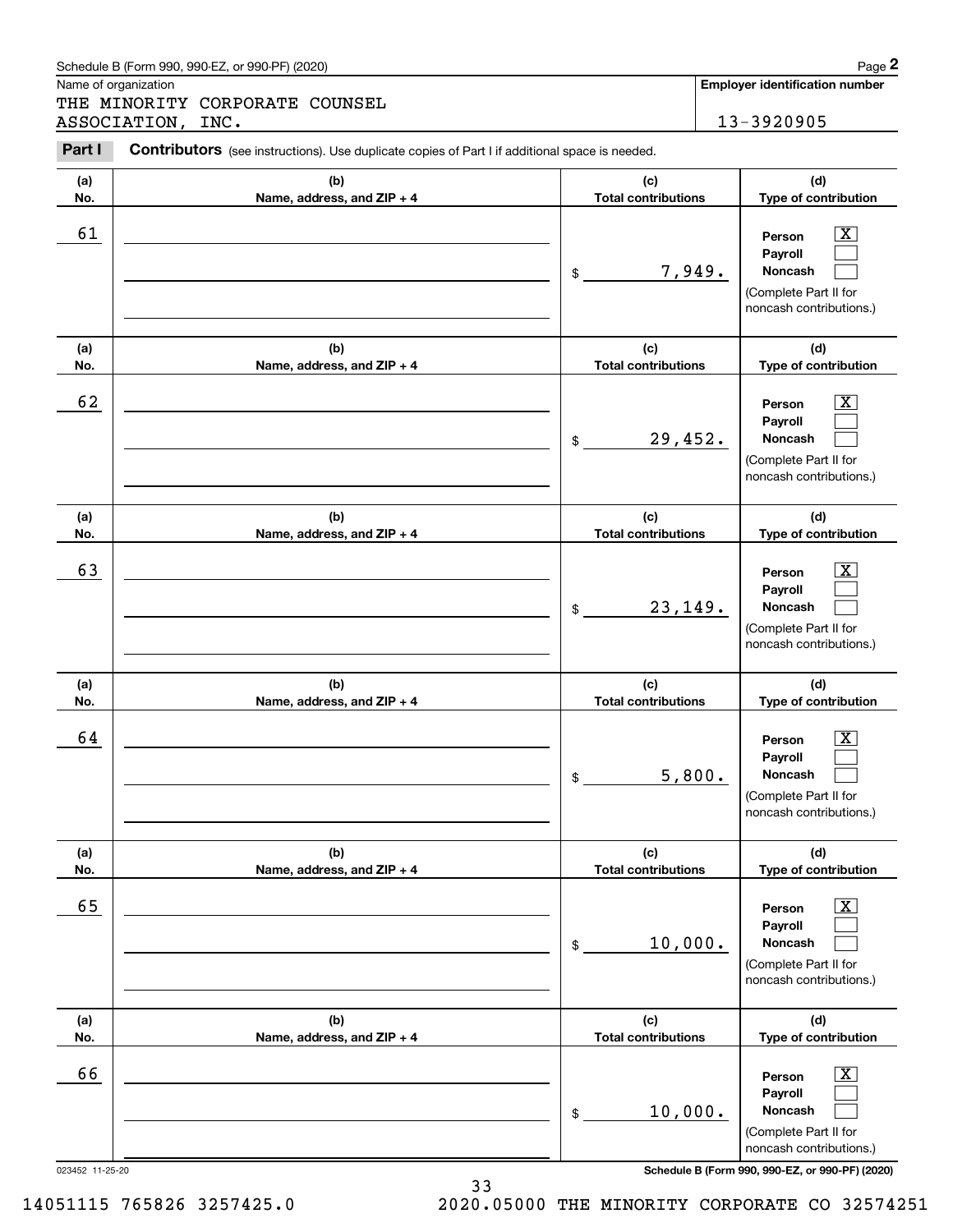| (d)<br>(c)<br>(b)<br>(a)<br><b>Total contributions</b><br>Name, address, and ZIP + 4<br>No.<br>67<br>$\overline{\mathbf{X}}$<br>Person<br>Payroll<br>6, 232.<br>Noncash<br>$\frac{1}{2}$<br>(c)<br>(b)<br>(d)<br>(a)<br><b>Total contributions</b><br>Name, address, and ZIP + 4<br>No.<br>68<br>$\mathbf{X}$<br>Person<br>Payroll<br>25,000.<br>Noncash<br>$$\tilde{\phantom{a}}$$<br>(c)<br>(b)<br>(d)<br>(a)<br><b>Total contributions</b><br>Name, address, and ZIP + 4<br>No.<br>69<br>$\mathbf{X}$<br>Person<br>Payroll<br>8,705.<br>Noncash<br>$\mathsf{\$}$<br>(c)<br>(b)<br>(d)<br>(a)<br>Name, address, and ZIP + 4<br><b>Total contributions</b><br>No.<br>70<br>$\overline{\mathbf{X}}$<br>Person<br>Payroll<br>9,192.<br>Noncash<br>$\frac{1}{2}$<br>(b)<br>(c)<br>(a)<br>(d)<br>Name, address, and ZIP + 4<br><b>Total contributions</b><br>No.<br>71<br>$\overline{\mathbf{X}}$<br>Person<br>Payroll<br>8,500.<br>Noncash<br>\$<br>(b)<br>(c)<br>(d)<br>(a)<br><b>Total contributions</b><br>Name, address, and ZIP + 4<br>Type of contribution<br>No.<br>72<br>$\overline{\mathbf{X}}$<br>Person<br>Payroll<br>5,000.<br>Noncash<br>\$ |  |                                                  |
|--------------------------------------------------------------------------------------------------------------------------------------------------------------------------------------------------------------------------------------------------------------------------------------------------------------------------------------------------------------------------------------------------------------------------------------------------------------------------------------------------------------------------------------------------------------------------------------------------------------------------------------------------------------------------------------------------------------------------------------------------------------------------------------------------------------------------------------------------------------------------------------------------------------------------------------------------------------------------------------------------------------------------------------------------------------------------------------------------------------------------------------------------------|--|--------------------------------------------------|
|                                                                                                                                                                                                                                                                                                                                                                                                                                                                                                                                                                                                                                                                                                                                                                                                                                                                                                                                                                                                                                                                                                                                                        |  | Type of contribution                             |
|                                                                                                                                                                                                                                                                                                                                                                                                                                                                                                                                                                                                                                                                                                                                                                                                                                                                                                                                                                                                                                                                                                                                                        |  | (Complete Part II for<br>noncash contributions.) |
|                                                                                                                                                                                                                                                                                                                                                                                                                                                                                                                                                                                                                                                                                                                                                                                                                                                                                                                                                                                                                                                                                                                                                        |  | Type of contribution                             |
|                                                                                                                                                                                                                                                                                                                                                                                                                                                                                                                                                                                                                                                                                                                                                                                                                                                                                                                                                                                                                                                                                                                                                        |  | (Complete Part II for<br>noncash contributions.) |
|                                                                                                                                                                                                                                                                                                                                                                                                                                                                                                                                                                                                                                                                                                                                                                                                                                                                                                                                                                                                                                                                                                                                                        |  | Type of contribution                             |
|                                                                                                                                                                                                                                                                                                                                                                                                                                                                                                                                                                                                                                                                                                                                                                                                                                                                                                                                                                                                                                                                                                                                                        |  | (Complete Part II for<br>noncash contributions.) |
|                                                                                                                                                                                                                                                                                                                                                                                                                                                                                                                                                                                                                                                                                                                                                                                                                                                                                                                                                                                                                                                                                                                                                        |  | Type of contribution                             |
|                                                                                                                                                                                                                                                                                                                                                                                                                                                                                                                                                                                                                                                                                                                                                                                                                                                                                                                                                                                                                                                                                                                                                        |  | (Complete Part II for<br>noncash contributions.) |
|                                                                                                                                                                                                                                                                                                                                                                                                                                                                                                                                                                                                                                                                                                                                                                                                                                                                                                                                                                                                                                                                                                                                                        |  | Type of contribution                             |
|                                                                                                                                                                                                                                                                                                                                                                                                                                                                                                                                                                                                                                                                                                                                                                                                                                                                                                                                                                                                                                                                                                                                                        |  | (Complete Part II for<br>noncash contributions.) |
|                                                                                                                                                                                                                                                                                                                                                                                                                                                                                                                                                                                                                                                                                                                                                                                                                                                                                                                                                                                                                                                                                                                                                        |  |                                                  |
| Schedule B (Form 990, 990-EZ, or 990-PF) (2020)<br>023452 11-25-20                                                                                                                                                                                                                                                                                                                                                                                                                                                                                                                                                                                                                                                                                                                                                                                                                                                                                                                                                                                                                                                                                     |  | (Complete Part II for<br>noncash contributions.) |

### Schedule B (Form 990, 990-EZ, or 990-PF) (2020) **Page 2** Page 2

Name of organization

(see instructions). Use duplicate copies of Part I if additional space is needed.<br> **2Part I Contributors** (see instructions). Use duplicate copies of Part I if additional space is needed.<br> **2Part I Contributors** (see i THE MINORITY CORPORATE COUNSEL ASSOCIATION, INC. 13-3920905

**Employer identification number**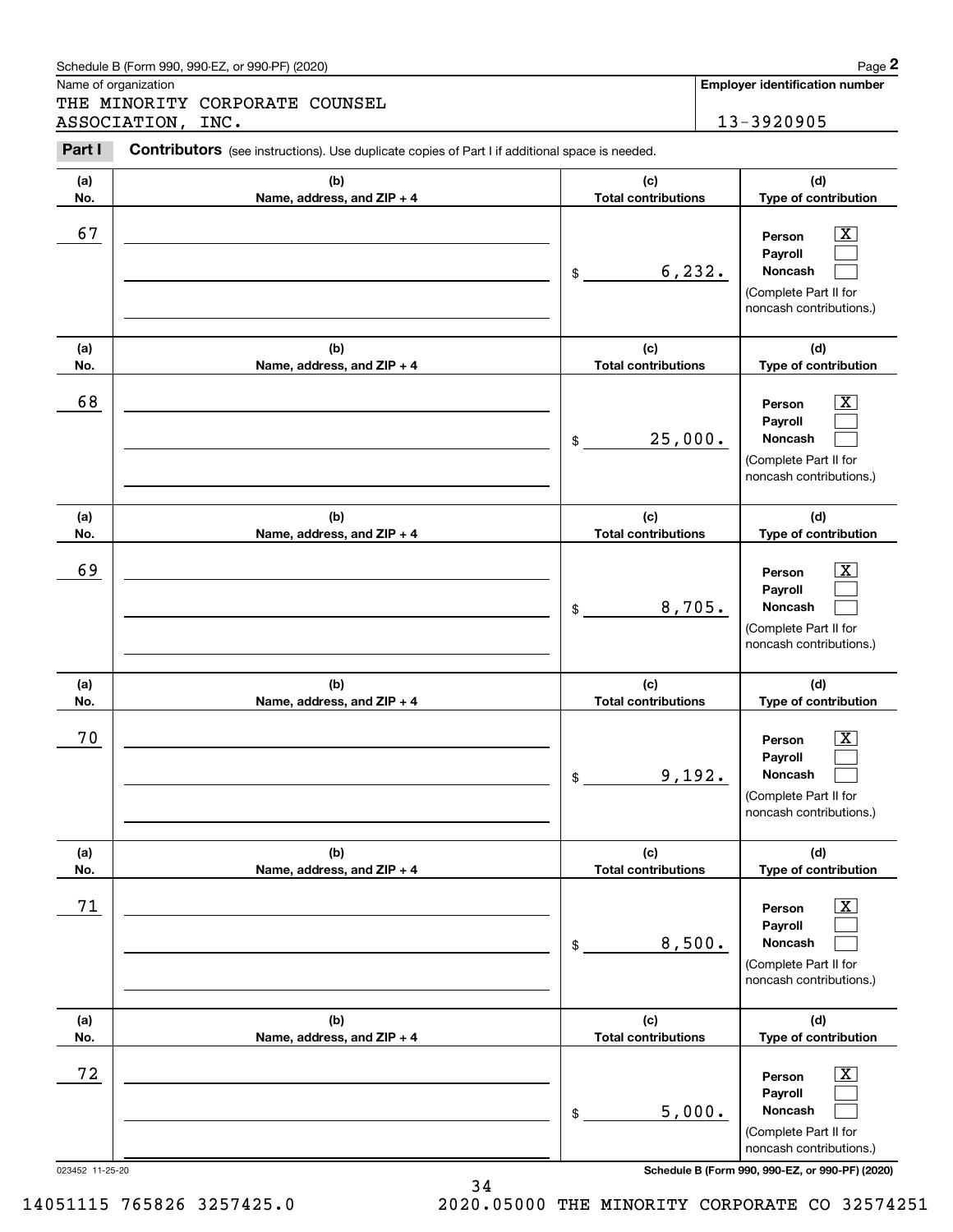| Schedule B (Form 990. 990-EZ. or 990-PF) (2020) | Page |
|-------------------------------------------------|------|
|-------------------------------------------------|------|

THE MINORITY CORPORATE COUNSEL ASSOCIATION, INC. 13-3920905

#### **(a)No.(b)Name, address, and ZIP + 4 (c)Total contributions (d)Type of contribution PersonPayrollNoncash (a)No.(b)Name, address, and ZIP + 4 (c)Total contributions (d)Type of contribution PersonPayrollNoncash (a)No.(b)Name, address, and ZIP + 4 (c)Total contributions (d)Type of contribution PersonPayrollNoncash (a) No.(b) Name, address, and ZIP + 4 (c) Total contributions (d) Type of contribution PersonPayrollNoncash(a) No.(b)Name, address, and ZIP + 4 (c) Total contributions (d) Type of contribution PersonPayrollNoncash (a) No.(b)Name, address, and ZIP + 4 (c) Total contributions (d)Type of contribution PersonPayrollNoncash Contributors** (see instructions). Use duplicate copies of Part I if additional space is needed. \$(Complete Part II for noncash contributions.) \$(Complete Part II for noncash contributions.) \$(Complete Part II for noncash contributions.) \$(Complete Part II for noncash contributions.) \$(Complete Part II for noncash contributions.) \$(Complete Part II for noncash contributions.) Chedule B (Form 990, 990-EZ, or 990-PF) (2020)<br> **2Page 2**<br>
2PART MINORITY CORPORATE COUNSEL<br>
2PART I Contributors (see instructions). Use duplicate copies of Part I if additional space is needed.<br>
2PART I Contributors (see  $|X|$  $\mathcal{L}^{\text{max}}$  $\mathcal{L}^{\text{max}}$  $\boxed{\text{X}}$  $\mathcal{L}^{\text{max}}$  $\mathcal{L}^{\text{max}}$  $|X|$  $\mathcal{L}^{\text{max}}$  $\mathcal{L}^{\text{max}}$  $|X|$  $\mathcal{L}^{\text{max}}$  $\mathcal{L}^{\text{max}}$  $\boxed{\text{X}}$  $\mathcal{L}^{\text{max}}$  $\mathcal{L}^{\text{max}}$  $\boxed{\text{X}}$  $\mathcal{L}^{\text{max}}$  $\mathcal{L}^{\text{max}}$ 73 X 5,250. 74 X 6,352. 75 X 10,726. 76 X 8,850. 77 X 9,544. 78 X 24,712.

023452 11-25-20 **Schedule B (Form 990, 990-EZ, or 990-PF) (2020)**

14051115 765826 3257425.0 2020.05000 THE MINORITY CORPORATE CO 32574251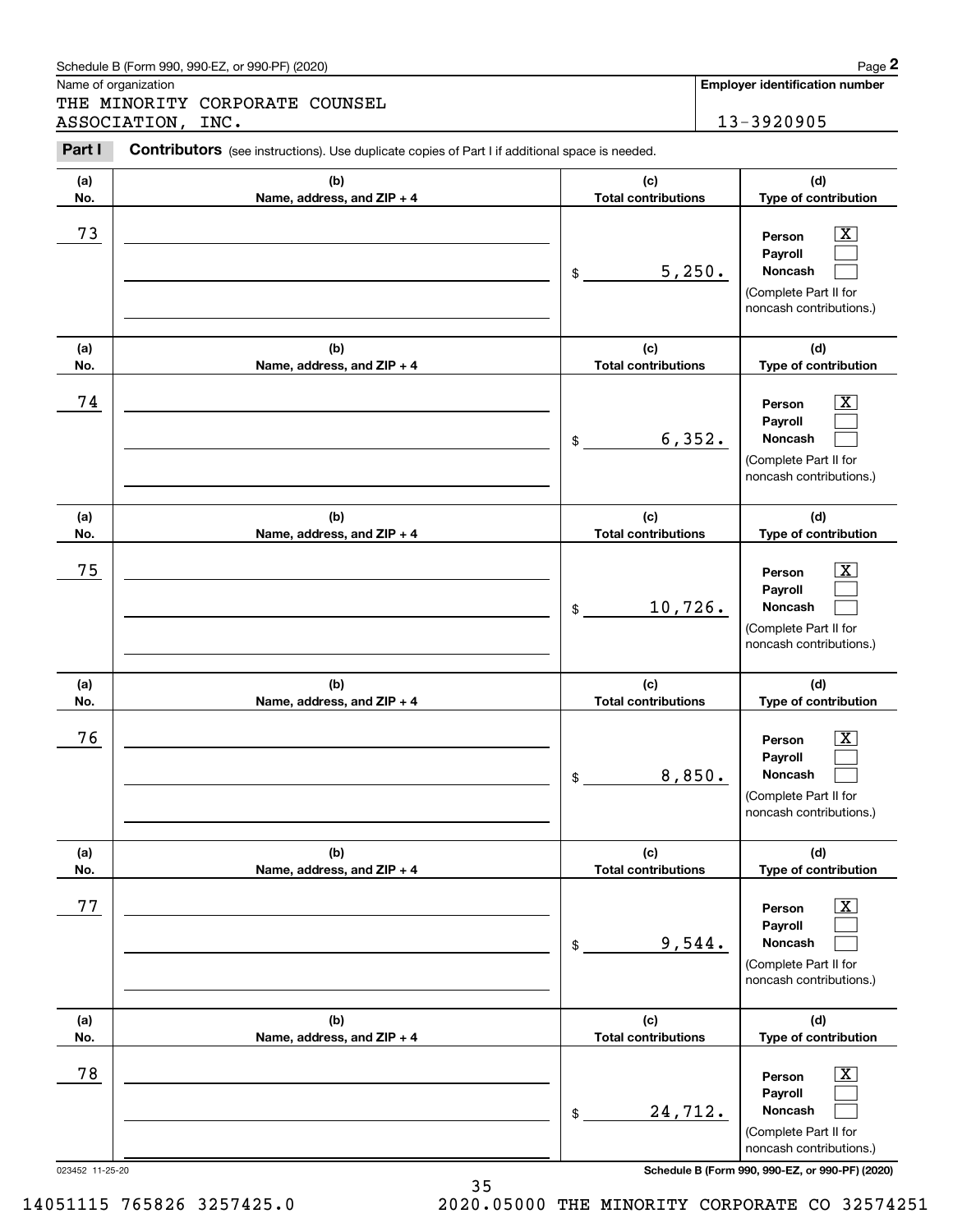|            | Schedule B (Form 990, 990-EZ, or 990-PF) (2020)                                                |                                   | Page 2                                                                                                      |
|------------|------------------------------------------------------------------------------------------------|-----------------------------------|-------------------------------------------------------------------------------------------------------------|
|            | Name of organization<br>THE MINORITY CORPORATE COUNSEL                                         |                                   | <b>Employer identification number</b>                                                                       |
|            | ASSOCIATION, INC.                                                                              |                                   | 13-3920905                                                                                                  |
| Part I     | Contributors (see instructions). Use duplicate copies of Part I if additional space is needed. |                                   |                                                                                                             |
| (a)<br>No. | (b)<br>Name, address, and ZIP + 4                                                              | (c)<br><b>Total contributions</b> | (d)<br>Type of contribution                                                                                 |
| 79         |                                                                                                | 10,000.<br>\$                     | $\mathbf{X}$<br>Person<br>Payroll<br>Noncash<br>(Complete Part II for<br>noncash contributions.)            |
| (a)<br>No. | (b)<br>Name, address, and ZIP + 4                                                              | (c)<br><b>Total contributions</b> | (d)<br>Type of contribution                                                                                 |
| 80         |                                                                                                | 8,500.<br>\$                      | $\overline{\mathbf{X}}$<br>Person<br>Payroll<br>Noncash<br>(Complete Part II for<br>noncash contributions.) |
| (a)<br>No. | (b)<br>Name, address, and ZIP + 4                                                              | (c)<br><b>Total contributions</b> | (d)<br>Type of contribution                                                                                 |
| 81         |                                                                                                | 6, 232.<br>\$                     | $\overline{\mathbf{X}}$<br>Person<br>Payroll<br>Noncash<br>(Complete Part II for<br>noncash contributions.) |
| (a)<br>No. | (b)<br>Name, address, and ZIP + 4                                                              | (c)<br><b>Total contributions</b> | (d)<br>Type of contribution                                                                                 |
| 82         |                                                                                                | 5,800.<br>\$                      | $\mathbf{X}$<br>Person<br><b>Payroll</b><br>Noncash<br>(Complete Part II for<br>noncash contributions.)     |
| (a)<br>No. | (b)<br>Name, address, and ZIP + 4                                                              | (c)<br><b>Total contributions</b> | (d)<br>Type of contribution                                                                                 |
| 83         |                                                                                                | 14,300.<br>\$                     | $\boxed{\text{X}}$<br>Person<br>Payroll<br>Noncash<br>(Complete Part II for<br>noncash contributions.)      |
| (a)        | (b)                                                                                            | (c)                               | (d)                                                                                                         |

 $\lfloor x \rfloor$  $\mathcal{L}^{\text{max}}$  $\mathcal{L}^{\text{max}}$ 

**(d) Type of contribution**

023452 11-25-20 **Schedule B (Form 990, 990-EZ, or 990-PF) (2020)**

**PersonPayrollNoncash**

(Complete Part II for noncash contributions.)

**No.**

14051115 765826 3257425.0 2020.05000 THE MINORITY CORPORATE CO 32574251

8,212.

**Total contributions**

\$

36

84 X

**Name, address, and ZIP + 4**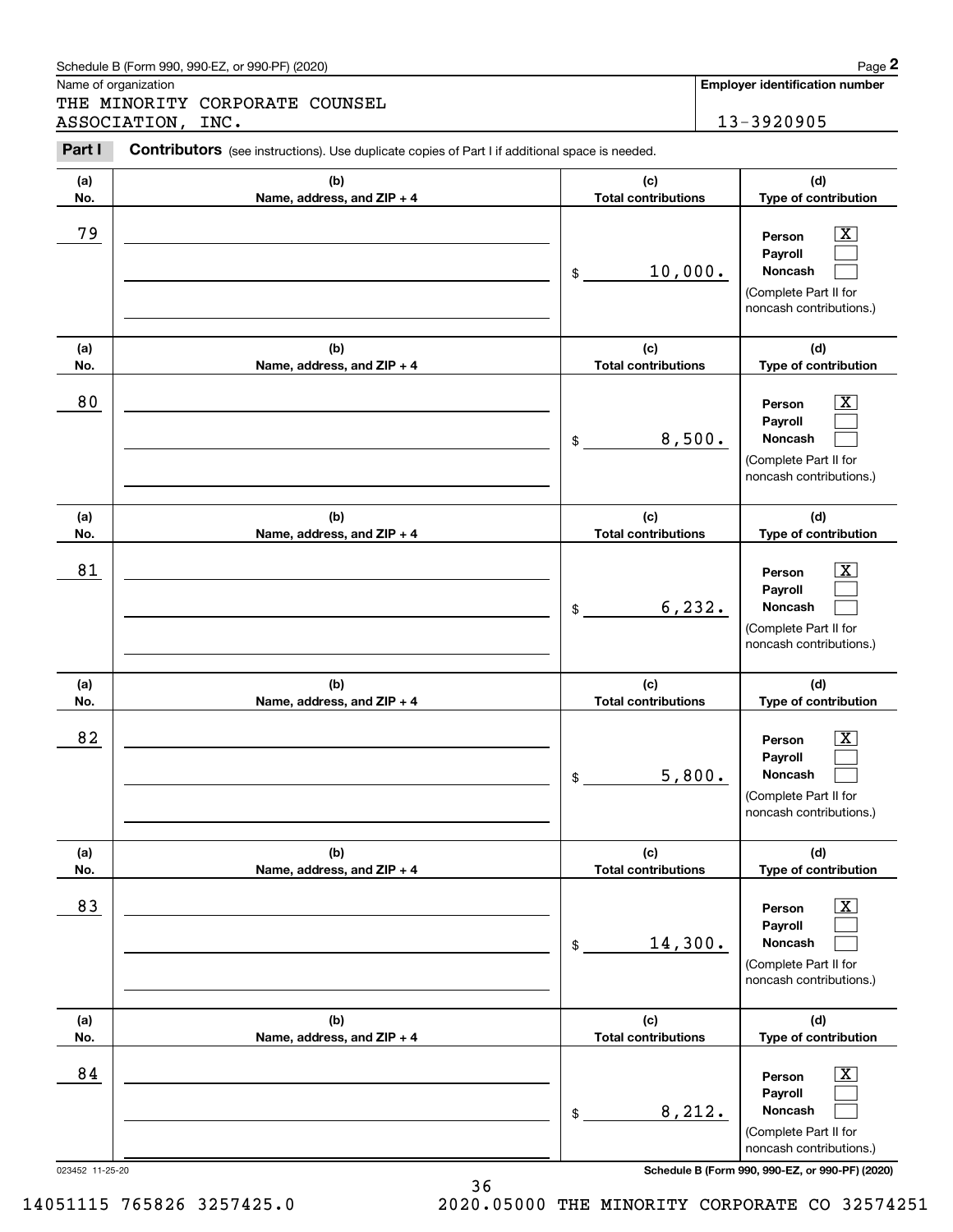| (a)                   | (b)                               | (c)                               | (d)                                                                                                                                       |
|-----------------------|-----------------------------------|-----------------------------------|-------------------------------------------------------------------------------------------------------------------------------------------|
| No.                   | Name, address, and ZIP + 4        | <b>Total contributions</b>        | Type of contribution                                                                                                                      |
| 85                    |                                   | 16,679.<br>\$                     | X.<br>Person<br>Payroll<br>Noncash<br>(Complete Part II for<br>noncash contributions.)                                                    |
| (a)                   | (b)                               | (c)                               | (d)                                                                                                                                       |
| No.                   | Name, address, and ZIP + 4        | <b>Total contributions</b>        | Type of contribution                                                                                                                      |
| 86                    |                                   | 6, 280.<br>\$                     | Person<br>Payroll<br><b>Noncash</b><br>(Complete Part II for<br>noncash contributions.)                                                   |
| (a)                   | (b)                               | (c)                               | (d)                                                                                                                                       |
| No.                   | Name, address, and ZIP + 4        | <b>Total contributions</b>        | Type of contribution                                                                                                                      |
| 87                    |                                   | 23, 149.<br>\$                    | Person<br>х.<br>Payroll<br>Noncash<br>(Complete Part II for<br>noncash contributions.)                                                    |
|                       |                                   |                                   |                                                                                                                                           |
|                       |                                   |                                   |                                                                                                                                           |
| (a)<br>No.            | (b)<br>Name, address, and ZIP + 4 | (c)<br><b>Total contributions</b> | (d)<br>Type of contribution                                                                                                               |
| 88                    |                                   | 22, 125.<br>\$                    | Person<br>Payroll<br><b>Noncash</b><br>(Complete Part II for<br>noncash contributions.)                                                   |
| (a)                   | (b)                               | (c)                               | (d)                                                                                                                                       |
| No.                   | Name, address, and $ZIP + 4$      | <b>Total contributions</b>        | <b>Type of contribution</b>                                                                                                               |
| 89                    |                                   | 6, 575.<br>\$                     | Х,<br>Person<br>Payroll<br>Noncash<br>(Complete Part II for<br>noncash contributions.)                                                    |
| (a)                   | (b)                               | (c)                               | (d)                                                                                                                                       |
| No.                   | Name, address, and ZIP + 4        | <b>Total contributions</b>        | Type of contribution                                                                                                                      |
| 90<br>023452 11-25-20 |                                   | 25, 250.<br>\$                    | Х,<br>Person<br>Payroll<br>Noncash<br>(Complete Part II for<br>noncash contributions.)<br>Schedule B (Form 990, 990-EZ, or 990-PF) (2020) |

Contributors (see instructions). Use duplicate copies of Part I if additional space is needed.

Name of organization

Chedule B (Form 990, 990-EZ, or 990-PF) (2020)<br> **2Page 2**<br>
2PART MINORITY CORPORATE COUNSEL<br>
2PART I Contributors (see instructions). Use duplicate copies of Part I if additional space is needed.<br>
2PART I Contributors (see THE MINORITY CORPORATE COUNSEL ASSOCIATION, INC. 13-3920905

**Employer identification number**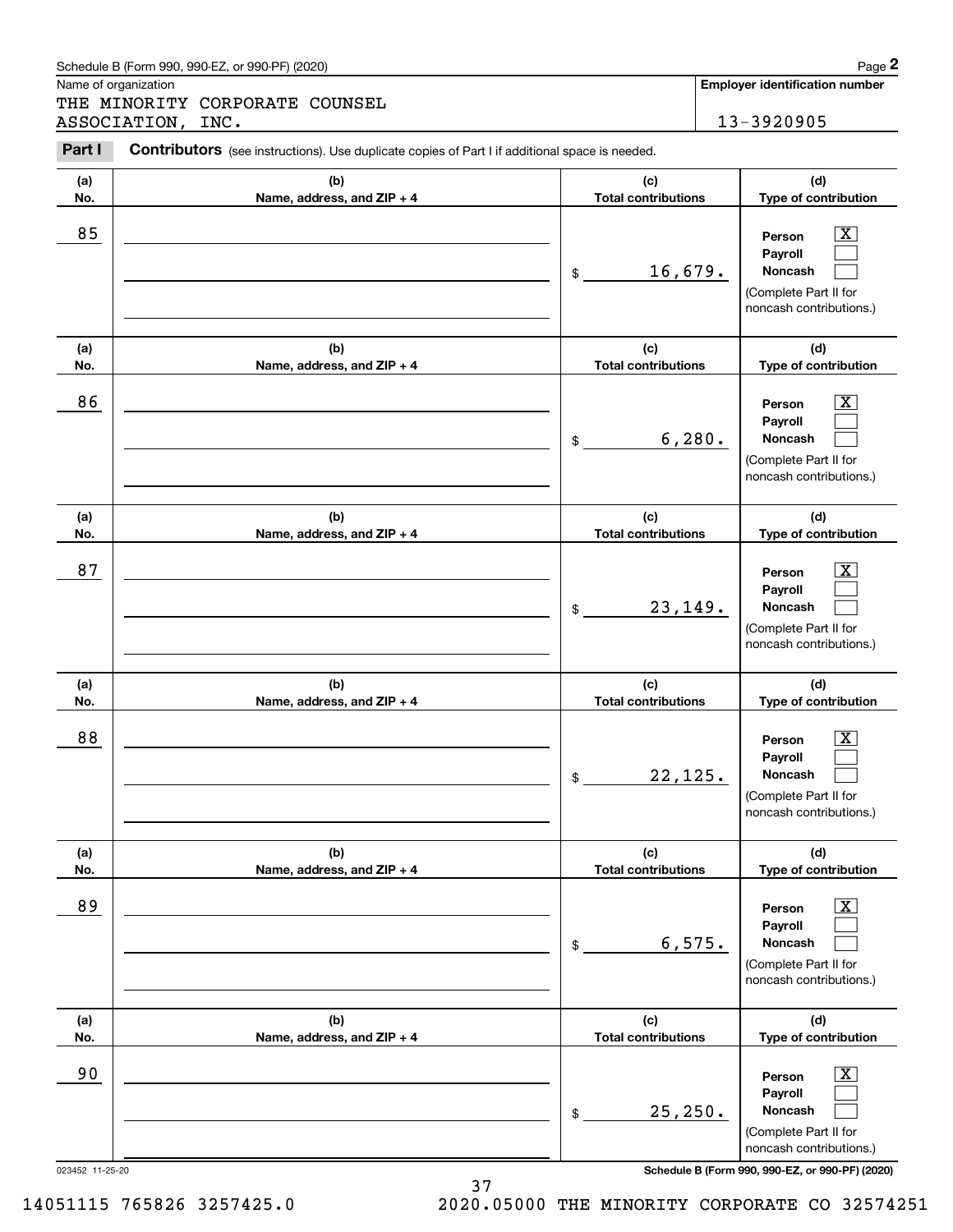| (a)<br>No.                   | (b)<br>Name, address, and ZIP + 4 | (c)<br><b>Total contributions</b>           | (d)<br>Type of contribution                                                                                                                                                            |
|------------------------------|-----------------------------------|---------------------------------------------|----------------------------------------------------------------------------------------------------------------------------------------------------------------------------------------|
| 91                           |                                   | 10,750.<br>\$                               | $\overline{\mathbf{X}}$<br>Person<br>Payroll<br><b>Noncash</b><br>(Complete Part II for<br>noncash contributions.)                                                                     |
| (a)<br>No.                   | (b)<br>Name, address, and ZIP + 4 | (c)<br><b>Total contributions</b>           | (d)<br>Type of contribution                                                                                                                                                            |
| 92                           |                                   | 8,491.<br>\$                                | $\overline{\text{X}}$<br>Person<br>Payroll<br><b>Noncash</b><br>(Complete Part II for<br>noncash contributions.)                                                                       |
| (a)<br>No.                   | (b)<br>Name, address, and ZIP + 4 | (c)<br><b>Total contributions</b>           | (d)<br>Type of contribution                                                                                                                                                            |
| 93                           |                                   | 6,575.<br>$\frac{1}{2}$                     | $\overline{\mathbf{X}}$<br>Person<br>Payroll<br><b>Noncash</b><br>(Complete Part II for<br>noncash contributions.)                                                                     |
| (a)<br>No.                   | (b)<br>Name, address, and ZIP + 4 | (c)<br><b>Total contributions</b>           | (d)<br>Type of contribution                                                                                                                                                            |
| 94                           |                                   | 10, 102.<br>\$                              | $\overline{\texttt{X}}$<br>Person<br>Payroll<br><b>Noncash</b><br>(Complete Part II for<br>noncash contributions.)                                                                     |
| (a)<br>No.                   | (b)<br>Name, address, and ZIP + 4 | (c)<br><b>Total contributions</b>           | (d)<br>Type of contribution                                                                                                                                                            |
| 95                           |                                   | 5,000.<br>\$                                | $\overline{\mathbf{X}}$<br>Person<br>Payroll<br>Noncash<br>(Complete Part II for<br>noncash contributions.)                                                                            |
| (a)                          | (b)                               | (c)                                         | (d)                                                                                                                                                                                    |
| No.<br>96<br>023452 11-25-20 | Name, address, and ZIP + 4        | <b>Total contributions</b><br>13,005.<br>\$ | Type of contribution<br>$\overline{\mathbf{X}}$<br>Person<br>Payroll<br>Noncash<br>(Complete Part II for<br>noncash contributions.)<br>Schedule B (Form 990, 990-EZ, or 990-PF) (2020) |
|                              |                                   |                                             |                                                                                                                                                                                        |

Name of organization

Chedule B (Form 990, 990-EZ, or 990-PF) (2020)<br> **2Page 2**<br>
2PART MINORITY CORPORATE COUNSEL<br>
2PART I Contributors (see instructions). Use duplicate copies of Part I if additional space is needed.<br>
2PART I Contributors (see THE MINORITY CORPORATE COUNSEL ASSOCIATION, INC. 13-3920905

Contributors (see instructions). Use duplicate copies of Part I if additional space is needed.

**Employer identification number**

14051115 765826 3257425.0 2020.05000 THE MINORITY CORPORATE CO 32574251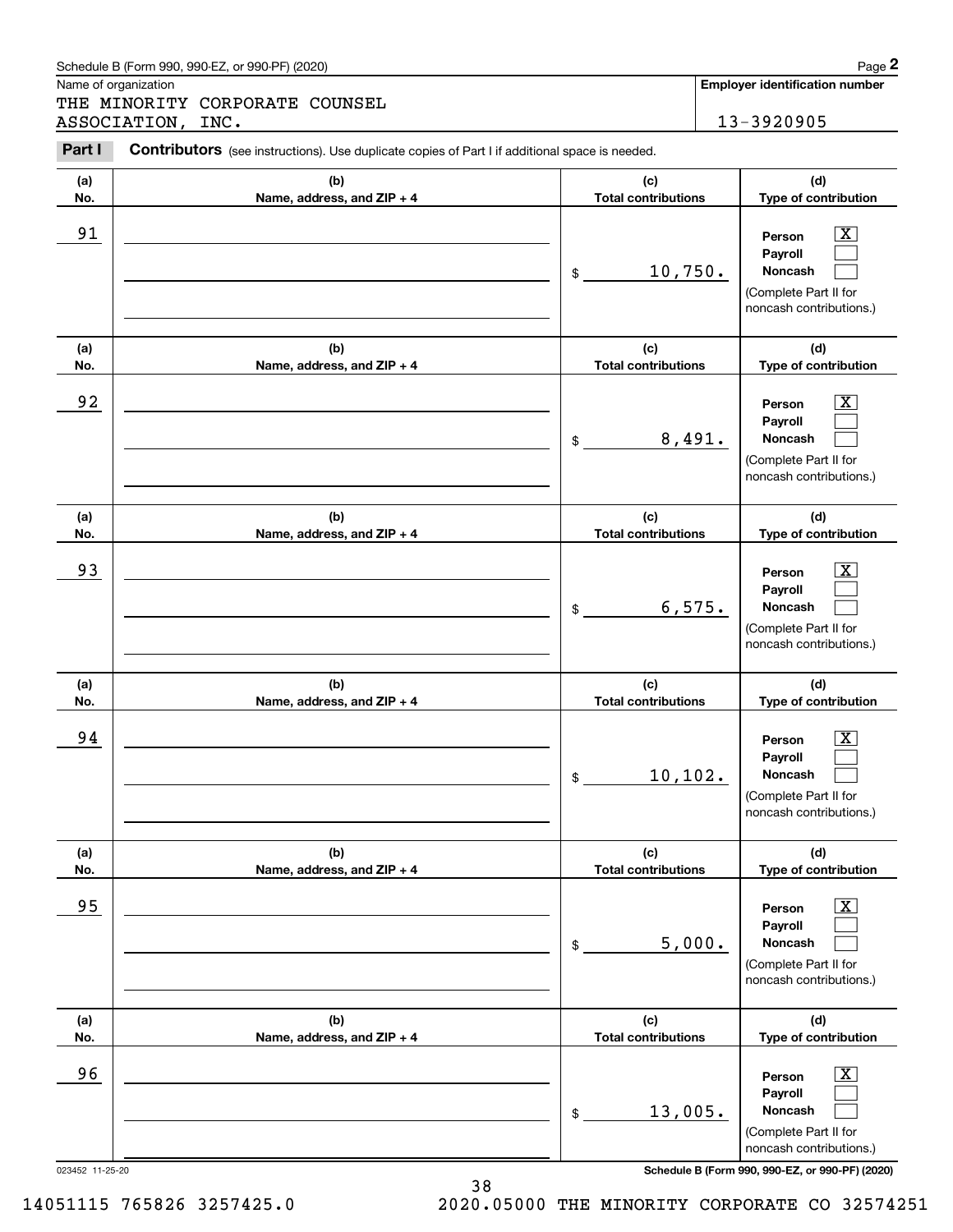|            | Schedule B (Form 990, 990-EZ, or 990-PF) (2020)                                                |                                   |         | Page 2                                                                                                      |
|------------|------------------------------------------------------------------------------------------------|-----------------------------------|---------|-------------------------------------------------------------------------------------------------------------|
|            | Name of organization<br>THE MINORITY CORPORATE COUNSEL                                         |                                   |         | <b>Employer identification number</b>                                                                       |
|            | ASSOCIATION, INC.                                                                              |                                   |         | 13-3920905                                                                                                  |
| Part I     | Contributors (see instructions). Use duplicate copies of Part I if additional space is needed. |                                   |         |                                                                                                             |
| (a)<br>No. | (b)<br>Name, address, and ZIP + 4                                                              | (c)<br><b>Total contributions</b> |         | (d)<br>Type of contribution                                                                                 |
| 97         |                                                                                                | \$                                | 9,784.  | $\overline{\mathbf{X}}$<br>Person<br>Payroll<br>Noncash<br>(Complete Part II for<br>noncash contributions.) |
| (a)<br>No. | (b)<br>Name, address, and ZIP + 4                                                              | (c)<br><b>Total contributions</b> |         | (d)<br>Type of contribution                                                                                 |
| 98         |                                                                                                | \$                                | 10,000. | $\overline{\mathbf{X}}$<br>Person<br>Payroll<br>Noncash<br>(Complete Part II for<br>noncash contributions.) |
| (a)<br>No. | (b)<br>Name, address, and ZIP + 4                                                              | (c)<br><b>Total contributions</b> |         | (d)<br>Type of contribution                                                                                 |
| 99         |                                                                                                | \$                                | 8,200.  | $\overline{\mathbf{X}}$<br>Person<br>Payroll<br>Noncash<br>(Complete Part II for<br>noncash contributions.) |
| (a)<br>No. | (b)<br>Name, address, and ZIP + 4                                                              | (c)<br><b>Total contributions</b> |         | (d)<br>Type of contribution                                                                                 |
| 100        |                                                                                                | \$                                | 5,800.  | $\mathbf{X}$<br>Person<br>Payroll<br>Noncash<br>(Complete Part II for<br>noncash contributions.)            |
| (a)<br>No. | (b)<br>Name, address, and ZIP + 4                                                              | (c)<br><b>Total contributions</b> |         | (d)<br>Type of contribution                                                                                 |
| 101        |                                                                                                | 19,501.<br>\$                     |         | $\boxed{\text{X}}$<br>Person<br>Payroll<br>Noncash<br>(Complete Part II for<br>noncash contributions.)      |
| (a)<br>No. | (b)<br>Name, address, and ZIP + 4                                                              | (c)<br><b>Total contributions</b> |         | (d)<br>Type of contribution                                                                                 |
| 102        |                                                                                                | \$                                | 9,400.  | $\boxed{\text{X}}$<br>Person<br>Payroll<br>Noncash<br>(Complete Part II for<br>noncash contributions.)      |

14051115 765826 3257425.0 2020.05000 THE MINORITY CORPORATE CO 32574251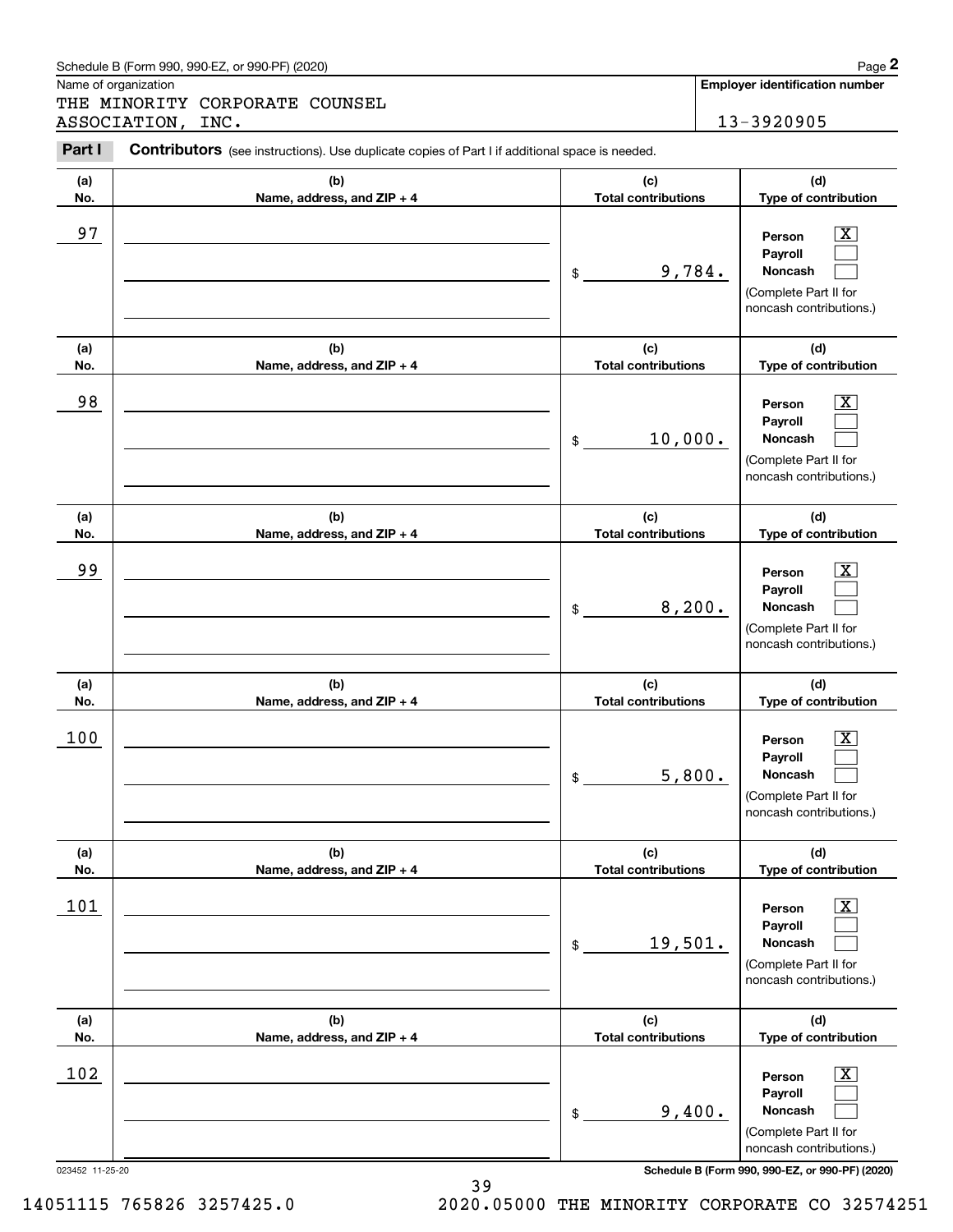|            | Schedule B (Form 990, 990-EZ, or 990-PF) (2020)                                                |                                   |  | Page 2                                                                                                      |
|------------|------------------------------------------------------------------------------------------------|-----------------------------------|--|-------------------------------------------------------------------------------------------------------------|
|            | Name of organization<br>THE MINORITY CORPORATE COUNSEL                                         |                                   |  | <b>Employer identification number</b>                                                                       |
|            | ASSOCIATION, INC.                                                                              |                                   |  | 13-3920905                                                                                                  |
| Part I     | Contributors (see instructions). Use duplicate copies of Part I if additional space is needed. |                                   |  |                                                                                                             |
| (a)<br>No. | (b)<br>Name, address, and ZIP + 4                                                              | (c)<br><b>Total contributions</b> |  | (d)<br>Type of contribution                                                                                 |
| 103        |                                                                                                | \$<br>9,260.                      |  | $\overline{\mathbf{X}}$<br>Person<br>Payroll<br>Noncash<br>(Complete Part II for<br>noncash contributions.) |
| (a)<br>No. | (b)<br>Name, address, and ZIP + 4                                                              | (c)<br><b>Total contributions</b> |  | (d)<br>Type of contribution                                                                                 |
| 104        |                                                                                                | \$<br>17,452.                     |  | $\overline{\mathbf{X}}$<br>Person<br>Payroll<br>Noncash<br>(Complete Part II for<br>noncash contributions.) |
| (a)<br>No. | (b)<br>Name, address, and ZIP + 4                                                              | (c)<br><b>Total contributions</b> |  | (d)<br>Type of contribution                                                                                 |
| 105        |                                                                                                | \$<br>6,575.                      |  | $\overline{\mathbf{X}}$<br>Person<br>Payroll<br>Noncash<br>(Complete Part II for<br>noncash contributions.) |
| (a)<br>No. | (b)<br>Name, address, and ZIP + 4                                                              | (c)<br><b>Total contributions</b> |  | (d)<br>Type of contribution                                                                                 |
| 106        |                                                                                                | \$<br>148,149.                    |  | $\mathbf{X}$<br>Person<br>Payroll<br>Noncash<br>(Complete Part II for<br>noncash contributions.)            |
| (a)<br>No. | (b)<br>Name, address, and ZIP + 4                                                              | (c)<br><b>Total contributions</b> |  | (d)<br>Type of contribution                                                                                 |
| 107        |                                                                                                | \$<br>6,400.                      |  | $\boxed{\text{X}}$<br>Person<br>Payroll<br>Noncash<br>(Complete Part II for<br>noncash contributions.)      |
| (a)<br>No. | (b)<br>Name, address, and ZIP + 4                                                              | (c)<br><b>Total contributions</b> |  | (d)<br>Type of contribution                                                                                 |
| 108        |                                                                                                | \$<br>6,575.                      |  | $\boxed{\text{X}}$<br>Person<br>Payroll<br>Noncash<br>(Complete Part II for<br>noncash contributions.)      |

40 14051115 765826 3257425.0 2020.05000 THE MINORITY CORPORATE CO 32574251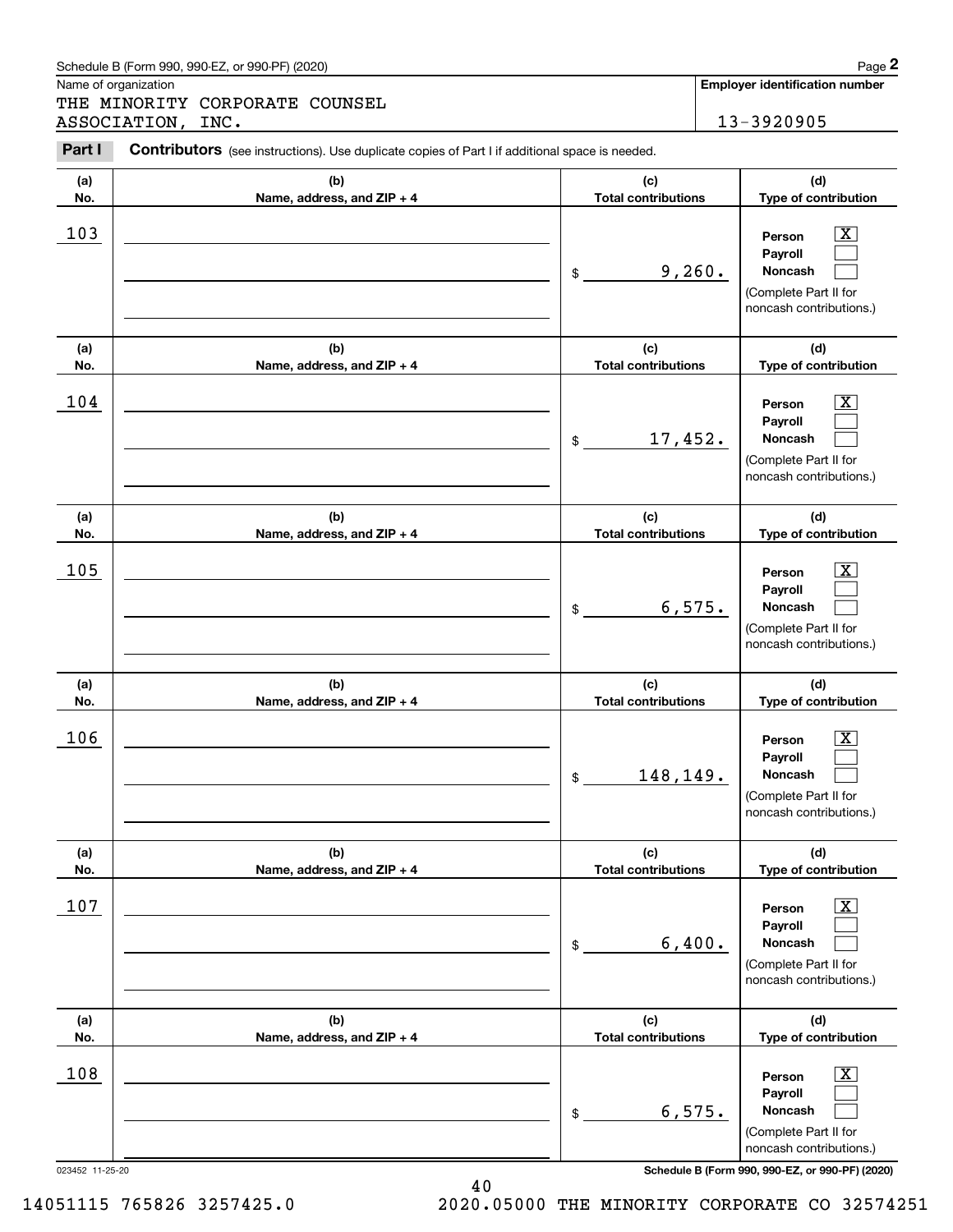|            | Schedule B (Form 990, 990-EZ, or 990-PF) (2020)                                                |                                   |        | Page 2                                                                                                        |
|------------|------------------------------------------------------------------------------------------------|-----------------------------------|--------|---------------------------------------------------------------------------------------------------------------|
|            | Name of organization<br>THE MINORITY CORPORATE COUNSEL                                         |                                   |        | <b>Employer identification number</b>                                                                         |
|            | ASSOCIATION, INC.                                                                              |                                   |        | 13-3920905                                                                                                    |
| Part I     | Contributors (see instructions). Use duplicate copies of Part I if additional space is needed. |                                   |        |                                                                                                               |
| (a)        | (b)                                                                                            | (c)                               |        | (d)                                                                                                           |
| No.        | Name, address, and ZIP + 4                                                                     | <b>Total contributions</b>        |        | Type of contribution                                                                                          |
| 109        |                                                                                                | \$                                | 8,705. | $\mathbf{X}$<br>Person<br>Payroll<br><b>Noncash</b><br>(Complete Part II for<br>noncash contributions.)       |
| (a)        | (b)                                                                                            | (c)                               |        | (d)                                                                                                           |
| No.        | Name, address, and ZIP + 4                                                                     | <b>Total contributions</b>        |        | Type of contribution                                                                                          |
| 110        |                                                                                                | 11,682.<br>\$                     |        | ΙX.<br>Person<br>Payroll<br><b>Noncash</b><br>(Complete Part II for<br>noncash contributions.)                |
| (a)<br>No. | (b)<br>Name, address, and ZIP + 4                                                              | (c)<br><b>Total contributions</b> |        | (d)<br>Type of contribution                                                                                   |
| 111        |                                                                                                | 10,000.<br>\$                     |        | x<br>Person<br>Payroll<br><b>Noncash</b><br>(Complete Part II for<br>noncash contributions.)                  |
| (a)<br>No. | (b)<br>Name, address, and ZIP + 4                                                              | (c)<br><b>Total contributions</b> |        | (d)<br>Type of contribution                                                                                   |
| 112        |                                                                                                | 11,141.<br>\$                     |        | $\mathbf{X}$<br>Person<br>Payroll<br>Noncash<br>(Complete Part II for<br>noncash contributions.)              |
| (a)<br>No. | (b)<br>Name, address, and ZIP + 4                                                              | (c)<br><b>Total contributions</b> |        | (d)<br>Type of contribution                                                                                   |
| 113        |                                                                                                | 29,247.<br>\$                     |        | $\boxed{\text{X}}$<br>Person<br>Payroll<br><b>Noncash</b><br>(Complete Part II for<br>noncash contributions.) |
| (a)<br>No. | (b)<br>Name, address, and ZIP + 4                                                              | (c)<br><b>Total contributions</b> |        | (d)<br>Type of contribution                                                                                   |
| 114        |                                                                                                | \$                                | 5,000. | $\boxed{\text{X}}$<br>Person<br>Payroll<br><b>Noncash</b><br>(Complete Part II for<br>noncash contributions.) |

14051115 765826 3257425.0 2020.05000 THE MINORITY CORPORATE CO 32574251

023452 11-25-20 **Schedule B (Form 990, 990-EZ, or 990-PF) (2020)**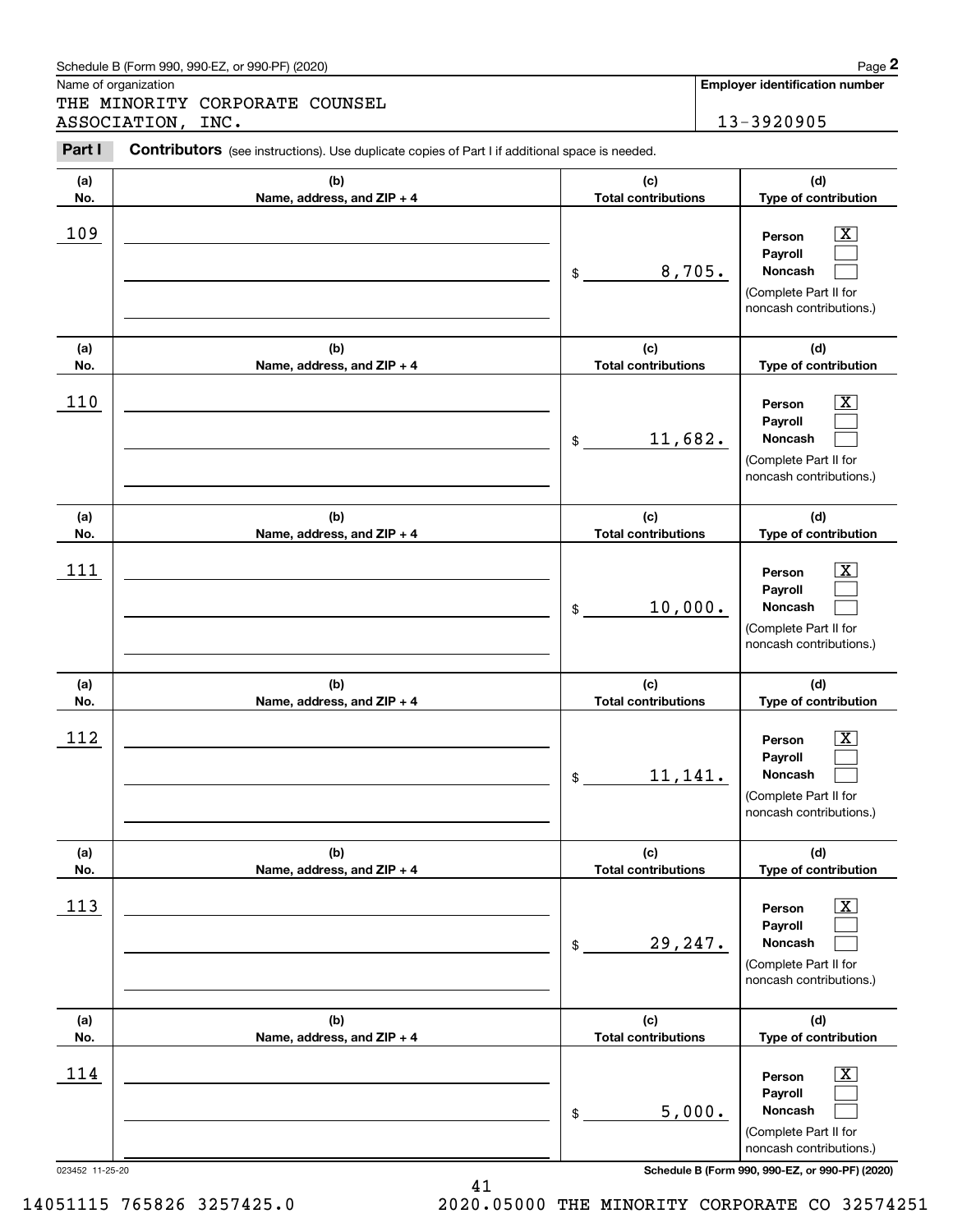| . a.                          | <b>DUTTLE IDATOR</b> (SEE IFISTIQUIOIIS). OSE QUPIICATE COPIES OF FAILE IT AQUITIONAL SPACE IS HEEQEQ. |                                             |                                                                                                                                                                                   |
|-------------------------------|--------------------------------------------------------------------------------------------------------|---------------------------------------------|-----------------------------------------------------------------------------------------------------------------------------------------------------------------------------------|
| (a)<br>No.                    | (b)<br>Name, address, and ZIP + 4                                                                      | (c)<br><b>Total contributions</b>           | (d)<br>Type of contribution                                                                                                                                                       |
| 115                           |                                                                                                        | 9,665.<br>$\$$                              | $\boxed{\text{X}}$<br>Person<br>Payroll<br>Noncash<br>(Complete Part II for<br>noncash contributions.)                                                                            |
| (a)<br>No.                    | (b)<br>Name, address, and ZIP + 4                                                                      | (c)<br><b>Total contributions</b>           | (d)<br>Type of contribution                                                                                                                                                       |
| 116                           |                                                                                                        | 5,000.<br>\$                                | $\overline{\mathbf{x}}$<br>Person<br>Payroll<br>Noncash<br>(Complete Part II for<br>noncash contributions.)                                                                       |
| (a)<br>No.                    | (b)<br>Name, address, and ZIP + 4                                                                      | (c)<br><b>Total contributions</b>           | (d)<br>Type of contribution                                                                                                                                                       |
| 117                           |                                                                                                        | 6,400.<br>\$                                | $\mathbf{X}$<br>Person<br>Payroll<br>Noncash<br>(Complete Part II for<br>noncash contributions.)                                                                                  |
| (a)<br>No.                    | (b)<br>Name, address, and ZIP + 4                                                                      | (c)<br><b>Total contributions</b>           | (d)<br>Type of contribution                                                                                                                                                       |
| 118                           |                                                                                                        | 9,657.<br>\$                                | $\overline{\mathbf{X}}$<br>Person<br>Payroll<br>Noncash<br>(Complete Part II for<br>noncash contributions.)                                                                       |
| (a)<br>No.                    | (b)<br>Name, address, and ZIP + 4                                                                      | (c)<br><b>Total contributions</b>           | (d)<br>Type of contribution                                                                                                                                                       |
| 119                           |                                                                                                        | 5,800.<br>\$                                | $\boxed{\text{X}}$<br>Person<br>Payroll<br>Noncash<br>(Complete Part II for<br>noncash contributions.)                                                                            |
| (a)                           | (b)                                                                                                    | (c)                                         | (d)                                                                                                                                                                               |
| No.<br>120<br>023452 11-25-20 | Name, address, and ZIP + 4                                                                             | <b>Total contributions</b><br>26,299.<br>\$ | Type of contribution<br>$\boxed{\text{X}}$<br>Person<br>Payroll<br>Noncash<br>(Complete Part II for<br>noncash contributions.)<br>Schedule B (Form 990, 990-EZ, or 990-PF) (2020) |

Schedule B (Form 990, 990-EZ, or 990-PF) (2020) **Page 2** Page 2

Name of organization

(see instructions). Use duplicate copies of Part I if additional space is needed.<br> **2Part I Contributors** (see instructions). Use duplicate copies of Part I if additional space is needed.<br> **2Part I Contributors** (see i THE MINORITY CORPORATE COUNSEL ASSOCIATION, INC. 13-3920905

**Employer identification number**

14051115 765826 3257425.0 2020.05000 THE MINORITY CORPORATE CO 32574251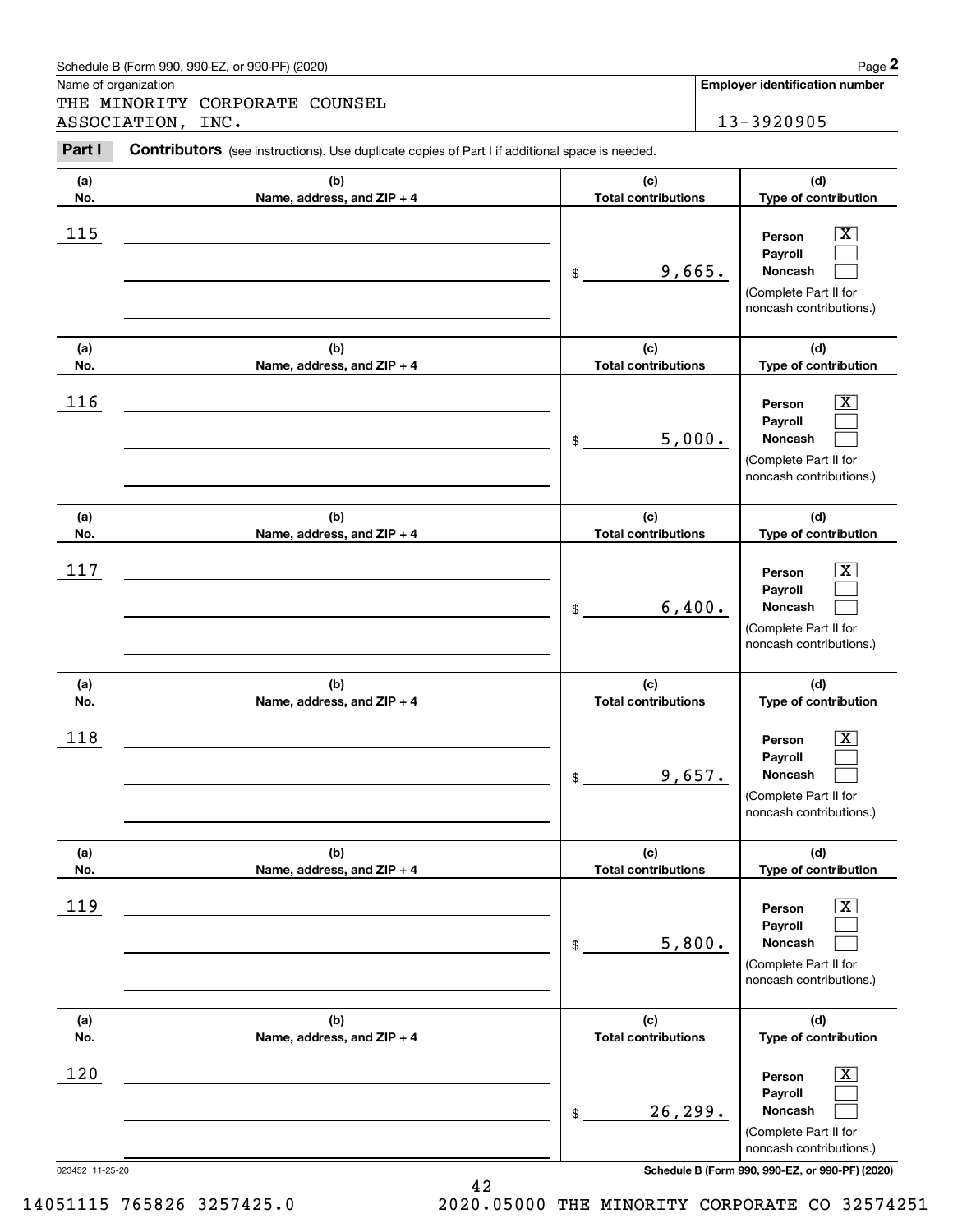|            | Schedule B (Form 990, 990-EZ, or 990-PF) (2020)                                                |                                   | Page 2                                                                                                  |
|------------|------------------------------------------------------------------------------------------------|-----------------------------------|---------------------------------------------------------------------------------------------------------|
|            | Name of organization<br>THE MINORITY CORPORATE COUNSEL                                         |                                   | <b>Employer identification number</b>                                                                   |
|            | ASSOCIATION, INC.                                                                              |                                   | 13-3920905                                                                                              |
| Part I     | Contributors (see instructions). Use duplicate copies of Part I if additional space is needed. |                                   |                                                                                                         |
| (a)<br>No. | (b)<br>Name, address, and ZIP + 4                                                              | (c)<br><b>Total contributions</b> | (d)<br>Type of contribution                                                                             |
| 121        |                                                                                                | 5,202.<br>\$                      | $\mathbf{X}$<br>Person<br>Payroll<br>Noncash<br>(Complete Part II for<br>noncash contributions.)        |
| (a)<br>No. | (b)<br>Name, address, and ZIP + 4                                                              | (c)<br><b>Total contributions</b> | (d)<br>Type of contribution                                                                             |
| 122        |                                                                                                | 14,500.<br>\$                     | $\mathbf{X}$<br>Person<br>Payroll<br><b>Noncash</b><br>(Complete Part II for<br>noncash contributions.) |
| (a)<br>No. | (b)<br>Name, address, and ZIP + 4                                                              | (c)<br><b>Total contributions</b> | (d)<br>Type of contribution                                                                             |
| 123        |                                                                                                | 8,500.<br>\$                      | $\mathbf{X}$<br>Person<br>Payroll<br>Noncash<br>(Complete Part II for<br>noncash contributions.)        |
| (a)<br>No. | (b)<br>Name, address, and ZIP + 4                                                              | (c)<br><b>Total contributions</b> | (d)<br>Type of contribution                                                                             |
| 124        |                                                                                                | 48,101.<br>\$                     | $\mathbf{X}$<br>Person<br>Payroll<br>Noncash<br>(Complete Part II for<br>noncash contributions.)        |
| (a)<br>No. | (b)<br>Name, address, and ZIP + 4                                                              | (c)<br><b>Total contributions</b> | (d)<br>Type of contribution                                                                             |
| 125        |                                                                                                | 8,705.<br>\$                      | $\boxed{\text{X}}$<br>Person<br>Payroll<br>Noncash<br>(Complete Part II for<br>noncash contributions.)  |
| (a)<br>No. | (b)<br>Name, address, and ZIP + 4                                                              | (c)<br><b>Total contributions</b> | (d)<br>Type of contribution                                                                             |
| 126        |                                                                                                | 50,000.<br>\$                     | $\boxed{\text{X}}$<br>Person<br>Payroll<br>Noncash<br>(Complete Part II for<br>noncash contributions.)  |

023452 11-25-20 **Schedule B (Form 990, 990-EZ, or 990-PF) (2020)** 43

14051115 765826 3257425.0 2020.05000 THE MINORITY CORPORATE CO 32574251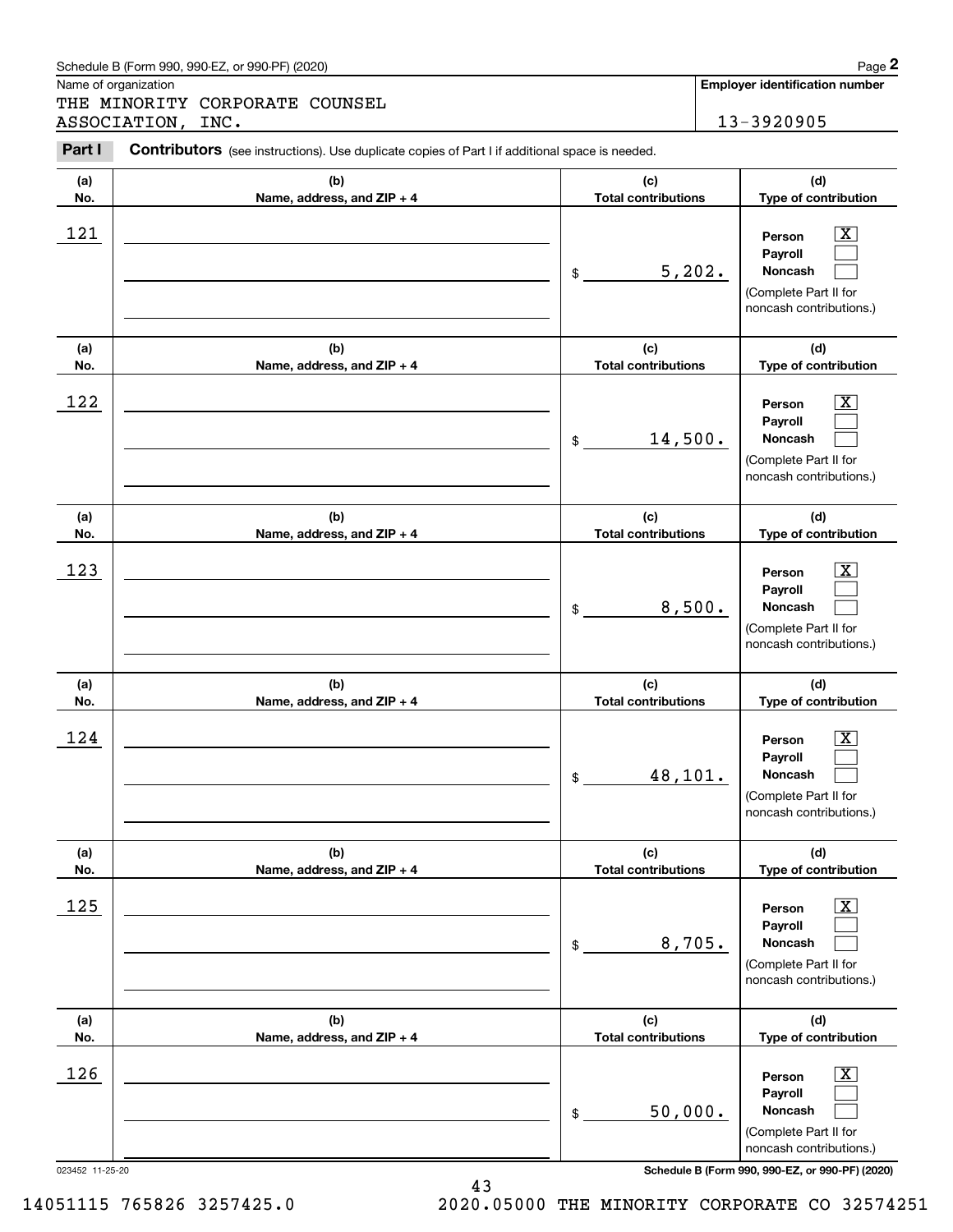|            | Schedule B (Form 990, 990-EZ, or 990-PF) (2020)                                                |                                   |        | Page 2                                                                                                      |
|------------|------------------------------------------------------------------------------------------------|-----------------------------------|--------|-------------------------------------------------------------------------------------------------------------|
|            | Name of organization<br>THE MINORITY CORPORATE COUNSEL                                         |                                   |        | <b>Employer identification number</b>                                                                       |
|            | ASSOCIATION, INC.                                                                              |                                   |        | 13-3920905                                                                                                  |
| Part I     | Contributors (see instructions). Use duplicate copies of Part I if additional space is needed. |                                   |        |                                                                                                             |
| (a)<br>No. | (b)<br>Name, address, and ZIP + 4                                                              | (c)<br><b>Total contributions</b> |        | (d)<br>Type of contribution                                                                                 |
| 127        |                                                                                                | 12,908.<br>\$                     |        | $\overline{\mathbf{X}}$<br>Person<br>Payroll<br>Noncash<br>(Complete Part II for<br>noncash contributions.) |
| (a)<br>No. | (b)<br>Name, address, and ZIP + 4                                                              | (c)<br><b>Total contributions</b> |        | (d)<br>Type of contribution                                                                                 |
| 128        |                                                                                                | 10,000.<br>\$                     |        | $\mathbf{X}$<br>Person<br>Payroll<br>Noncash<br>(Complete Part II for<br>noncash contributions.)            |
| (a)<br>No. | (b)<br>Name, address, and ZIP + 4                                                              | (c)<br><b>Total contributions</b> |        | (d)<br>Type of contribution                                                                                 |
| 129        |                                                                                                | 29,930.<br>\$                     |        | $\mathbf{X}$<br>Person<br>Payroll<br>Noncash<br>(Complete Part II for<br>noncash contributions.)            |
| (a)<br>No. | (b)<br>Name, address, and ZIP + 4                                                              | (c)<br><b>Total contributions</b> |        | (d)<br>Type of contribution                                                                                 |
| 130        |                                                                                                | 10,582.<br>\$                     |        | $\mathbf{X}$<br>Person<br>Payroll<br>Noncash<br>(Complete Part II for<br>noncash contributions.)            |
| (a)<br>No. | (b)<br>Name, address, and ZIP + 4                                                              | (c)<br><b>Total contributions</b> |        | (d)<br>Type of contribution                                                                                 |
| 131        |                                                                                                | \$                                | 6,376. | $\boxed{\text{X}}$<br>Person<br>Payroll<br>Noncash<br>(Complete Part II for<br>noncash contributions.)      |
| (a)<br>No. | (b)<br>Name, address, and ZIP + 4                                                              | (c)<br><b>Total contributions</b> |        | (d)<br>Type of contribution                                                                                 |
| 132        |                                                                                                | \$                                | 8,500. | $\boxed{\text{X}}$<br>Person<br>Payroll<br>Noncash<br>(Complete Part II for<br>noncash contributions.)      |

14051115 765826 3257425.0 2020.05000 THE MINORITY CORPORATE CO 32574251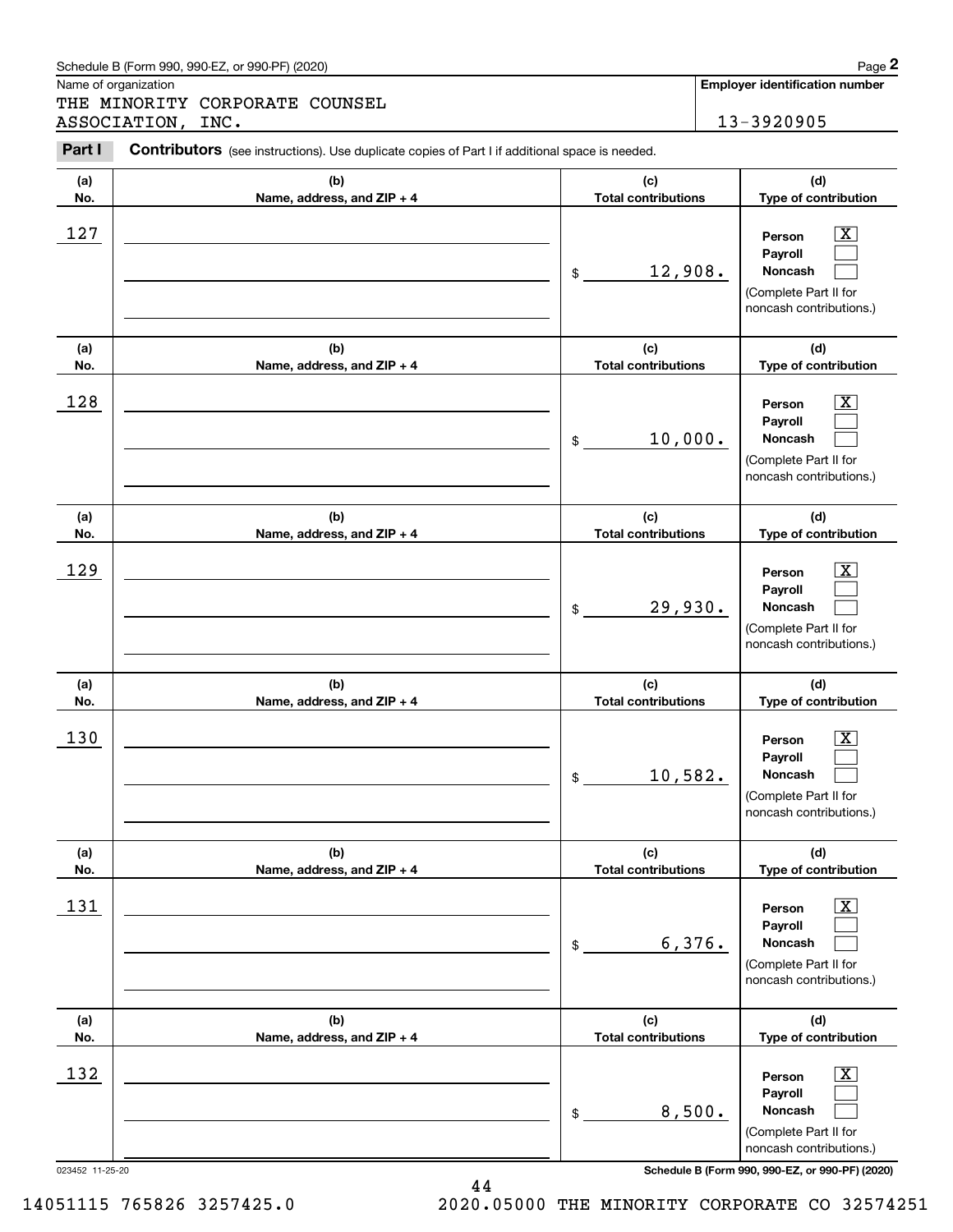| (a)                    | (b)                               | (c)                                          | (d)                                                                                                                                      |
|------------------------|-----------------------------------|----------------------------------------------|------------------------------------------------------------------------------------------------------------------------------------------|
| No.                    | Name, address, and ZIP + 4        | <b>Total contributions</b>                   | Type of contribution                                                                                                                     |
| 133                    |                                   | 9,497.<br>$\$$                               | x.<br>Person<br>Payroll<br>Noncash<br>(Complete Part II for<br>noncash contributions.)                                                   |
| (a)                    | (b)<br>Name, address, and ZIP + 4 | (c)<br><b>Total contributions</b>            | (d)<br>Type of contribution                                                                                                              |
| No.<br>134             |                                   | 8,705.<br>\$                                 | x<br>Person<br>Payroll<br>Noncash<br>(Complete Part II for<br>noncash contributions.)                                                    |
| (a)                    | (b)                               | (c)                                          | (d)                                                                                                                                      |
| No.<br>135             | Name, address, and ZIP + 4        | <b>Total contributions</b><br>15, 105.<br>\$ | Type of contribution<br>x<br>Person<br>Payroll<br>Noncash<br>(Complete Part II for<br>noncash contributions.)                            |
|                        |                                   |                                              |                                                                                                                                          |
| (a)                    | (b)                               | (c)                                          | (d)                                                                                                                                      |
| No.                    | Name, address, and ZIP + 4        | <b>Total contributions</b>                   | Type of contribution                                                                                                                     |
| 136                    |                                   | 5,632.<br>\$                                 | Person<br>Payroll<br>Noncash<br>(Complete Part II for<br>noncash contributions.)                                                         |
| (a)                    | (b)                               | (c)                                          | (d)                                                                                                                                      |
| No.                    | Name, address, and $ZIP + 4$      | Total contributions                          | Type of contribution                                                                                                                     |
| 137                    |                                   | 7,625.<br>\$                                 | X<br>Person<br>Payroll<br>Noncash<br>(Complete Part II for<br>noncash contributions.)                                                    |
| (a)                    | (b)                               | (c)                                          | (d)                                                                                                                                      |
| No.                    | Name, address, and ZIP + 4        | <b>Total contributions</b>                   | Type of contribution                                                                                                                     |
| 138<br>023452 11-25-20 |                                   | 10,776.<br>\$                                | х<br>Person<br>Payroll<br>Noncash<br>(Complete Part II for<br>noncash contributions.)<br>Schedule B (Form 990, 990-EZ, or 990-PF) (2020) |

Contributors (see instructions). Use duplicate copies of Part I if additional space is needed.

Name of organization

Chedule B (Form 990, 990-EZ, or 990-PF) (2020)<br> **2Page 2**<br>
2PART MINORITY CORPORATE COUNSEL<br>
2PART I Contributors (see instructions). Use duplicate copies of Part I if additional space is needed.<br>
2PART I Contributors (see THE MINORITY CORPORATE COUNSEL ASSOCIATION, INC. 13-3920905

**Employer identification number**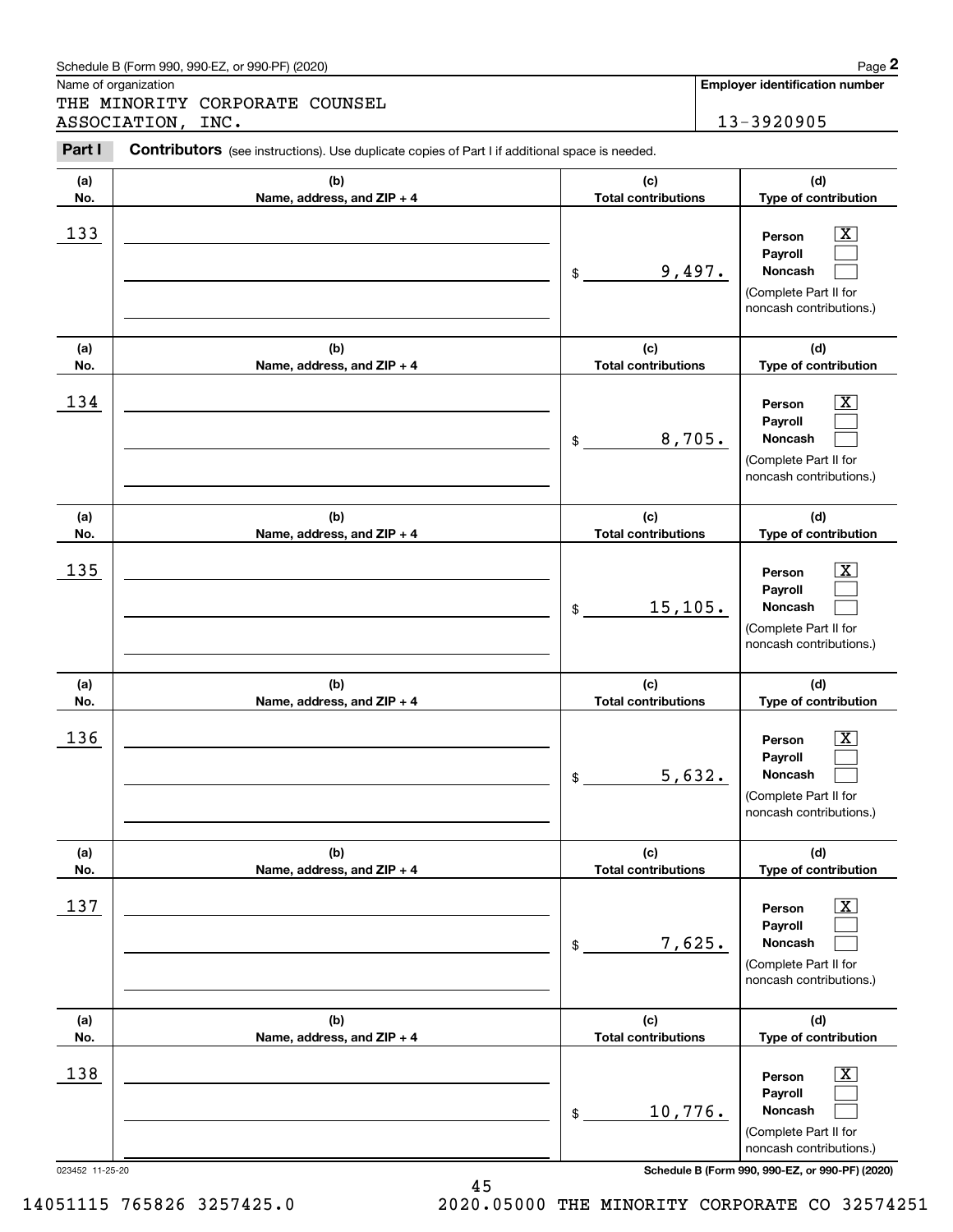| Schedule B (Form 990. 990-EZ. or 990-PF) (2020) | Page |
|-------------------------------------------------|------|
|-------------------------------------------------|------|

Name of organization

THE MINORITY CORPORATE COUNSEL ASSOCIATION, INC. 13-3920905

#### **(a)No.(b)Name, address, and ZIP + 4 (c)Total contributions (d)Type of contribution PersonPayrollNoncash (a)No.(b)Name, address, and ZIP + 4 (c)Total contributions (d)Type of contribution PersonPayrollNoncash (a)No.(b)Name, address, and ZIP + 4 (c)Total contributions (d)Type of contribution PersonPayrollNoncash (a) No.(b) Name, address, and ZIP + 4 (c) Total contributions (d) Type of contribution PersonPayrollNoncash (a) No.(b)Name, address, and ZIP + 4 (c) Total contributions (d) Type of contribution PersonPayrollNoncash (a) No.(b)Name, address, and ZIP + 4 (c) Total contributions (d)Type of contribution PersonPayrollNoncash Contributors** (see instructions). Use duplicate copies of Part I if additional space is needed. \$(Complete Part II for noncash contributions.) \$(Complete Part II for noncash contributions.) \$(Complete Part II for noncash contributions.) \$(Complete Part II for noncash contributions.) \$(Complete Part II for noncash contributions.) \$(Complete Part II for noncash contributions.) Chedule B (Form 990, 990-EZ, or 990-PF) (2020)<br> **2Page 2**<br>
2PART MINORITY CORPORATE COUNSEL<br>
2PART I Contributors (see instructions). Use duplicate copies of Part I if additional space is needed.<br>
2PART I Contributors (see  $|X|$  $\mathcal{L}^{\text{max}}$  $\mathcal{L}^{\text{max}}$  $\boxed{\text{X}}$  $\mathcal{L}^{\text{max}}$  $\mathcal{L}^{\text{max}}$  $|X|$  $\mathcal{L}^{\text{max}}$  $\mathcal{L}^{\text{max}}$  $|X|$  $\mathcal{L}^{\text{max}}$  $\mathcal{L}^{\text{max}}$  $|X|$  $\mathcal{L}^{\text{max}}$  $\mathcal{L}^{\text{max}}$  $\boxed{\text{X}}$  $\mathcal{L}^{\text{max}}$  $\mathcal{L}^{\text{max}}$ 139 X 10,582.  $140$  Person  $\overline{\text{X}}$ 6,575.  $141$  | Person  $\overline{\text{X}}$ 5,226.  $142$  Person  $\overline{\text{X}}$ 17,773.  $143$  Person  $\overline{\text{X}}$ 6,575.  $144$  | Person  $\overline{\text{X}}$ 15,592.

023452 11-25-20 **Schedule B (Form 990, 990-EZ, or 990-PF) (2020)**

14051115 765826 3257425.0 2020.05000 THE MINORITY CORPORATE CO 32574251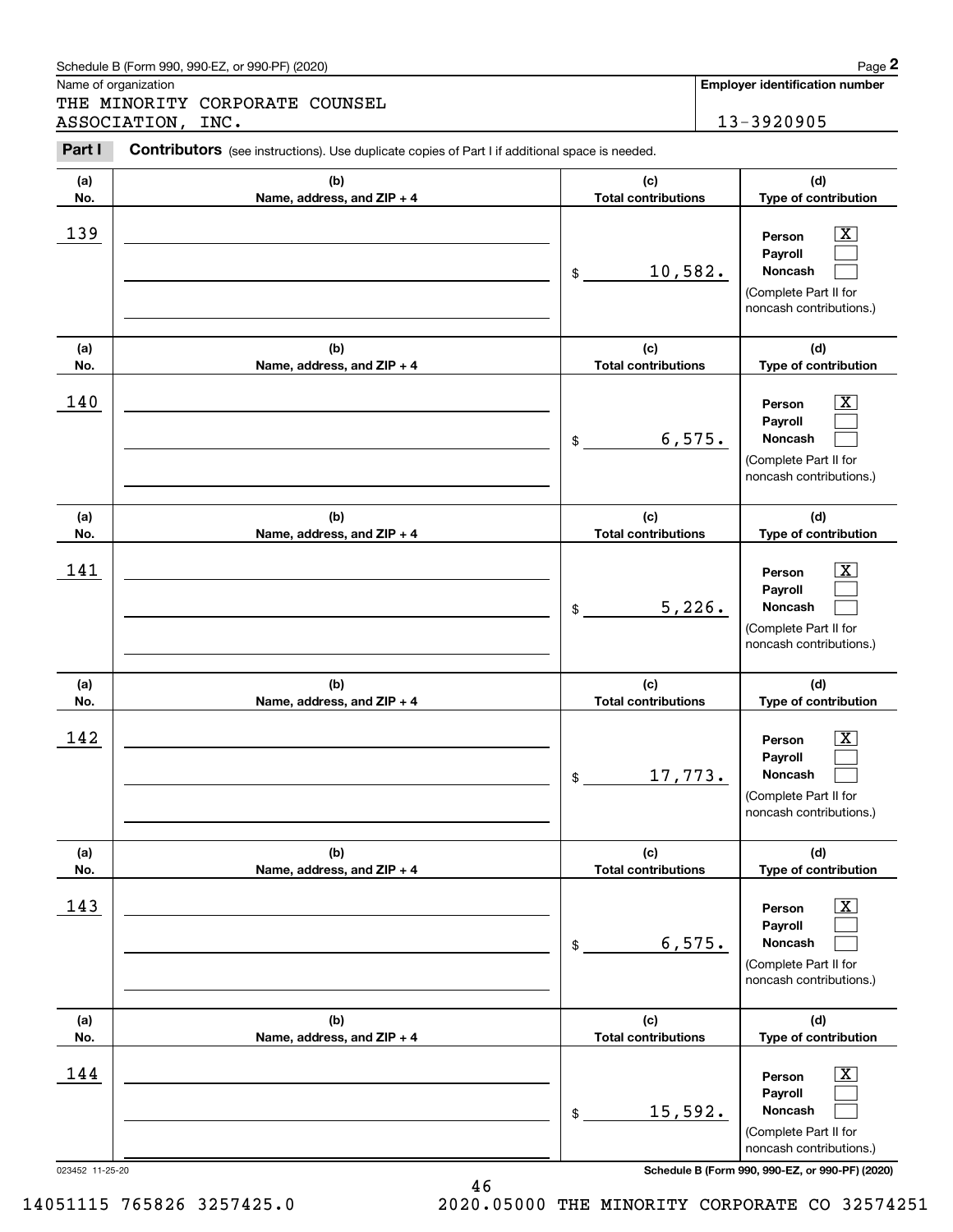| (a)<br>No.             | (b)<br>Name, address, and ZIP + 4 | (c)<br><b>Total contributions</b> | (d)<br>Type of contribution                                                                                                                                  |
|------------------------|-----------------------------------|-----------------------------------|--------------------------------------------------------------------------------------------------------------------------------------------------------------|
| 145                    |                                   | 11,682.<br>\$                     | $\overline{\text{X}}$<br>Person<br>Payroll<br>Noncash<br>(Complete Part II for<br>noncash contributions.)                                                    |
| (a)<br>No.             | (b)<br>Name, address, and ZIP + 4 | (c)<br><b>Total contributions</b> | (d)<br>Type of contribution                                                                                                                                  |
| 146                    |                                   | 8,705.<br>\$                      | $\overline{\text{X}}$<br>Person<br>Payroll<br><b>Noncash</b><br>(Complete Part II for<br>noncash contributions.)                                             |
| (a)<br>No.             | (b)<br>Name, address, and ZIP + 4 | (c)<br><b>Total contributions</b> | (d)<br>Type of contribution                                                                                                                                  |
| 147                    |                                   | 13,149.<br>\$                     | x<br>Person<br>Payroll<br><b>Noncash</b><br>(Complete Part II for<br>noncash contributions.)                                                                 |
| (a)<br>No.             | (b)<br>Name, address, and ZIP + 4 | (c)<br><b>Total contributions</b> | (d)<br>Type of contribution                                                                                                                                  |
| 148                    |                                   | 15,736.<br>\$                     | $\overline{\text{X}}$<br>Person<br>Payroll<br>Noncash<br>(Complete Part II for<br>noncash contributions.)                                                    |
| (a)<br>No.             | (b)<br>Name, address, and ZIP + 4 | (c)<br><b>Total contributions</b> | (d)<br>Type of contribution                                                                                                                                  |
| 149                    |                                   | 9,359.<br>\$                      | $\overline{\texttt{X}}$<br>Person<br>Payroll<br>Noncash<br>(Complete Part II for<br>noncash contributions.)                                                  |
| (a)<br>No.             | (b)<br>Name, address, and ZIP + 4 | (c)<br><b>Total contributions</b> | (d)<br>Type of contribution                                                                                                                                  |
| 150<br>023452 11-25-20 |                                   | 10,000.<br>\$                     | $\overline{\text{X}}$<br>Person<br>Payroll<br>Noncash<br>(Complete Part II for<br>noncash contributions.)<br>Schedule B (Form 990, 990-EZ, or 990-PF) (2020) |

Name of organization

Chedule B (Form 990, 990-EZ, or 990-PF) (2020)<br> **2Page 2**<br>
2PART MINORITY CORPORATE COUNSEL<br>
2PART I Contributors (see instructions). Use duplicate copies of Part I if additional space is needed.<br>
2PART I Contributors (see THE MINORITY CORPORATE COUNSEL ASSOCIATION, INC. 13-3920905

Contributors (see instructions). Use duplicate copies of Part I if additional space is needed.

**Employer identification number**

14051115 765826 3257425.0 2020.05000 THE MINORITY CORPORATE CO 32574251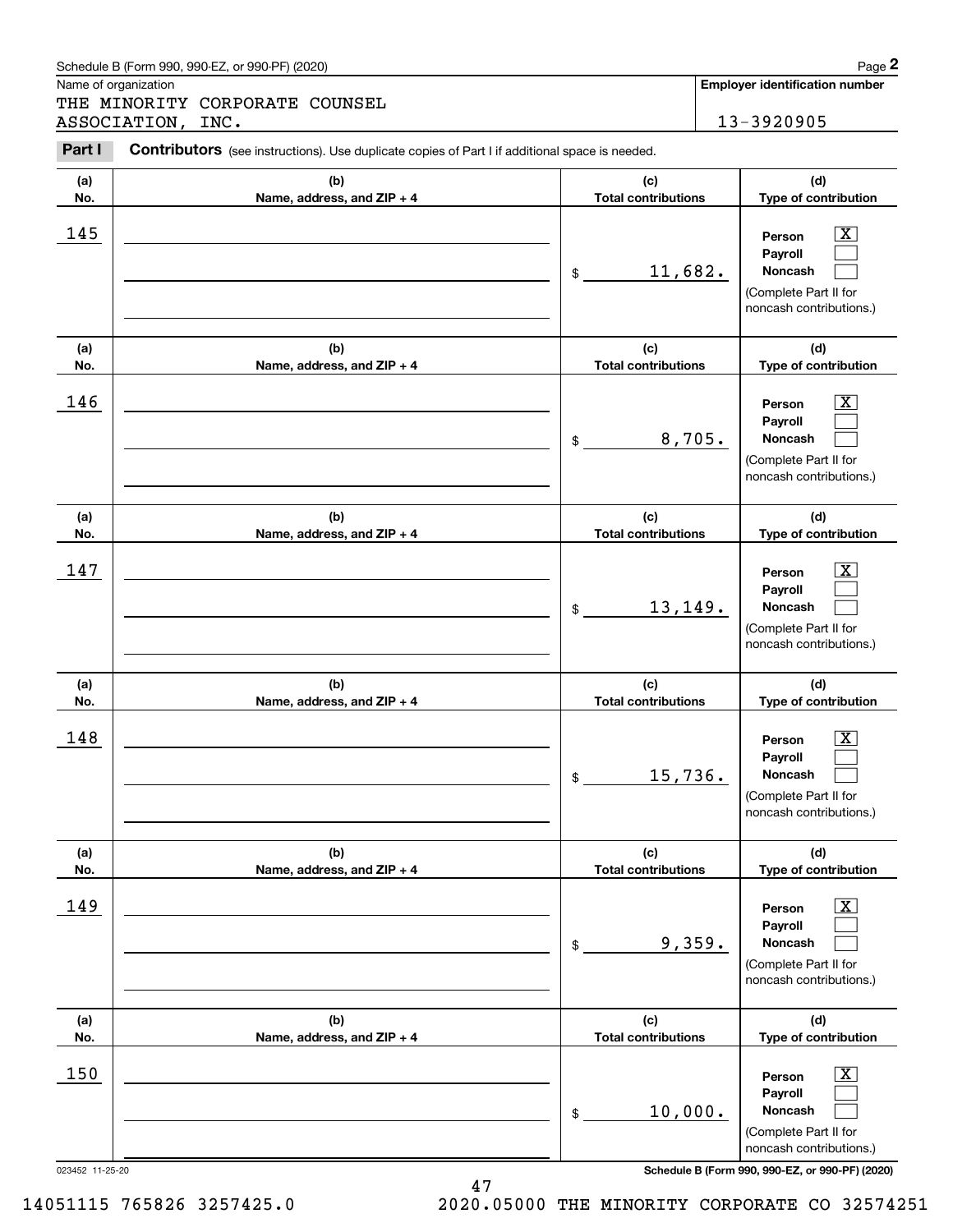|            | Schedule B (Form 990, 990-EZ, or 990-PF) (2020)                                                |                                   |        | Page 2                                                                                                        |
|------------|------------------------------------------------------------------------------------------------|-----------------------------------|--------|---------------------------------------------------------------------------------------------------------------|
|            | Name of organization<br>THE MINORITY CORPORATE COUNSEL                                         |                                   |        | <b>Employer identification number</b>                                                                         |
|            | ASSOCIATION, INC.                                                                              |                                   |        | 13-3920905                                                                                                    |
| Part I     | Contributors (see instructions). Use duplicate copies of Part I if additional space is needed. |                                   |        |                                                                                                               |
| (a)<br>No. | (b)<br>Name, address, and ZIP + 4                                                              | (c)<br><b>Total contributions</b> |        | (d)<br>Type of contribution                                                                                   |
| 151        |                                                                                                | 10,509.<br>\$                     |        | $\mathbf{X}$<br>Person<br>Payroll<br>Noncash<br>(Complete Part II for<br>noncash contributions.)              |
| (a)<br>No. | (b)<br>Name, address, and ZIP + 4                                                              | (c)<br><b>Total contributions</b> |        | (d)<br>Type of contribution                                                                                   |
| 152        |                                                                                                | 11,200.<br>\$                     |        | $\mathbf{X}$<br>Person<br>Payroll<br>Noncash<br>(Complete Part II for<br>noncash contributions.)              |
| (a)<br>No. | (b)<br>Name, address, and ZIP + 4                                                              | (c)<br><b>Total contributions</b> |        | (d)<br>Type of contribution                                                                                   |
| 153        |                                                                                                | 16, 575.<br>\$                    |        | $\mathbf{X}$<br>Person<br>Payroll<br>Noncash<br>(Complete Part II for<br>noncash contributions.)              |
| (a)<br>No. | (b)<br>Name, address, and ZIP + 4                                                              | (c)<br><b>Total contributions</b> |        | (d)<br>Type of contribution                                                                                   |
| 154        |                                                                                                | \$                                | 5,000. | $\mathbf{X}$<br>Person<br>Payroll<br>Noncash<br>(Complete Part II for<br>noncash contributions.)              |
| (a)<br>No. | (b)<br>Name, address, and ZIP + 4                                                              | (c)<br><b>Total contributions</b> |        | (d)<br>Type of contribution                                                                                   |
| 155        |                                                                                                | \$                                | 8,500. | $\boxed{\text{X}}$<br>Person<br>Payroll<br><b>Noncash</b><br>(Complete Part II for<br>noncash contributions.) |
| (a)<br>No. | (b)<br>Name, address, and ZIP + 4                                                              | (c)<br><b>Total contributions</b> |        | (d)<br>Type of contribution                                                                                   |
| 156        |                                                                                                | \$                                | 6,575. | $\boxed{\text{X}}$<br>Person<br>Payroll<br>Noncash<br>(Complete Part II for<br>noncash contributions.)        |

14051115 765826 3257425.0 2020.05000 THE MINORITY CORPORATE CO 32574251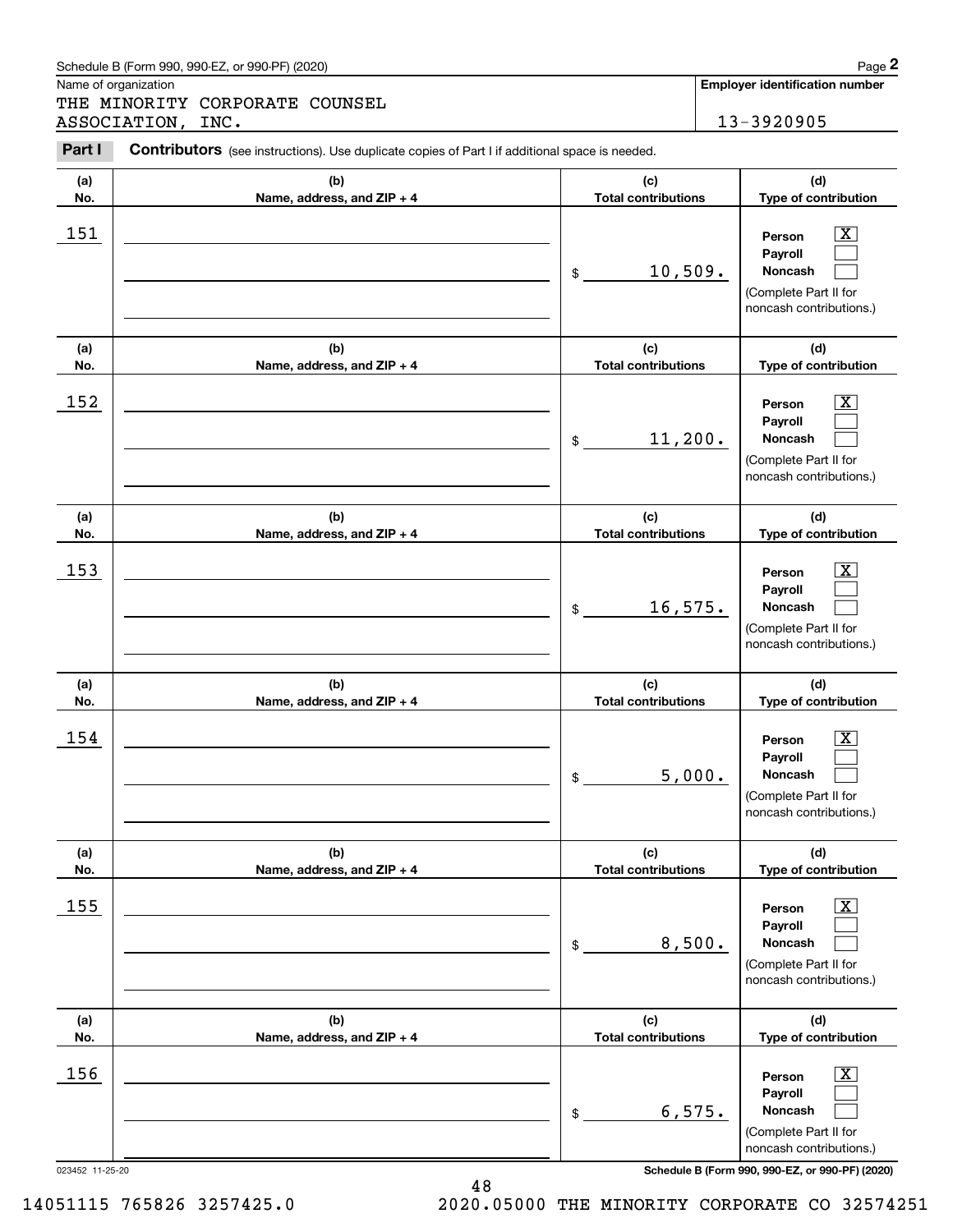|            | Schedule B (Form 990, 990-EZ, or 990-PF) (2020)                                                |                                   |        | Page 2                                                                                                      |
|------------|------------------------------------------------------------------------------------------------|-----------------------------------|--------|-------------------------------------------------------------------------------------------------------------|
|            | Name of organization<br>THE MINORITY CORPORATE COUNSEL                                         |                                   |        | <b>Employer identification number</b>                                                                       |
|            | ASSOCIATION, INC.                                                                              |                                   |        | 13-3920905                                                                                                  |
| Part I     | Contributors (see instructions). Use duplicate copies of Part I if additional space is needed. |                                   |        |                                                                                                             |
| (a)<br>No. | (b)<br>Name, address, and ZIP + 4                                                              | (c)<br><b>Total contributions</b> |        | (d)<br>Type of contribution                                                                                 |
| 157        |                                                                                                | 14,228.<br>\$                     |        | $\overline{\mathbf{X}}$<br>Person<br>Payroll<br>Noncash<br>(Complete Part II for<br>noncash contributions.) |
| (a)<br>No. | (b)<br>Name, address, and ZIP + 4                                                              | (c)<br><b>Total contributions</b> |        | (d)<br>Type of contribution                                                                                 |
| 158        |                                                                                                | 17,044.<br>\$                     |        | $\overline{\text{X}}$<br>Person<br>Payroll<br>Noncash<br>(Complete Part II for<br>noncash contributions.)   |
| (a)<br>No. | (b)<br>Name, address, and ZIP + 4                                                              | (c)<br><b>Total contributions</b> |        | (d)<br>Type of contribution                                                                                 |
| 159        |                                                                                                | \$                                | 5,250. | $\overline{\text{X}}$<br>Person<br>Payroll<br>Noncash<br>(Complete Part II for<br>noncash contributions.)   |
| (a)<br>No. | (b)<br>Name, address, and ZIP + 4                                                              | (c)<br><b>Total contributions</b> |        | (d)<br>Type of contribution                                                                                 |
| 160        |                                                                                                | 13,342.<br>\$                     |        | $\overline{\text{X}}$<br>Person<br>Payroll<br>Noncash<br>(Complete Part II for<br>noncash contributions.)   |
| (a)<br>No. | (b)<br>Name, address, and ZIP + 4                                                              | (c)<br><b>Total contributions</b> |        | (d)<br>Type of contribution                                                                                 |
| 161        |                                                                                                | \$                                | 6,575. | $\overline{\mathbf{X}}$<br>Person<br>Payroll<br>Noncash<br>(Complete Part II for<br>noncash contributions.) |
| (a)<br>No. | (b)<br>Name, address, and ZIP + 4                                                              | (c)<br><b>Total contributions</b> |        | (d)<br>Type of contribution                                                                                 |
| 162        |                                                                                                | 8,500.<br>\$                      |        | $\overline{\mathbf{X}}$<br>Person<br>Payroll<br>Noncash<br>(Complete Part II for<br>noncash contributions.) |

14051115 765826 3257425.0 2020.05000 THE MINORITY CORPORATE CO 32574251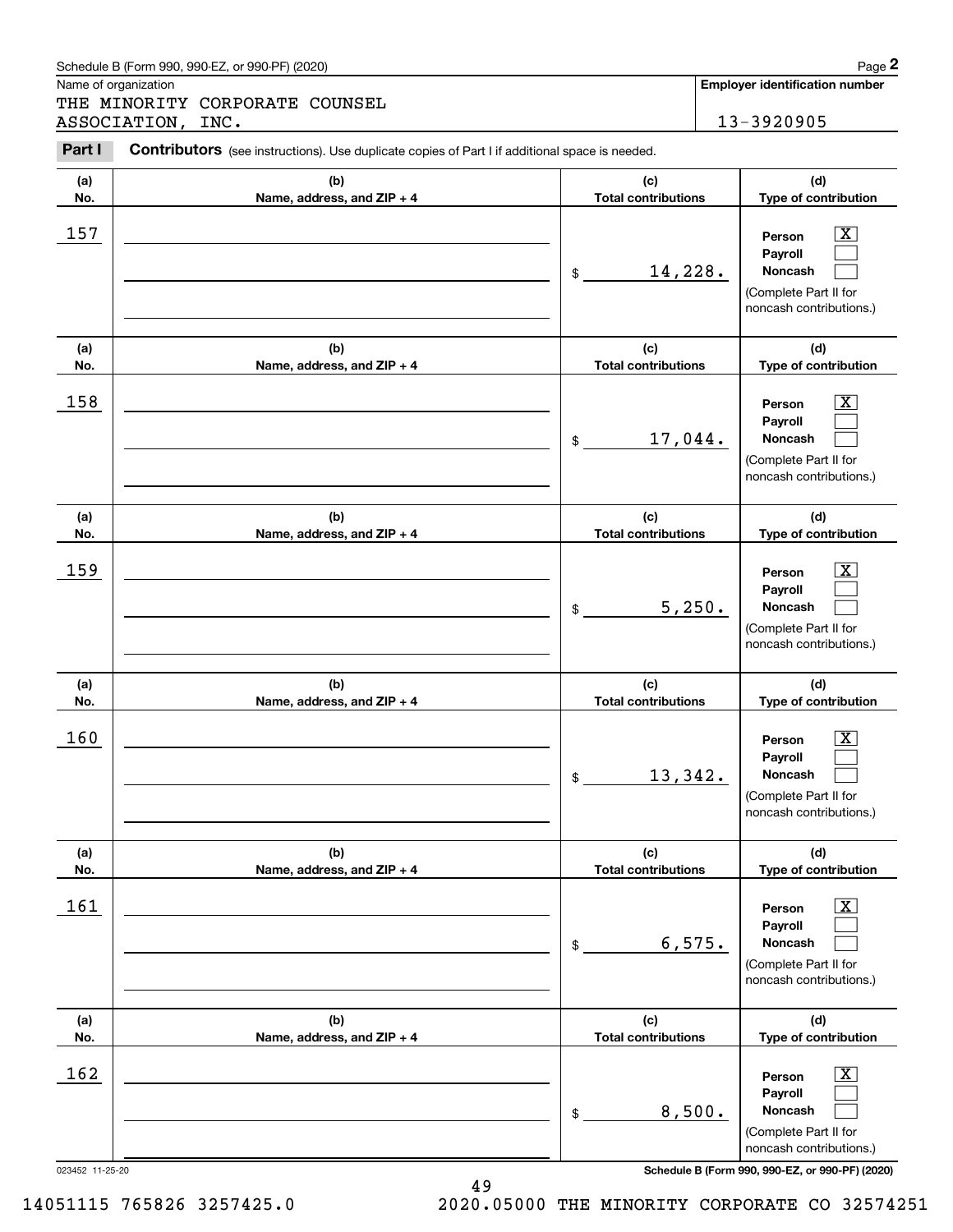|            | Schedule B (Form 990, 990-EZ, or 990-PF) (2020)                                                |                                   | Page 2                                                                                                      |
|------------|------------------------------------------------------------------------------------------------|-----------------------------------|-------------------------------------------------------------------------------------------------------------|
|            | Name of organization<br>THE MINORITY CORPORATE COUNSEL                                         |                                   | <b>Employer identification number</b>                                                                       |
|            | ASSOCIATION, INC.                                                                              |                                   | 13-3920905                                                                                                  |
| Part I     | Contributors (see instructions). Use duplicate copies of Part I if additional space is needed. |                                   |                                                                                                             |
| (a)        | (b)                                                                                            | (c)                               | (d)                                                                                                         |
| No.        | Name, address, and ZIP + 4                                                                     | <b>Total contributions</b>        | Type of contribution                                                                                        |
| 163        |                                                                                                | 8, 165.<br>\$                     | $\mathbf{X}$<br>Person<br>Payroll<br>Noncash<br>(Complete Part II for<br>noncash contributions.)            |
| (a)<br>No. | (b)<br>Name, address, and ZIP + 4                                                              | (c)<br><b>Total contributions</b> | (d)<br>Type of contribution                                                                                 |
| 164        |                                                                                                | 8,500.<br>\$                      | $\mathbf{X}$<br>Person<br>Payroll<br>Noncash<br>(Complete Part II for<br>noncash contributions.)            |
| (a)<br>No. | (b)<br>Name, address, and ZIP + 4                                                              | (c)<br><b>Total contributions</b> | (d)<br>Type of contribution                                                                                 |
| 165        |                                                                                                | 8,476.<br>\$                      | $\mathbf{X}$<br>Person<br>Payroll<br>Noncash<br>(Complete Part II for<br>noncash contributions.)            |
| (a)<br>No. | (b)<br>Name, address, and ZIP + 4                                                              | (c)<br><b>Total contributions</b> | (d)<br>Type of contribution                                                                                 |
| 166        |                                                                                                | 23,803.<br>\$                     | $\mathbf{X}$<br>Person<br>Payroll<br>Noncash<br>(Complete Part II for<br>noncash contributions.)            |
| (a)<br>No. | (b)<br>Name, address, and ZIP + 4                                                              | (c)<br><b>Total contributions</b> | (d)<br>Type of contribution                                                                                 |
| 167        |                                                                                                | 15,928.<br>\$                     | $\overline{\mathbf{X}}$<br>Person<br>Payroll<br>Noncash<br>(Complete Part II for<br>noncash contributions.) |
| (a)<br>No. | (b)<br>Name, address, and ZIP + 4                                                              | (c)<br><b>Total contributions</b> | (d)<br>Type of contribution                                                                                 |
| 168        |                                                                                                | 17, 165.<br>\$                    | $\overline{\mathbf{X}}$<br>Person<br>Payroll<br>Noncash<br>(Complete Part II for<br>noncash contributions.) |

Schedule B (Form 990, 990-EZ, or 990-PF) (2020) **Page 2** Page 2

14051115 765826 3257425.0 2020.05000 THE MINORITY CORPORATE CO 32574251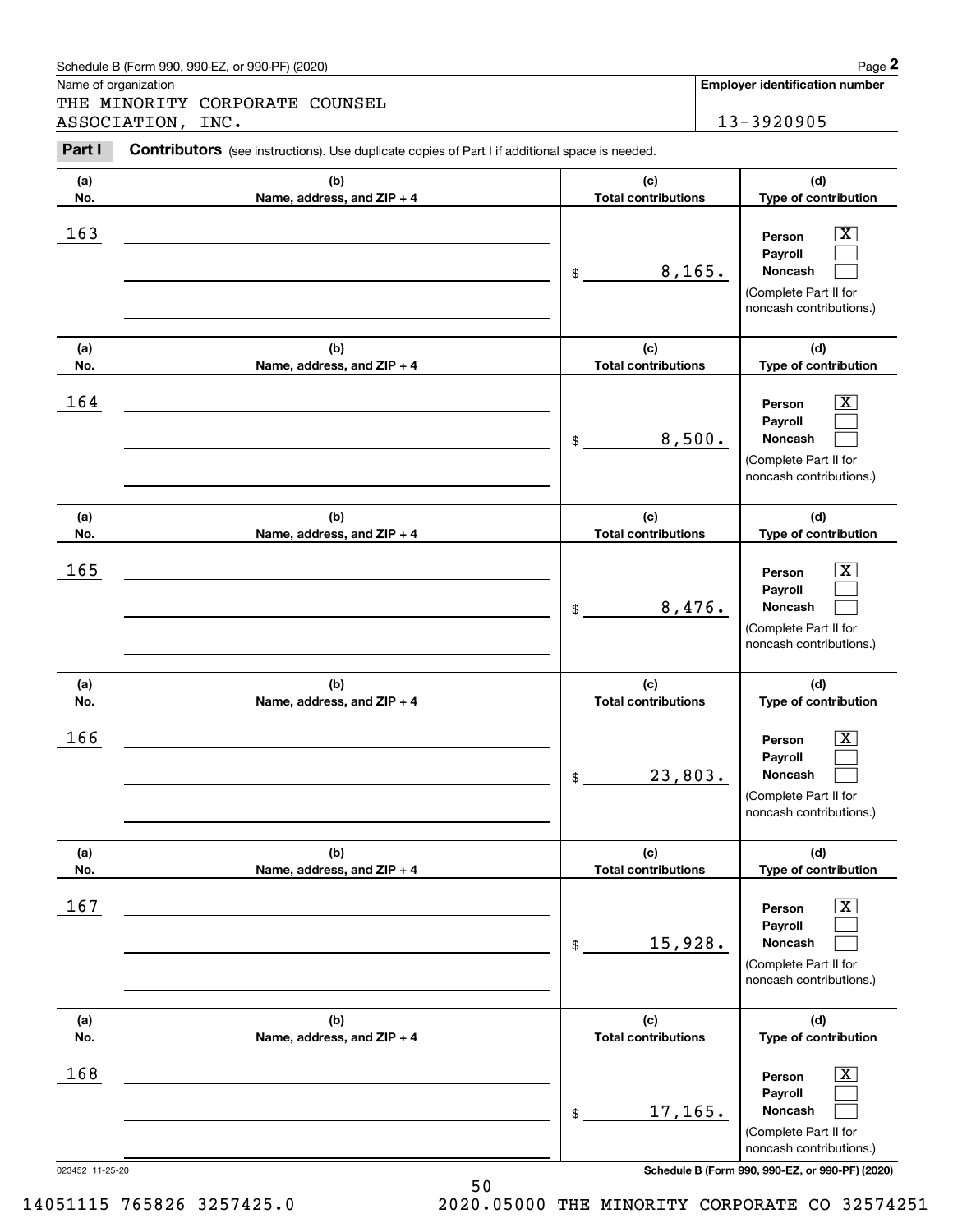| Schedule B (Form 990. 990-EZ. or 990-PF) (2020) | Page |
|-------------------------------------------------|------|
|-------------------------------------------------|------|

Name of organization

THE MINORITY CORPORATE COUNSEL ASSOCIATION, INC. 13-3920905

#### **(a)No.(b)Name, address, and ZIP + 4 (c)Total contributions (d)Type of contribution PersonPayrollNoncash (a)No.(b)Name, address, and ZIP + 4 (c)Total contributions (d)Type of contribution PersonPayrollNoncash (a)No.(b)Name, address, and ZIP + 4 (c)Total contributions (d)Type of contribution PersonPayrollNoncash (a) No.(b) Name, address, and ZIP + 4 (c) Total contributions (d) Type of contribution PersonPayrollNoncash (a) No.(b)Name, address, and ZIP + 4 (c) Total contributions (d) Type of contribution PersonPayrollNoncash (a) No.(b)Name, address, and ZIP + 4 (c) Total contributions (d)Type of contribution PersonPayrollNoncash Contributors** (see instructions). Use duplicate copies of Part I if additional space is needed. \$(Complete Part II for noncash contributions.) \$(Complete Part II for noncash contributions.) \$(Complete Part II for noncash contributions.) \$(Complete Part II for noncash contributions.) \$(Complete Part II for noncash contributions.) \$(Complete Part II for noncash contributions.) Chedule B (Form 990, 990-EZ, or 990-PF) (2020)<br> **2Page 2**<br>
2PART MINORITY CORPORATE COUNSEL<br>
2PART I Contributors (see instructions). Use duplicate copies of Part I if additional space is needed.<br>
2PART I Contributors (see  $|X|$  $\mathcal{L}^{\text{max}}$  $\mathcal{L}^{\text{max}}$  $\boxed{\text{X}}$  $\mathcal{L}^{\text{max}}$  $\mathcal{L}^{\text{max}}$  $|X|$  $\mathcal{L}^{\text{max}}$  $\mathcal{L}^{\text{max}}$  $|X|$  $\mathcal{L}^{\text{max}}$  $\mathcal{L}^{\text{max}}$  $|X|$  $\mathcal{L}^{\text{max}}$  $\mathcal{L}^{\text{max}}$  $\boxed{\text{X}}$  $\mathcal{L}^{\text{max}}$  $\mathcal{L}^{\text{max}}$ 169 X 8,332. 170 X 34,693.  $171$  | Person  $\overline{\text{X}}$ 23,149.  $172$  | Person  $\overline{\text{X}}$ 29,760. 173 X 6,575.  $174$  | Person  $\overline{\text{X}}$ 13,924.

023452 11-25-20 **Schedule B (Form 990, 990-EZ, or 990-PF) (2020)**

14051115 765826 3257425.0 2020.05000 THE MINORITY CORPORATE CO 32574251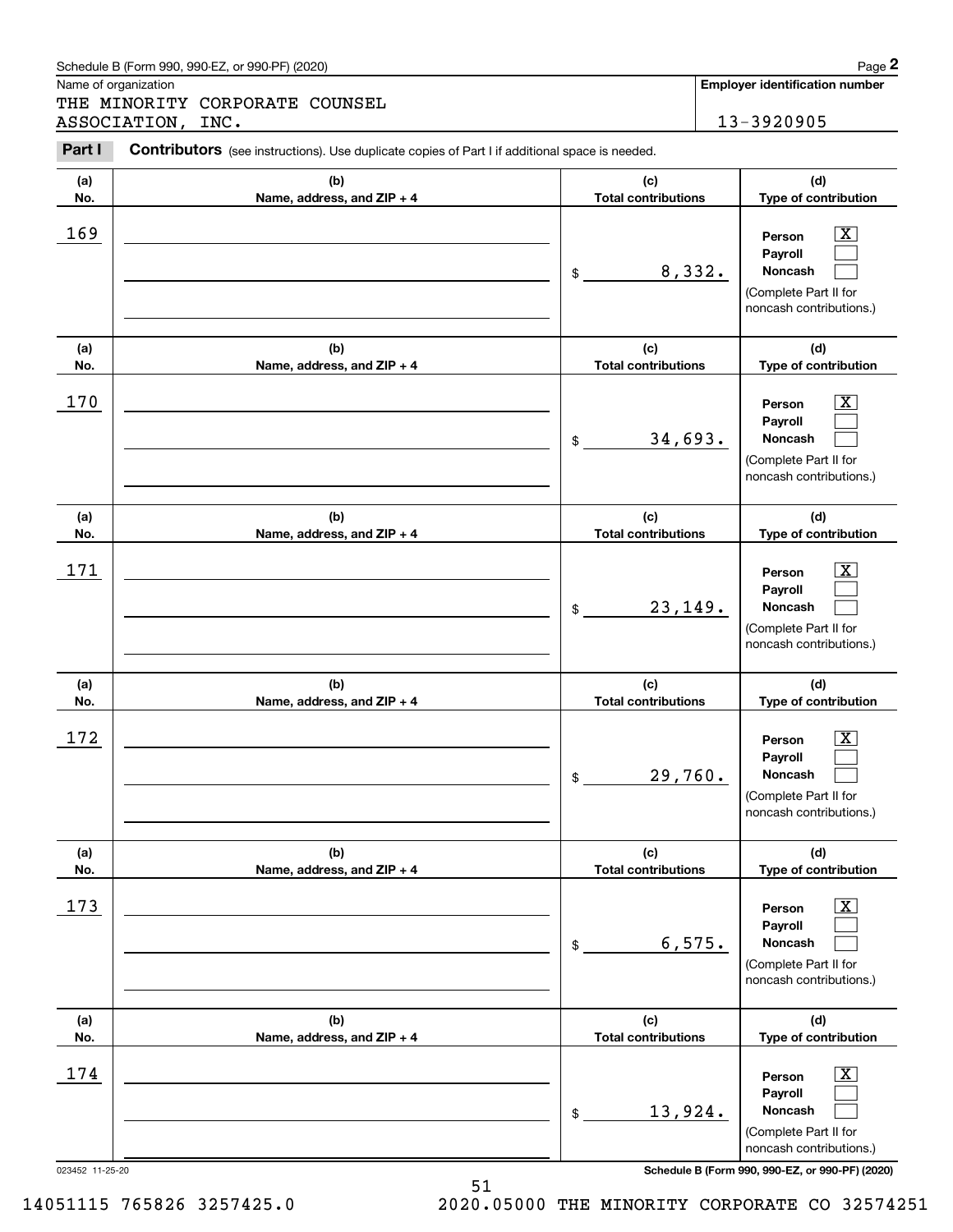|            | Schedule B (Form 990, 990-EZ, or 990-PF) (2020)                                                |                                             | Page 2                                                                                                                   |
|------------|------------------------------------------------------------------------------------------------|---------------------------------------------|--------------------------------------------------------------------------------------------------------------------------|
|            | Name of organization<br>THE MINORITY CORPORATE COUNSEL                                         |                                             | Employer identification number                                                                                           |
|            | ASSOCIATION, INC.                                                                              |                                             | 13-3920905                                                                                                               |
| Part I     | Contributors (see instructions). Use duplicate copies of Part I if additional space is needed. |                                             |                                                                                                                          |
| (a)<br>No. | (b)<br>Name, address, and ZIP + 4                                                              | (c)<br><b>Total contributions</b>           | (d)<br>Type of contribution                                                                                              |
| 175        |                                                                                                | 11,515.<br>\$                               | $\overline{\mathbf{X}}$<br>Person<br>Payroll<br>Noncash<br>(Complete Part II for<br>noncash contributions.)              |
| (a)        | (b)                                                                                            | (c)                                         | (d)                                                                                                                      |
| No.<br>176 | Name, address, and ZIP + 4                                                                     | <b>Total contributions</b><br>40,284.<br>\$ | Type of contribution<br>$\mathbf{X}$<br>Person<br>Payroll<br>Noncash<br>(Complete Part II for<br>noncash contributions.) |
| (a)<br>No. | (b)<br>Name, address, and ZIP + 4                                                              | (c)<br><b>Total contributions</b>           | (d)<br>Type of contribution                                                                                              |
|            |                                                                                                | \$                                          | Person<br>Payroll<br>Noncash<br>(Complete Part II for<br>noncash contributions.)                                         |
| (a)<br>No. | (b)<br>Name, address, and ZIP + 4                                                              | (c)<br><b>Total contributions</b>           | (d)<br>Type of contribution                                                                                              |
|            |                                                                                                | \$                                          | Person<br>Payroll<br>Noncash<br>(Complete Part II for<br>noncash contributions.)                                         |
| (a)<br>No. | (b)<br>Name, address, and ZIP + 4                                                              | (c)<br><b>Total contributions</b>           | (d)<br>Type of contribution                                                                                              |
|            |                                                                                                | \$                                          | Person<br>Payroll<br>Noncash<br>(Complete Part II for<br>noncash contributions.)                                         |
| (a)<br>No. | (b)<br>Name, address, and ZIP + 4                                                              | (c)<br><b>Total contributions</b>           | (d)<br>Type of contribution                                                                                              |
|            |                                                                                                | \$                                          | Person<br>Payroll<br>Noncash<br>(Complete Part II for<br>noncash contributions.)                                         |

52 14051115 765826 3257425.0 2020.05000 THE MINORITY CORPORATE CO 32574251

| Schedule B (Form 990, 990-EZ, or 990-PF) (2020) | $P$ aqe $\blacktriangle$ |
|-------------------------------------------------|--------------------------|
|                                                 |                          |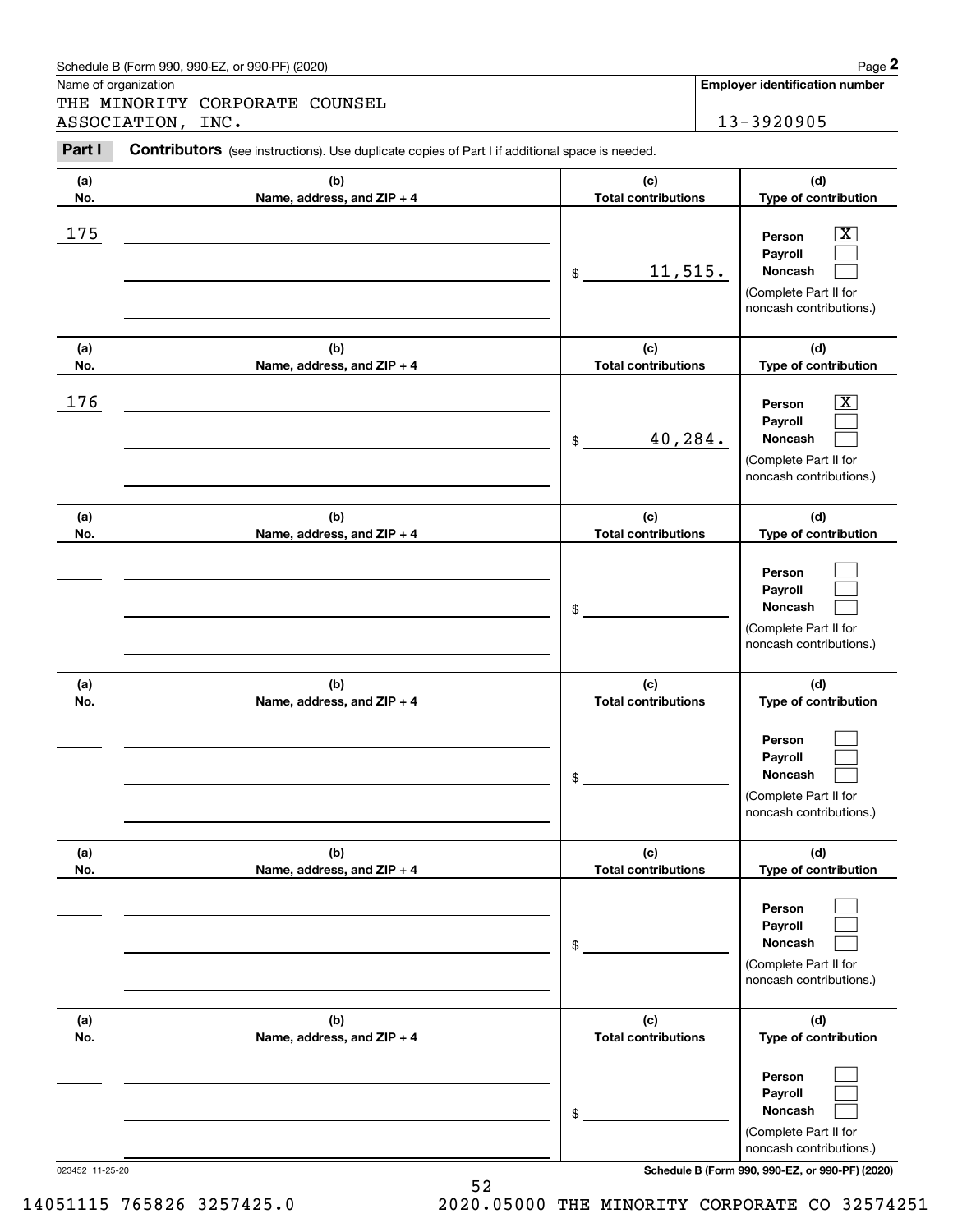|                              | Schedule B (Form 990, 990-EZ, or 990-PF) (2020)                                                     |                                                                  | Page 3                                          |
|------------------------------|-----------------------------------------------------------------------------------------------------|------------------------------------------------------------------|-------------------------------------------------|
|                              | Name of organization                                                                                |                                                                  | <b>Employer identification number</b>           |
|                              | THE MINORITY CORPORATE COUNSEL<br>ASSOCIATION, INC.                                                 |                                                                  | 13-3920905                                      |
| Part II                      | Noncash Property (see instructions). Use duplicate copies of Part II if additional space is needed. |                                                                  |                                                 |
| (a)<br>No.<br>from<br>Part I | (b)<br>Description of noncash property given                                                        | (d)<br>FMV (or estimate)<br>Date received<br>(See instructions.) |                                                 |
|                              |                                                                                                     | \$                                                               |                                                 |
| (a)<br>No.<br>from<br>Part I | (b)<br>Description of noncash property given                                                        | (c)<br>FMV (or estimate)<br>(See instructions.)                  | (d)<br>Date received                            |
|                              |                                                                                                     | \$                                                               |                                                 |
| (a)<br>No.<br>from<br>Part I | (b)<br>Description of noncash property given                                                        | (c)<br>FMV (or estimate)<br>(See instructions.)                  | (d)<br>Date received                            |
|                              |                                                                                                     | \$                                                               |                                                 |
| (a)<br>No.<br>from<br>Part I | (b)<br>Description of noncash property given                                                        | (c)<br>FMV (or estimate)<br>(See instructions.)                  | (d)<br>Date received                            |
|                              |                                                                                                     | \$                                                               |                                                 |
| (a)<br>No.<br>from<br>Part I | (b)<br>Description of noncash property given                                                        | (c)<br>FMV (or estimate)<br>(See instructions.)                  | (d)<br>Date received                            |
|                              |                                                                                                     | \$                                                               |                                                 |
| (a)<br>No.<br>from<br>Part I | (b)<br>Description of noncash property given                                                        | (c)<br>FMV (or estimate)<br>(See instructions.)                  | (d)<br>Date received                            |
|                              |                                                                                                     | \$                                                               |                                                 |
| 023453 11-25-20              |                                                                                                     |                                                                  | Schedule B (Form 990, 990-EZ, or 990-PF) (2020) |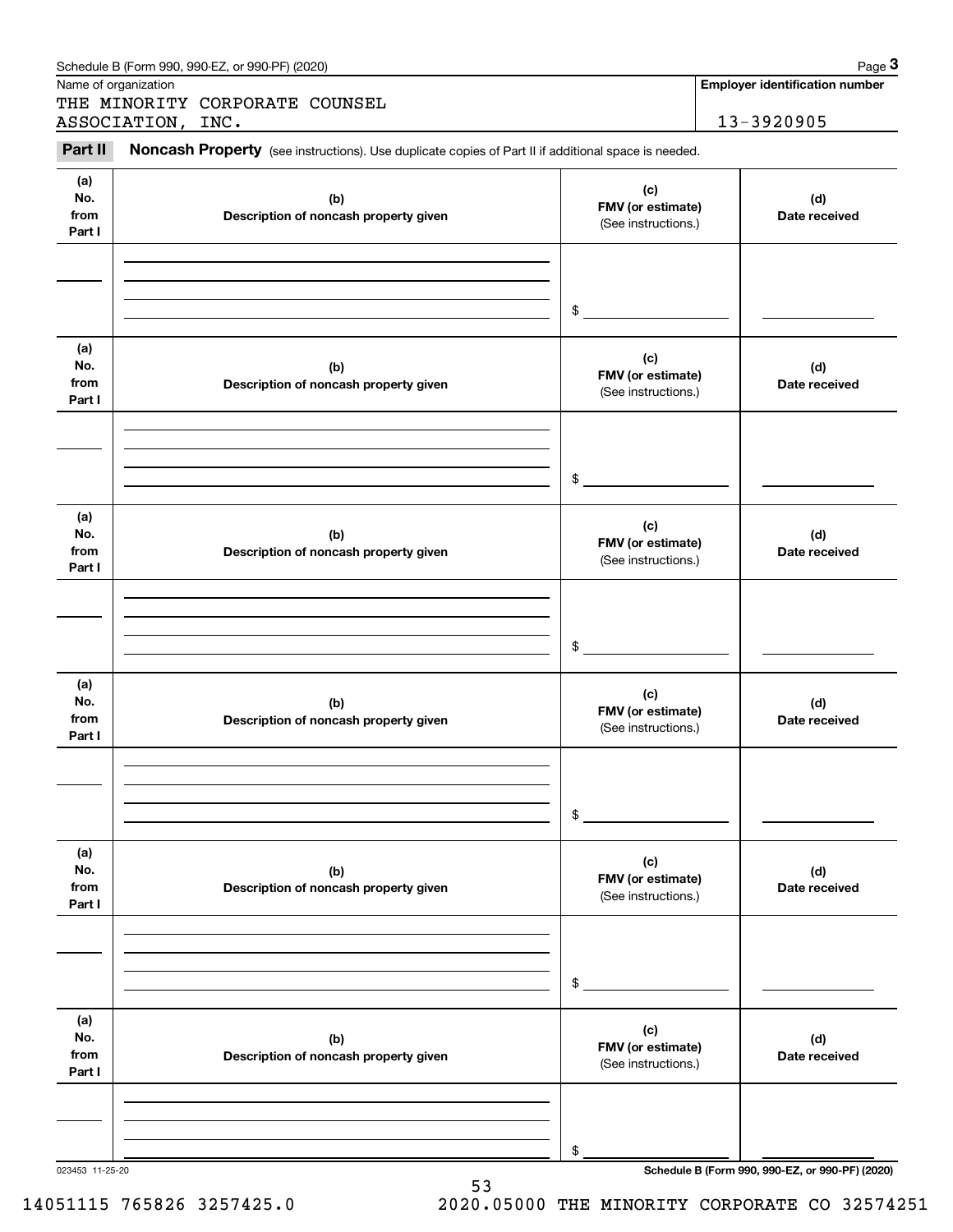|                             | Schedule B (Form 990, 990-EZ, or 990-PF) (2020)                                                                                                              |                      | Page 4                                                                                                                                                         |  |  |  |  |
|-----------------------------|--------------------------------------------------------------------------------------------------------------------------------------------------------------|----------------------|----------------------------------------------------------------------------------------------------------------------------------------------------------------|--|--|--|--|
|                             | Name of organization                                                                                                                                         |                      | <b>Employer identification number</b>                                                                                                                          |  |  |  |  |
|                             | THE MINORITY CORPORATE COUNSEL                                                                                                                               |                      |                                                                                                                                                                |  |  |  |  |
|                             | ASSOCIATION, INC.                                                                                                                                            |                      | 13-3920905                                                                                                                                                     |  |  |  |  |
| Part III                    | from any one contributor. Complete columns (a) through (e) and the following line entry. For organizations                                                   |                      | Exclusively religious, charitable, etc., contributions to organizations described in section 501(c)(7), (8), or (10) that total more than \$1,000 for the year |  |  |  |  |
|                             | completing Part III, enter the total of exclusively religious, charitable, etc., contributions of \$1,000 or less for the year. (Enter this info. once.) \\$ |                      |                                                                                                                                                                |  |  |  |  |
|                             | Use duplicate copies of Part III if additional space is needed.                                                                                              |                      |                                                                                                                                                                |  |  |  |  |
| $(a)$ No.<br>from<br>Part I | (b) Purpose of gift                                                                                                                                          | (c) Use of gift      | (d) Description of how gift is held                                                                                                                            |  |  |  |  |
|                             |                                                                                                                                                              |                      |                                                                                                                                                                |  |  |  |  |
|                             |                                                                                                                                                              |                      |                                                                                                                                                                |  |  |  |  |
|                             |                                                                                                                                                              | (e) Transfer of gift |                                                                                                                                                                |  |  |  |  |
|                             | Transferee's name, address, and ZIP + 4                                                                                                                      |                      | Relationship of transferor to transferee                                                                                                                       |  |  |  |  |
|                             |                                                                                                                                                              |                      |                                                                                                                                                                |  |  |  |  |
|                             |                                                                                                                                                              |                      |                                                                                                                                                                |  |  |  |  |
| (a) No.<br>from<br>Part I   | (b) Purpose of gift                                                                                                                                          | (c) Use of gift      | (d) Description of how gift is held                                                                                                                            |  |  |  |  |
|                             |                                                                                                                                                              |                      |                                                                                                                                                                |  |  |  |  |
|                             |                                                                                                                                                              |                      |                                                                                                                                                                |  |  |  |  |
|                             | (e) Transfer of gift                                                                                                                                         |                      |                                                                                                                                                                |  |  |  |  |
|                             | Transferee's name, address, and ZIP + 4                                                                                                                      |                      | Relationship of transferor to transferee                                                                                                                       |  |  |  |  |
|                             |                                                                                                                                                              |                      |                                                                                                                                                                |  |  |  |  |
|                             |                                                                                                                                                              |                      |                                                                                                                                                                |  |  |  |  |
| (a) No.<br>from<br>Part I   | (b) Purpose of gift                                                                                                                                          | (c) Use of gift      | (d) Description of how gift is held                                                                                                                            |  |  |  |  |
|                             |                                                                                                                                                              |                      |                                                                                                                                                                |  |  |  |  |
|                             |                                                                                                                                                              |                      |                                                                                                                                                                |  |  |  |  |
|                             | (e) Transfer of gift                                                                                                                                         |                      |                                                                                                                                                                |  |  |  |  |
|                             | Transferee's name, address, and ZIP + 4                                                                                                                      |                      | Relationship of transferor to transferee                                                                                                                       |  |  |  |  |
|                             |                                                                                                                                                              |                      |                                                                                                                                                                |  |  |  |  |
|                             |                                                                                                                                                              |                      |                                                                                                                                                                |  |  |  |  |
| (a) No.<br>from<br>Part I   | (b) Purpose of gift                                                                                                                                          | (c) Use of gift      | (d) Description of how gift is held                                                                                                                            |  |  |  |  |
|                             |                                                                                                                                                              |                      |                                                                                                                                                                |  |  |  |  |
|                             |                                                                                                                                                              |                      |                                                                                                                                                                |  |  |  |  |
|                             |                                                                                                                                                              | (e) Transfer of gift |                                                                                                                                                                |  |  |  |  |
|                             | Transferee's name, address, and ZIP + 4                                                                                                                      |                      | Relationship of transferor to transferee                                                                                                                       |  |  |  |  |
|                             |                                                                                                                                                              |                      |                                                                                                                                                                |  |  |  |  |
|                             |                                                                                                                                                              |                      |                                                                                                                                                                |  |  |  |  |
| 023454 11-25-20             |                                                                                                                                                              | 54                   | Schedule B (Form 990, 990-EZ, or 990-PF) (2020)                                                                                                                |  |  |  |  |

14051115 765826 3257425.0 2020.05000 THE MINORITY CORPORATE CO 32574251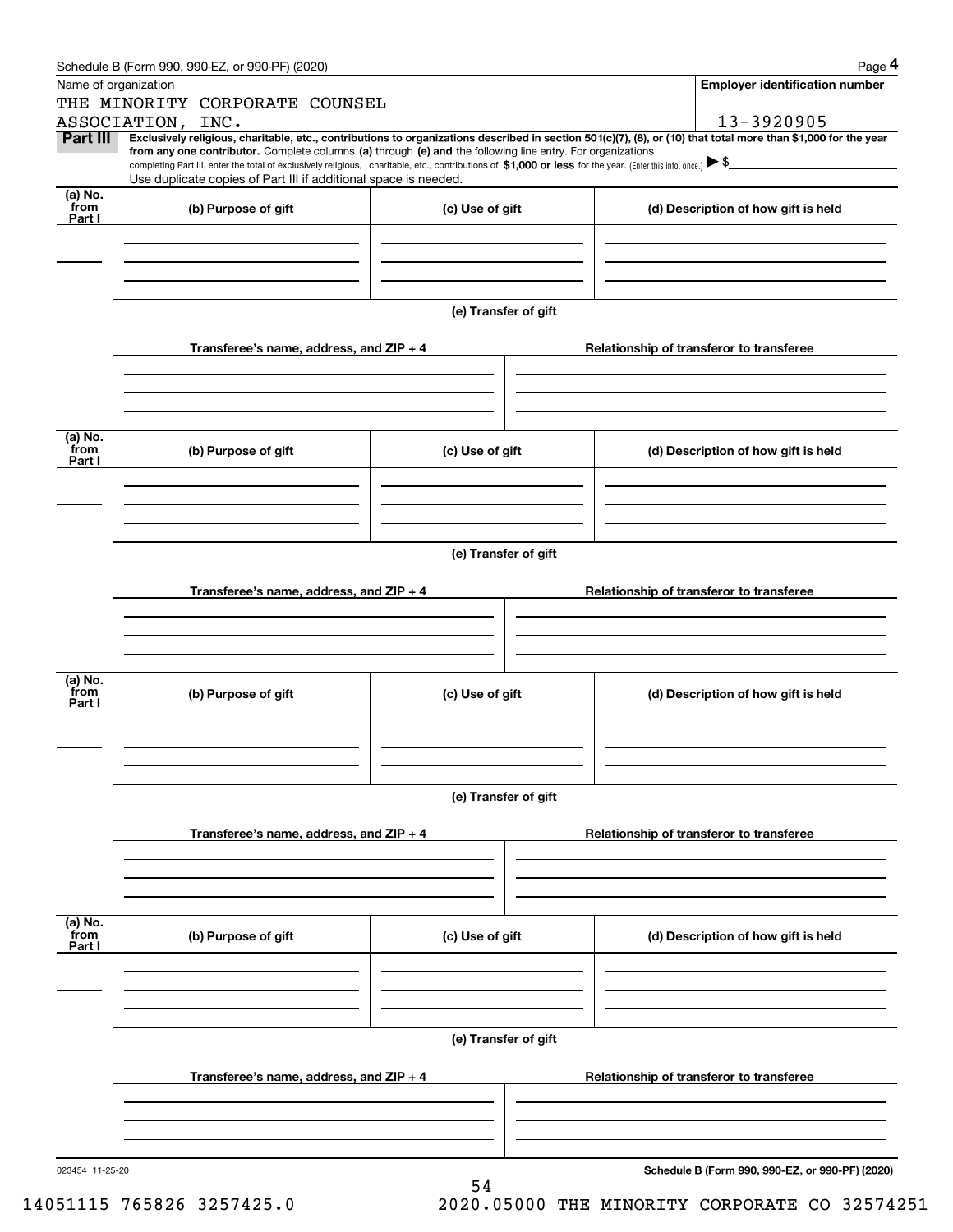|         | <b>Supplemental Financial Statements</b><br><b>SCHEDULE D</b>          |                                                                                                                                                       |                         |                                                    | OMB No. 1545-0047 |                                       |
|---------|------------------------------------------------------------------------|-------------------------------------------------------------------------------------------------------------------------------------------------------|-------------------------|----------------------------------------------------|-------------------|---------------------------------------|
|         | Complete if the organization answered "Yes" on Form 990,<br>(Form 990) |                                                                                                                                                       |                         |                                                    |                   |                                       |
|         |                                                                        | Part IV, line 6, 7, 8, 9, 10, 11a, 11b, 11c, 11d, 11e, 11f, 12a, or 12b.                                                                              |                         |                                                    |                   | Open to Public                        |
|         | Department of the Treasury<br>Internal Revenue Service                 | Go to www.irs.gov/Form990 for instructions and the latest information.                                                                                | Attach to Form 990.     |                                                    |                   | <b>Inspection</b>                     |
|         | Name of the organization                                               | THE MINORITY CORPORATE COUNSEL                                                                                                                        |                         |                                                    |                   | <b>Employer identification number</b> |
|         |                                                                        | ASSOCIATION, INC.                                                                                                                                     |                         |                                                    |                   | 13-3920905                            |
|         | Part I                                                                 | Organizations Maintaining Donor Advised Funds or Other Similar Funds or Accounts. Complete if the                                                     |                         |                                                    |                   |                                       |
|         |                                                                        | organization answered "Yes" on Form 990, Part IV, line 6.                                                                                             |                         |                                                    |                   |                                       |
|         |                                                                        |                                                                                                                                                       | (a) Donor advised funds |                                                    |                   | (b) Funds and other accounts          |
| 1       |                                                                        |                                                                                                                                                       |                         |                                                    |                   |                                       |
| 2       |                                                                        |                                                                                                                                                       |                         |                                                    |                   |                                       |
| 3       |                                                                        |                                                                                                                                                       |                         |                                                    |                   |                                       |
| 4       |                                                                        |                                                                                                                                                       |                         |                                                    |                   |                                       |
| 5       |                                                                        | Did the organization inform all donors and donor advisors in writing that the assets held in donor advised funds                                      |                         |                                                    |                   |                                       |
|         |                                                                        |                                                                                                                                                       |                         |                                                    |                   | Yes<br>No                             |
| 6       |                                                                        | Did the organization inform all grantees, donors, and donor advisors in writing that grant funds can be used only                                     |                         |                                                    |                   |                                       |
|         |                                                                        | for charitable purposes and not for the benefit of the donor or donor advisor, or for any other purpose conferring                                    |                         |                                                    |                   |                                       |
|         | impermissible private benefit?                                         |                                                                                                                                                       |                         |                                                    |                   | <b>Yes</b><br>No.                     |
| Part II |                                                                        | Conservation Easements. Complete if the organization answered "Yes" on Form 990, Part IV, line 7.                                                     |                         |                                                    |                   |                                       |
| 1       |                                                                        | Purpose(s) of conservation easements held by the organization (check all that apply).                                                                 |                         |                                                    |                   |                                       |
|         |                                                                        | Preservation of land for public use (for example, recreation or education)                                                                            |                         | Preservation of a historically important land area |                   |                                       |
|         |                                                                        | Protection of natural habitat                                                                                                                         |                         | Preservation of a certified historic structure     |                   |                                       |
|         |                                                                        | Preservation of open space                                                                                                                            |                         |                                                    |                   |                                       |
| 2       |                                                                        | Complete lines 2a through 2d if the organization held a qualified conservation contribution in the form of a conservation easement on the last        |                         |                                                    |                   |                                       |
|         | day of the tax year.                                                   |                                                                                                                                                       |                         |                                                    |                   | Held at the End of the Tax Year       |
|         |                                                                        |                                                                                                                                                       |                         |                                                    | 2a                |                                       |
| b       |                                                                        | Total acreage restricted by conservation easements                                                                                                    |                         |                                                    | 2 <sub>b</sub>    |                                       |
|         |                                                                        |                                                                                                                                                       |                         |                                                    | 2c                |                                       |
| d       |                                                                        | Number of conservation easements included in (c) acquired after 7/25/06, and not on a historic structure                                              |                         |                                                    |                   |                                       |
|         |                                                                        |                                                                                                                                                       |                         |                                                    | 2d                |                                       |
| З       |                                                                        | Number of conservation easements modified, transferred, released, extinguished, or terminated by the organization during the tax                      |                         |                                                    |                   |                                       |
|         | $year \blacktriangleright$                                             |                                                                                                                                                       |                         |                                                    |                   |                                       |
| 4       |                                                                        | Number of states where property subject to conservation easement is located                                                                           |                         |                                                    |                   |                                       |
| 5       |                                                                        | Does the organization have a written policy regarding the periodic monitoring, inspection, handling of                                                |                         |                                                    |                   |                                       |
|         |                                                                        | violations, and enforcement of the conservation easements it holds?                                                                                   |                         |                                                    |                   | Yes<br>No                             |
| 6       |                                                                        | Staff and volunteer hours devoted to monitoring, inspecting, handling of violations, and enforcing conservation easements during the year             |                         |                                                    |                   |                                       |
|         |                                                                        |                                                                                                                                                       |                         |                                                    |                   |                                       |
| 7       |                                                                        | Amount of expenses incurred in monitoring, inspecting, handling of violations, and enforcing conservation easements during the year                   |                         |                                                    |                   |                                       |
|         | ▶\$                                                                    |                                                                                                                                                       |                         |                                                    |                   |                                       |
| 8       |                                                                        | Does each conservation easement reported on line 2(d) above satisfy the requirements of section 170(h)(4)(B)(i)                                       |                         |                                                    |                   |                                       |
|         |                                                                        |                                                                                                                                                       |                         |                                                    |                   | Yes<br>No                             |
| 9       |                                                                        | In Part XIII, describe how the organization reports conservation easements in its revenue and expense statement and                                   |                         |                                                    |                   |                                       |
|         |                                                                        | balance sheet, and include, if applicable, the text of the footnote to the organization's financial statements that describes the                     |                         |                                                    |                   |                                       |
|         | Part III                                                               | organization's accounting for conservation easements.<br>Organizations Maintaining Collections of Art, Historical Treasures, or Other Similar Assets. |                         |                                                    |                   |                                       |
|         |                                                                        |                                                                                                                                                       |                         |                                                    |                   |                                       |
|         |                                                                        | Complete if the organization answered "Yes" on Form 990, Part IV, line 8.                                                                             |                         |                                                    |                   |                                       |
|         |                                                                        | 1a If the organization elected, as permitted under FASB ASC 958, not to report in its revenue statement and balance sheet works                       |                         |                                                    |                   |                                       |
|         |                                                                        | of art, historical treasures, or other similar assets held for public exhibition, education, or research in furtherance of public                     |                         |                                                    |                   |                                       |
|         |                                                                        | service, provide in Part XIII the text of the footnote to its financial statements that describes these items.                                        |                         |                                                    |                   |                                       |
| b       |                                                                        | If the organization elected, as permitted under FASB ASC 958, to report in its revenue statement and balance sheet works of                           |                         |                                                    |                   |                                       |
|         |                                                                        | art, historical treasures, or other similar assets held for public exhibition, education, or research in furtherance of public service,               |                         |                                                    |                   |                                       |
|         |                                                                        | provide the following amounts relating to these items:                                                                                                |                         |                                                    |                   |                                       |
|         |                                                                        |                                                                                                                                                       |                         |                                                    |                   |                                       |
|         |                                                                        | (ii) Assets included in Form 990, Part X                                                                                                              |                         |                                                    |                   |                                       |
| 2       |                                                                        | If the organization received or held works of art, historical treasures, or other similar assets for financial gain, provide                          |                         |                                                    |                   |                                       |
|         |                                                                        | the following amounts required to be reported under FASB ASC 958 relating to these items:                                                             |                         |                                                    |                   |                                       |
| а       |                                                                        |                                                                                                                                                       |                         |                                                    |                   | $\mathbb{S}$                          |
|         |                                                                        |                                                                                                                                                       |                         |                                                    | ▶ \$              |                                       |
|         |                                                                        | LHA For Paperwork Reduction Act Notice, see the Instructions for Form 990.                                                                            |                         |                                                    |                   | Schedule D (Form 990) 2020            |
|         | 032051 12-01-20                                                        |                                                                                                                                                       |                         |                                                    |                   |                                       |
|         |                                                                        |                                                                                                                                                       | 55                      |                                                    |                   |                                       |

14051115 765826 3257425.0 2020.05000 THE MINORITY CORPORATE CO 32574251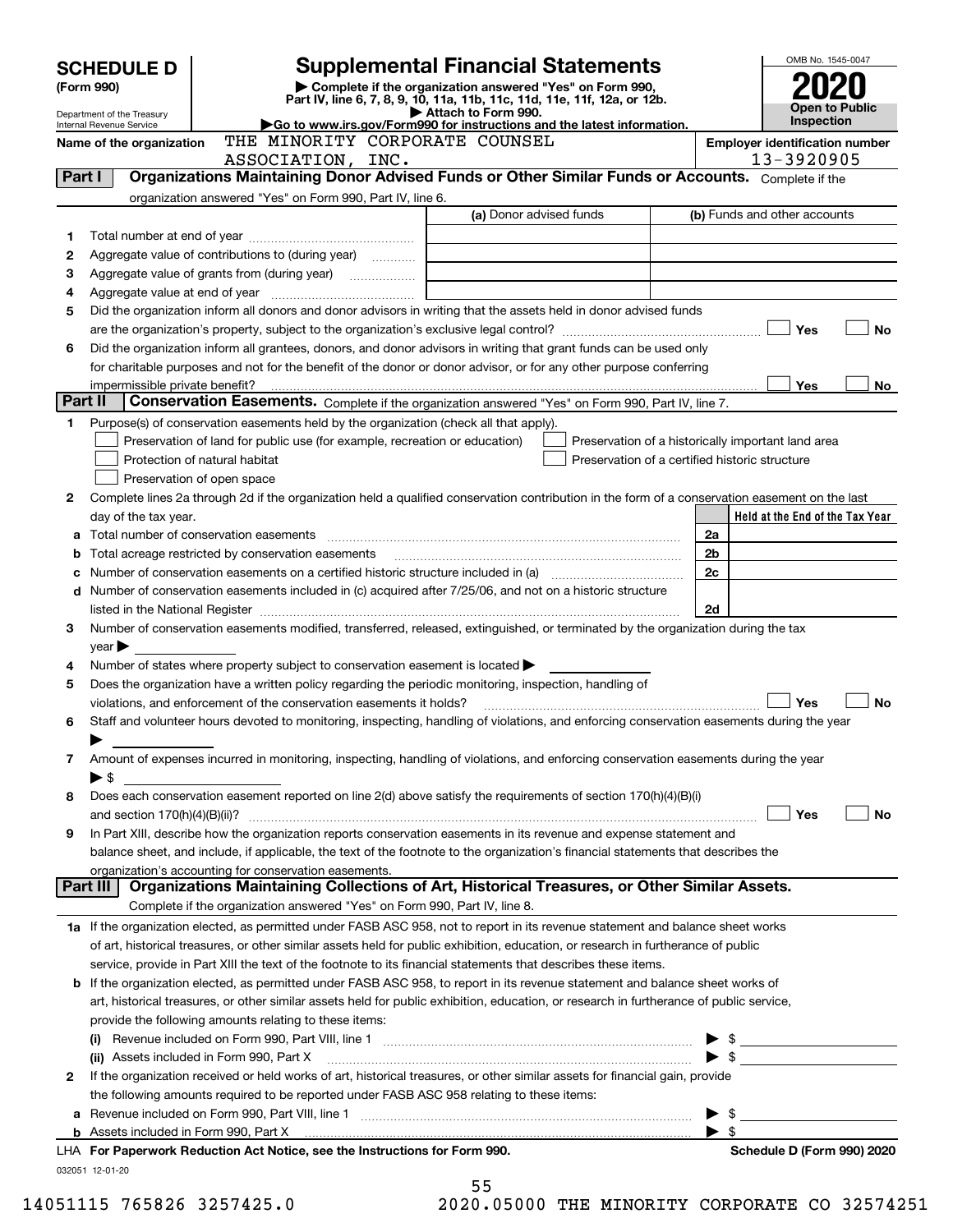|               |                                                                                                                                                                                                                                | THE MINORITY CORPORATE COUNSEL |   |                |                                                                                                                                                                                                                               |  |                 |                                            |           |
|---------------|--------------------------------------------------------------------------------------------------------------------------------------------------------------------------------------------------------------------------------|--------------------------------|---|----------------|-------------------------------------------------------------------------------------------------------------------------------------------------------------------------------------------------------------------------------|--|-----------------|--------------------------------------------|-----------|
|               | Schedule D (Form 990) 2020                                                                                                                                                                                                     | ASSOCIATION, INC.              |   |                |                                                                                                                                                                                                                               |  |                 | 13-3920905 $_{Page}$ 2                     |           |
|               | Part III<br>Organizations Maintaining Collections of Art, Historical Treasures, or Other Similar Assets (continued)                                                                                                            |                                |   |                |                                                                                                                                                                                                                               |  |                 |                                            |           |
| з             | Using the organization's acquisition, accession, and other records, check any of the following that make significant use of its                                                                                                |                                |   |                |                                                                                                                                                                                                                               |  |                 |                                            |           |
|               | collection items (check all that apply):                                                                                                                                                                                       |                                |   |                |                                                                                                                                                                                                                               |  |                 |                                            |           |
| a             | Public exhibition                                                                                                                                                                                                              |                                |   |                | Loan or exchange program                                                                                                                                                                                                      |  |                 |                                            |           |
| b             | Scholarly research                                                                                                                                                                                                             |                                | е |                | Other and the contract of the contract of the contract of the contract of the contract of the contract of the contract of the contract of the contract of the contract of the contract of the contract of the contract of the |  |                 |                                            |           |
| c             | Preservation for future generations                                                                                                                                                                                            |                                |   |                |                                                                                                                                                                                                                               |  |                 |                                            |           |
|               | Provide a description of the organization's collections and explain how they further the organization's exempt purpose in Part XIII.                                                                                           |                                |   |                |                                                                                                                                                                                                                               |  |                 |                                            |           |
| 5             | During the year, did the organization solicit or receive donations of art, historical treasures, or other similar assets                                                                                                       |                                |   |                |                                                                                                                                                                                                                               |  |                 |                                            |           |
|               | Yes<br>No                                                                                                                                                                                                                      |                                |   |                |                                                                                                                                                                                                                               |  |                 |                                            |           |
|               | <b>Part IV</b><br>Escrow and Custodial Arrangements. Complete if the organization answered "Yes" on Form 990, Part IV, line 9, or                                                                                              |                                |   |                |                                                                                                                                                                                                                               |  |                 |                                            |           |
|               | reported an amount on Form 990, Part X, line 21.                                                                                                                                                                               |                                |   |                |                                                                                                                                                                                                                               |  |                 |                                            |           |
|               |                                                                                                                                                                                                                                |                                |   |                |                                                                                                                                                                                                                               |  |                 |                                            |           |
|               | 1a Is the organization an agent, trustee, custodian or other intermediary for contributions or other assets not included                                                                                                       |                                |   |                |                                                                                                                                                                                                                               |  |                 |                                            |           |
|               | on Form 990, Part X? [11] matter contracts and contracts and contracts are contracted as a form 990, Part X?                                                                                                                   |                                |   |                |                                                                                                                                                                                                                               |  |                 | Yes                                        | No        |
|               | b If "Yes," explain the arrangement in Part XIII and complete the following table:                                                                                                                                             |                                |   |                |                                                                                                                                                                                                                               |  |                 |                                            |           |
|               |                                                                                                                                                                                                                                |                                |   |                |                                                                                                                                                                                                                               |  |                 | Amount                                     |           |
|               | c Beginning balance measurements and the state of the state of the state of the state of the state of the state of the state of the state of the state of the state of the state of the state of the state of the state of the |                                |   |                |                                                                                                                                                                                                                               |  | 1c              |                                            |           |
|               |                                                                                                                                                                                                                                |                                |   |                |                                                                                                                                                                                                                               |  | 1d              |                                            |           |
|               | e Distributions during the year manufactured and contained and contained and contained and contained and contained and contained and contained and contained and contained and contained and contained and contained and conta |                                |   |                |                                                                                                                                                                                                                               |  | 1e              |                                            |           |
| Ť.            | Ending balance measurements are all the contract of the contract of the contract of the contract of the contract of the contract of the contract of the contract of the contract of the contract of the contract of the contra |                                |   |                |                                                                                                                                                                                                                               |  | 1f              |                                            |           |
|               | 2a Did the organization include an amount on Form 990, Part X, line 21, for escrow or custodial account liability?                                                                                                             |                                |   |                |                                                                                                                                                                                                                               |  | .               | Yes                                        | No        |
|               | <b>b</b> If "Yes," explain the arrangement in Part XIII. Check here if the explanation has been provided on Part XIII                                                                                                          |                                |   |                |                                                                                                                                                                                                                               |  |                 |                                            |           |
| <b>Part V</b> | Endowment Funds. Complete if the organization answered "Yes" on Form 990, Part IV, line 10.                                                                                                                                    |                                |   |                |                                                                                                                                                                                                                               |  |                 |                                            |           |
|               |                                                                                                                                                                                                                                | (a) Current year               |   | (b) Prior year | (c) Two years back                                                                                                                                                                                                            |  |                 | (d) Three years back   (e) Four years back |           |
|               | <b>1a</b> Beginning of year balance                                                                                                                                                                                            |                                |   |                |                                                                                                                                                                                                                               |  |                 |                                            |           |
|               |                                                                                                                                                                                                                                |                                |   |                |                                                                                                                                                                                                                               |  |                 |                                            |           |
|               | Net investment earnings, gains, and losses                                                                                                                                                                                     |                                |   |                |                                                                                                                                                                                                                               |  |                 |                                            |           |
|               |                                                                                                                                                                                                                                |                                |   |                |                                                                                                                                                                                                                               |  |                 |                                            |           |
|               | e Other expenditures for facilities                                                                                                                                                                                            |                                |   |                |                                                                                                                                                                                                                               |  |                 |                                            |           |
|               | and programs                                                                                                                                                                                                                   |                                |   |                |                                                                                                                                                                                                                               |  |                 |                                            |           |
|               | f Administrative expenses <i>manually communicative</i>                                                                                                                                                                        |                                |   |                |                                                                                                                                                                                                                               |  |                 |                                            |           |
|               | <b>g</b> End of year balance $\ldots$                                                                                                                                                                                          |                                |   |                |                                                                                                                                                                                                                               |  |                 |                                            |           |
| 2             | Provide the estimated percentage of the current year end balance (line 1g, column (a)) held as:                                                                                                                                |                                |   |                |                                                                                                                                                                                                                               |  |                 |                                            |           |
|               | a Board designated or quasi-endowment >                                                                                                                                                                                        |                                | % |                |                                                                                                                                                                                                                               |  |                 |                                            |           |
|               | Permanent endowment >                                                                                                                                                                                                          | %                              |   |                |                                                                                                                                                                                                                               |  |                 |                                            |           |
|               | %<br>$\mathbf c$ Term endowment $\blacktriangleright$                                                                                                                                                                          |                                |   |                |                                                                                                                                                                                                                               |  |                 |                                            |           |
|               |                                                                                                                                                                                                                                |                                |   |                |                                                                                                                                                                                                                               |  |                 |                                            |           |
|               | The percentages on lines 2a, 2b, and 2c should equal 100%.                                                                                                                                                                     |                                |   |                |                                                                                                                                                                                                                               |  |                 |                                            |           |
|               | 3a Are there endowment funds not in the possession of the organization that are held and administered for the organization                                                                                                     |                                |   |                |                                                                                                                                                                                                                               |  |                 |                                            |           |
|               | by:                                                                                                                                                                                                                            |                                |   |                |                                                                                                                                                                                                                               |  |                 |                                            | Yes<br>No |
|               | (i)                                                                                                                                                                                                                            |                                |   |                |                                                                                                                                                                                                                               |  |                 | 3a(i)                                      |           |
|               |                                                                                                                                                                                                                                |                                |   |                |                                                                                                                                                                                                                               |  |                 | 3a(ii)                                     |           |
|               |                                                                                                                                                                                                                                |                                |   |                |                                                                                                                                                                                                                               |  |                 | 3b                                         |           |
|               | Describe in Part XIII the intended uses of the organization's endowment funds.<br><b>Part VI</b>                                                                                                                               |                                |   |                |                                                                                                                                                                                                                               |  |                 |                                            |           |
|               | Land, Buildings, and Equipment.                                                                                                                                                                                                |                                |   |                |                                                                                                                                                                                                                               |  |                 |                                            |           |
|               | Complete if the organization answered "Yes" on Form 990, Part IV, line 11a. See Form 990, Part X, line 10.                                                                                                                     |                                |   |                |                                                                                                                                                                                                                               |  |                 |                                            |           |
|               | Description of property                                                                                                                                                                                                        | (a) Cost or other              |   |                | (b) Cost or other                                                                                                                                                                                                             |  | (c) Accumulated | (d) Book value                             |           |
|               |                                                                                                                                                                                                                                | basis (investment)             |   |                | basis (other)                                                                                                                                                                                                                 |  | depreciation    |                                            |           |
|               |                                                                                                                                                                                                                                |                                |   |                |                                                                                                                                                                                                                               |  |                 |                                            |           |
|               |                                                                                                                                                                                                                                |                                |   |                |                                                                                                                                                                                                                               |  |                 |                                            |           |
|               |                                                                                                                                                                                                                                |                                |   |                |                                                                                                                                                                                                                               |  |                 |                                            |           |
|               |                                                                                                                                                                                                                                |                                |   |                | 86,122.                                                                                                                                                                                                                       |  | 71,935.         |                                            | 14, 187.  |
|               |                                                                                                                                                                                                                                |                                |   |                | 100,449.                                                                                                                                                                                                                      |  | 96,872.         |                                            | 3,577.    |
|               | Total. Add lines 1a through 1e. (Column (d) must equal Form 990. Part X. column (B). line 10c.)                                                                                                                                |                                |   |                |                                                                                                                                                                                                                               |  |                 |                                            | 17,764.   |

**Schedule D (Form 990) 2020**

032052 12-01-20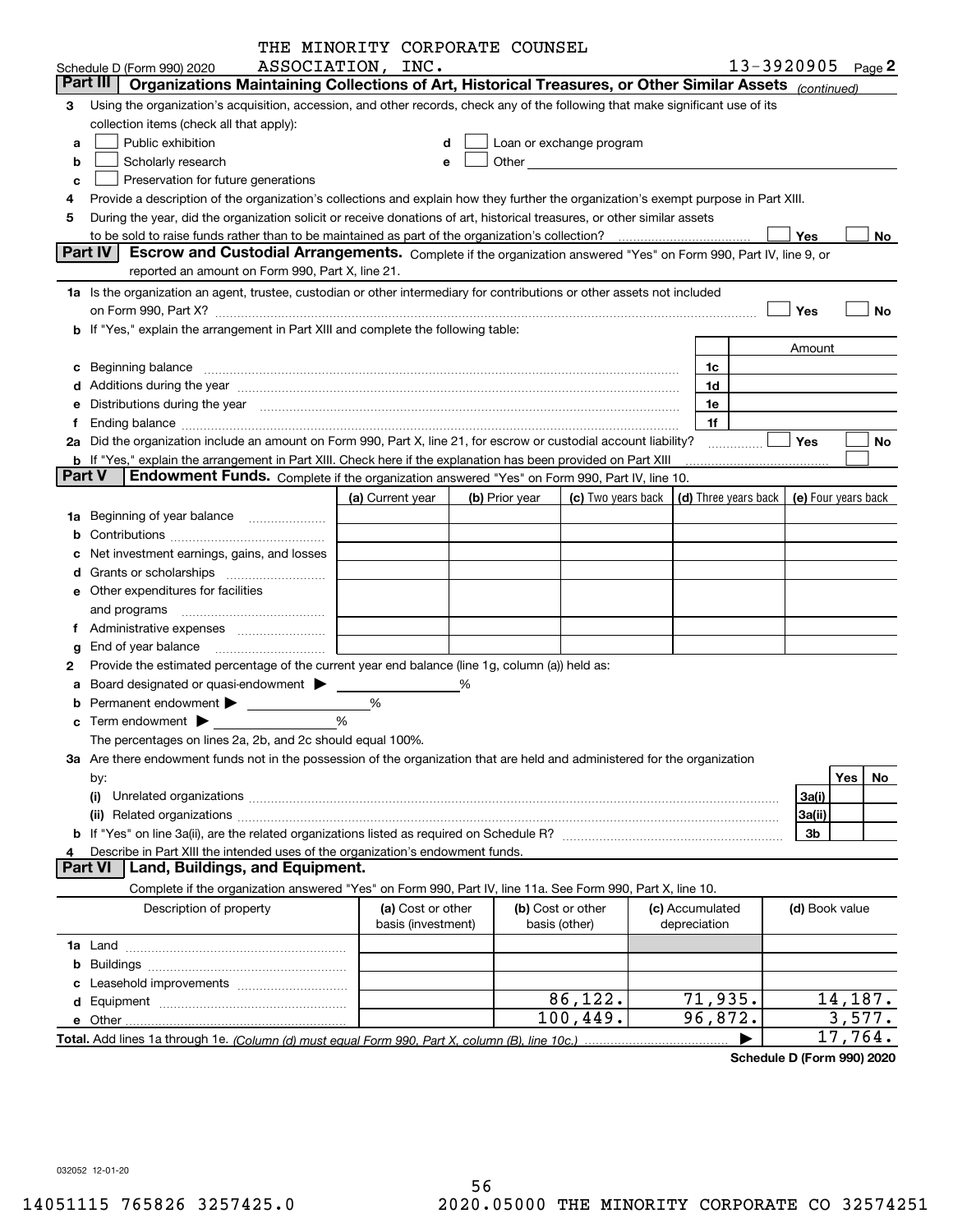|  | THE MINORITY CORPORATE COUNSEL |  |
|--|--------------------------------|--|
|  |                                |  |

| ASSOCIATION, INC.<br>Schedule D (Form 990) 2020                                                            |                 | 13-3920905 Page 3                                         |
|------------------------------------------------------------------------------------------------------------|-----------------|-----------------------------------------------------------|
| Part VII Investments - Other Securities.                                                                   |                 |                                                           |
| Complete if the organization answered "Yes" on Form 990, Part IV, line 11b. See Form 990, Part X, line 12. |                 |                                                           |
| (a) Description of security or category (including name of security)                                       | (b) Book value  | (c) Method of valuation: Cost or end-of-year market value |
| (1) Financial derivatives                                                                                  |                 |                                                           |
|                                                                                                            |                 |                                                           |
| $(3)$ Other                                                                                                |                 |                                                           |
| (A)                                                                                                        |                 |                                                           |
| (B)                                                                                                        |                 |                                                           |
| (C)                                                                                                        |                 |                                                           |
| (D)                                                                                                        |                 |                                                           |
| (E)                                                                                                        |                 |                                                           |
| (F)                                                                                                        |                 |                                                           |
| (G)                                                                                                        |                 |                                                           |
| (H)                                                                                                        |                 |                                                           |
| Total. (Col. (b) must equal Form 990, Part X, col. (B) line 12.)                                           |                 |                                                           |
| Part VIII Investments - Program Related.                                                                   |                 |                                                           |
| Complete if the organization answered "Yes" on Form 990, Part IV, line 11c. See Form 990, Part X, line 13. |                 |                                                           |
| (a) Description of investment                                                                              | (b) Book value  | (c) Method of valuation: Cost or end-of-year market value |
| (1)                                                                                                        |                 |                                                           |
| (2)                                                                                                        |                 |                                                           |
| (3)                                                                                                        |                 |                                                           |
| (4)                                                                                                        |                 |                                                           |
| (5)                                                                                                        |                 |                                                           |
| (6)                                                                                                        |                 |                                                           |
| (7)                                                                                                        |                 |                                                           |
| (8)                                                                                                        |                 |                                                           |
| (9)                                                                                                        |                 |                                                           |
| Total. (Col. (b) must equal Form 990, Part X, col. (B) line 13.)                                           |                 |                                                           |
| <b>Other Assets.</b><br>Part IX                                                                            |                 |                                                           |
| Complete if the organization answered "Yes" on Form 990, Part IV, line 11d. See Form 990, Part X, line 15. |                 |                                                           |
|                                                                                                            | (a) Description | (b) Book value                                            |
| (1)                                                                                                        |                 |                                                           |
| (2)                                                                                                        |                 |                                                           |
| (3)                                                                                                        |                 |                                                           |
| (4)                                                                                                        |                 |                                                           |
| (5)                                                                                                        |                 |                                                           |
| (6)                                                                                                        |                 |                                                           |
| (7)                                                                                                        |                 |                                                           |

**Total.**  *(Column (b) must equal Form 990, Part X, col. (B) line 15.)* **Part X Other Liabilities.**

Complete if the organization answered "Yes" on Form 990, Part IV, line 11e or 11f. See Form 990, Part X, line 25.

| 1.           | (a) Description of liability | (b) Book value              |
|--------------|------------------------------|-----------------------------|
| (1)          | Federal income taxes         |                             |
| (2)          | <b>ACCRUED EXPENSES</b>      | $\frac{185,687.}{153,100.}$ |
| (3)          | PPP LOAN                     |                             |
| (4)          |                              |                             |
| (5)          |                              |                             |
| (6)          |                              |                             |
| $\qquad$ (7) |                              |                             |
| (8)          |                              |                             |
| (9)          |                              |                             |
|              |                              | 338,787.                    |

**2.** Liability for uncertain tax positions. In Part XIII, provide the text of the footnote to the organization's financial statements that reports the organization's liability for uncertain tax positions under FASB ASC 740. Check here if the text of the footnote has been provided in Part XIII  $\boxed{\text{X}}$ 

**Schedule D (Form 990) 2020**

 $\blacktriangleright$ 

032053 12-01-20

**(8) (9)**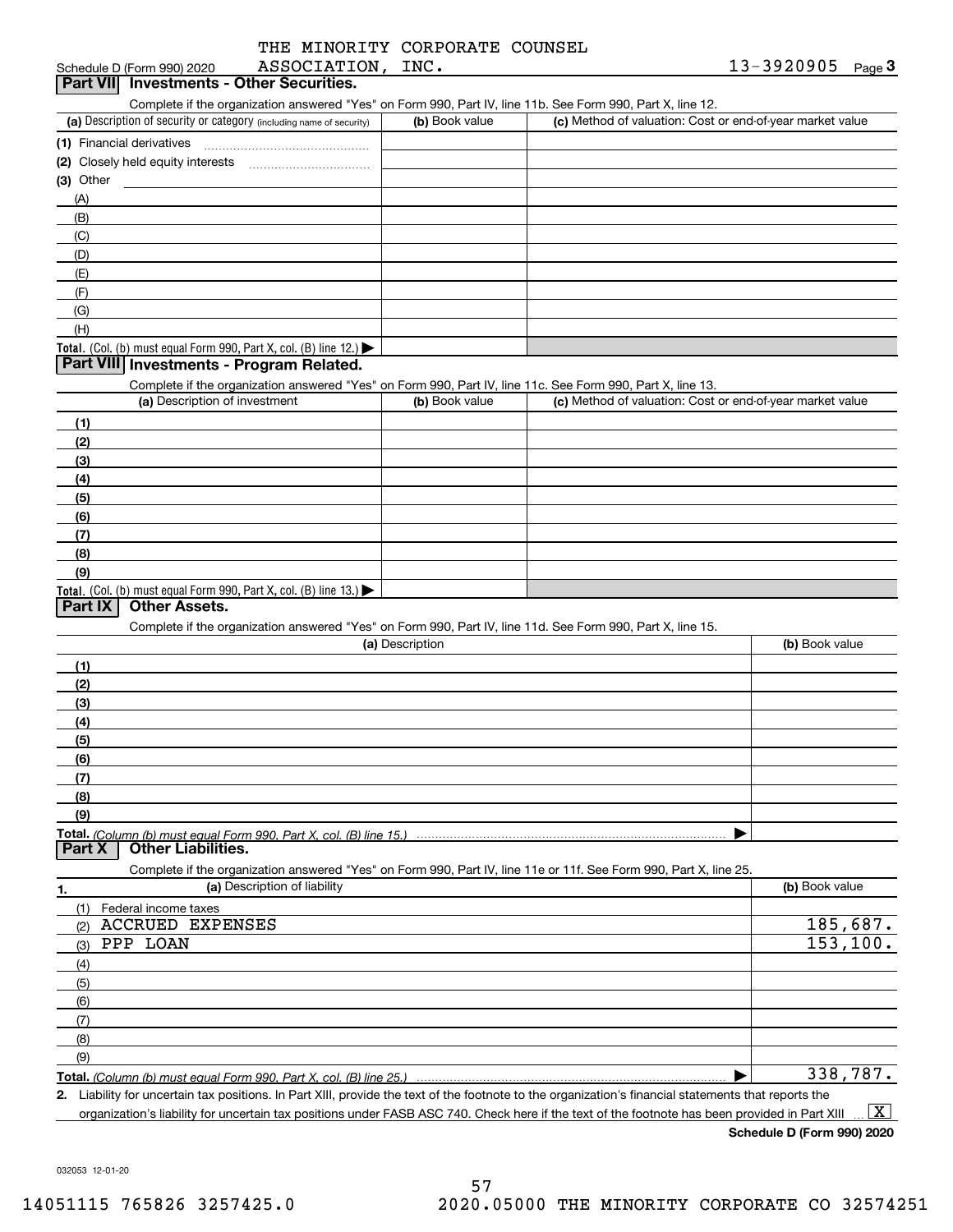|    | THE MINORITY CORPORATE COUNSEL                                                                                                                                                                                                      |                |          |                |                          |           |
|----|-------------------------------------------------------------------------------------------------------------------------------------------------------------------------------------------------------------------------------------|----------------|----------|----------------|--------------------------|-----------|
|    | ASSOCIATION, INC.<br>Schedule D (Form 990) 2020                                                                                                                                                                                     |                |          |                | $13 - 3920905$ Page 4    |           |
|    | Reconciliation of Revenue per Audited Financial Statements With Revenue per Return.<br><b>Part XI</b>                                                                                                                               |                |          |                |                          |           |
|    | Complete if the organization answered "Yes" on Form 990, Part IV, line 12a.                                                                                                                                                         |                |          |                |                          |           |
| 1  | Total revenue, gains, and other support per audited financial statements                                                                                                                                                            |                |          | 1 <sup>1</sup> | 4,051,256.               |           |
| 2  | Amounts included on line 1 but not on Form 990, Part VIII, line 12:                                                                                                                                                                 |                |          |                |                          |           |
| a  | Net unrealized gains (losses) on investments [11] matter contracts and the unrealized gains (losses) on investments                                                                                                                 | 2a             | 346,090. |                |                          |           |
| b  |                                                                                                                                                                                                                                     | 2 <sub>b</sub> | 335,000. |                |                          |           |
| с  |                                                                                                                                                                                                                                     | 2c             |          |                |                          |           |
| d  |                                                                                                                                                                                                                                     | 2d             |          |                |                          |           |
| е  | Add lines 2a through 2d                                                                                                                                                                                                             |                |          | 2е             |                          | 681,090.  |
| 3  |                                                                                                                                                                                                                                     |                |          | $\mathbf{3}$   | 3,370,166.               |           |
| 4  | Amounts included on Form 990, Part VIII, line 12, but not on line 1:                                                                                                                                                                |                |          |                |                          |           |
| a  |                                                                                                                                                                                                                                     | 4a             |          |                |                          |           |
|    | Other (Describe in Part XIII.) <b>Construction Contract Construction</b> Chern Construction Chern Chern Chern Chern Chern Chern Chern Chern Chern Chern Chern Chern Chern Chern Chern Chern Chern Chern Chern Chern Chern Chern Che | 4b             |          |                |                          |           |
|    | c Add lines 4a and 4b                                                                                                                                                                                                               |                |          | 4c             |                          | $0 \cdot$ |
| 5  |                                                                                                                                                                                                                                     |                |          | 5              | 3,370,166.               |           |
|    | Part XII   Reconciliation of Expenses per Audited Financial Statements With Expenses per Return.                                                                                                                                    |                |          |                |                          |           |
|    | Complete if the organization answered "Yes" on Form 990, Part IV, line 12a.                                                                                                                                                         |                |          |                |                          |           |
| 1  | Total expenses and losses per audited financial statements [11] [11] Total expenses and losses per audited financial statements [11] [11] Total expenses and losses per audited financial statements                                |                |          | $\blacksquare$ | 3,019,390.               |           |
| 2  | Amounts included on line 1 but not on Form 990, Part IX, line 25:                                                                                                                                                                   |                |          |                |                          |           |
| a  |                                                                                                                                                                                                                                     | 2a             | 335,000. |                |                          |           |
|    |                                                                                                                                                                                                                                     | 2 <sub>b</sub> |          |                |                          |           |
| C. |                                                                                                                                                                                                                                     | 2c             |          |                |                          |           |
| d  |                                                                                                                                                                                                                                     | 2d             |          |                |                          |           |
| е  | Add lines 2a through 2d <b>contained a contained a contained a contained a</b> contained a contact the state of the state of the state of the state of the state of the state of the state of the state of the state of the state o |                |          | 2e             |                          | 335,000.  |
| 3  |                                                                                                                                                                                                                                     |                |          | 3              | $\overline{2,684,390}$ . |           |
| 4  | Amounts included on Form 990, Part IX, line 25, but not on line 1:                                                                                                                                                                  |                |          |                |                          |           |
| a  |                                                                                                                                                                                                                                     | 4a             |          |                |                          |           |
| b  | Other (Describe in Part XIII.) <b>Construction Contract Construction</b> Chemistry Chemistry Chemistry Chemistry Chemistry                                                                                                          | 4 <sub>b</sub> |          |                |                          |           |
|    | Add lines 4a and 4b                                                                                                                                                                                                                 |                |          | 4c             |                          | 0.        |
| 5  |                                                                                                                                                                                                                                     |                |          | 5              | 2,684,390.               |           |
|    | Part XIII Supplemental Information.                                                                                                                                                                                                 |                |          |                |                          |           |

Provide the descriptions required for Part II, lines 3, 5, and 9; Part III, lines 1a and 4; Part IV, lines 1b and 2b; Part V, line 4; Part X, line 2; Part XI, lines 2d and 4b; and Part XII, lines 2d and 4b. Also complete this part to provide any additional information.

PART X, LINE 2:

| THE ASSOCIATION IS A NON-PROFIT ORGANIZATION THAT IS EXEMPT FROM FEDERAL |  |
|--------------------------------------------------------------------------|--|
| INCOME TAXES UNDER SECTION $501(C)$ (3) OF THE INTERNAL REVENUE CODE.    |  |
| HOWEVER, INCOME FROM CERTAIN ACTIVITIES, NOT DIRECTLY RELATED TO THE     |  |
| ASSOCIATION'S TAX-EXEMPT PURPOSE, IS SUBJECT TO TAXATION AS UNRELATED    |  |
| BUSINESS INCOME. THE ASSOCIATION IS EXEMPT FROM THE PAYMENT OF SALES TAX |  |
| IN THE STATES OF NEW YORK, FLORIDA, TEXAS, AND DISTRICT OF COLUMBIA.     |  |
|                                                                          |  |
|                                                                          |  |

58

032054 12-01-20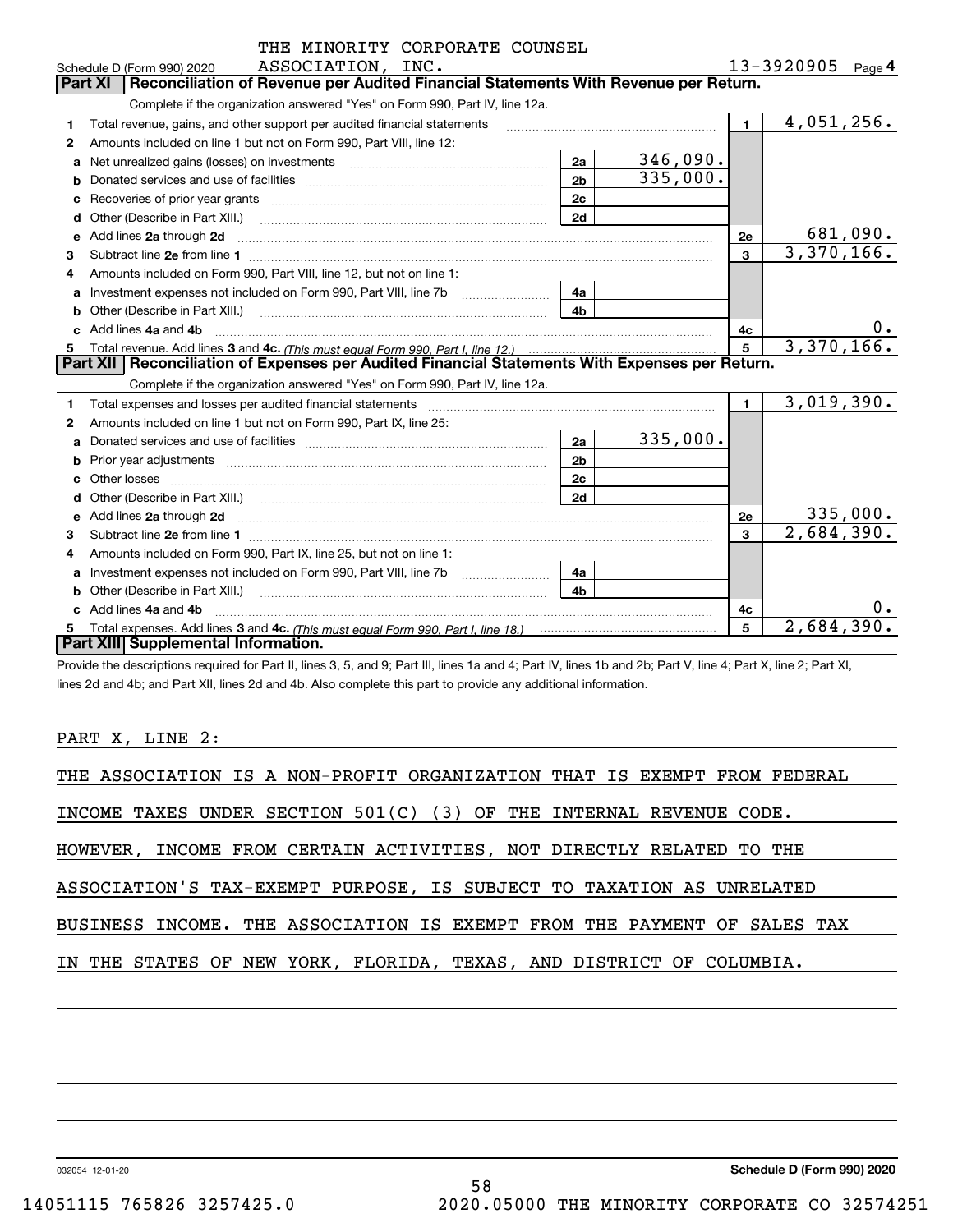| <b>SCHEDULE I</b>                                      |                                                                                                                                                                                                                                                                                           |           | <b>Grants and Other Assistance to Organizations,</b>                                                                                  |                                                                              |                                         |                                                                |                                          | OMB No. 1545-0047                                   |
|--------------------------------------------------------|-------------------------------------------------------------------------------------------------------------------------------------------------------------------------------------------------------------------------------------------------------------------------------------------|-----------|---------------------------------------------------------------------------------------------------------------------------------------|------------------------------------------------------------------------------|-----------------------------------------|----------------------------------------------------------------|------------------------------------------|-----------------------------------------------------|
| (Form 990)                                             |                                                                                                                                                                                                                                                                                           |           | Governments, and Individuals in the United States<br>Complete if the organization answered "Yes" on Form 990, Part IV, line 21 or 22. |                                                                              |                                         |                                                                |                                          |                                                     |
| Department of the Treasury<br>Internal Revenue Service |                                                                                                                                                                                                                                                                                           |           |                                                                                                                                       | Attach to Form 990.<br>Go to www.irs.gov/Form990 for the latest information. |                                         |                                                                |                                          | <b>Open to Public</b><br>Inspection                 |
| Name of the organization                               | ASSOCIATION, INC.                                                                                                                                                                                                                                                                         |           | THE MINORITY CORPORATE COUNSEL                                                                                                        |                                                                              |                                         |                                                                |                                          | <b>Employer identification number</b><br>13-3920905 |
| Part I                                                 | <b>General Information on Grants and Assistance</b>                                                                                                                                                                                                                                       |           |                                                                                                                                       |                                                                              |                                         |                                                                |                                          |                                                     |
| $\mathbf 1$<br>$\mathbf{2}$                            | Does the organization maintain records to substantiate the amount of the grants or assistance, the grantees' eligibility for the grants or assistance, and the selection<br>Describe in Part IV the organization's procedures for monitoring the use of grant funds in the United States. |           |                                                                                                                                       |                                                                              |                                         |                                                                |                                          | $\boxed{\text{X}}$ Yes<br>  No                      |
| Part II                                                | Grants and Other Assistance to Domestic Organizations and Domestic Governments. Complete if the organization answered "Yes" on Form 990, Part IV, line 21, for any                                                                                                                        |           |                                                                                                                                       |                                                                              |                                         |                                                                |                                          |                                                     |
|                                                        | recipient that received more than \$5,000. Part II can be duplicated if additional space is needed.                                                                                                                                                                                       |           |                                                                                                                                       |                                                                              |                                         |                                                                |                                          |                                                     |
|                                                        | <b>1 (a)</b> Name and address of organization<br>or government                                                                                                                                                                                                                            | $(b)$ EIN | (c) IRC section<br>(if applicable)                                                                                                    | (d) Amount of<br>cash grant                                                  | (e) Amount of<br>non-cash<br>assistance | (f) Method of<br>valuation (book,<br>FMV, appraisal,<br>other) | (g) Description of<br>noncash assistance | (h) Purpose of grant<br>or assistance               |
|                                                        |                                                                                                                                                                                                                                                                                           |           |                                                                                                                                       |                                                                              |                                         |                                                                |                                          |                                                     |
|                                                        |                                                                                                                                                                                                                                                                                           |           |                                                                                                                                       |                                                                              |                                         |                                                                |                                          |                                                     |
|                                                        |                                                                                                                                                                                                                                                                                           |           |                                                                                                                                       |                                                                              |                                         |                                                                |                                          |                                                     |
|                                                        |                                                                                                                                                                                                                                                                                           |           |                                                                                                                                       |                                                                              |                                         |                                                                |                                          |                                                     |
|                                                        |                                                                                                                                                                                                                                                                                           |           |                                                                                                                                       |                                                                              |                                         |                                                                |                                          |                                                     |
|                                                        |                                                                                                                                                                                                                                                                                           |           |                                                                                                                                       |                                                                              |                                         |                                                                |                                          |                                                     |
| 3                                                      | UIA For Den crossed Dedication Act Notice and the Instructions for Form 000                                                                                                                                                                                                               |           |                                                                                                                                       |                                                                              |                                         |                                                                |                                          | ▶<br>Carlos de la 175 anos<br>0.001000              |

**For Paperwork Reduction Act Notice, see the Instructions for Form 990. Schedule I (Form 990) 2020** LHA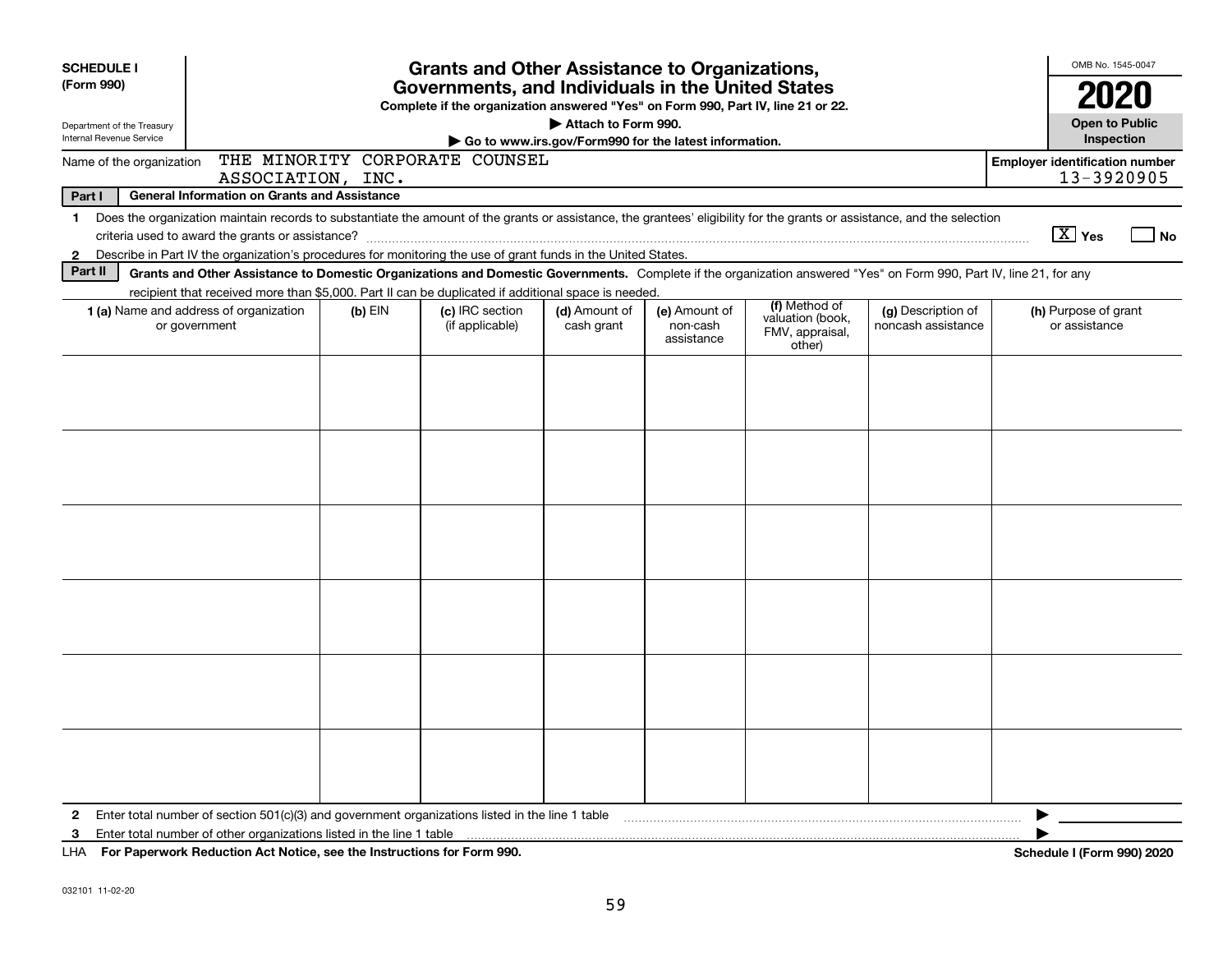# THE MINORITY CORPORATE COUNSEL

# Schedule I (Form 990) 2020 ASSOCIATION,INC. 1 3-3920905 Page

**2**

**Part III** | Grants and Other Assistance to Domestic Individuals. Complete if the organization answered "Yes" on Form 990, Part IV, line 22. Part III can be duplicated if additional space is needed.

| (a) Type of grant or assistance            | (b) Number of<br>recipients | (c) Amount of<br>cash grant | (d) Amount of non-<br>cash assistance | (e) Method of valuation<br>(book, FMV, appraisal, other) | (f) Description of noncash assistance |
|--------------------------------------------|-----------------------------|-----------------------------|---------------------------------------|----------------------------------------------------------|---------------------------------------|
|                                            |                             |                             |                                       |                                                          |                                       |
| SCHOLARSHIPS FOR STUDENTS ACCEPTED INTO AN |                             |                             |                                       |                                                          |                                       |
| ACCREDITED US LAW SCHOOL                   | q                           | 90,000.                     | 0.                                    |                                                          |                                       |
|                                            |                             |                             |                                       |                                                          |                                       |
|                                            |                             |                             |                                       |                                                          |                                       |
|                                            |                             |                             |                                       |                                                          |                                       |
|                                            |                             |                             |                                       |                                                          |                                       |
|                                            |                             |                             |                                       |                                                          |                                       |
|                                            |                             |                             |                                       |                                                          |                                       |
|                                            |                             |                             |                                       |                                                          |                                       |
|                                            |                             |                             |                                       |                                                          |                                       |
|                                            |                             |                             |                                       |                                                          |                                       |
|                                            |                             |                             |                                       |                                                          |                                       |
|                                            |                             |                             |                                       |                                                          |                                       |
|                                            |                             |                             |                                       |                                                          |                                       |
|                                            |                             |                             |                                       |                                                          |                                       |

Part IV | Supplemental Information. Provide the information required in Part I, line 2; Part III, column (b); and any other additional information.

PART I, LINE 2:

SCHOLARSHIP MONEY IS PAID DIRECTLY TO AN ACCREDITED EDUCATIONAL

INSTITUTION IN THE NAME OF THE SCHOLARSHIP RECIPIENT TO ENSURE THE

FUNDS ARE USED FOR QUALIFIED TUITION EXPENSES.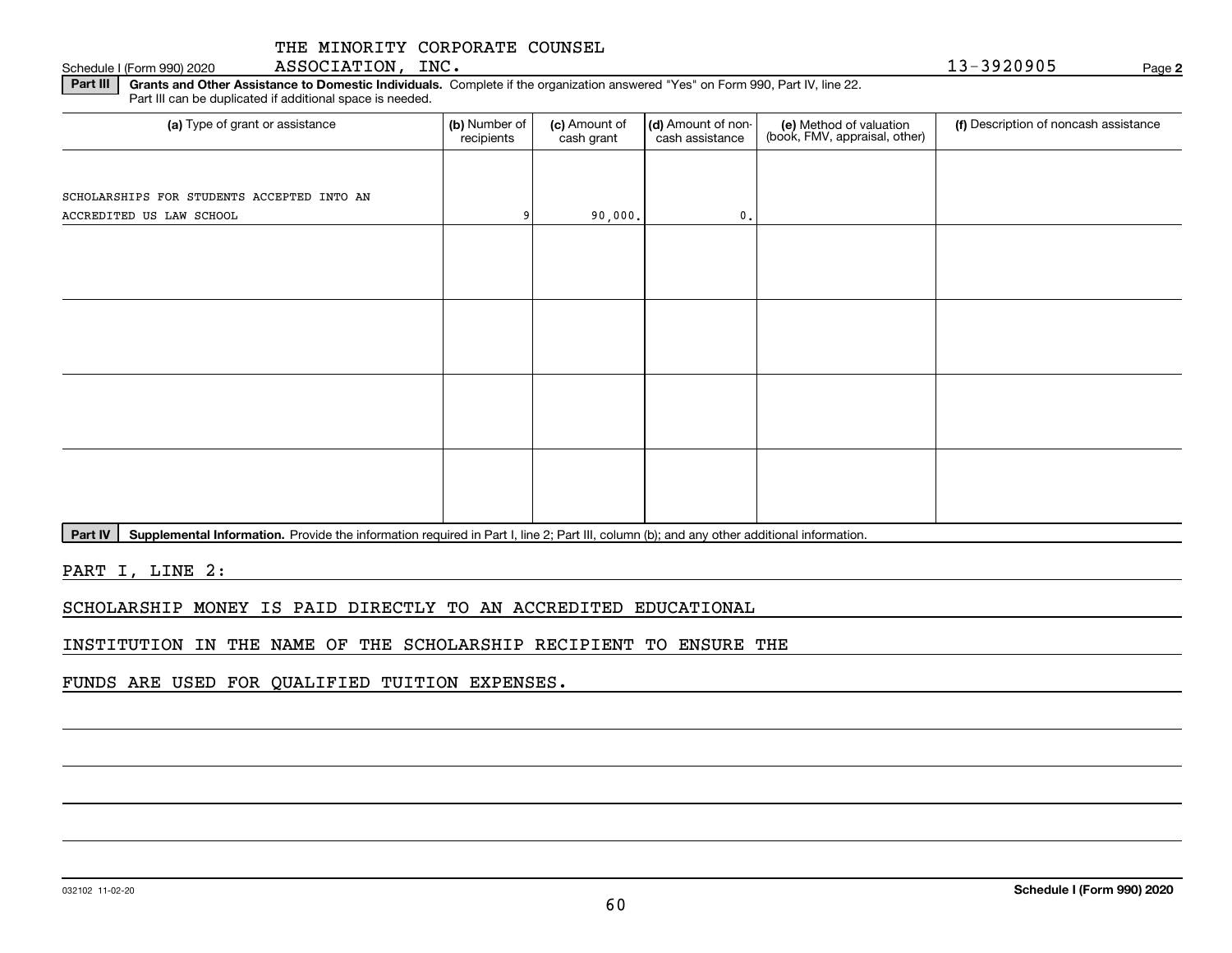|    | <b>Compensation Information</b><br><b>SCHEDULE J</b>                                                                                                                                                                                 |                                                                         |                                       | OMB No. 1545-0047          |     |                              |
|----|--------------------------------------------------------------------------------------------------------------------------------------------------------------------------------------------------------------------------------------|-------------------------------------------------------------------------|---------------------------------------|----------------------------|-----|------------------------------|
|    | (Form 990)<br>For certain Officers, Directors, Trustees, Key Employees, and Highest                                                                                                                                                  |                                                                         |                                       |                            |     |                              |
|    | <b>Compensated Employees</b>                                                                                                                                                                                                         |                                                                         |                                       |                            |     |                              |
|    | Complete if the organization answered "Yes" on Form 990, Part IV, line 23.<br>Attach to Form 990.                                                                                                                                    |                                                                         |                                       | <b>Open to Public</b>      |     |                              |
|    | Department of the Treasury<br>Go to www.irs.gov/Form990 for instructions and the latest information.<br>Internal Revenue Service                                                                                                     |                                                                         |                                       | Inspection                 |     |                              |
|    | Name of the organization<br>THE MINORITY CORPORATE COUNSEL                                                                                                                                                                           |                                                                         | <b>Employer identification number</b> |                            |     |                              |
|    | ASSOCIATION, INC.                                                                                                                                                                                                                    |                                                                         |                                       | 13-3920905                 |     |                              |
|    | <b>Questions Regarding Compensation</b><br>Part I                                                                                                                                                                                    |                                                                         |                                       |                            |     |                              |
|    |                                                                                                                                                                                                                                      |                                                                         |                                       |                            | Yes | No                           |
|    | <b>1a</b> Check the appropriate box(es) if the organization provided any of the following to or for a person listed on Form 990,                                                                                                     |                                                                         |                                       |                            |     |                              |
|    | Part VII, Section A, line 1a. Complete Part III to provide any relevant information regarding these items.                                                                                                                           |                                                                         |                                       |                            |     |                              |
|    | First-class or charter travel                                                                                                                                                                                                        | Housing allowance or residence for personal use                         |                                       |                            |     |                              |
|    | Travel for companions                                                                                                                                                                                                                | Payments for business use of personal residence                         |                                       |                            |     |                              |
|    | Tax indemnification and gross-up payments                                                                                                                                                                                            | Health or social club dues or initiation fees                           |                                       |                            |     |                              |
|    | Discretionary spending account                                                                                                                                                                                                       | Personal services (such as maid, chauffeur, chef)                       |                                       |                            |     |                              |
|    |                                                                                                                                                                                                                                      |                                                                         |                                       |                            |     |                              |
|    | <b>b</b> If any of the boxes on line 1a are checked, did the organization follow a written policy regarding payment or                                                                                                               |                                                                         |                                       |                            |     |                              |
|    | reimbursement or provision of all of the expenses described above? If "No," complete Part III to explain                                                                                                                             |                                                                         |                                       | 1b                         |     |                              |
| 2  | Did the organization require substantiation prior to reimbursing or allowing expenses incurred by all directors,                                                                                                                     |                                                                         |                                       |                            |     |                              |
|    |                                                                                                                                                                                                                                      |                                                                         |                                       | $\mathbf{2}$               |     |                              |
|    |                                                                                                                                                                                                                                      |                                                                         |                                       |                            |     |                              |
| 3  | Indicate which, if any, of the following the organization used to establish the compensation of the organization's                                                                                                                   |                                                                         |                                       |                            |     |                              |
|    | CEO/Executive Director. Check all that apply. Do not check any boxes for methods used by a related organization to                                                                                                                   |                                                                         |                                       |                            |     |                              |
|    | establish compensation of the CEO/Executive Director, but explain in Part III.                                                                                                                                                       |                                                                         |                                       |                            |     |                              |
|    | Compensation committee                                                                                                                                                                                                               | $X$ Written employment contract                                         |                                       |                            |     |                              |
|    | Independent compensation consultant                                                                                                                                                                                                  | $X$ Compensation survey or study                                        |                                       |                            |     |                              |
|    | Form 990 of other organizations                                                                                                                                                                                                      | $\overline{\mathbf{X}}$ Approval by the board or compensation committee |                                       |                            |     |                              |
|    |                                                                                                                                                                                                                                      |                                                                         |                                       |                            |     |                              |
| 4  | During the year, did any person listed on Form 990, Part VII, Section A, line 1a, with respect to the filing                                                                                                                         |                                                                         |                                       |                            |     |                              |
|    | organization or a related organization:                                                                                                                                                                                              |                                                                         |                                       |                            |     |                              |
|    | Receive a severance payment or change-of-control payment?                                                                                                                                                                            |                                                                         |                                       | 4a                         |     | x<br>$\overline{\mathbf{x}}$ |
|    | Participate in or receive payment from a supplemental nonqualified retirement plan?                                                                                                                                                  |                                                                         |                                       | 4b                         |     | $\overline{\textbf{X}}$      |
|    | c Participate in or receive payment from an equity-based compensation arrangement?                                                                                                                                                   |                                                                         |                                       | 4c                         |     |                              |
|    | If "Yes" to any of lines 4a-c, list the persons and provide the applicable amounts for each item in Part III.                                                                                                                        |                                                                         |                                       |                            |     |                              |
|    |                                                                                                                                                                                                                                      |                                                                         |                                       |                            |     |                              |
|    | Only section 501(c)(3), 501(c)(4), and 501(c)(29) organizations must complete lines 5-9.                                                                                                                                             |                                                                         |                                       |                            |     |                              |
| 5. | For persons listed on Form 990, Part VII, Section A, line 1a, did the organization pay or accrue any compensation                                                                                                                    |                                                                         |                                       |                            |     |                              |
|    | contingent on the revenues of:                                                                                                                                                                                                       |                                                                         |                                       |                            |     | <u>x</u>                     |
|    | a The organization? <b>Entitled Strategies and Strategies and Strategies and Strategies and Strategies and Strategies and Strategies and Strategies and Strategies and Strategies and Strategies and Strategies and Strategies a</b> |                                                                         |                                       | 5a<br>5b                   |     | $\overline{\mathbf{x}}$      |
|    | If "Yes" on line 5a or 5b, describe in Part III.                                                                                                                                                                                     |                                                                         |                                       |                            |     |                              |
|    | 6 For persons listed on Form 990, Part VII, Section A, line 1a, did the organization pay or accrue any compensation                                                                                                                  |                                                                         |                                       |                            |     |                              |
|    | contingent on the net earnings of:                                                                                                                                                                                                   |                                                                         |                                       |                            |     |                              |
|    |                                                                                                                                                                                                                                      |                                                                         |                                       | 6a                         |     | <u>x</u>                     |
|    |                                                                                                                                                                                                                                      |                                                                         |                                       | 6b                         |     | $\overline{\mathbf{x}}$      |
|    | If "Yes" on line 6a or 6b, describe in Part III.                                                                                                                                                                                     |                                                                         |                                       |                            |     |                              |
|    | 7 For persons listed on Form 990, Part VII, Section A, line 1a, did the organization provide any nonfixed payments                                                                                                                   |                                                                         |                                       |                            |     |                              |
|    |                                                                                                                                                                                                                                      |                                                                         |                                       | 7                          |     | х                            |
| 8  | Were any amounts reported on Form 990, Part VII, paid or accrued pursuant to a contract that was subject to the                                                                                                                      |                                                                         |                                       |                            |     |                              |
|    | initial contract exception described in Regulations section 53.4958-4(a)(3)? If "Yes," describe in Part III                                                                                                                          |                                                                         |                                       | 8                          |     | х                            |
| 9  | If "Yes" on line 8, did the organization also follow the rebuttable presumption procedure described in                                                                                                                               |                                                                         |                                       |                            |     |                              |
|    |                                                                                                                                                                                                                                      |                                                                         |                                       | 9                          |     |                              |
|    | LHA For Paperwork Reduction Act Notice, see the Instructions for Form 990.                                                                                                                                                           |                                                                         |                                       | Schedule J (Form 990) 2020 |     |                              |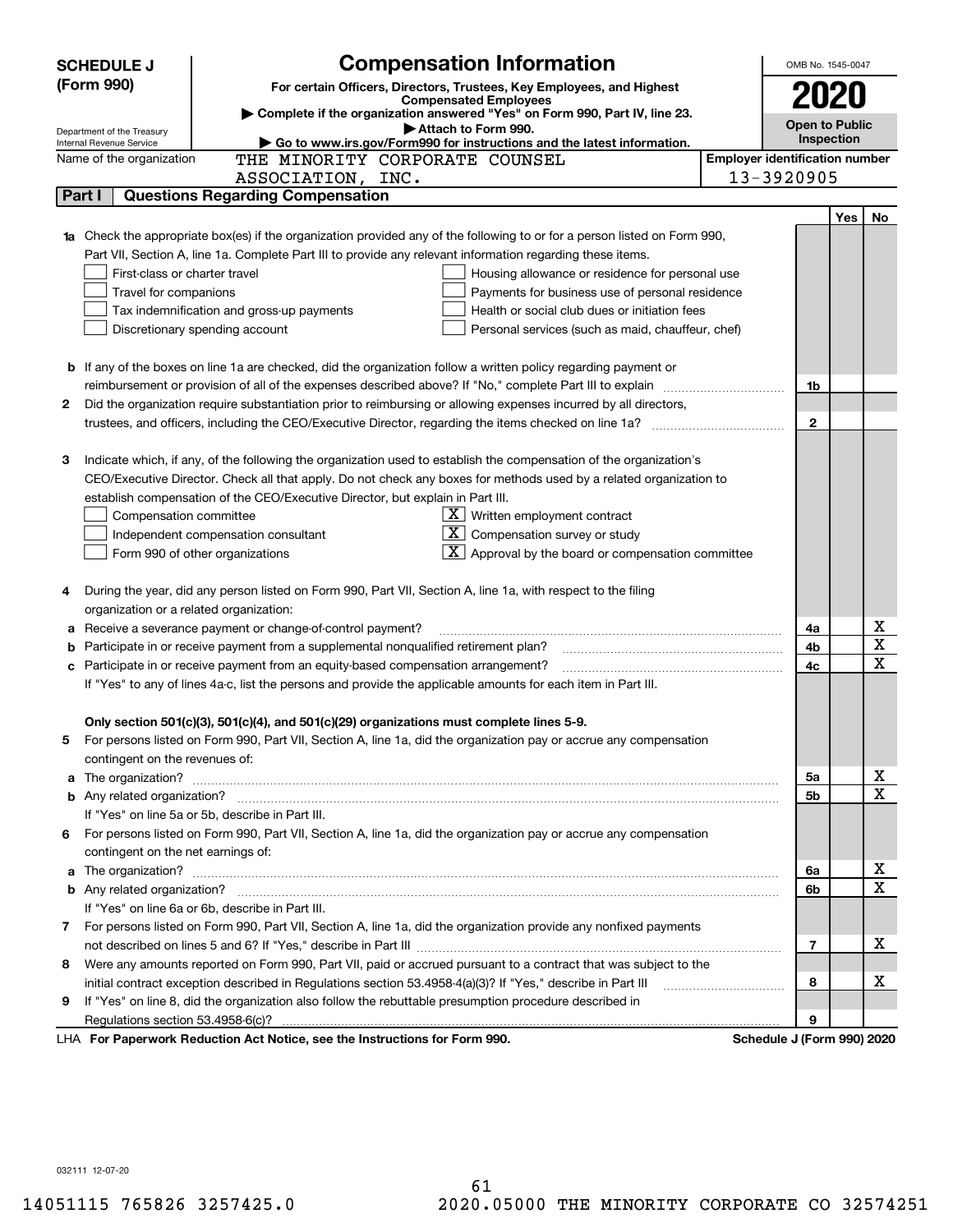## THE MINORITY CORPORATE COUNSEL

ASSOCIATION, INC.

**Part II Officers, Directors, Trustees, Key Employees, and Highest Compensated Employees.**  Schedule J (Form 990) 2020 Page Use duplicate copies if additional space is needed.

For each individual whose compensation must be reported on Schedule J, report compensation from the organization on row (i) and from related organizations, described in the instructions, on row (ii). Do not list any individuals that aren't listed on Form 990, Part VII.

**Note:**  The sum of columns (B)(i)-(iii) for each listed individual must equal the total amount of Form 990, Part VII, Section A, line 1a, applicable column (D) and (E) amounts for that individual.

|                              |                    |                          | (B) Breakdown of W-2 and/or 1099-MISC compensation |                                           | (C) Retirement and<br>other deferred | (D) Nontaxable<br>benefits | (E) Total of columns<br>$(B)(i)-(D)$ | (F) Compensation<br>in column (B)         |
|------------------------------|--------------------|--------------------------|----------------------------------------------------|-------------------------------------------|--------------------------------------|----------------------------|--------------------------------------|-------------------------------------------|
| (A) Name and Title           |                    | (i) Base<br>compensation | (ii) Bonus &<br>incentive<br>compensation          | (iii) Other<br>reportable<br>compensation | compensation                         |                            |                                      | reported as deferred<br>on prior Form 990 |
| <b>JEAN LEE</b><br>(1)       | (i)                | 320, 313.                | 78,000.                                            | 0.                                        | 12,304.                              | 9,909.                     | 420,526.                             | 0.                                        |
| PRESIDENT & CEO              | <u>(ii)</u>        | $\overline{0}$ .         | $\overline{0}$ .                                   | $\overline{0}$ .                          | $\overline{0}$ .                     | $\overline{0}$ .           | $\overline{0}$ .                     | 0.                                        |
| SOPHIA PILIOURAS<br>(2)      | (i)                | 191,770.                 | 46,791.                                            | $\overline{0}$ .                          | 7,711.                               | 8,558.                     | 254, 830.                            | $\overline{\mathbf{0}}$ .                 |
| PRESIDENT, ADVISORY PRACTICE | <u>(ii)</u>        | $\overline{0}$ .         | $\overline{0}$ .                                   | $\overline{0}$ .                          | $\overline{0}$ .                     | 0.                         | $\overline{0}$ .                     | $\overline{0}$ .                          |
|                              | $(\sf{i})$         |                          |                                                    |                                           |                                      |                            |                                      |                                           |
|                              | <u>(ii)</u>        |                          |                                                    |                                           |                                      |                            |                                      |                                           |
|                              | $(\sf{i})$         |                          |                                                    |                                           |                                      |                            |                                      |                                           |
|                              | <u>(ii)</u>        |                          |                                                    |                                           |                                      |                            |                                      |                                           |
|                              | (i)                |                          |                                                    |                                           |                                      |                            |                                      |                                           |
|                              | <u>(ii)</u>        |                          |                                                    |                                           |                                      |                            |                                      |                                           |
|                              | (i)                |                          |                                                    |                                           |                                      |                            |                                      |                                           |
|                              | <u>(ii)</u>        |                          |                                                    |                                           |                                      |                            |                                      |                                           |
|                              | (i)                |                          |                                                    |                                           |                                      |                            |                                      |                                           |
|                              | <u>(ii)</u>        |                          |                                                    |                                           |                                      |                            |                                      |                                           |
|                              | (i)                |                          |                                                    |                                           |                                      |                            |                                      |                                           |
|                              | <u>(ii)</u>        |                          |                                                    |                                           |                                      |                            |                                      |                                           |
|                              | (i)<br><u>(ii)</u> |                          |                                                    |                                           |                                      |                            |                                      |                                           |
|                              | (i)                |                          |                                                    |                                           |                                      |                            |                                      |                                           |
|                              | <u>(ii)</u>        |                          |                                                    |                                           |                                      |                            |                                      |                                           |
|                              | (i)                |                          |                                                    |                                           |                                      |                            |                                      |                                           |
|                              | <u>(ii)</u>        |                          |                                                    |                                           |                                      |                            |                                      |                                           |
|                              | (i)                |                          |                                                    |                                           |                                      |                            |                                      |                                           |
|                              | <u>(ii)</u>        |                          |                                                    |                                           |                                      |                            |                                      |                                           |
|                              | (i)                |                          |                                                    |                                           |                                      |                            |                                      |                                           |
|                              | <u>(ii)</u>        |                          |                                                    |                                           |                                      |                            |                                      |                                           |
|                              | (i)                |                          |                                                    |                                           |                                      |                            |                                      |                                           |
|                              | <u>(ii)</u>        |                          |                                                    |                                           |                                      |                            |                                      |                                           |
|                              | (i)                |                          |                                                    |                                           |                                      |                            |                                      |                                           |
|                              | <u>(ii)</u>        |                          |                                                    |                                           |                                      |                            |                                      |                                           |
|                              | (i)                |                          |                                                    |                                           |                                      |                            |                                      |                                           |
|                              | (ii)               |                          |                                                    |                                           |                                      |                            |                                      |                                           |

**Schedule J (Form 990) 2020**

**2**

13-3920905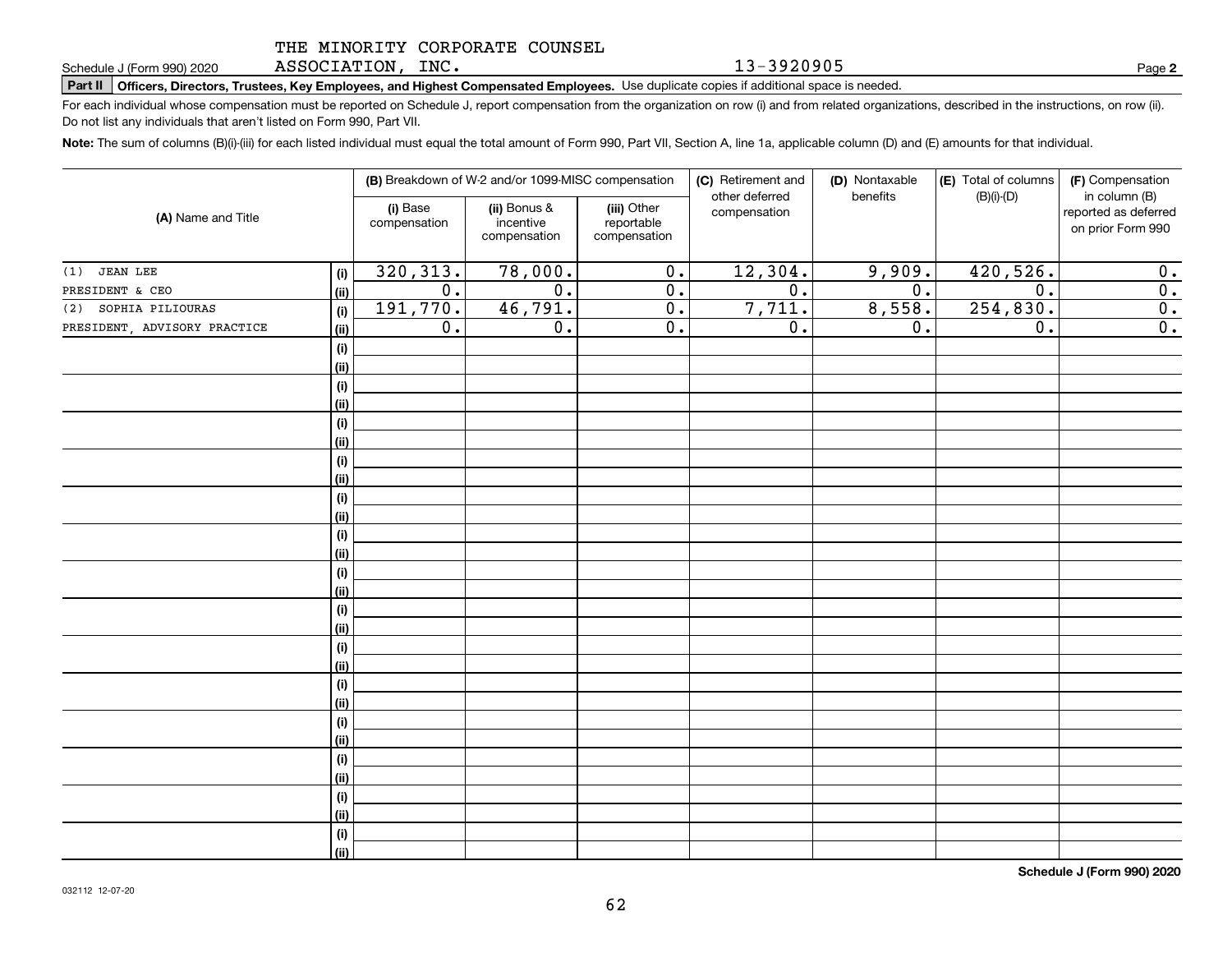| THE MINORITY CORPORATE COUNSEL |  |
|--------------------------------|--|
| ASSOCIATION, INC.              |  |

# **Part III Supplemental Information**

Schedule J (Form 990) 2020 ASSOCIATION, INC.<br>Part III Supplemental Information<br>Provide the information, explanation, or descriptions required for Part I, lines 1a, 1b, 3, 4a, 4b, 4c, 5a, 5b, 6a, 6b, 7, and 8, and for Part

**Schedule J (Form 990) 2020**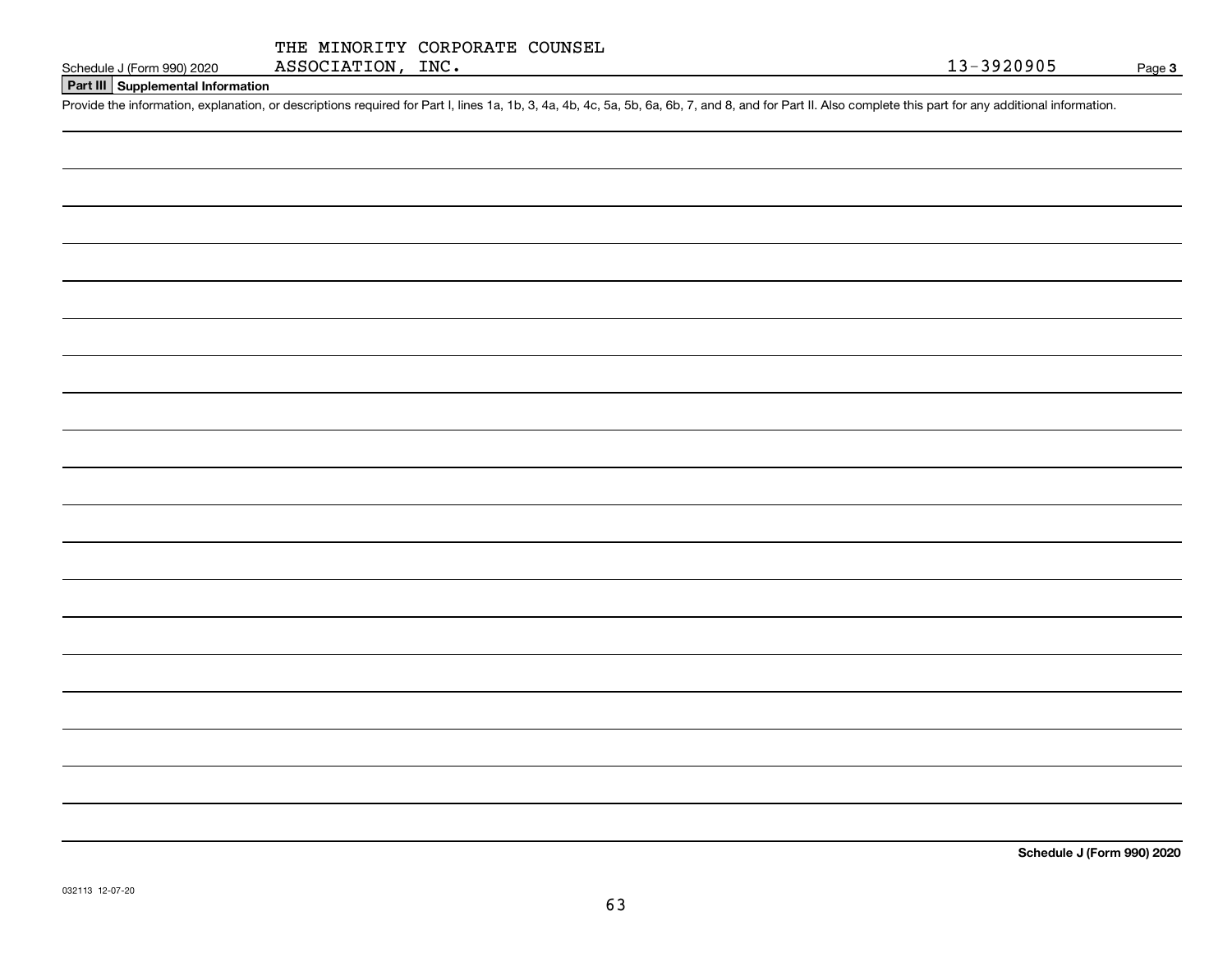**(Form 990 or 990-EZ)**

Department of the Treasury Internal Revenue Service Name of the organization

**Complete to provide information for responses to specific questions on Form 990 or 990-EZ or to provide any additional information. | Attach to Form 990 or 990-EZ. | Go to www.irs.gov/Form990 for the latest information. SCHEDULE O Supplemental Information to Form 990 or 990-EZ** THE MINORITY CORPORATE COUNSEL

**Open to Public InspectionEmployer identification number 2020**

OMB No. 1545-0047

ASSOCIATION, INC. 13-3920905

FORM 990, PART I, LINE 1, DESCRIPTION OF ORGANIZATION MISSION:

FIRMS

FORM 990, PART III, LINE 4D, OTHER PROGRAM SERVICES:

PUBLICATION: MCCA PUBLISHES "DIVERSITY AND THE BAR", A PUBLICATION

WHICH EXAMINES KEY DIVERSITY ISSUES IN THE LEGAL PROFESSION.

EXPENSES \$ 27,060. INCLUDING GRANTS OF \$ 0. REVENUE \$ 43,813.

SCHOLARSHIP: MCCA PROVIDES FINANCIAL SUPPORT TO INDIVIDUALS THAT HAVE

BEEN ACCEPTED TO AN ACCREDITED U.S. LAW SCHOOL AND HAVE DEMONSTRATED

LEADERSHIP AND AN INTEREST IN AND COMMITMENT TO DIVERSITY.

EXPENSES \$ 98,500. INCLUDING GRANTS OF \$ 90,000. REVENUE \$ 0.

JOB BANK: MCCA GENERATES REVENUE FROM MEMBERS' POSTING OF ADS ONLINE ON

BOXWOOD.

EXPENSES \$ 0. INCLUDING GRANTS OF \$ 0. REVENUE \$ 75,185.

FORM 990, PART VI, SECTION B, LINE 11B:

AN OUTSIDE PROFESSIONAL FIRM PREPARES THE FORM 990. UPON RECEIPT OF THE

DRAFT 990, THE PRESIDENT & CEO REVIEWS THE RETURN AND SENDS IT TO THE

EXECUTIVE COMMITTE FOR REVIEW AND APPROVAL VIA EMAIL.

FORM 990, PART VI, SECTION B, LINE 12C:

THE CONFLICT OF INTEREST POLICY WAS DISTRIBUTED IN 2020 AND MEMBERS OF THE

64

EXECUTIVE COMMITTEE WERE ASKED TO RETURN THE SIGNED COPIES.

032211 11-20-20 LHA For Paperwork Reduction Act Notice, see the Instructions for Form 990 or 990-EZ. Schedule O (Form 990 or 990-EZ) 2020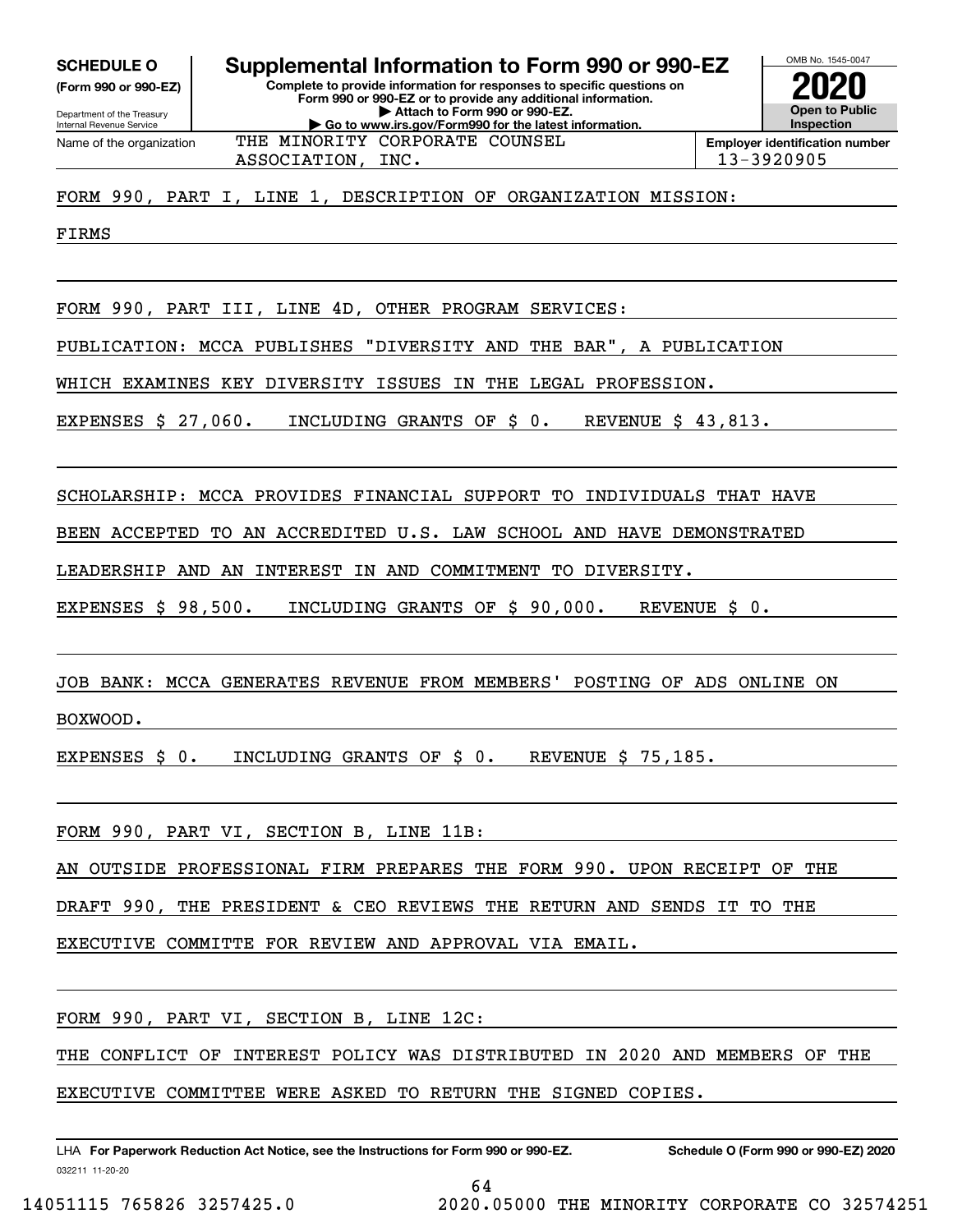| Schedule O (Form 990 or 990-EZ) 2020 |                                                        | Page 2                                              |
|--------------------------------------|--------------------------------------------------------|-----------------------------------------------------|
| Name of the organization             | THE MINORITY CORPORATE COUNSEL<br>ASSOCIATION,<br>INC. | <b>Employer identification number</b><br>13-3920905 |
|                                      | FORM 990, PART VI, SECTION B, LINE 15:                 |                                                     |

THE PRESIDENT & CEO REVIEWS THE SALARY INFORMATION AND PROVIDES MARKET

INFORMATION TO THE EXECUTIVE COMMITTEE. THE SALARY AND BONUSES OF EMPLOYEES

IS REVIEWED BY THE BOARD PRIOR TO THE IMPLEMENTATION OF ANY CHANGES.

FORM 990, PART VI, LINE 17, LIST OF STATES RECEIVING COPY OF FORM 990:

CA,NY,GA,AL,AR,FL,IL,KY,MA,MI,MN,NH,NJ,NM,NC,OK,OR,PA,UT,VA,WV,WI,RI,SC,TN

HI,KS,MD,MS,AK,CO,CT,DC,ME,ND,OH,WA

FORM 990, PART VI, SECTION C, LINE 19:

THIS INFORMATION IS MADE AVAILABLE TO THE PUBLIC UPON REQUEST.

FORM 990, PAGE 12, LINE 2C:

THERE WAS NO CHANGE IN THE PROCESS FOR OVERSEEING THE AUDIT FOR THE

PRIOR YEAR.

032212 11-20-20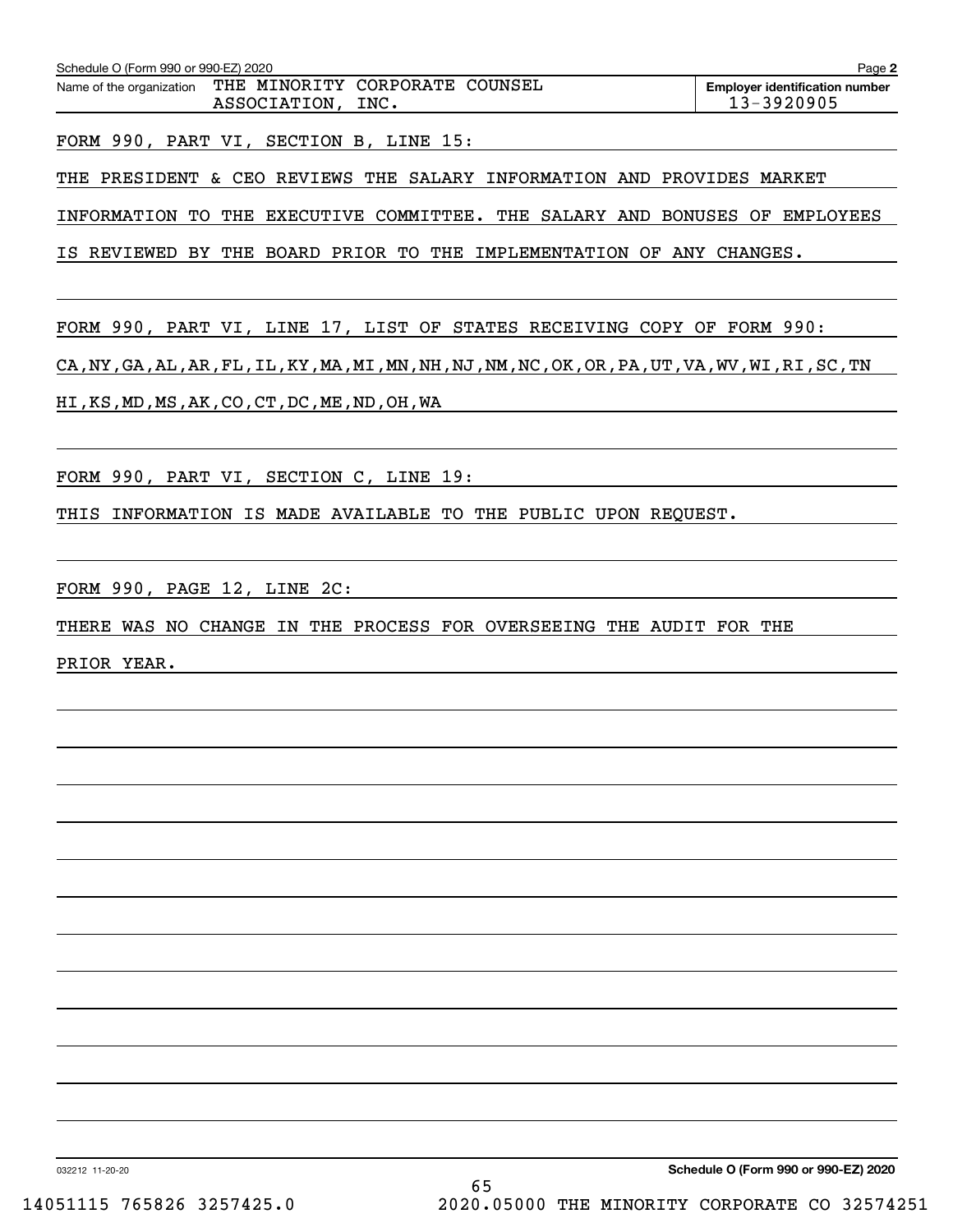### **2020 DEPRECIATION AND AMORTIZATION REPORT**

|              | FORM 990 PAGE 10                                |                           |            |            |                                              |             |                             | 990                          |                        |                       |                                  |                                          |                               |                                  |                                       |
|--------------|-------------------------------------------------|---------------------------|------------|------------|----------------------------------------------|-------------|-----------------------------|------------------------------|------------------------|-----------------------|----------------------------------|------------------------------------------|-------------------------------|----------------------------------|---------------------------------------|
| Asset<br>No. | Description                                     | Date<br>Acquired          | Method     | Life       | $\mathtt{C}$<br>$\circ$<br>n<br>$\mathsf{v}$ | Line<br>No. | Unadjusted<br>Cost Or Basis | Bus<br>$\frac{0}{0}$<br>Excl | Section 179<br>Expense | Reduction In<br>Basis | <b>Basis For</b><br>Depreciation | Beginning<br>Accumulated<br>Depreciation | Current<br>Sec 179<br>Expense | <b>Current Year</b><br>Deduction | Ending<br>Accumulated<br>Depreciation |
|              | DELL COMPUTER - CHARLES<br>1 HOLLINS            | 06/30/12                  | 200DB 5.00 |            | HY17                                         |             | 1,589.                      |                              |                        |                       | 1,589.                           | 1,589.                                   |                               | 0.                               | 1,589.                                |
|              | DELL COMPUTER - MAHZARINE<br>2 LAPTOP           | 08/31/12 200DB 5.00       |            |            | HY17                                         |             | 1,518.                      |                              |                        |                       | 1,518.                           | 1,518.                                   |                               | $\mathbf{0}$ .                   | 1,518.                                |
|              | 3 MAC COMPUTER - ANDREA PIMM                    | 03/31/13                  |            | 200DB 5.00 | HY17                                         |             | 1,641.                      |                              |                        |                       | 1,641.                           | 1,641.                                   |                               | 0.                               | 1,641.                                |
|              | DELL COMPUTER - ARACELY<br>4 LAPTOP             | 08/14/13                  |            | 200DB 5.00 | HY17                                         |             | 1,060.                      |                              |                        |                       | 1,060.                           | 1,060.                                   |                               | 0.                               | 1,060.                                |
|              | 5 DATAPRISE - NEW SERVERS                       | 03/31/13                  | 200DB 5.00 |            | HY17                                         |             | 15,671.                     |                              |                        |                       | 15,671.                          | 15,671.                                  |                               | 0.                               | 15,671.                               |
|              | 6 NEW LAPTOP                                    | 07/31/14                  |            | 200DB 5.00 | HY17                                         |             | 1,830.                      |                              |                        |                       | 1,830.                           | 1,830.                                   |                               | 0.                               | 1,830.                                |
|              | 7 LAPTOP                                        | 05/19/15                  |            | 200DB 5.00 | HY17                                         |             | 1,919.                      |                              |                        |                       | 1,919.                           | 1,791.                                   |                               | 128                              | 1,919.                                |
|              | 8 DELL LAPTOP                                   | 05/03/16                  |            | 200DB 5.00 | HY <sub>17</sub>                             |             | 1,067.                      |                              |                        |                       | 1,067.                           | 765.                                     |                               | 213                              | 978.                                  |
|              | 9 DELL LAPTOP                                   | 07/13/16                  |            | 200DB 5.00 | HY17                                         |             | 1,605.                      |                              |                        |                       | 1,605                            | 1,097.                                   |                               | 321                              | 1,418.                                |
|              | 10 SERVER REBUILD                               | 08/18/16                  | 200DB 5.00 |            | HY17                                         |             | 3,700.                      |                              |                        |                       | 3,700.                           | 2,467.                                   |                               | 740                              | 3,207.                                |
| 11           | <b>EMAIL MIGRATION</b>                          | 08/18/16                  | 200DB 5.00 |            | HY17                                         |             | 3,770.                      |                              |                        |                       | 3,770                            | 2,513.                                   |                               | 754                              | 3,267.                                |
|              | 12 SURFACE LAPTOP                               | 12/06/16 200DB 5.00       |            |            | HY17                                         |             | 1,564.                      |                              |                        |                       | 1,564.                           | 964.                                     |                               | 313                              | 1,277.                                |
|              | 13 DELL LATITUDE LAPTOP<br>SERVER REBUILD/EMAIL | 12/06/16                  | 200DB 5.00 |            | HY17                                         |             | 1,249.                      |                              |                        |                       | 1,249.                           | 770.                                     |                               | 250                              | 1,020.                                |
|              | 14   MIGRATION<br>SERVER REBUILD/EMAIL          | 12/28/16 200DB 5.00       |            |            | HY17                                         |             | 3,720.                      |                              |                        |                       | 3,720.                           | 2,232.                                   |                               | 744.                             | 2,976.                                |
|              | 15 MIGRATION                                    | 12/28/16                  | 200DB 5.00 |            | HY17                                         |             | 3,792.                      |                              |                        |                       | 3,792.                           | 2,275.                                   |                               | 758                              | 3,033.                                |
|              | 16 DELL LAPTOP                                  | 04/03/17                  |            | 200DB 5.00 | HY17                                         |             | 1,269.                      |                              |                        |                       | 1,269.                           | 698.                                     |                               | 254                              | 952.                                  |
|              | 17 PARAGON PRINTER                              | 03/26/18                  |            | 200DB 5.00 | HY17                                         |             | 1,120.                      |                              |                        |                       | 1,120                            | 392.                                     |                               | 224                              | 616.                                  |
|              | 40 MICROSOFT LAPTOP                             | 08/25/20 200DB 5.00 HY19B |            |            |                                              |             | 2,231.                      |                              |                        |                       | 2,231.                           |                                          |                               | 446.                             | 446.                                  |

028111 04-01-20

(D) - Asset disposed \* ITC, Salvage, Bonus, Commercial Revitalization Deduction, GO Zone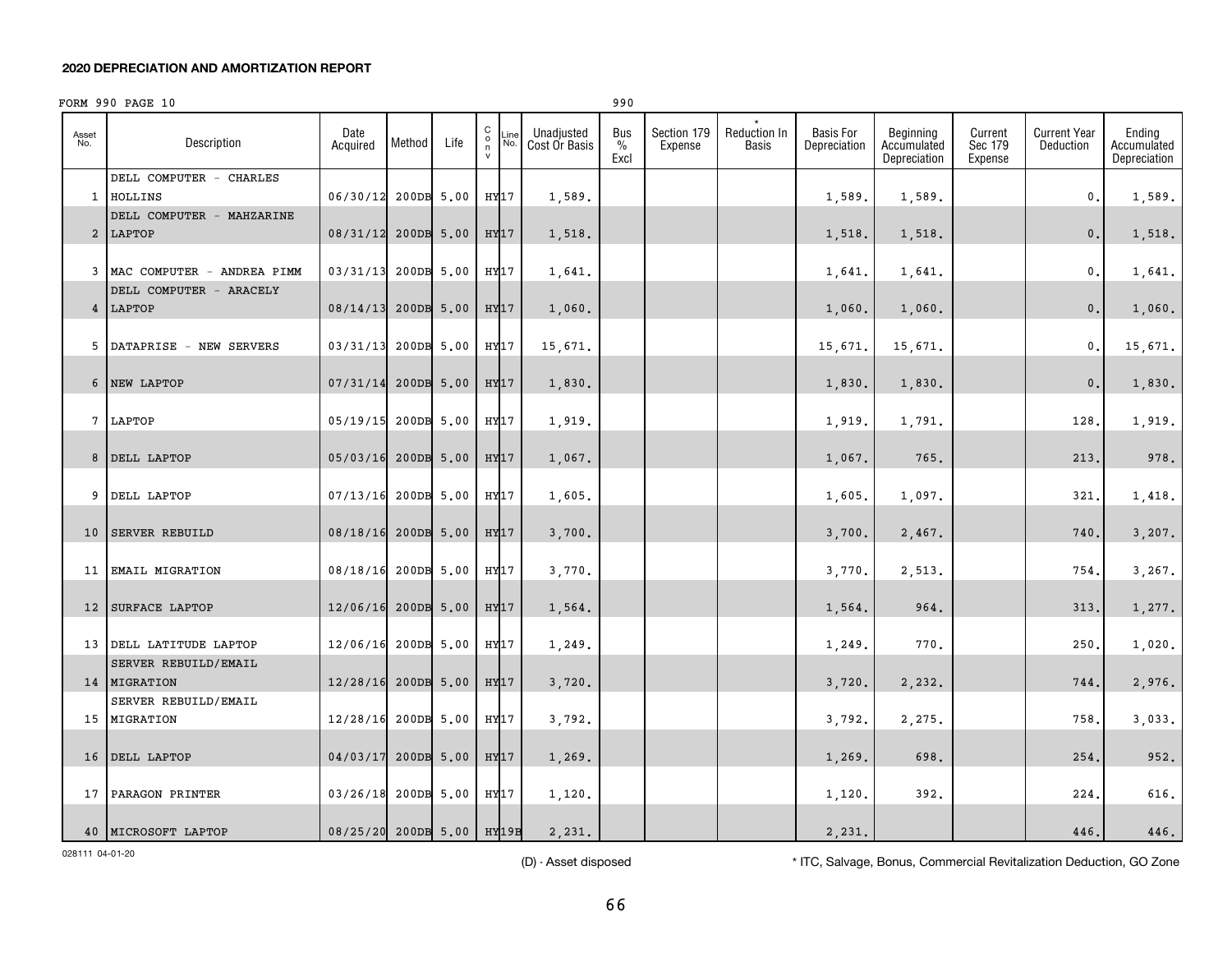### **2020 DEPRECIATION AND AMORTIZATION REPORT**

|              | FORM 990 PAGE 10                           |                  |        |      |                                                     |             |                             | 990                 |                        |                       |                                  |                                          |                               |                                  |                                       |
|--------------|--------------------------------------------|------------------|--------|------|-----------------------------------------------------|-------------|-----------------------------|---------------------|------------------------|-----------------------|----------------------------------|------------------------------------------|-------------------------------|----------------------------------|---------------------------------------|
| Asset<br>No. | Description                                | Date<br>Acquired | Method | Life | $\begin{smallmatrix} 0 \\ 0 \\ 7 \end{smallmatrix}$ | Line<br>No. | Unadjusted<br>Cost Or Basis | Bus<br>$\%$<br>Excl | Section 179<br>Expense | Reduction In<br>Basis | <b>Basis For</b><br>Depreciation | Beginning<br>Accumulated<br>Depreciation | Current<br>Sec 179<br>Expense | <b>Current Year</b><br>Deduction | Ending<br>Accumulated<br>Depreciation |
|              | * 990 PAGE 10 TOTAL -                      |                  |        |      |                                                     |             | 50,315.                     |                     |                        |                       | 50,315.                          | 39,273.                                  |                               | 5,145.                           | 44, 418.                              |
| 18           | DORIS DATABASE                             | 09/30/07         | SL     | 3,00 |                                                     | 16          | 790.                        |                     |                        |                       | 790.                             | 790.                                     |                               | $\mathbf{0}$ .                   | 790.                                  |
| 19           | <b>DORIS DATABASE</b>                      | 04/30/08         | SL     | 3.00 |                                                     | 16          | 1,825.                      |                     |                        |                       | 1,825.                           | 1,825.                                   |                               | 0.                               | 1,825.                                |
| 20           | DORIS DATABASE                             | 06/30/08 SL      |        | 3,00 |                                                     | 16          | 2,015.                      |                     |                        |                       | 2,015.                           | 2,015.                                   |                               | 0.                               | 2,015.                                |
|              | 21 DORIS DATABASE                          | $07/31/08$ SL    |        | 3.00 |                                                     | 16          | 270.                        |                     |                        |                       | 270.                             | 270.                                     |                               | $\mathfrak{o}$ .                 | 270.                                  |
|              | 22 DORIS DATABASE                          | 09/30/08 SL      |        | 3,00 |                                                     | 16          | 95.                         |                     |                        |                       | 95.                              | 95.                                      |                               | 0.                               | 95.                                   |
| 23           | ADOBE SOFTWARE                             | 12/05/08         | SL     | 3.00 |                                                     | 16          | 1,524.                      |                     |                        |                       | 1,524.                           | 1,524.                                   |                               | $^{\circ}$ .                     | 1,524.                                |
|              | 24 DOCD DATABASE                           | $01/01/11$ SL    |        | 3.00 |                                                     | 16          | 13,400.                     |                     |                        |                       | 13,400.                          | 13,400.                                  |                               | 0.                               | 13,400.                               |
| 25           | DOCD DATABASE - UPGRADE                    | 03/30/12         | SL     | 3.00 |                                                     | 16          | 2,000.                      |                     |                        |                       | 2,000.                           | 2,000.                                   |                               | 0.                               | 2,000.                                |
|              | 26 ADOBE SOFTWARE - IMAC                   | 03/31/15 SL      |        | 3.00 |                                                     | 16          | 1,332.                      |                     |                        |                       | 1,332.                           | 1,332.                                   |                               | 0.                               | 1,332.                                |
|              | 27 ADOBE SOFTWARE - IMAC                   | 03/31/16         | SL     | 3.00 |                                                     | 16          | 1,332.                      |                     |                        |                       | 1,332.                           | 1,332.                                   |                               | 0.                               | 1,332.                                |
|              | <b>IDEATION - WEBSITE</b><br>28 REBRANDING | 01/10/17         | SL     | 3.00 |                                                     | 16          | 18,000.                     |                     |                        |                       | 18,000.                          | 16,250.                                  |                               | 1,750.                           | 18,000.                               |
| 29           | <b>IDEATION - WEBSITE</b><br>REBRANDING    | 02/14/17         | SL     | 3.00 |                                                     | 16          | 12,000.                     |                     |                        |                       | 12,000.                          | 10,833.                                  |                               | 1,167.                           | 12,000.                               |
|              | <b>IDEATION - WEBSITE</b><br>30 REBRANDING | 03/14/17         | SL     | 3.00 |                                                     | 16          | 12,000.                     |                     |                        |                       | 12,000.                          | 10,833.                                  |                               | 1,167.                           | 12,000.                               |
|              | <b>IDEATION - WEBSITE</b><br>31 REBRANDING | 03/31/17         | SL     | 3.00 |                                                     | 16          | 15,000.                     |                     |                        |                       | 15,000.                          | 13,542.                                  |                               | 1,458.                           | 15,000.                               |
|              | <b>IDEATION - WEBSITE</b><br>32 REBRANDING | 04/14/17         | SL     | 3.00 |                                                     | 16          | 13,500.                     |                     |                        |                       | 13,500.                          | 12,188.                                  |                               | 1,313.                           | 13,501.                               |
|              | 42 DATAPRISE SOFTWARE                      | 06/09/20         | SL     | 3.00 |                                                     | 16          | 5,365.                      |                     |                        |                       | 5,365.                           |                                          |                               | 1,788.                           | 1,788.                                |
|              | * 990 PAGE 10 TOTAL $-$                    |                  |        |      |                                                     |             | 100,448.                    |                     |                        |                       | 100,448.                         | 88.229.                                  |                               | 8.643.                           | 96.872.                               |

(D) - Asset disposed \* ITC, Salvage, Bonus, Commercial Revitalization Deduction, GO Zone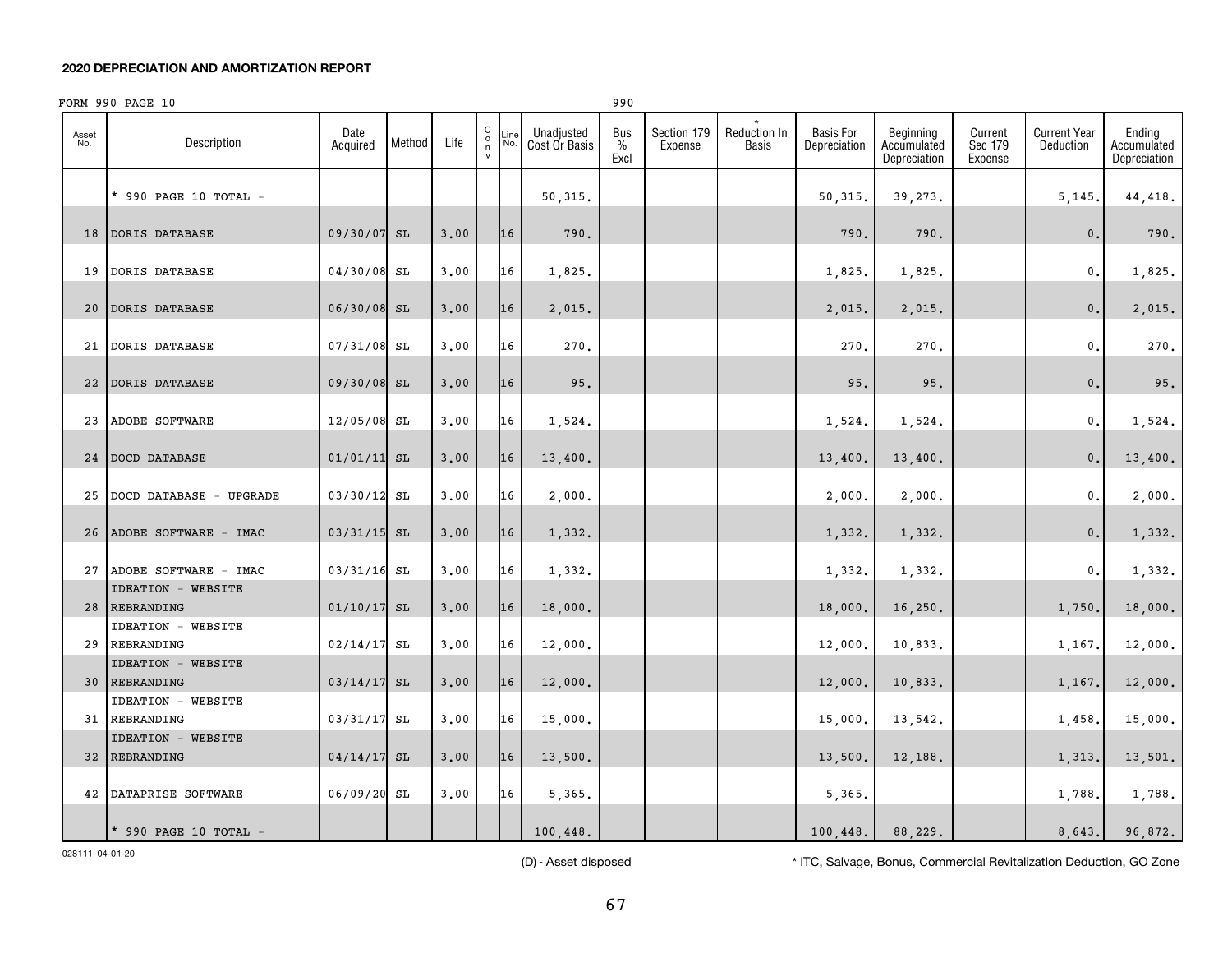### **2020 DEPRECIATION AND AMORTIZATION REPORT**

|              | FORM 990 PAGE 10                                   |                     |            |      |                                               |             |                             | 990                 |                        |                       |                                  |                                          |                               |                                  |                                       |
|--------------|----------------------------------------------------|---------------------|------------|------|-----------------------------------------------|-------------|-----------------------------|---------------------|------------------------|-----------------------|----------------------------------|------------------------------------------|-------------------------------|----------------------------------|---------------------------------------|
| Asset<br>No. | Description                                        | Date<br>Acquired    | Method     | Life | $\begin{array}{c} C \\ 0 \\ \eta \end{array}$ | Line<br>No. | Unadjusted<br>Cost Or Basis | Bus<br>$\%$<br>Excl | Section 179<br>Expense | Reduction In<br>Basis | <b>Basis For</b><br>Depreciation | Beginning<br>Accumulated<br>Depreciation | Current<br>Sec 179<br>Expense | <b>Current Year</b><br>Deduction | Ending<br>Accumulated<br>Depreciation |
|              | HOME & HOLIDAY DESIGN -<br>33 JOE'S OFFICE DESK    | 08/03/12            | 200DB 5.00 |      | HY17                                          |             | 2,999.                      |                     |                        |                       | 2,999.                           | 2,999.                                   |                               | 0.                               | 2,999.                                |
|              | HOME & HOLIDAY DESIGN -<br>34 JOE'S GLASS TABLE    | 08/03/12 200DB 5.00 |            |      | HY17                                          |             | 550.                        |                     |                        |                       | 550.                             | 550.                                     |                               | $\mathbf{0}$ .                   | $550.$                                |
| 35           | FURNISH NEW OFFICE - MAZ                           | 03/12/15 200DB 5.00 |            |      | HY17                                          |             | 3,376.                      |                     |                        |                       | 3,376.                           | 3,263.                                   |                               | 113.                             | 3,376.                                |
|              | 36 NEW TELEVISION - MARKETING                      | 12/15/15            | 200DB 5.00 |      | HY17                                          |             | 1,090.                      |                     |                        |                       | 1,090.                           | 890.                                     |                               | 200.                             | 1,090.                                |
|              | SKB PROCUREMENT - NEW OFFICE<br>37 SUITE FURNITURE | 02/03/17            | 200DB 5.00 |      | HY17                                          |             | 22,641.                     |                     |                        |                       | 22,641.                          | 13,207.                                  |                               | 4,528.                           | 17,735.                               |
| 38           | YEBO MAGAZINE HOLDER                               | 09/21/18 200DB 5.00 |            |      | HY17                                          |             | 1,642.                      |                     |                        |                       | 1,642.                           | 410.                                     |                               | 328                              | 738.                                  |
| 39           | YEBO MAGAZINE HOLDER                               | 10/26/18            | 200DB 5.00 |      | HY17                                          |             | 2,327.                      |                     |                        |                       | 2,327.                           | 543.                                     |                               | 465.                             | 1,008.                                |
|              | 41 EVODESK - DESK FOR JEAN                         | 05/15/20            | 200DB 5.00 |      | HY19B                                         |             | 1,183.                      |                     |                        |                       | 1,183.                           |                                          |                               | 20                               | 20.                                   |
|              | * 990 PAGE 10 TOTAL -<br>* GRAND TOTAL 990 PAGE 10 |                     |            |      |                                               |             | 35,808.                     |                     |                        |                       | 35,808.                          | 21,862.                                  |                               | 5,654.                           | 27,516.                               |
|              | <b>DEPR</b>                                        |                     |            |      |                                               |             | 186,571.                    |                     |                        |                       | 186,571.                         | 149,364.                                 |                               | 19,442                           | 168,806.                              |
|              |                                                    |                     |            |      |                                               |             |                             |                     |                        |                       |                                  |                                          |                               |                                  |                                       |
|              | CURRENT YEAR ACTIVITY                              |                     |            |      |                                               |             |                             |                     |                        |                       |                                  |                                          |                               |                                  |                                       |
|              | BEGINNING BALANCE                                  |                     |            |      |                                               |             | 177,792.                    |                     |                        | $\mathbf{0}$ .        | 177, 792.                        | 149,364.                                 |                               |                                  | 166,552.                              |
|              | ACQUISITIONS                                       |                     |            |      |                                               |             | 8,779.                      |                     |                        | 0.                    | 8,779.                           | 0.                                       |                               |                                  | 2,254.                                |
|              | DISPOSITIONS/RETIRED                               |                     |            |      |                                               |             | $\mathbf{0}$ .              |                     |                        | 0.                    | $\mathbf{0}$ .                   | $\mathfrak o$ .                          |                               |                                  | $\mathbf{0}$ .                        |
|              | ENDING BALANCE                                     |                     |            |      |                                               |             | 186,571.                    |                     |                        | 0.                    | 186,571.                         | 149,364.                                 |                               |                                  | 168,806.                              |
|              | ENDING ACCUM DEPR                                  |                     |            |      |                                               |             |                             |                     |                        |                       |                                  | 168,806.                                 |                               |                                  |                                       |
|              | ENDING BOOK VALUE                                  |                     |            |      |                                               |             |                             |                     |                        |                       |                                  | 17,765.                                  |                               |                                  |                                       |

(D) - Asset disposed \* ITC, Salvage, Bonus, Commercial Revitalization Deduction, GO Zone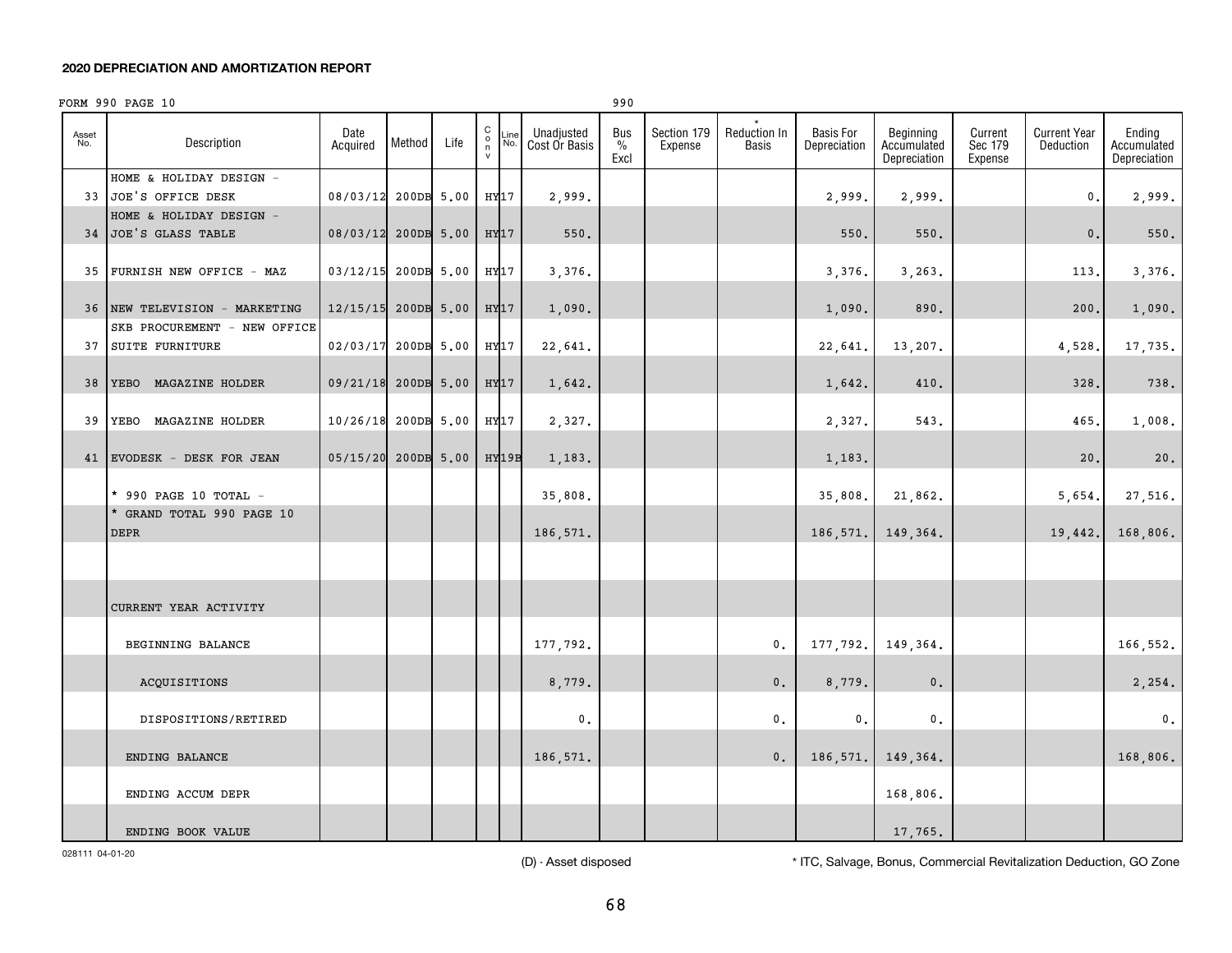|     | THE MINORITY CORPORATE COUNSEL<br>ASSOCIATION, INC.                                                                                                                                                                            |    |     |                                                                                                                                          | 13-3920905 |                   |
|-----|--------------------------------------------------------------------------------------------------------------------------------------------------------------------------------------------------------------------------------|----|-----|------------------------------------------------------------------------------------------------------------------------------------------|------------|-------------------|
|     | Form 990-W                                                                                                                                                                                                                     |    |     | <b>Estimated Tax on Unrelated Business Taxable</b><br><b>Income for Tax-Exempt Organizations</b>                                         |            | OMB No. 1545-0047 |
|     | (Worksheet)<br>Department of the Treasury                                                                                                                                                                                      |    |     | (and on Investment Income for Private Foundations) FORM 990-T<br>Go to www.irs.gov/Form990W for instructions and the latest information. |            | 2021              |
|     | Internal Revenue Service                                                                                                                                                                                                       |    |     | Keep for your records. Do not send to the Internal Revenue Service.                                                                      |            |                   |
| 1   | Unrelated business taxable income expected in the tax year manufactured contains and the state of business taxable income expected in the tax year manufactured contains and the state of the state of the state of the state  |    |     |                                                                                                                                          |            | -1                |
| 2   |                                                                                                                                                                                                                                |    |     |                                                                                                                                          |            | $\mathbf{2}$      |
| 3   | Alternative minimum tax for trusts. See instructions maturities and the content of the set of the set of the state of the set of the set of the set of the set of the set of the set of the set of the set of the set of the s |    |     |                                                                                                                                          |            | 3                 |
| 4   | Total. Add lines 2 and 3 manufactured and control and control of the 2 and 3 manufactured and 3 manufactured and control and control and control and control and control and control and control and control and control and c |    |     |                                                                                                                                          |            | 4                 |
| 5   | Estimated tax credits. See instructions entertainment contains and all the set of the set of the set of the set of the set of the set of the set of the set of the set of the set of the set of the set of the set of the set  |    |     |                                                                                                                                          |            | 5                 |
| 6   |                                                                                                                                                                                                                                |    |     |                                                                                                                                          |            | 6                 |
| 7   | Other taxes. See instructions                                                                                                                                                                                                  |    |     |                                                                                                                                          |            | 7                 |
| 8   |                                                                                                                                                                                                                                |    |     |                                                                                                                                          |            | 8                 |
| 9   |                                                                                                                                                                                                                                |    |     |                                                                                                                                          |            | 9                 |
|     | 10a Subtract line 9 from line 8. Note: If less than \$500, the organization is not required to make                                                                                                                            |    |     |                                                                                                                                          |            |                   |
|     | Enter the tax shown on the 2020 return. See instructions. <b>Caution:</b> If                                                                                                                                                   |    |     | 10a                                                                                                                                      |            |                   |
|     | zero or the tax year was for less than 12 months, skip this line                                                                                                                                                               |    |     |                                                                                                                                          |            |                   |
|     | and enter the amount from line 10a on line 10c                                                                                                                                                                                 |    |     | 10 <sub>b</sub>                                                                                                                          | 147.       |                   |
|     | c 2021 Estimated Tax. Enter the smaller of line 10a or line 10b. If the organization is required to skip line 10b, enter the amount                                                                                            |    |     |                                                                                                                                          |            |                   |
|     | from line 10a on line 10c                                                                                                                                                                                                      |    |     | ADJUSTED TO                                                                                                                              |            | 160.<br>10c       |
|     |                                                                                                                                                                                                                                |    | (a) | (b)                                                                                                                                      | (c)        | (d)               |
| 11  | Installment due dates. See instructions<br>.                                                                                                                                                                                   | 11 |     |                                                                                                                                          |            | 12/15/21          |
| 12  | <b>Required installments.</b> Enter 25% of line 10c in                                                                                                                                                                         |    |     |                                                                                                                                          |            |                   |
|     | columns (a) through (d). But see instructions if                                                                                                                                                                               |    |     |                                                                                                                                          |            |                   |
|     | the organization uses the annualized income                                                                                                                                                                                    |    |     |                                                                                                                                          |            |                   |
|     | installment method, the adjusted seasonal                                                                                                                                                                                      |    |     |                                                                                                                                          |            |                   |
|     | installment method, or is a "large organization."<br>.                                                                                                                                                                         | 12 |     |                                                                                                                                          |            | 160.              |
|     |                                                                                                                                                                                                                                |    |     |                                                                                                                                          |            |                   |
| 13  | 2020 Overpayment. See instructions                                                                                                                                                                                             | 13 |     |                                                                                                                                          |            |                   |
| 14  | <b>Payment due (Subtract line 13 from line 12)</b>                                                                                                                                                                             | 14 |     |                                                                                                                                          |            | 160.              |
| LHA | For Paperwork Reduction Act Notice, see instructions.                                                                                                                                                                          |    |     |                                                                                                                                          |            | Form 990-W (2021) |

LHA

023801 02-02-21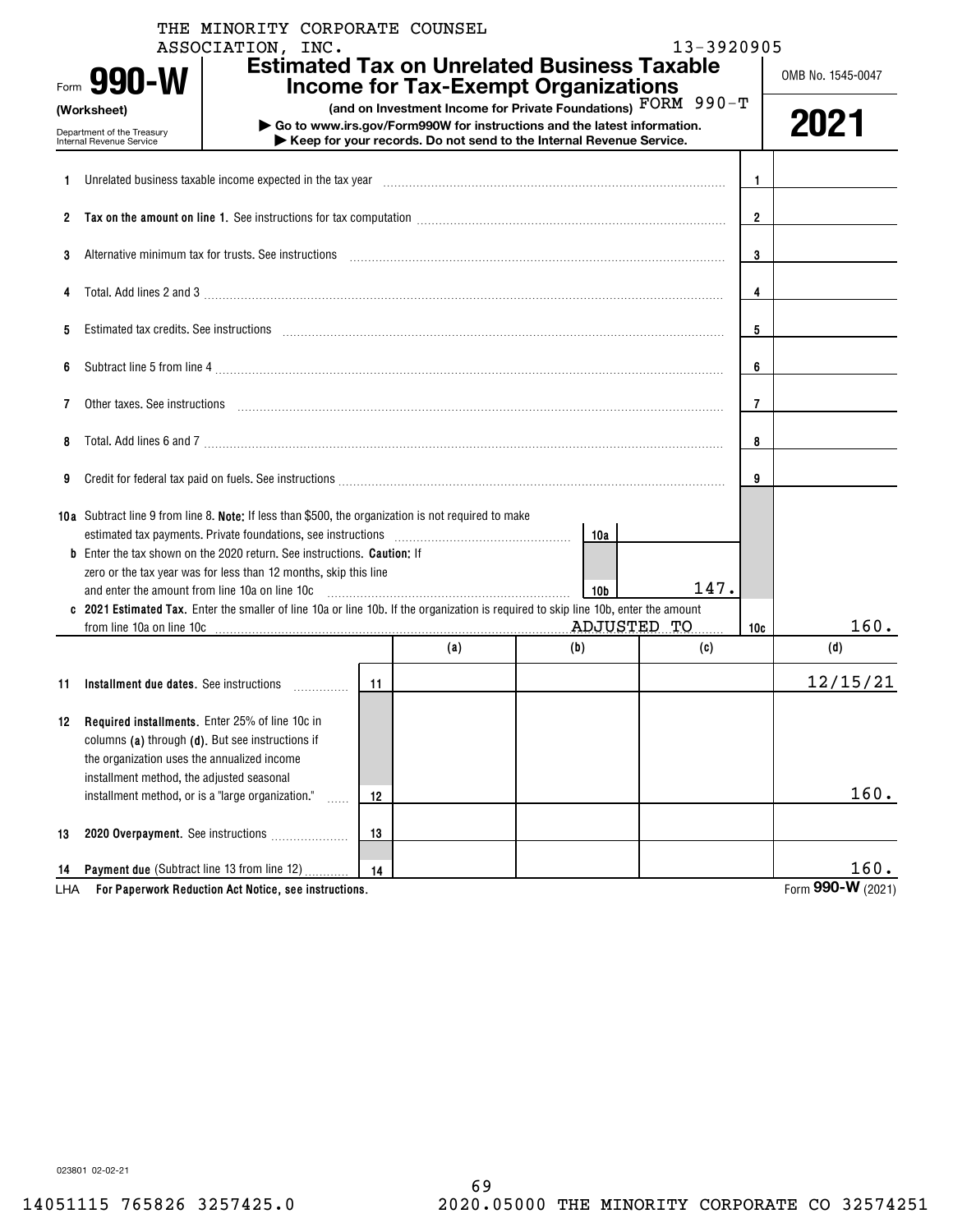(Rev. January 2020)

# **Application for Automatic Extension of Time To File an Exempt Organization Return**

Department of the Treasury Internal Revenue Service

**| File a separate application for each return.**

**| Go to www.irs.gov/Form8868 for the latest information.**

**Electronic filing (e-file).**  You can electronically file Form 8868 to request a 6-month automatic extension of time to file any of the filing of this form, visit www.irs.gov/e-file-providers/e-file-for-charities-and-non-profits. forms listed below with the exception of Form 8870, Information Return for Transfers Associated With Certain Personal Benefit Contracts, for which an extension request must be sent to the IRS in paper format (see instructions). For more details on the electronic

## **Automatic 6-Month Extension of Time.** Only submit original (no copies needed).

All corporations required to file an income tax return other than Form 990-T (including 1120-C filers), partnerships, REMICs, and trusts must use Form 7004 to request an extension of time to file income tax returns.

| Type or<br>print                                          | Name of exempt organization or other filer, see instructions.<br>Taxpayer identification number (TIN)<br>THE MINORITY CORPORATE COUNSEL            |        |                                                                                |                |                                              |                         |  |  |  |  |  |  |
|-----------------------------------------------------------|----------------------------------------------------------------------------------------------------------------------------------------------------|--------|--------------------------------------------------------------------------------|----------------|----------------------------------------------|-------------------------|--|--|--|--|--|--|
|                                                           | ASSOCIATION, INC.                                                                                                                                  |        |                                                                                |                | 13-3920905                                   |                         |  |  |  |  |  |  |
| File by the<br>due date for<br>filing your<br>return. See | Number, street, and room or suite no. If a P.O. box, see instructions.<br>1111 PENNSYLVANIA AVE, NW                                                |        |                                                                                |                |                                              |                         |  |  |  |  |  |  |
| instructions.                                             | City, town or post office, state, and ZIP code. For a foreign address, see instructions.<br>WASHINGTON, DC<br>20004                                |        |                                                                                |                |                                              |                         |  |  |  |  |  |  |
|                                                           | Enter the Return Code for the return that this application is for (file a separate application for each return)                                    |        |                                                                                |                |                                              | $\mathbf 0$<br>7        |  |  |  |  |  |  |
| <b>Application</b>                                        |                                                                                                                                                    | Return | Application                                                                    |                |                                              | Return                  |  |  |  |  |  |  |
| Is For                                                    |                                                                                                                                                    | Code   | <b>Is For</b>                                                                  |                |                                              | Code                    |  |  |  |  |  |  |
|                                                           | Form 990 or Form 990-EZ                                                                                                                            | 01     | Form 990-T (corporation)                                                       |                |                                              | 07                      |  |  |  |  |  |  |
| Form 990-BL                                               |                                                                                                                                                    | 02     | Form 1041-A                                                                    |                |                                              | 08                      |  |  |  |  |  |  |
|                                                           | Form 4720 (individual)                                                                                                                             | 03     | Form 4720 (other than individual)                                              |                |                                              | 09                      |  |  |  |  |  |  |
| Form 990-PF                                               |                                                                                                                                                    | 04     | Form 5227                                                                      |                |                                              | 10                      |  |  |  |  |  |  |
|                                                           | Form 990-T (sec. 401(a) or 408(a) trust)                                                                                                           | 05     | Form 6069                                                                      |                |                                              | 11                      |  |  |  |  |  |  |
|                                                           | Form 990-T (trust other than above)                                                                                                                | 06     | Form 8870                                                                      |                |                                              | 12                      |  |  |  |  |  |  |
|                                                           | THE ORGANIZATION                                                                                                                                   |        |                                                                                |                |                                              |                         |  |  |  |  |  |  |
|                                                           | • The books are in the care of $\blacktriangleright$ 1111 PENNSYLVANIA AVE, NW - WASHINGTON, DC 20004                                              |        |                                                                                |                |                                              |                         |  |  |  |  |  |  |
|                                                           | Telephone No. $\triangleright$ 202-739-5901                                                                                                        |        | Fax No. $\blacktriangleright$                                                  |                |                                              |                         |  |  |  |  |  |  |
|                                                           |                                                                                                                                                    |        |                                                                                |                |                                              |                         |  |  |  |  |  |  |
|                                                           | If this is for a Group Return, enter the organization's four digit Group Exemption Number (GEN) [If this is for the whole group, check this        |        |                                                                                |                |                                              |                         |  |  |  |  |  |  |
| $box \blacktriangleright$                                 | . If it is for part of the group, check this box $\blacktriangleright$                                                                             |        | and attach a list with the names and TINs of all members the extension is for. |                |                                              |                         |  |  |  |  |  |  |
|                                                           |                                                                                                                                                    |        |                                                                                |                |                                              |                         |  |  |  |  |  |  |
| 1                                                         | I request an automatic 6-month extension of time until                                                                                             |        | <b>NOVEMBER 15, 2021</b>                                                       |                | , to file the exempt organization return for |                         |  |  |  |  |  |  |
|                                                           | the organization named above. The extension is for the organization's return for:                                                                  |        |                                                                                |                |                                              |                         |  |  |  |  |  |  |
|                                                           | $\blacktriangleright$ $\boxed{\text{X}}$ calendar year 2020 or                                                                                     |        |                                                                                |                |                                              |                         |  |  |  |  |  |  |
|                                                           | tax year beginning<br>and ending and ending                                                                                                        |        |                                                                                |                |                                              |                         |  |  |  |  |  |  |
|                                                           |                                                                                                                                                    |        |                                                                                |                |                                              |                         |  |  |  |  |  |  |
| 2                                                         | If the tax year entered in line 1 is for less than 12 months, check reason:<br>Change in accounting period                                         |        | Initial return                                                                 | Final return   |                                              |                         |  |  |  |  |  |  |
| За                                                        | If this application is for Forms 990-BL, 990-PF, 990-T, 4720, or 6069, enter the tentative tax, less                                               |        |                                                                                |                |                                              |                         |  |  |  |  |  |  |
|                                                           | any nonrefundable credits. See instructions.                                                                                                       |        |                                                                                | За             | \$                                           | 0.                      |  |  |  |  |  |  |
| b                                                         | If this application is for Forms 990-PF, 990-T, 4720, or 6069, enter any refundable credits and                                                    |        |                                                                                |                |                                              |                         |  |  |  |  |  |  |
|                                                           | estimated tax payments made. Include any prior year overpayment allowed as a credit.                                                               |        |                                                                                | 3b             | \$                                           | $0$ .                   |  |  |  |  |  |  |
| c                                                         | Balance due. Subtract line 3b from line 3a. Include your payment with this form, if required, by                                                   |        |                                                                                |                |                                              |                         |  |  |  |  |  |  |
|                                                           | using EFTPS (Electronic Federal Tax Payment System). See instructions.                                                                             |        |                                                                                | 3 <sub>c</sub> |                                              | 0.                      |  |  |  |  |  |  |
| instructions.                                             | Caution: If you are going to make an electronic funds withdrawal (direct debit) with this Form 8868, see Form 8453-EO and Form 8879-EO for payment |        |                                                                                |                |                                              |                         |  |  |  |  |  |  |
| LHA                                                       | For Privacy Act and Paperwork Reduction Act Notice, see instructions.                                                                              |        |                                                                                |                |                                              | Form 8868 (Rev. 1-2020) |  |  |  |  |  |  |

023841 04-01-20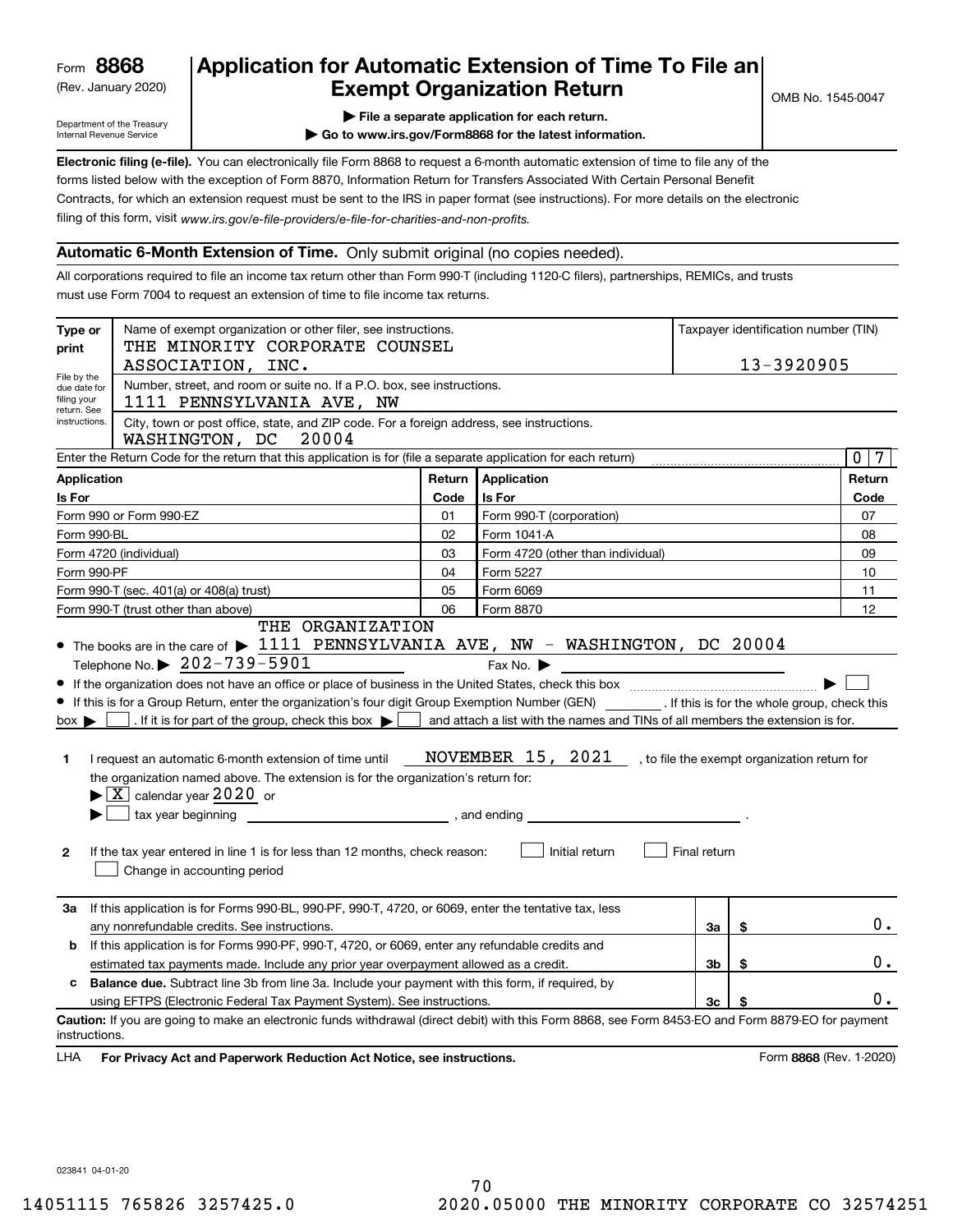|                                                                                                          |            | EXTENDED TO NOVEMBER 15, 2021                                                                                                                                                     |                |                                                               |
|----------------------------------------------------------------------------------------------------------|------------|-----------------------------------------------------------------------------------------------------------------------------------------------------------------------------------|----------------|---------------------------------------------------------------|
| Form $990 - T$                                                                                           |            | <b>Exempt Organization Business Income Tax Return</b><br>(and proxy tax under section 6033(e))                                                                                    |                | OMB No. 1545-0047                                             |
|                                                                                                          |            |                                                                                                                                                                                   |                | 2020                                                          |
|                                                                                                          |            | For calendar year 2020 or other tax year beginning<br>and ending<br>Go to www.irs.gov/Form990T for instructions and the latest information.                                       |                |                                                               |
| Department of the Treasury<br>Internal Revenue Service                                                   |            | bo not enter SSN numbers on this form as it may be made public if your organization is a $501(c)(3)$ .                                                                            |                | Open to Public Inspection for<br>501(c)(3) Organizations Only |
| Check box if                                                                                             |            | Name of organization ( $\Box$ Check box if name changed and see instructions.)                                                                                                    |                | <b>DEmployer identification number</b>                        |
| address changed.                                                                                         |            | THE MINORITY CORPORATE COUNSEL                                                                                                                                                    |                |                                                               |
| <b>B</b> Exempt under section                                                                            |            | Print   ASSOCIATION, INC.                                                                                                                                                         |                | 13-3920905<br>E Group exemption number                        |
| $\boxed{\mathbf{X}}$ 501(c)(3                                                                            | or<br>Type | Number, street, and room or suite no. If a P.O. box, see instructions.                                                                                                            |                | (see instructions)                                            |
| 220(e)<br>408(e)                                                                                         |            | 1111 PENNSYLVANIA AVE, NW                                                                                                                                                         |                |                                                               |
| 530(a) <br>408A                                                                                          |            | City or town, state or province, country, and ZIP or foreign postal code                                                                                                          |                |                                                               |
| 529(a)<br><b>529S</b>                                                                                    |            | WASHINGTON, DC 20004<br>5,932,117.                                                                                                                                                | IF.            | Check box if                                                  |
|                                                                                                          |            | C Book value of all assets at end of year<br>Check organization type $\blacktriangleright \boxed{\textbf{X}}$ 501(c) corporation<br>501(c) trust<br>$401(a)$ trust<br>Other trust |                | an amended return.<br>Applicable reinsurance entity           |
| G<br>H.                                                                                                  |            | Claim credit from Form 8941                                                                                                                                                       |                |                                                               |
| Check if filing only to $\blacktriangleright$                                                            |            | Claim a refund shown on Form 2439                                                                                                                                                 |                |                                                               |
| J                                                                                                        |            | Enter the number of attached Schedules A (Form 990-T)                                                                                                                             |                |                                                               |
| Κ                                                                                                        |            | During the tax year, was the corporation a subsidiary in an affiliated group or a parent-subsidiary controlled group?                                                             |                | $ \overline{\mathbf{X}} $ No<br>Yes                           |
|                                                                                                          |            | If "Yes," enter the name and identifying number of the parent corporation.                                                                                                        |                |                                                               |
|                                                                                                          |            | Telephone number $\triangleright$ 202-739-5901<br>The books are in care of $\blacktriangleright$ THE ORGANIZATION                                                                 |                |                                                               |
| Part I                                                                                                   |            | <b>Total Unrelated Business Taxable Income</b>                                                                                                                                    |                |                                                               |
| 1                                                                                                        |            | Total of unrelated business taxable income computed from all unrelated trades or businesses (see                                                                                  |                |                                                               |
| instructions)                                                                                            |            |                                                                                                                                                                                   | 1              | 1,700.                                                        |
| Reserved<br>$\mathbf{2}$                                                                                 |            |                                                                                                                                                                                   | $\mathbf{2}$   |                                                               |
| Add lines 1 and 2<br>3                                                                                   |            |                                                                                                                                                                                   | 3              | 1,700.                                                        |
| 4                                                                                                        |            | Charitable contributions (see instructions for limitation rules)                                                                                                                  | 4              | 0.                                                            |
| 5                                                                                                        |            | Total unrelated business taxable income before net operating losses. Subtract line 4 from line 3                                                                                  | 5              | 1,700.                                                        |
| 6                                                                                                        |            | Deduction for net operating loss. See instructions                                                                                                                                | 6              |                                                               |
| $\overline{7}$                                                                                           |            | Total of unrelated business taxable income before specific deduction and section 199A deduction.                                                                                  |                |                                                               |
| Subtract line 6 from line 5                                                                              |            |                                                                                                                                                                                   | $\overline{7}$ | 1,700.                                                        |
| 8                                                                                                        |            | Specific deduction (generally \$1,000, but see instructions for exceptions) manufactured contains an exception of                                                                 | 8              | 1,000.                                                        |
| 9                                                                                                        |            | <b>Trusts.</b> Section 199A deduction. See instructions                                                                                                                           | 9              |                                                               |
| <b>Total deductions.</b> Add lines 8 and 9<br>10                                                         |            |                                                                                                                                                                                   | 10             | 1,000.                                                        |
| 11                                                                                                       |            | Unrelated business taxable income. Subtract line 10 from line 7. If line 10 is greater than line 7,                                                                               |                |                                                               |
| enter zero                                                                                               |            |                                                                                                                                                                                   | 11             | 700.                                                          |
| <b>Tax Computation</b><br>Part II                                                                        |            |                                                                                                                                                                                   |                |                                                               |
| 1                                                                                                        |            |                                                                                                                                                                                   | 1.             | 147.                                                          |
| 2                                                                                                        |            | Trusts taxable at trust rates. See instructions for tax computation. Income tax on the amount on                                                                                  |                |                                                               |
| Part I, line 11 from:                                                                                    |            | Tax rate schedule or                                                                                                                                                              | $\mathbf{2}$   |                                                               |
| Proxy tax. See instructions<br>з                                                                         |            |                                                                                                                                                                                   | 3              |                                                               |
| Other tax amounts. See instructions<br>4                                                                 |            |                                                                                                                                                                                   | 4              |                                                               |
| 5<br>Alternative minimum tax (trusts only)<br>5<br>Tax on noncompliant facility income. See instructions |            |                                                                                                                                                                                   |                |                                                               |
| 6                                                                                                        |            |                                                                                                                                                                                   | 6              | 147.                                                          |
| 7                                                                                                        |            | <b>Total.</b> Add lines 3 through 6 to line 1 or 2, whichever applies<br>For Paperwork Reduction Act Notice, see instructions.                                                    | $\overline{7}$ | Form 990-T (2020)                                             |
| LHA                                                                                                      |            |                                                                                                                                                                                   |                |                                                               |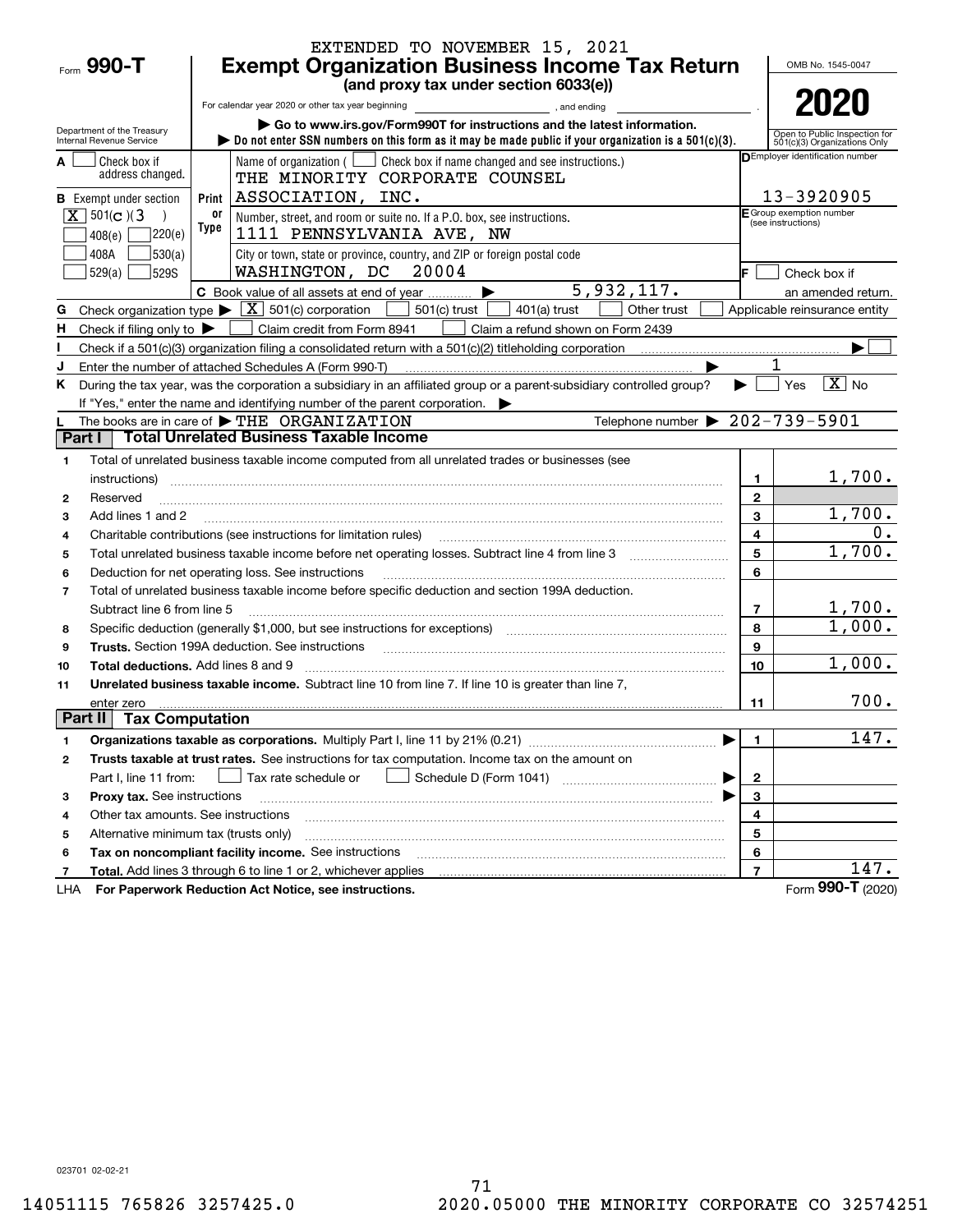|                                                                                                                    | Form 990-T (2020)                                                                                                                                                       |              |     | Page 2           |  |  |
|--------------------------------------------------------------------------------------------------------------------|-------------------------------------------------------------------------------------------------------------------------------------------------------------------------|--------------|-----|------------------|--|--|
| Part III<br><b>Tax and Payments</b>                                                                                |                                                                                                                                                                         |              |     |                  |  |  |
| 1a                                                                                                                 | Foreign tax credit (corporations attach Form 1118; trusts attach Form 1116) [[[[[[[[[[[[[[[[[[[[[[[[<br>1a                                                              |              |     |                  |  |  |
| b                                                                                                                  | Other credits (see instructions)<br>1b                                                                                                                                  |              |     |                  |  |  |
| c                                                                                                                  | 1c                                                                                                                                                                      |              |     |                  |  |  |
| d                                                                                                                  | 1 <sub>d</sub>                                                                                                                                                          |              |     |                  |  |  |
| е                                                                                                                  |                                                                                                                                                                         | 1е           |     |                  |  |  |
| 2                                                                                                                  | Subtract line 1e from Part II, line 7                                                                                                                                   | $\mathbf{2}$ |     | 147.             |  |  |
| 3                                                                                                                  | Form 8697<br>Form 4255<br>$\Box$ Form 8611<br>Form 8866<br>Other taxes. Check if from:<br>$\mathbf{1}$                                                                  |              |     |                  |  |  |
|                                                                                                                    | Other (attach statement)                                                                                                                                                | 3            |     |                  |  |  |
| 4                                                                                                                  | Total tax. Add lines 2 and 3 (see instructions).<br>Check if includes tax previously deferred under                                                                     |              |     |                  |  |  |
|                                                                                                                    | section 1294. Enter tax amount here                                                                                                                                     | 4            |     | 147.             |  |  |
| 5                                                                                                                  | 2020 net 965 tax liability paid from Form 965-A or Form 965-B, Part II, column (k), line 4                                                                              | 5            |     | $\overline{0}$ . |  |  |
| 6a                                                                                                                 | Payments: A 2019 overpayment credited to 2020 [11] [12] maximum materials and Payments: A 2019 overpayment credited to 2020 [11] maximum materials and Payments A<br>6a |              |     |                  |  |  |
| b                                                                                                                  | 2020 estimated tax payments. Check if section 643(g) election applies<br>6b                                                                                             |              |     |                  |  |  |
| c                                                                                                                  | Tax deposited with Form 8868<br>6c                                                                                                                                      |              |     |                  |  |  |
| d                                                                                                                  | Foreign organizations: Tax paid or withheld at source (see instructions) [<br>6d                                                                                        |              |     |                  |  |  |
| е                                                                                                                  | 6е                                                                                                                                                                      |              |     |                  |  |  |
| f                                                                                                                  | Credit for small employer health insurance premiums (attach Form 8941) [<br>6f                                                                                          |              |     |                  |  |  |
| g                                                                                                                  | Other credits, adjustments, and payments:   Form 2439                                                                                                                   |              |     |                  |  |  |
|                                                                                                                    | Other $\overline{\hspace{1cm}}$ Total $\blacktriangleright$ $\overline{\hspace{1cm}}$ 6g<br>Form 4136                                                                   |              |     |                  |  |  |
| 7                                                                                                                  |                                                                                                                                                                         | 7            |     |                  |  |  |
| 8                                                                                                                  | Estimated tax penalty (see instructions). Check if Form 2220 is attached                                                                                                | 8            |     |                  |  |  |
| 9                                                                                                                  | Tax due. If line 7 is smaller than the total of lines 4, 5, and 8, enter amount owed <i>manumenon containers</i>                                                        | 9            |     | 147.             |  |  |
| 10                                                                                                                 |                                                                                                                                                                         | 10           |     |                  |  |  |
| 11                                                                                                                 | Enter the amount of line 10 you want: Credited to 2021 estimated tax<br>Refunded $\blacktriangleright$                                                                  | 11           |     |                  |  |  |
| <b>Part IV</b>                                                                                                     | <b>Statements Regarding Certain Activities and Other Information</b> (see instructions)                                                                                 |              |     |                  |  |  |
| 1                                                                                                                  | At any time during the 2020 calendar year, did the organization have an interest in or a signature or other authority                                                   |              | Yes | No               |  |  |
|                                                                                                                    | over a financial account (bank, securities, or other) in a foreign country? If "Yes," the organization may have to file                                                 |              |     |                  |  |  |
|                                                                                                                    | FinCEN Form 114, Report of Foreign Bank and Financial Accounts. If "Yes," enter the name of the foreign country                                                         |              |     |                  |  |  |
|                                                                                                                    | here $\blacktriangleright$                                                                                                                                              |              |     | х                |  |  |
| 2                                                                                                                  | During the tax year, did the organization receive a distribution from, or was it the grantor of, or transferor to, a                                                    |              |     |                  |  |  |
|                                                                                                                    |                                                                                                                                                                         |              |     |                  |  |  |
|                                                                                                                    | If "Yes," see instructions for other forms the organization may have to file.                                                                                           |              |     |                  |  |  |
| 3                                                                                                                  | Enter the amount of tax-exempt interest received or accrued during the tax year manufactured $\blacktriangleright$ \$                                                   |              |     |                  |  |  |
| 4a                                                                                                                 | Did the organization change its method of accounting? (see instructions)                                                                                                |              |     |                  |  |  |
| If 4a is "Yes," has the organization described the change on Form 990, 990-EZ, 990-PF, or Form 1128? If "No,"<br>b |                                                                                                                                                                         |              |     |                  |  |  |
| explain in Part V                                                                                                  |                                                                                                                                                                         |              |     |                  |  |  |
| Part V                                                                                                             | <b>Supplemental Information</b>                                                                                                                                         |              |     |                  |  |  |

Provide the explanation required by Part IV, line 4b. Also, provide any other additional information. See instructions.

| Sign                    | Under penalties of perjury, I declare that I have examined this return, including accompanying schedules and statements, and to the best of my knowledge and belief, it is true,<br>correct, and complete. Declaration of preparer (other than taxpayer) is based on all information of which preparer has any knowledge. |                                         |              |                                                                       |    |                                                  |  |  |
|-------------------------|---------------------------------------------------------------------------------------------------------------------------------------------------------------------------------------------------------------------------------------------------------------------------------------------------------------------------|-----------------------------------------|--------------|-----------------------------------------------------------------------|----|--------------------------------------------------|--|--|
| Here                    |                                                                                                                                                                                                                                                                                                                           | PRESIDENT                               | CEO          | May the IRS discuss this return with<br>the preparer shown below (see |    |                                                  |  |  |
|                         | Signature of officer                                                                                                                                                                                                                                                                                                      | Date<br>Title                           |              |                                                                       |    | instructions)? $\boxed{\textbf{X}}$<br>Yes<br>No |  |  |
|                         | Print/Type preparer's name                                                                                                                                                                                                                                                                                                | Preparer's signature                    | Date         | Check                                                                 | if | PTIN                                             |  |  |
| Paid<br><b>Preparer</b> | ROHINI                                                                                                                                                                                                                                                                                                                    | ROHINI                                  |              | self-employed                                                         |    |                                                  |  |  |
|                         | <b>CHANDRABHATLA</b>                                                                                                                                                                                                                                                                                                      | CHANDRABHATLA                           | 11/15/21     |                                                                       |    | P00740442                                        |  |  |
| <b>Use Only</b>         | Firm's name > SIKICH LLP                                                                                                                                                                                                                                                                                                  | Firm's $EIN$                            |              | 36-3168081                                                            |    |                                                  |  |  |
|                         | 1199<br>N                                                                                                                                                                                                                                                                                                                 | 10TH<br><b>STREET</b><br><b>FAIRFAX</b> | <b>FLOOR</b> |                                                                       |    |                                                  |  |  |
|                         | Firm's address $\blacktriangleright$                                                                                                                                                                                                                                                                                      | ALEXANDRIA, VA 22314                    |              | Phone no.                                                             |    | $836 - 1350$<br>(703)                            |  |  |
|                         |                                                                                                                                                                                                                                                                                                                           |                                         |              |                                                                       |    | Form 990-T (2020)                                |  |  |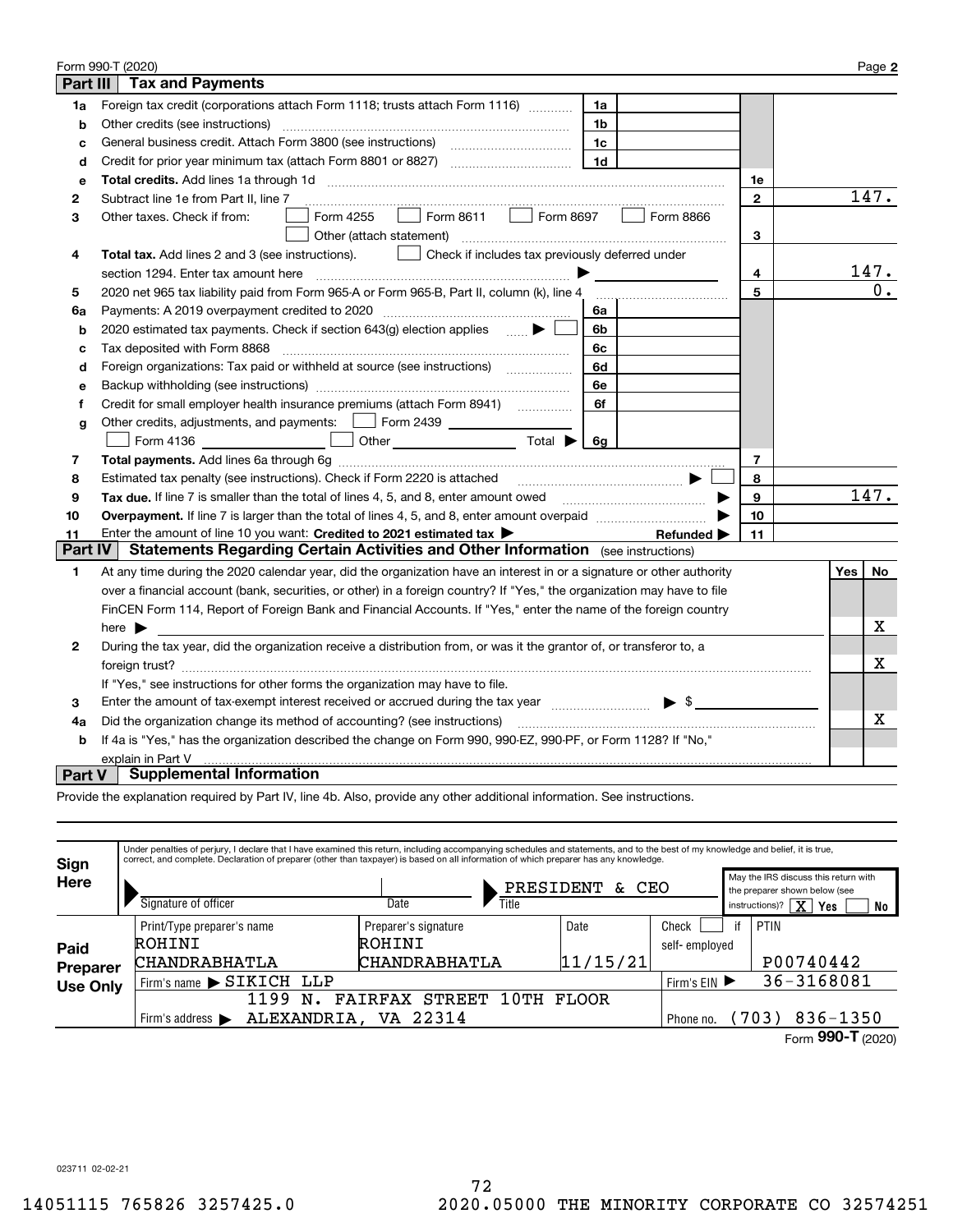| <b>SCHEDULE A</b> |  |
|-------------------|--|
| (Form 990-T)      |  |

Department of the Treasury Internal Revenue Service

# **Unrelated Business Taxable Income From an Unrelated Trade or Business**

**| Go to www.irs.gov/Form990T for instructions and the latest information.**

**Do not enter SSN numbers on this form as it may be made public if your organization is a 501(c)(3). |** 

Open to Public Inspection for 501(c)(3) Organizations Only

**2020**

1

Name of the organization **THE MINORITY CORPORATE COUNSEL The Support of the Support identification number A**ASSOCIATION, INC. 13-3920905

**C**511120 **1 D** Sequence: 1 of 1 Unrelated business activity code (see instructions)  $\rightarrow$  511120 **D** Sequence: 1 of

**BE**

#### **E**Describe the unrelated trade or business  $\blacktriangleright \text{PUBLICATION}$   $\text{ADVERTISING}$

| Part I                                                                                                                                                                        | <b>Unrelated Trade or Business Income</b>                                                                                                                                                                                      |                         | (A) Income | (B) Expenses |              | (C) Net |
|-------------------------------------------------------------------------------------------------------------------------------------------------------------------------------|--------------------------------------------------------------------------------------------------------------------------------------------------------------------------------------------------------------------------------|-------------------------|------------|--------------|--------------|---------|
|                                                                                                                                                                               | <b>1a</b> Gross receipts or sales<br><u> 1989 - Andrea State Barbara, president a la provincia de la provincia de la provincia de la provincia de la p</u>                                                                     |                         |            |              |              |         |
| b                                                                                                                                                                             | Less returns and allowances <b>c</b> Balance                                                                                                                                                                                   | 1c                      |            |              |              |         |
| 2                                                                                                                                                                             |                                                                                                                                                                                                                                | $\mathbf{2}$            |            |              |              |         |
| 3                                                                                                                                                                             | Gross profit. Subtract line 2 from line 1c                                                                                                                                                                                     | $\overline{\mathbf{3}}$ |            |              |              |         |
| 4 a                                                                                                                                                                           | Capital gain net income (attach Sch D (Form 1041 or Form                                                                                                                                                                       |                         |            |              |              |         |
|                                                                                                                                                                               |                                                                                                                                                                                                                                | 4a                      |            |              |              |         |
| b                                                                                                                                                                             | Net gain (loss) (Form 4797) (attach Form 4797) (see instructions)                                                                                                                                                              | 4 <sub>b</sub>          |            |              |              |         |
| c                                                                                                                                                                             |                                                                                                                                                                                                                                | 4 <sub>c</sub>          |            |              |              |         |
| 5                                                                                                                                                                             | Income (loss) from a partnership or an S corporation (attach                                                                                                                                                                   |                         |            |              |              |         |
|                                                                                                                                                                               | statement)                                                                                                                                                                                                                     | 5                       |            |              |              |         |
| 6                                                                                                                                                                             |                                                                                                                                                                                                                                | 6                       |            |              |              |         |
| 7                                                                                                                                                                             |                                                                                                                                                                                                                                | $\overline{7}$          |            |              |              |         |
| 8                                                                                                                                                                             | Interest, annuities, royalties, and rents from a controlled                                                                                                                                                                    |                         |            |              |              |         |
|                                                                                                                                                                               |                                                                                                                                                                                                                                | 8                       |            |              |              |         |
| 9                                                                                                                                                                             | Investment income of section 501(c)(7), (9), or (17)                                                                                                                                                                           |                         |            |              |              |         |
|                                                                                                                                                                               |                                                                                                                                                                                                                                | 9                       |            |              |              |         |
| 10                                                                                                                                                                            |                                                                                                                                                                                                                                | 10                      |            |              |              |         |
| 11                                                                                                                                                                            |                                                                                                                                                                                                                                | 11                      | 1,700.     |              |              | 1,700.  |
| 12                                                                                                                                                                            | Other income (see instructions; attach statement)                                                                                                                                                                              | 12                      |            |              |              |         |
| 13                                                                                                                                                                            |                                                                                                                                                                                                                                | 13                      | 1,700.     |              |              | 1,700.  |
| <b>Deductions Not Taken Elsewhere</b> (See instructions for limitations on deductions) Deductions must be<br>Part II<br>directly connected with the unrelated business income |                                                                                                                                                                                                                                |                         |            |              |              |         |
|                                                                                                                                                                               |                                                                                                                                                                                                                                |                         |            |              | 1.           |         |
| 2                                                                                                                                                                             | Salaries and wages with the continuum contract of the contract of the contract of the contract of the contract of the contract of the contract of the contract of the contract of the contract of the contract of the contract |                         |            |              | $\mathbf{2}$ |         |

| $\mathbf{2}$ | Salaries and wages with the continuum contract of the contract of the contract of the contract of the contract of the contract of the contract of the contract of the contract of the contract of the contract of the contract |  |    |                                     |
|--------------|--------------------------------------------------------------------------------------------------------------------------------------------------------------------------------------------------------------------------------|--|----|-------------------------------------|
| 3            | Repairs and maintenance material content content content and maintenance material content and maintenance material content and maintenance material content and maintenance material content and material content and material |  |    |                                     |
| 4            |                                                                                                                                                                                                                                |  | 4  |                                     |
| 5            |                                                                                                                                                                                                                                |  | 5  |                                     |
| 6            | Taxes and licenses www.communication.communication.com/www.communication.com/www.communication.com                                                                                                                             |  | 6  |                                     |
| 7            |                                                                                                                                                                                                                                |  |    |                                     |
| 8            |                                                                                                                                                                                                                                |  | 8b |                                     |
| 9            |                                                                                                                                                                                                                                |  | 9  |                                     |
| 10           | Contributions to deferred compensation plans [11] matter contracts and the contributions to deferred compensation plans                                                                                                        |  | 10 |                                     |
| 11           |                                                                                                                                                                                                                                |  | 11 |                                     |
| 12           | Excess exempt expenses (Part VIII) <b>manually constructed and the experimental construction of the expenses</b> (Part VIII)                                                                                                   |  | 12 |                                     |
| 13           | Excess readership costs (Part IX) [11] [2000] [2000] [3000] [3000] [3000] [3000] [3000] [3000] [3000] [3000] [                                                                                                                 |  | 13 |                                     |
| 14           | Other deductions (attach statement) encourance and according to the deductions (attach statement)                                                                                                                              |  | 14 |                                     |
| 15           |                                                                                                                                                                                                                                |  | 15 | 0.                                  |
| 16           | Unrelated business income before net operating loss deduction. Subtract line 15 from Part I, line 13,                                                                                                                          |  |    |                                     |
|              |                                                                                                                                                                                                                                |  | 16 | 1,700.                              |
| 17           |                                                                                                                                                                                                                                |  | 17 | 0.                                  |
| 18           |                                                                                                                                                                                                                                |  | 18 | 1,700.                              |
|              | LHA For Paperwork Reduction Act Notice, see instructions.                                                                                                                                                                      |  |    | <b>Schedule A (Form 990-T) 2020</b> |

OMB No. 1545-0047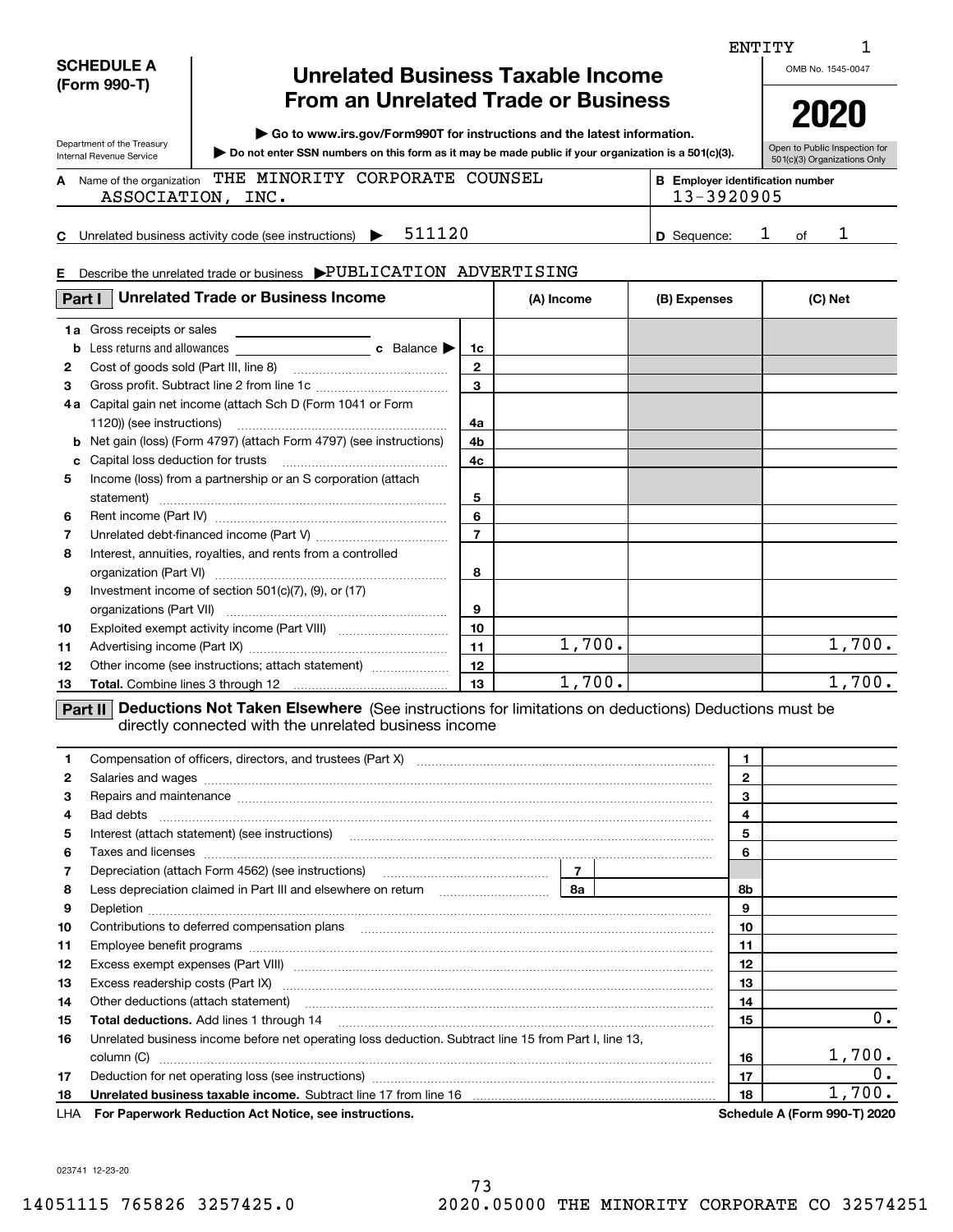|                | Schedule A (Form 990-T) 2020                                                                                                                                                                                                   |                                     |   |                | Page 2           |
|----------------|--------------------------------------------------------------------------------------------------------------------------------------------------------------------------------------------------------------------------------|-------------------------------------|---|----------------|------------------|
| Part III       | <b>Cost of Goods Sold</b>                                                                                                                                                                                                      | Enter method of inventory valuation |   |                |                  |
| 1              |                                                                                                                                                                                                                                |                                     |   | 1.             |                  |
| 2              | Purchases                                                                                                                                                                                                                      |                                     |   | $\mathbf{2}$   |                  |
| з              |                                                                                                                                                                                                                                |                                     |   | 3              |                  |
| 4              |                                                                                                                                                                                                                                |                                     |   | 4              |                  |
| 5              | Other costs (attach statement) manufactured and contract and contract and contract and contract and contract and contract and contract and contract and contract and contract and contract and contract and contract and contr |                                     |   | 5              |                  |
| 6              |                                                                                                                                                                                                                                |                                     |   | 6              |                  |
| 7              | Inventory at end of year                                                                                                                                                                                                       |                                     |   | $\overline{7}$ |                  |
| 8              | Cost of goods sold. Subtract line 7 from line 6. Enter here and in Part I, line 2                                                                                                                                              |                                     |   | 8              |                  |
| 9              | Do the rules of section 263A (with respect to property produced or acquired for resale) apply to the organization?                                                                                                             |                                     |   |                | Yes<br>No.       |
| <b>Part IV</b> | Rent Income (From Real Property and Personal Property Leased with Real Property)                                                                                                                                               |                                     |   |                |                  |
| 1              | Description of property (property street address, city, state, ZIP code). Check if a dual-use (see instructions)                                                                                                               |                                     |   |                |                  |
|                | A                                                                                                                                                                                                                              |                                     |   |                |                  |
|                | B                                                                                                                                                                                                                              |                                     |   |                |                  |
|                | С                                                                                                                                                                                                                              |                                     |   |                |                  |
|                | D                                                                                                                                                                                                                              |                                     |   |                |                  |
|                |                                                                                                                                                                                                                                | A                                   | В | C              | D                |
| 2              | Rent received or accrued                                                                                                                                                                                                       |                                     |   |                |                  |
| a              | From personal property (if the percentage of                                                                                                                                                                                   |                                     |   |                |                  |
|                | rent for personal property is more than 10%                                                                                                                                                                                    |                                     |   |                |                  |
|                |                                                                                                                                                                                                                                |                                     |   |                |                  |
| b              | From real and personal property (if the                                                                                                                                                                                        |                                     |   |                |                  |
|                |                                                                                                                                                                                                                                |                                     |   |                |                  |
|                | percentage of rent for personal property exceeds                                                                                                                                                                               |                                     |   |                |                  |
|                | 50% or if the rent is based on profit or income)<br><b>Service</b>                                                                                                                                                             |                                     |   |                |                  |
| с              | Total rents received or accrued by property.                                                                                                                                                                                   |                                     |   |                |                  |
|                | Add lines 2a and 2b, columns A through D                                                                                                                                                                                       |                                     |   |                |                  |
|                |                                                                                                                                                                                                                                |                                     |   |                |                  |
| з              | Total rents received or accrued. Add line 2c columns A through D. Enter here and on Part I, line 6, column (A)                                                                                                                 |                                     |   |                | 0.               |
|                | Deductions directly connected with the income                                                                                                                                                                                  |                                     |   |                |                  |
| 4              | in lines $2(a)$ and $2(b)$ (attach statement) $\ldots$                                                                                                                                                                         |                                     |   |                |                  |
|                |                                                                                                                                                                                                                                |                                     |   |                |                  |
| 5              |                                                                                                                                                                                                                                |                                     |   |                | 0.               |
| Part V         | <b>Unrelated Debt-Financed Income</b> (see instructions)                                                                                                                                                                       |                                     |   |                |                  |
| 1              | Description of debt-financed property (street address, city, state, ZIP code). Check if a dual-use (see instructions)                                                                                                          |                                     |   |                |                  |
|                | A                                                                                                                                                                                                                              |                                     |   |                |                  |
|                | В                                                                                                                                                                                                                              |                                     |   |                |                  |
|                | C.                                                                                                                                                                                                                             |                                     |   |                |                  |
|                | D                                                                                                                                                                                                                              |                                     |   |                |                  |
|                |                                                                                                                                                                                                                                | A                                   | В | C              | D                |
| 2              | Gross income from or allocable to debt-financed                                                                                                                                                                                |                                     |   |                |                  |
|                | property                                                                                                                                                                                                                       |                                     |   |                |                  |
| 3              | Deductions directly connected with or allocable                                                                                                                                                                                |                                     |   |                |                  |
|                | to debt-financed property                                                                                                                                                                                                      |                                     |   |                |                  |
| а              | Straight line depreciation (attach statement)                                                                                                                                                                                  |                                     |   |                |                  |
| b              | Other deductions (attach statement)                                                                                                                                                                                            |                                     |   |                |                  |
| c              | Total deductions (add lines 3a and 3b,                                                                                                                                                                                         |                                     |   |                |                  |
|                |                                                                                                                                                                                                                                |                                     |   |                |                  |
| 4              | Amount of average acquisition debt on or allocable                                                                                                                                                                             |                                     |   |                |                  |
|                |                                                                                                                                                                                                                                |                                     |   |                |                  |
|                | to debt-financed property (attach statement)                                                                                                                                                                                   |                                     |   |                |                  |
| 5              | Average adjusted basis of or allocable to debt-                                                                                                                                                                                |                                     |   |                |                  |
|                |                                                                                                                                                                                                                                |                                     |   |                |                  |
| 6              |                                                                                                                                                                                                                                | %                                   | % | %              | %                |
| 7              | Gross income reportable. Multiply line 2 by line 6                                                                                                                                                                             |                                     |   |                |                  |
| 8              |                                                                                                                                                                                                                                |                                     |   |                | 0.               |
|                |                                                                                                                                                                                                                                |                                     |   |                |                  |
| 9              | Allocable deductions. Multiply line 3c by line 6                                                                                                                                                                               |                                     |   |                |                  |
| 10             | Total allocable deductions. Add line 9, columns A through D. Enter here and on Part I, line 7, column (B)                                                                                                                      |                                     |   |                | $\overline{0}$ . |

|--|

023721 12-23-20

0.

ENTITY 1

 $\blacktriangleright$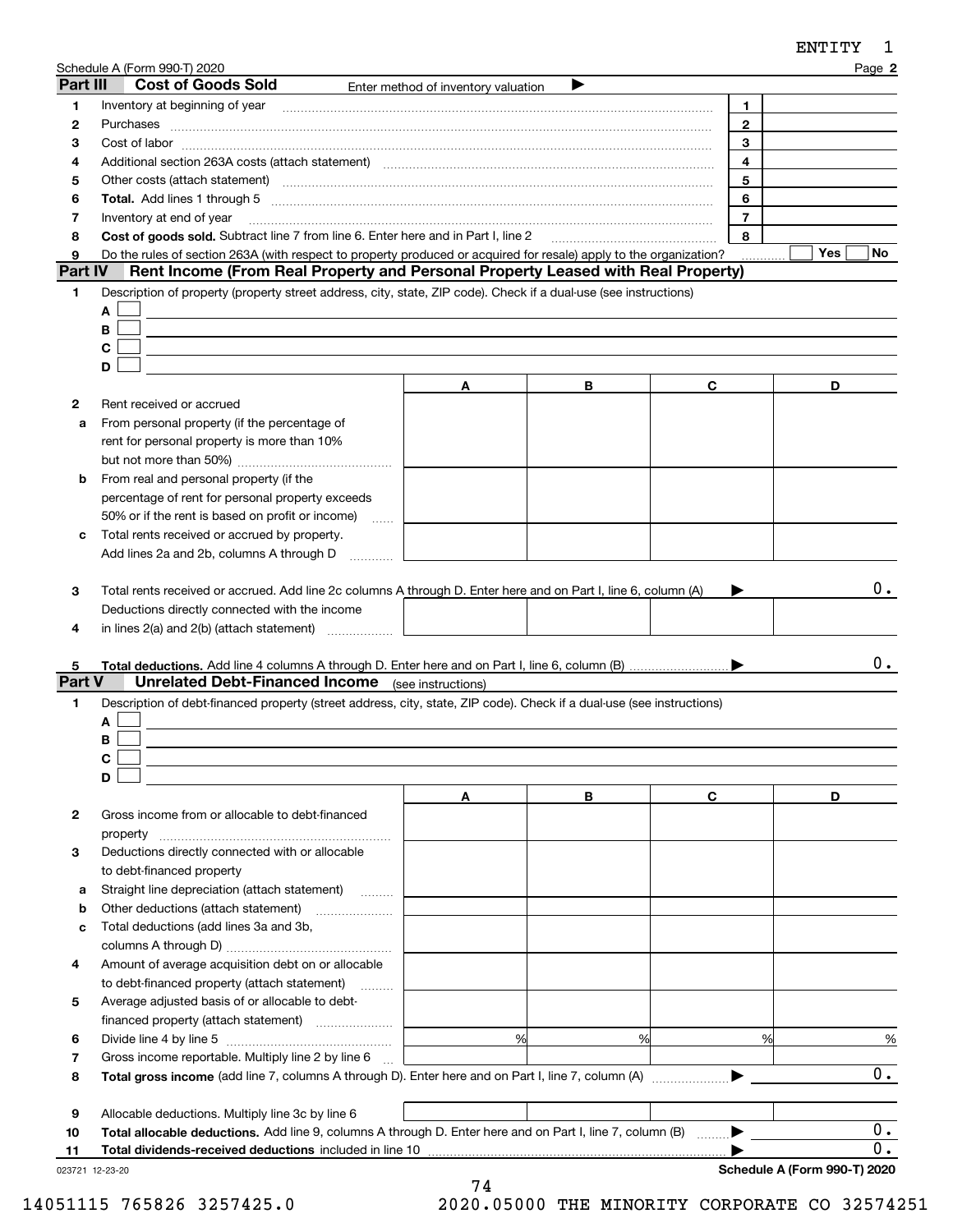**3**

|                                                                                                                                                                                                                                     |                                                     |                                                                                    |  |                                    |    | <b>Exempt Controlled Organizations</b>                 |                                                                   |                     |                 |                                                    |
|-------------------------------------------------------------------------------------------------------------------------------------------------------------------------------------------------------------------------------------|-----------------------------------------------------|------------------------------------------------------------------------------------|--|------------------------------------|----|--------------------------------------------------------|-------------------------------------------------------------------|---------------------|-----------------|----------------------------------------------------|
| 1. Name of controlled                                                                                                                                                                                                               |                                                     | 2. Employer                                                                        |  | 3. Net unrelated                   |    | 4. Total of specified                                  |                                                                   | 5. Part of column 4 |                 | 6. Deductions directly                             |
| organization                                                                                                                                                                                                                        | identification                                      |                                                                                    |  | income (loss)                      |    |                                                        | that is included in the<br>payments made<br>controlling organiza- |                     |                 | connected with                                     |
|                                                                                                                                                                                                                                     | number<br>(see instructions)<br>tion's gross income |                                                                                    |  |                                    |    | income in column 5                                     |                                                                   |                     |                 |                                                    |
| (1)                                                                                                                                                                                                                                 |                                                     |                                                                                    |  |                                    |    |                                                        |                                                                   |                     |                 |                                                    |
| (2)                                                                                                                                                                                                                                 |                                                     |                                                                                    |  |                                    |    |                                                        |                                                                   |                     |                 |                                                    |
| (3)                                                                                                                                                                                                                                 |                                                     |                                                                                    |  |                                    |    |                                                        |                                                                   |                     |                 |                                                    |
| (4)                                                                                                                                                                                                                                 |                                                     |                                                                                    |  |                                    |    |                                                        |                                                                   |                     |                 |                                                    |
|                                                                                                                                                                                                                                     |                                                     |                                                                                    |  | Nonexempt Controlled Organizations |    |                                                        |                                                                   |                     |                 |                                                    |
| 7. Taxable Income                                                                                                                                                                                                                   |                                                     | 8. Net unrelated                                                                   |  | 9. Total of specified              |    | <b>10.</b> Part of column 9<br>that is included in the |                                                                   |                     |                 | 11. Deductions directly                            |
|                                                                                                                                                                                                                                     |                                                     | income (loss)<br>(see instructions)                                                |  | payments made                      |    | controlling organization's                             |                                                                   |                     |                 | connected with<br>income in column 10              |
|                                                                                                                                                                                                                                     |                                                     |                                                                                    |  |                                    |    |                                                        | gross income                                                      |                     |                 |                                                    |
| (1)                                                                                                                                                                                                                                 |                                                     |                                                                                    |  |                                    |    |                                                        |                                                                   |                     |                 |                                                    |
| (2)                                                                                                                                                                                                                                 |                                                     |                                                                                    |  |                                    |    |                                                        |                                                                   |                     |                 |                                                    |
| (3)                                                                                                                                                                                                                                 |                                                     |                                                                                    |  |                                    |    |                                                        |                                                                   |                     |                 |                                                    |
| (4)                                                                                                                                                                                                                                 |                                                     |                                                                                    |  |                                    |    |                                                        |                                                                   |                     |                 |                                                    |
|                                                                                                                                                                                                                                     |                                                     |                                                                                    |  |                                    |    | Add columns 5 and 10.<br>Enter here and on Part I.     |                                                                   |                     |                 | Add columns 6 and 11.<br>Enter here and on Part I. |
|                                                                                                                                                                                                                                     |                                                     |                                                                                    |  |                                    |    | line 8, column (A)                                     |                                                                   |                     |                 | line 8, column (B)                                 |
| <b>Totals</b>                                                                                                                                                                                                                       |                                                     |                                                                                    |  |                                    |    |                                                        |                                                                   | 0.                  |                 | υ.                                                 |
| <b>Part VII</b>                                                                                                                                                                                                                     |                                                     | Investment Income of a Section 501(c)(7), (9), or (17) Organization                |  |                                    |    |                                                        |                                                                   | (see instructions)  |                 |                                                    |
|                                                                                                                                                                                                                                     | 1. Description of income                            |                                                                                    |  | 2. Amount of                       |    | 3. Deductions                                          |                                                                   | 4. Set-asides       |                 | 5. Total deductions                                |
|                                                                                                                                                                                                                                     |                                                     |                                                                                    |  | income                             |    | directly connected                                     |                                                                   | (attach statement)  |                 | and set-asides                                     |
|                                                                                                                                                                                                                                     |                                                     |                                                                                    |  |                                    |    | (attach statement)                                     |                                                                   |                     |                 | (add cols 3 and 4)                                 |
| (1)                                                                                                                                                                                                                                 |                                                     |                                                                                    |  |                                    |    |                                                        |                                                                   |                     |                 |                                                    |
| (2)                                                                                                                                                                                                                                 |                                                     |                                                                                    |  |                                    |    |                                                        |                                                                   |                     |                 |                                                    |
| (3)                                                                                                                                                                                                                                 |                                                     |                                                                                    |  |                                    |    |                                                        |                                                                   |                     |                 |                                                    |
| (4)                                                                                                                                                                                                                                 |                                                     |                                                                                    |  |                                    |    |                                                        |                                                                   |                     |                 |                                                    |
|                                                                                                                                                                                                                                     |                                                     |                                                                                    |  | Add amounts in<br>column 2. Enter  |    |                                                        |                                                                   |                     |                 | Add amounts in<br>column 5. Enter                  |
|                                                                                                                                                                                                                                     |                                                     |                                                                                    |  | here and on Part I,                |    |                                                        |                                                                   |                     |                 | here and on Part I,                                |
|                                                                                                                                                                                                                                     |                                                     |                                                                                    |  | line 9, column (A)                 |    |                                                        |                                                                   |                     |                 | line $9$ , column $(B)$                            |
| <b>Totals</b>                                                                                                                                                                                                                       |                                                     |                                                                                    |  |                                    | 0. |                                                        |                                                                   |                     |                 | 0.                                                 |
| <b>Part VIII</b>                                                                                                                                                                                                                    |                                                     | Exploited Exempt Activity Income, Other Than Advertising Income (see instructions) |  |                                    |    |                                                        |                                                                   |                     |                 |                                                    |
| 1<br>Description of exploited activity:                                                                                                                                                                                             |                                                     |                                                                                    |  |                                    |    |                                                        |                                                                   |                     |                 |                                                    |
| Gross unrelated business income from trade or business. Enter here and on Part I, line 10, column (A)<br>$\mathbf{2}$                                                                                                               |                                                     |                                                                                    |  |                                    |    |                                                        |                                                                   |                     | $\overline{2}$  |                                                    |
| Expenses directly connected with production of unrelated business income. Enter here and on Part I,<br>3                                                                                                                            |                                                     |                                                                                    |  |                                    |    |                                                        |                                                                   |                     |                 |                                                    |
|                                                                                                                                                                                                                                     |                                                     |                                                                                    |  |                                    |    |                                                        |                                                                   |                     | 3               |                                                    |
| Net income (loss) from unrelated trade or business. Subtract line 3 from line 2. If a gain, complete<br>4                                                                                                                           |                                                     |                                                                                    |  |                                    |    |                                                        |                                                                   |                     |                 |                                                    |
| lines 5 through 7 www.communication.com/www.communication.com/www.communication.com/www.com/www.com                                                                                                                                 |                                                     |                                                                                    |  |                                    |    |                                                        |                                                                   |                     | 4<br>5          |                                                    |
| Gross income from activity that is not unrelated business income [11] manument in the summan measure from activity that is not unrelated business income [11] manument in the summan summan summan summan summan summan summan<br>5 |                                                     |                                                                                    |  |                                    |    |                                                        |                                                                   |                     |                 |                                                    |
| 6                                                                                                                                                                                                                                   |                                                     |                                                                                    |  |                                    |    |                                                        |                                                                   |                     | 6               |                                                    |
| Excess exempt expenses. Subtract line 5 from line 6, but do not enter more than the amount on line<br>7                                                                                                                             |                                                     |                                                                                    |  |                                    |    |                                                        |                                                                   |                     | $\overline{7}$  |                                                    |
| 4. Enter here and on Part II, line 12                                                                                                                                                                                               |                                                     |                                                                                    |  |                                    |    |                                                        |                                                                   |                     | Calcadola A IFA | 0.00, T1.0000                                      |

**Part VI** Interest, Annuities, Royalties, and Rents from Controlled Organizations rese instructions)

**Schedule A (Form 990-T) 2020**

023731 12-23-20

Schedule A (Form 990-T) 2020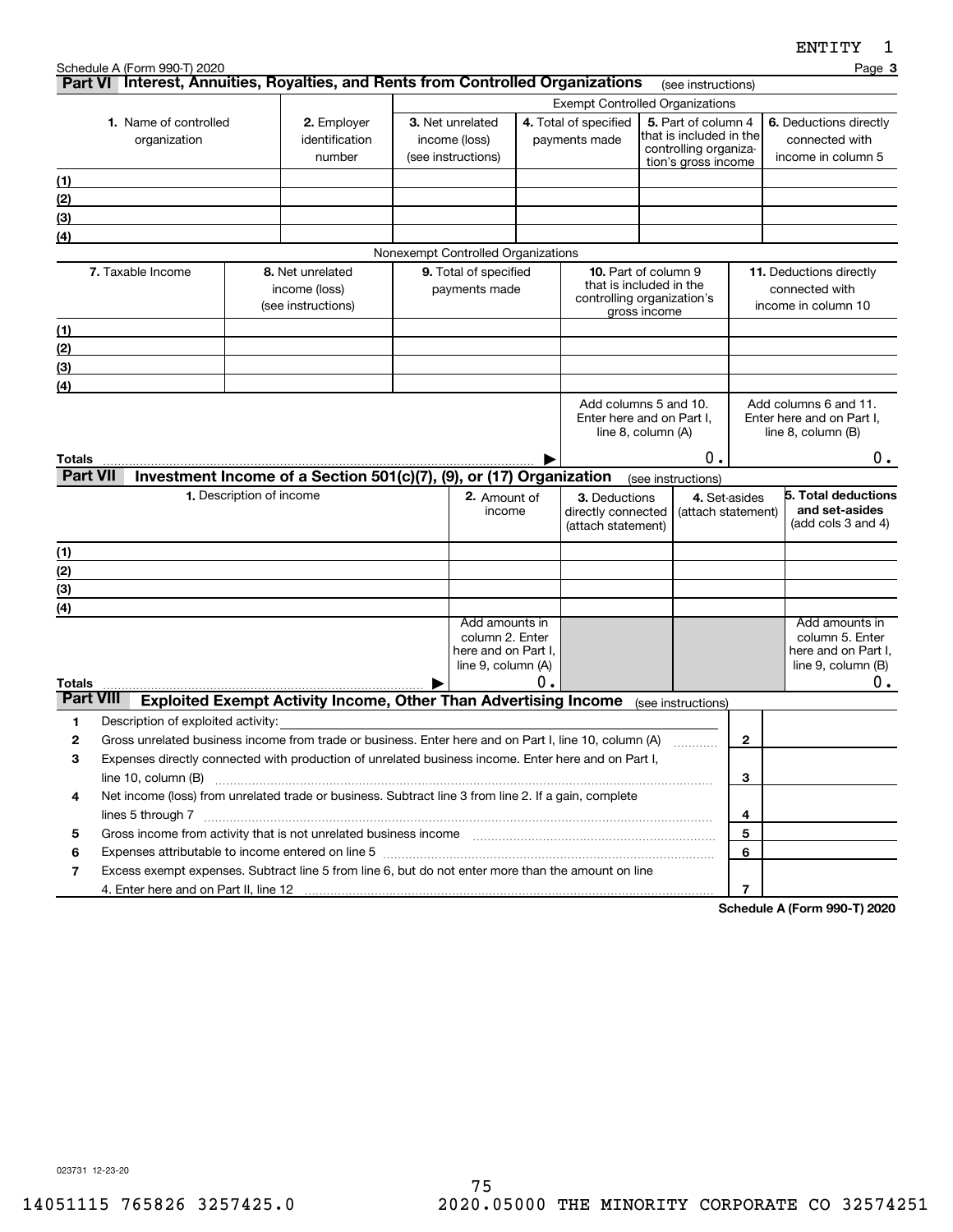| ENTITY |  |
|--------|--|
|--------|--|

| Part IX               | Schedule A (Form 990-T) 2020<br><b>Advertising Income</b>                                                                                                                                                                                                                                                                                                                                                |                                |   |                                                 | Page 4                                                   |
|-----------------------|----------------------------------------------------------------------------------------------------------------------------------------------------------------------------------------------------------------------------------------------------------------------------------------------------------------------------------------------------------------------------------------------------------|--------------------------------|---|-------------------------------------------------|----------------------------------------------------------|
| 1                     | Name(s) of periodical(s). Check box if reporting two or more periodicals on a consolidated basis.<br>DIVERSITY AND THE BAR<br>A<br>B                                                                                                                                                                                                                                                                     |                                |   |                                                 |                                                          |
|                       | C                                                                                                                                                                                                                                                                                                                                                                                                        |                                |   |                                                 |                                                          |
|                       | D                                                                                                                                                                                                                                                                                                                                                                                                        |                                |   |                                                 |                                                          |
|                       | Enter amounts for each periodical listed above in the corresponding column.                                                                                                                                                                                                                                                                                                                              |                                |   |                                                 |                                                          |
|                       |                                                                                                                                                                                                                                                                                                                                                                                                          | A<br>1,700.                    | В | C                                               | D                                                        |
| 2                     | Gross advertising income                                                                                                                                                                                                                                                                                                                                                                                 |                                |   | ▶                                               | 1,700.                                                   |
|                       | Add columns A through D. Enter here and on Part I, line 11, column (A)                                                                                                                                                                                                                                                                                                                                   |                                |   |                                                 |                                                          |
| a<br>3                |                                                                                                                                                                                                                                                                                                                                                                                                          | 0.                             |   |                                                 |                                                          |
| a                     | Direct advertising costs by periodical                                                                                                                                                                                                                                                                                                                                                                   |                                |   |                                                 | 0.                                                       |
|                       |                                                                                                                                                                                                                                                                                                                                                                                                          |                                |   |                                                 |                                                          |
| 4<br>5<br>6<br>7<br>8 | Advertising gain (loss). Subtract line 3 from line<br>2. For any column in line 4 showing a gain,<br>complete lines 5 through 8. For any column in<br>line 4 showing a loss or zero, do not complete<br>lines 5 through 7, and enter zero on line 8<br>Excess readership costs. If line 6 is less than<br>line 5, subtract line 6 from line 5. If line 5 is less<br>Excess readership costs allowed as a | 1,700.<br>27, 354.<br>44, 195. |   |                                                 |                                                          |
|                       | deduction. For each column showing a gain on                                                                                                                                                                                                                                                                                                                                                             |                                |   |                                                 |                                                          |
|                       | line 4, enter the lesser of line 4 or line 7                                                                                                                                                                                                                                                                                                                                                             |                                |   |                                                 |                                                          |
| a                     | Add line 8, columns A through D. Enter the greater of the line 8a, columns total or zero here and on                                                                                                                                                                                                                                                                                                     |                                |   |                                                 |                                                          |
|                       | Part II, line 13.                                                                                                                                                                                                                                                                                                                                                                                        |                                |   |                                                 | 0.                                                       |
| Part X                | <b>Compensation of Officers, Directors, and Trustees</b> (see instructions)<br>1. Name                                                                                                                                                                                                                                                                                                                   | 2. Title                       |   | 3. Percentage<br>of time devoted<br>to business | 4. Compensation<br>attributable to<br>unrelated business |
| (1)                   |                                                                                                                                                                                                                                                                                                                                                                                                          |                                |   | %                                               |                                                          |
| (2)                   |                                                                                                                                                                                                                                                                                                                                                                                                          |                                |   | %                                               |                                                          |
| $\overline{3}$        |                                                                                                                                                                                                                                                                                                                                                                                                          |                                |   | %                                               |                                                          |
| $\left( 4\right)$     |                                                                                                                                                                                                                                                                                                                                                                                                          |                                |   | $\frac{0}{0}$                                   |                                                          |
| <b>Part XI</b>        | Total. Enter here and on Part II, line 1<br><b>Supplemental Information</b> (see instructions)                                                                                                                                                                                                                                                                                                           |                                |   |                                                 | $0$ .                                                    |
|                       |                                                                                                                                                                                                                                                                                                                                                                                                          |                                |   |                                                 |                                                          |

023732 12-23-20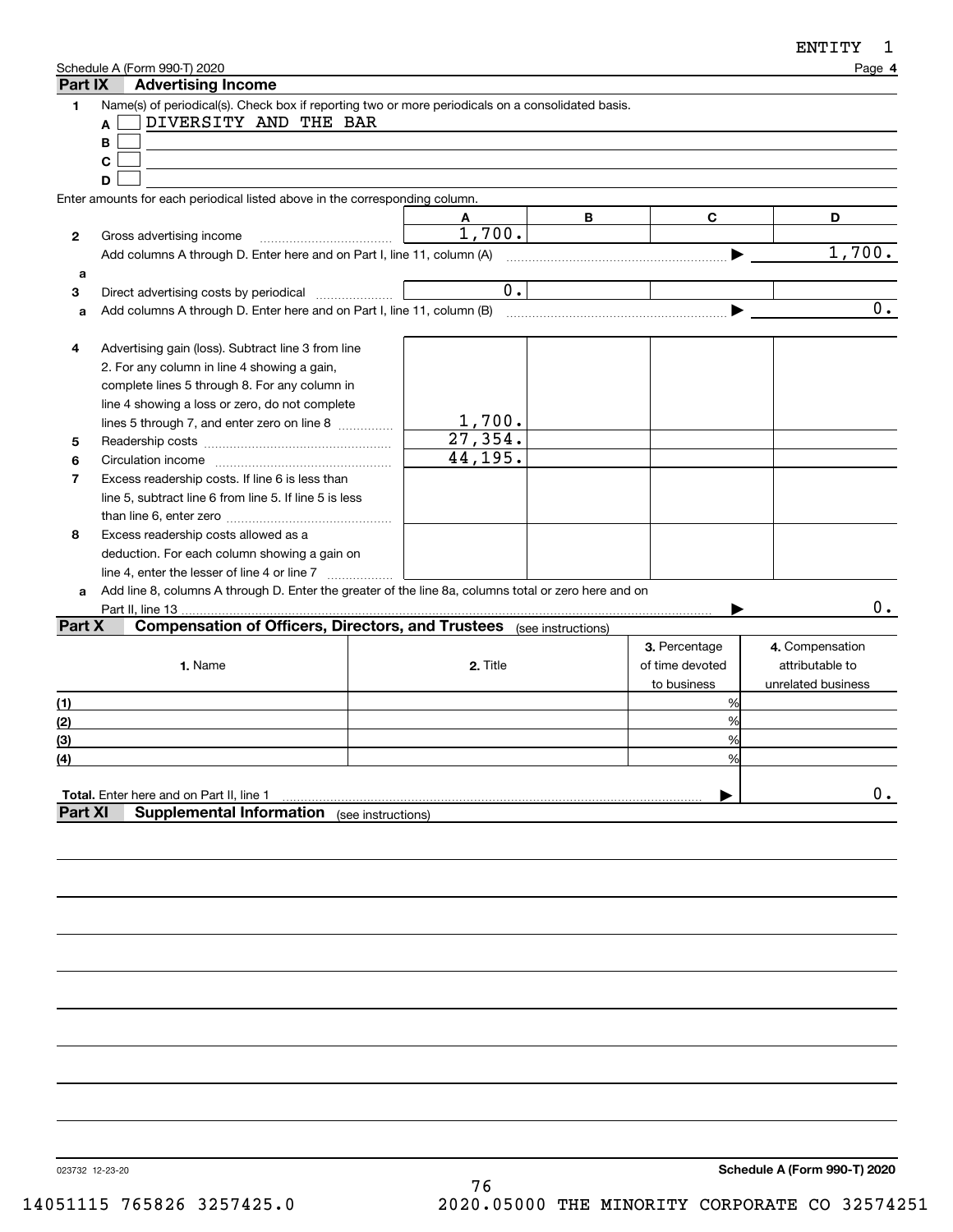|                                                                                                                                                                                                                                |                                                                                                                                           |                           | <b>Depreciation and Amortization</b>                 |        |                                                 |                             |              | OMB No. 1545-0172                      |  |  |  |
|--------------------------------------------------------------------------------------------------------------------------------------------------------------------------------------------------------------------------------|-------------------------------------------------------------------------------------------------------------------------------------------|---------------------------|------------------------------------------------------|--------|-------------------------------------------------|-----------------------------|--------------|----------------------------------------|--|--|--|
| 4562<br>Form                                                                                                                                                                                                                   |                                                                                                                                           |                           | (Including Information on Listed Property)           |        |                                                 | 990                         |              |                                        |  |  |  |
| Attach to your tax return.<br>Department of the Treasury<br>Go to www.irs.gov/Form4562 for instructions and the latest information.<br>(99)<br>Internal Revenue Service                                                        |                                                                                                                                           |                           |                                                      |        |                                                 |                             |              |                                        |  |  |  |
| Name(s) shown on return                                                                                                                                                                                                        |                                                                                                                                           |                           |                                                      |        | Business or activity to which this form relates |                             |              | Sequence No. 179<br>Identifying number |  |  |  |
| THE MINORITY CORPORATE COUNSEL                                                                                                                                                                                                 |                                                                                                                                           |                           |                                                      |        |                                                 |                             |              |                                        |  |  |  |
| ASSOCIATION,                                                                                                                                                                                                                   | INC.                                                                                                                                      |                           |                                                      |        | <b>FORM 990 PAGE 10</b>                         |                             |              | 13-3920905                             |  |  |  |
| <b>Part I</b>                                                                                                                                                                                                                  | Election To Expense Certain Property Under Section 179 Note: If you have any listed property, complete Part V before you complete Part I. |                           |                                                      |        |                                                 |                             |              |                                        |  |  |  |
| <b>1</b> Maximum amount (see instructions)                                                                                                                                                                                     |                                                                                                                                           |                           |                                                      |        |                                                 |                             | 1.           | 1,040,000.                             |  |  |  |
| <b>2</b> Total cost of section 179 property placed in service (see instructions)                                                                                                                                               |                                                                                                                                           |                           |                                                      |        |                                                 |                             | $\mathbf{2}$ |                                        |  |  |  |
|                                                                                                                                                                                                                                |                                                                                                                                           |                           |                                                      |        |                                                 |                             | 3            | 2,590,000.                             |  |  |  |
| Reduction in limitation. Subtract line 3 from line 2. If zero or less, enter -0-<br>4                                                                                                                                          |                                                                                                                                           |                           |                                                      |        |                                                 |                             | 4            |                                        |  |  |  |
| 5 Dollar limitation for tax year. Subtract line 4 from line 1. If zero or less, enter -0-. If married filing separately, see instructions                                                                                      |                                                                                                                                           |                           |                                                      |        |                                                 |                             | 5            |                                        |  |  |  |
| 6                                                                                                                                                                                                                              | (a) Description of property                                                                                                               |                           |                                                      |        | (b) Cost (business use only)                    | (c) Elected cost            |              |                                        |  |  |  |
|                                                                                                                                                                                                                                |                                                                                                                                           |                           |                                                      |        |                                                 |                             |              |                                        |  |  |  |
|                                                                                                                                                                                                                                |                                                                                                                                           |                           |                                                      |        |                                                 |                             |              |                                        |  |  |  |
|                                                                                                                                                                                                                                |                                                                                                                                           |                           |                                                      |        |                                                 |                             |              |                                        |  |  |  |
| <b>7</b> Listed property. Enter the amount from line 29                                                                                                                                                                        |                                                                                                                                           |                           |                                                      |        | 7                                               |                             |              |                                        |  |  |  |
|                                                                                                                                                                                                                                |                                                                                                                                           |                           |                                                      |        |                                                 |                             | 8            |                                        |  |  |  |
|                                                                                                                                                                                                                                |                                                                                                                                           |                           |                                                      |        |                                                 |                             | 9            |                                        |  |  |  |
|                                                                                                                                                                                                                                |                                                                                                                                           |                           |                                                      |        |                                                 |                             | 10           |                                        |  |  |  |
|                                                                                                                                                                                                                                |                                                                                                                                           |                           |                                                      |        |                                                 |                             | 11           |                                        |  |  |  |
|                                                                                                                                                                                                                                |                                                                                                                                           |                           |                                                      |        |                                                 |                             | 12           |                                        |  |  |  |
| 13 Carryover of disallowed deduction to 2021. Add lines 9 and 10, less line 12                                                                                                                                                 |                                                                                                                                           |                           |                                                      |        | 13                                              |                             |              |                                        |  |  |  |
| <b>Note:</b> Don't use Part II or Part III below for listed property. Instead, use Part V.                                                                                                                                     |                                                                                                                                           |                           |                                                      |        |                                                 |                             |              |                                        |  |  |  |
| Part II                                                                                                                                                                                                                        | Special Depreciation Allowance and Other Depreciation (Don't include listed property.)                                                    |                           |                                                      |        |                                                 |                             |              |                                        |  |  |  |
| 14 Special depreciation allowance for qualified property (other than listed property) placed in service during                                                                                                                 |                                                                                                                                           |                           |                                                      |        |                                                 |                             |              |                                        |  |  |  |
| the tax year                                                                                                                                                                                                                   |                                                                                                                                           |                           |                                                      |        |                                                 |                             | 14           |                                        |  |  |  |
| 15 Property subject to section 168(f)(1) election manufactured content to the content of the content of the content of the content of the content of the content of the content of the content of the content of the content o |                                                                                                                                           |                           |                                                      |        |                                                 |                             | 15           |                                        |  |  |  |
| <b>16</b> Other depreciation (including ACRS)                                                                                                                                                                                  |                                                                                                                                           |                           |                                                      |        |                                                 |                             | 16           | 8,643.                                 |  |  |  |
| Part III                                                                                                                                                                                                                       | <b>MACRS Depreciation (Don't include listed property. See instructions.)</b>                                                              |                           |                                                      |        |                                                 |                             |              |                                        |  |  |  |
|                                                                                                                                                                                                                                |                                                                                                                                           |                           | <b>Section A</b>                                     |        |                                                 |                             |              |                                        |  |  |  |
| 17 MACRS deductions for assets placed in service in tax years beginning before 2020                                                                                                                                            |                                                                                                                                           |                           |                                                      |        |                                                 |                             | 17           | 10,333.                                |  |  |  |
| 18 If you are electing to group any assets placed in service during the tax year into one or more general asset accounts, check here                                                                                           | Section B - Assets Placed in Service During 2020 Tax Year Using the General Depreciation System                                           |                           |                                                      |        |                                                 |                             |              |                                        |  |  |  |
|                                                                                                                                                                                                                                |                                                                                                                                           | (b) Month and             | (c) Basis for depreciation                           |        |                                                 |                             |              |                                        |  |  |  |
| (a) Classification of property                                                                                                                                                                                                 |                                                                                                                                           | year placed<br>in service | (business/investment use<br>only - see instructions) |        | (d) Recovery<br>period                          | (e) Convention   (f) Method |              | (g) Depreciation deduction             |  |  |  |
| 3-year property<br>19a                                                                                                                                                                                                         |                                                                                                                                           |                           |                                                      |        |                                                 |                             |              |                                        |  |  |  |
| 5-year property<br>b                                                                                                                                                                                                           |                                                                                                                                           |                           |                                                      | 3,414. | 5<br>YRS.                                       | НY                          | 200DB        | 466.                                   |  |  |  |
| 7-year property<br>с                                                                                                                                                                                                           |                                                                                                                                           |                           |                                                      |        |                                                 |                             |              |                                        |  |  |  |
| 10-year property<br>d                                                                                                                                                                                                          |                                                                                                                                           |                           |                                                      |        |                                                 |                             |              |                                        |  |  |  |
| 15-year property<br>е<br>20-year property                                                                                                                                                                                      |                                                                                                                                           |                           |                                                      |        |                                                 |                             |              |                                        |  |  |  |
| $\mathbf f$<br>25-year property                                                                                                                                                                                                |                                                                                                                                           |                           |                                                      |        | 25 yrs.                                         |                             | S/L          |                                        |  |  |  |
| $\mathbf{g}$                                                                                                                                                                                                                   |                                                                                                                                           |                           |                                                      |        | 27.5 yrs.                                       | мм                          | S/L          |                                        |  |  |  |
| h<br>Residential rental property                                                                                                                                                                                               |                                                                                                                                           |                           |                                                      |        | 27.5 yrs.                                       | мм                          | S/L          |                                        |  |  |  |
|                                                                                                                                                                                                                                |                                                                                                                                           |                           |                                                      |        | 39 yrs.                                         | мм                          | S/L          |                                        |  |  |  |
| Nonresidential real property<br>j.                                                                                                                                                                                             |                                                                                                                                           |                           |                                                      |        |                                                 | ΜМ                          | S/L          |                                        |  |  |  |
|                                                                                                                                                                                                                                | Section C - Assets Placed in Service During 2020 Tax Year Using the Alternative Depreciation System                                       |                           |                                                      |        |                                                 |                             |              |                                        |  |  |  |
| 20a<br>Class life                                                                                                                                                                                                              |                                                                                                                                           |                           |                                                      |        |                                                 |                             | S/L          |                                        |  |  |  |
| 12-year<br>b                                                                                                                                                                                                                   |                                                                                                                                           |                           |                                                      |        | 12 yrs.                                         |                             | S/L          |                                        |  |  |  |
| 30-year<br>c                                                                                                                                                                                                                   |                                                                                                                                           |                           |                                                      |        | 30 yrs.                                         | ΜМ                          | S/L          |                                        |  |  |  |
| d<br>40-year                                                                                                                                                                                                                   |                                                                                                                                           |                           |                                                      |        | 40 yrs.                                         | ΜМ                          | S/L          |                                        |  |  |  |
| Part IV                                                                                                                                                                                                                        | <b>Summary (See instructions.)</b>                                                                                                        |                           |                                                      |        |                                                 |                             |              |                                        |  |  |  |
| 21 Listed property. Enter amount from line 28                                                                                                                                                                                  |                                                                                                                                           |                           |                                                      |        |                                                 |                             | 21           |                                        |  |  |  |
| 22 Total. Add amounts from line 12, lines 14 through 17, lines 19 and 20 in column (g), and line 21.                                                                                                                           |                                                                                                                                           |                           |                                                      |        |                                                 |                             |              |                                        |  |  |  |
| Enter here and on the appropriate lines of your return. Partnerships and S corporations - see instr.                                                                                                                           |                                                                                                                                           |                           |                                                      |        |                                                 |                             | 22           | 19,442.                                |  |  |  |
| 23 For assets shown above and placed in service during the current year, enter the                                                                                                                                             |                                                                                                                                           |                           |                                                      |        |                                                 |                             |              |                                        |  |  |  |
| portion of the basis attributable to section 263A costs                                                                                                                                                                        |                                                                                                                                           |                           |                                                      |        | 23                                              |                             |              |                                        |  |  |  |
| 016251 12-18-20 LHA For Paperwork Reduction Act Notice, see separate Instructions.                                                                                                                                             |                                                                                                                                           |                           |                                                      |        |                                                 |                             |              | Form 4562 (2020)                       |  |  |  |

14051115 765826 3257425.0 14051115 765826 3257425.0 2020.05000 THE MINORITY CORPORATE CO 32574251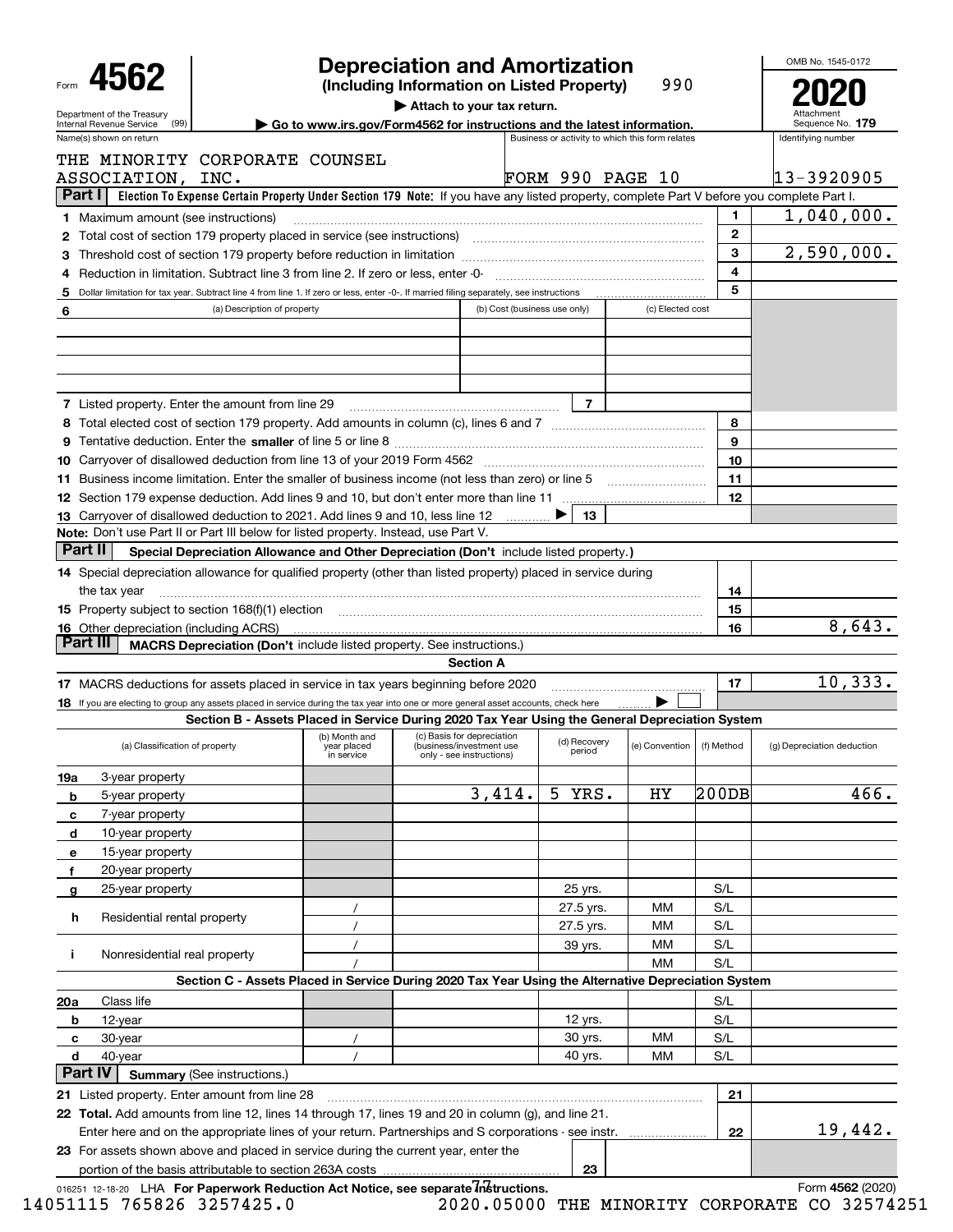| Form 4562 (2020)                                                                                                                                                                                                                                                                               |                                                                                                                      | THE MINORITY CORPORATE COUNSEL<br>ASSOCIATION, INC.                                 |     |         |                                            |     |         |                                                             |     |                                             |         |                       |     |                                  | 13-3920905 Page 2 |                                |
|------------------------------------------------------------------------------------------------------------------------------------------------------------------------------------------------------------------------------------------------------------------------------------------------|----------------------------------------------------------------------------------------------------------------------|-------------------------------------------------------------------------------------|-----|---------|--------------------------------------------|-----|---------|-------------------------------------------------------------|-----|---------------------------------------------|---------|-----------------------|-----|----------------------------------|-------------------|--------------------------------|
| Listed Property (Include automobiles, certain other vehicles, certain aircraft, and property used for<br><b>Part V</b><br>entertainment, recreation, or amusement.)<br>Note: For any vehicle for which you are using the standard mileage rate or deducting lease expense, complete only 24a,  |                                                                                                                      |                                                                                     |     |         |                                            |     |         |                                                             |     |                                             |         |                       |     |                                  |                   |                                |
| 24b, columns (a) through (c) of Section A, all of Section B, and Section C if applicable.                                                                                                                                                                                                      | Section A - Depreciation and Other Information (Caution: See the instructions for limits for passenger automobiles.) |                                                                                     |     |         |                                            |     |         |                                                             |     |                                             |         |                       |     |                                  |                   |                                |
| <b>24a</b> Do you have evidence to support the business/investment use claimed?                                                                                                                                                                                                                |                                                                                                                      |                                                                                     |     |         |                                            |     | Yes     |                                                             |     | No   24b If "Yes," is the evidence written? |         |                       |     |                                  | Yes               | No                             |
|                                                                                                                                                                                                                                                                                                | (b)                                                                                                                  | (c)                                                                                 |     |         |                                            |     |         | (e)                                                         |     | (f)                                         |         | (g)                   |     |                                  |                   | (i)                            |
| (a)<br>Type of property<br>(list vehicles first)                                                                                                                                                                                                                                               | Date<br>placed in<br>service                                                                                         | Business/<br>investment<br>use percentage                                           |     |         | (d)<br>Cost or<br>other basis              |     |         | Basis for depreciation<br>(business/investment<br>use only) |     | Recovery<br>period                          |         | Method/<br>Convention |     | (h)<br>Depreciation<br>deduction |                   | Elected<br>section 179<br>cost |
| 25 Special depreciation allowance for qualified listed property placed in service during the tax year and                                                                                                                                                                                      |                                                                                                                      |                                                                                     |     |         |                                            |     |         |                                                             |     |                                             |         |                       |     |                                  |                   |                                |
|                                                                                                                                                                                                                                                                                                |                                                                                                                      |                                                                                     |     |         |                                            |     |         |                                                             |     |                                             |         | 25                    |     |                                  |                   |                                |
| 26 Property used more than 50% in a qualified business use:                                                                                                                                                                                                                                    |                                                                                                                      |                                                                                     |     |         |                                            |     |         |                                                             |     |                                             |         |                       |     |                                  |                   |                                |
|                                                                                                                                                                                                                                                                                                |                                                                                                                      |                                                                                     | %   |         |                                            |     |         |                                                             |     |                                             |         |                       |     |                                  |                   |                                |
|                                                                                                                                                                                                                                                                                                |                                                                                                                      |                                                                                     | %   |         |                                            |     |         |                                                             |     |                                             |         |                       |     |                                  |                   |                                |
|                                                                                                                                                                                                                                                                                                |                                                                                                                      |                                                                                     | %   |         |                                            |     |         |                                                             |     |                                             |         |                       |     |                                  |                   |                                |
| 27 Property used 50% or less in a qualified business use:                                                                                                                                                                                                                                      |                                                                                                                      |                                                                                     |     |         |                                            |     |         |                                                             |     |                                             |         |                       |     |                                  |                   |                                |
|                                                                                                                                                                                                                                                                                                | 中间生                                                                                                                  |                                                                                     | %   |         |                                            |     |         |                                                             |     |                                             | $S/L -$ |                       |     |                                  |                   |                                |
|                                                                                                                                                                                                                                                                                                |                                                                                                                      |                                                                                     | %   |         |                                            |     |         |                                                             |     |                                             | $S/L -$ |                       |     |                                  |                   |                                |
|                                                                                                                                                                                                                                                                                                |                                                                                                                      |                                                                                     | %   |         |                                            |     |         |                                                             |     |                                             | $S/L -$ |                       |     |                                  |                   |                                |
|                                                                                                                                                                                                                                                                                                |                                                                                                                      |                                                                                     |     |         |                                            |     |         |                                                             |     |                                             |         | 28                    |     |                                  |                   |                                |
| 29 Add amounts in column (i), line 26. Enter here and on line 7, page 1 [20] Manusetter and online in the column (i), line 26. Enter here and on line 7, page 1                                                                                                                                |                                                                                                                      |                                                                                     |     |         |                                            |     |         |                                                             |     |                                             |         |                       |     | 29                               |                   |                                |
|                                                                                                                                                                                                                                                                                                |                                                                                                                      |                                                                                     |     |         | Section B - Information on Use of Vehicles |     |         |                                                             |     |                                             |         |                       |     |                                  |                   |                                |
| Complete this section for vehicles used by a sole proprietor, partner, or other "more than 5% owner," or related person. If you provided vehicles<br>to your employees, first answer the questions in Section C to see if you meet an exception to completing this section for those vehicles. |                                                                                                                      |                                                                                     |     |         |                                            |     |         |                                                             |     |                                             |         |                       |     |                                  |                   |                                |
|                                                                                                                                                                                                                                                                                                |                                                                                                                      |                                                                                     |     | (a)     |                                            |     | (b)     |                                                             |     | (c)                                         |         | (d)                   |     | (e)                              | (f)               |                                |
| <b>30</b> Total business/investment miles driven during the                                                                                                                                                                                                                                    |                                                                                                                      |                                                                                     |     | Vehicle |                                            |     | Vehicle |                                                             |     | Vehicle                                     |         | Vehicle               |     | Vehicle                          | Vehicle           |                                |
| year (don't include commuting miles)                                                                                                                                                                                                                                                           |                                                                                                                      |                                                                                     |     |         |                                            |     |         |                                                             |     |                                             |         |                       |     |                                  |                   |                                |
| 31 Total commuting miles driven during the year                                                                                                                                                                                                                                                |                                                                                                                      |                                                                                     |     |         |                                            |     |         |                                                             |     |                                             |         |                       |     |                                  |                   |                                |
| 32 Total other personal (noncommuting) miles                                                                                                                                                                                                                                                   |                                                                                                                      |                                                                                     |     |         |                                            |     |         |                                                             |     |                                             |         |                       |     |                                  |                   |                                |
|                                                                                                                                                                                                                                                                                                |                                                                                                                      |                                                                                     |     |         |                                            |     |         |                                                             |     |                                             |         |                       |     |                                  |                   |                                |
| 33 Total miles driven during the year.                                                                                                                                                                                                                                                         |                                                                                                                      |                                                                                     |     |         |                                            |     |         |                                                             |     |                                             |         |                       |     |                                  |                   |                                |
|                                                                                                                                                                                                                                                                                                |                                                                                                                      |                                                                                     |     |         |                                            |     |         |                                                             |     |                                             |         |                       |     |                                  |                   |                                |
| 34 Was the vehicle available for personal use                                                                                                                                                                                                                                                  |                                                                                                                      |                                                                                     |     | Yes     | No                                         | Yes |         | No                                                          | Yes | No                                          | Yes     | No                    | Yes | No                               | Yes               | No                             |
|                                                                                                                                                                                                                                                                                                |                                                                                                                      |                                                                                     |     |         |                                            |     |         |                                                             |     |                                             |         |                       |     |                                  |                   |                                |
| 35 Was the vehicle used primarily by a more                                                                                                                                                                                                                                                    |                                                                                                                      |                                                                                     |     |         |                                            |     |         |                                                             |     |                                             |         |                       |     |                                  |                   |                                |
| than 5% owner or related person?                                                                                                                                                                                                                                                               |                                                                                                                      |                                                                                     |     |         |                                            |     |         |                                                             |     |                                             |         |                       |     |                                  |                   |                                |
| 36 Is another vehicle available for personal                                                                                                                                                                                                                                                   |                                                                                                                      |                                                                                     |     |         |                                            |     |         |                                                             |     |                                             |         |                       |     |                                  |                   |                                |
| use?                                                                                                                                                                                                                                                                                           |                                                                                                                      |                                                                                     |     |         |                                            |     |         |                                                             |     |                                             |         |                       |     |                                  |                   |                                |
|                                                                                                                                                                                                                                                                                                |                                                                                                                      | Section C - Questions for Employers Who Provide Vehicles for Use by Their Employees |     |         |                                            |     |         |                                                             |     |                                             |         |                       |     |                                  |                   |                                |
| Answer these questions to determine if you meet an exception to completing Section B for vehicles used by employees who aren't                                                                                                                                                                 |                                                                                                                      |                                                                                     |     |         |                                            |     |         |                                                             |     |                                             |         |                       |     |                                  |                   |                                |
| more than 5% owners or related persons.                                                                                                                                                                                                                                                        |                                                                                                                      |                                                                                     |     |         |                                            |     |         |                                                             |     |                                             |         |                       |     |                                  |                   |                                |
| 37 Do you maintain a written policy statement that prohibits all personal use of vehicles, including commuting, by your                                                                                                                                                                        |                                                                                                                      |                                                                                     |     |         |                                            |     |         |                                                             |     |                                             |         |                       |     |                                  | Yes               | No                             |
|                                                                                                                                                                                                                                                                                                |                                                                                                                      |                                                                                     |     |         |                                            |     |         |                                                             |     |                                             |         |                       |     |                                  |                   |                                |
| 38 Do you maintain a written policy statement that prohibits personal use of vehicles, except commuting, by your                                                                                                                                                                               |                                                                                                                      |                                                                                     |     |         |                                            |     |         |                                                             |     |                                             |         |                       |     |                                  |                   |                                |
| employees? See the instructions for vehicles used by corporate officers, directors, or 1% or more owners <i>manumumumum</i>                                                                                                                                                                    |                                                                                                                      |                                                                                     |     |         |                                            |     |         |                                                             |     |                                             |         |                       |     |                                  |                   |                                |
|                                                                                                                                                                                                                                                                                                |                                                                                                                      |                                                                                     |     |         |                                            |     |         |                                                             |     |                                             |         |                       |     |                                  |                   |                                |
| 39 Do you treat all use of vehicles by employees as personal use?                                                                                                                                                                                                                              |                                                                                                                      |                                                                                     |     |         |                                            |     |         |                                                             |     |                                             |         |                       |     |                                  |                   |                                |
| 40 Do you provide more than five vehicles to your employees, obtain information from your employees about                                                                                                                                                                                      |                                                                                                                      |                                                                                     |     |         |                                            |     |         |                                                             |     |                                             |         |                       |     |                                  |                   |                                |
|                                                                                                                                                                                                                                                                                                |                                                                                                                      |                                                                                     |     |         |                                            |     |         |                                                             |     |                                             |         |                       |     |                                  |                   |                                |
|                                                                                                                                                                                                                                                                                                |                                                                                                                      |                                                                                     |     |         |                                            |     |         |                                                             |     |                                             |         |                       |     |                                  |                   |                                |
| Note: If your answer to 37, 38, 39, 40, or 41 is "Yes," don't complete Section B for the covered vehicles.                                                                                                                                                                                     |                                                                                                                      |                                                                                     |     |         |                                            |     |         |                                                             |     |                                             |         |                       |     |                                  |                   |                                |
| Part VI<br>Amortization                                                                                                                                                                                                                                                                        |                                                                                                                      |                                                                                     |     |         |                                            |     |         |                                                             |     |                                             |         |                       |     |                                  | (f)               |                                |
| (a)                                                                                                                                                                                                                                                                                            |                                                                                                                      |                                                                                     | (b) |         |                                            |     | (c)     |                                                             |     | (d)                                         |         | (e)                   |     |                                  |                   |                                |

| Description of costs                                                          | l Date amortization <b>l</b><br>begins | Amortizable<br>amount | Code<br>section | Amortization<br>period or percentage |  | Amortization<br>for this year |
|-------------------------------------------------------------------------------|----------------------------------------|-----------------------|-----------------|--------------------------------------|--|-------------------------------|
| 42 Amortization of costs that begins during your 2020 tax year:               |                                        |                       |                 |                                      |  |                               |
|                                                                               |                                        |                       |                 |                                      |  |                               |
|                                                                               |                                        |                       |                 |                                      |  |                               |
| 43 Amortization of costs that began before your 2020 tax year                 |                                        | 43                    |                 |                                      |  |                               |
| 44 Total. Add amounts in column (f). See the instructions for where to report |                                        | 44                    |                 |                                      |  |                               |
| 016252 12-18-20                                                               |                                        |                       |                 |                                      |  | Form 4562 (2020)              |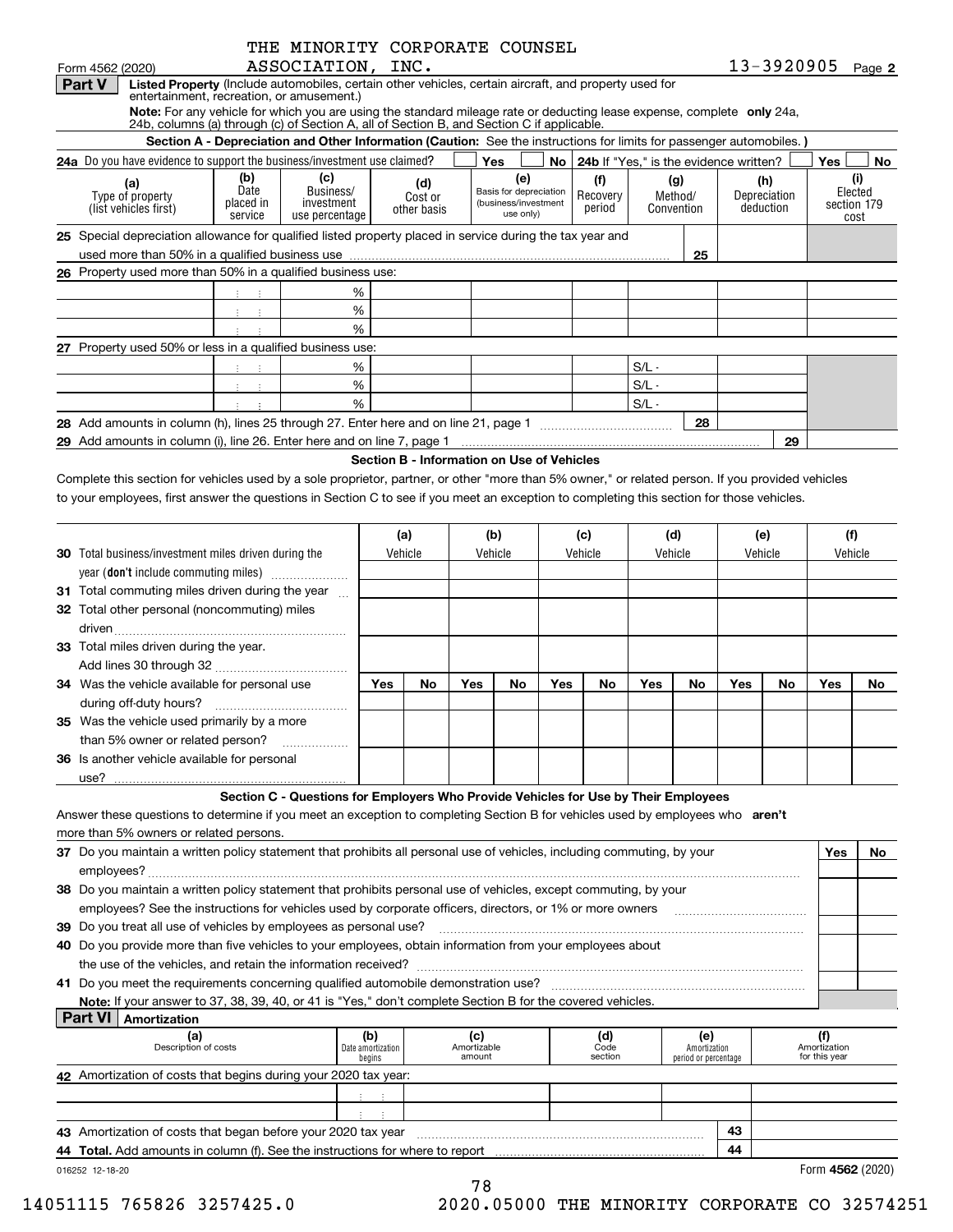|  | oο |
|--|----|
|  |    |

### ~~~~~~~~~~~~~~~~~~~~~~~~~~~~~~~~~~~~~~~~~~~~~~~~~~~~~~~~~~~~~~~~~~~~~~~~~~~~~~OTHER EXPENSES STATEMENT 6

}}}}}}}}}}}}}}}}}}}}}}}}}}}}}}}}}}}}}}}} }}}}}}}}}}

| DESCRIPTION                         | <b>AMOUNT</b> |
|-------------------------------------|---------------|
| RESEARCH                            | 331,189.      |
| MAGAZINES & PUBLICATION             | 25,953.       |
| <b>BAD DEBTS</b>                    | 5,000.        |
| DUES AND SUBSCRIPTION               | 1,717.        |
| PENSION PLAN CONTRIBUTIONS          | 5,812.        |
| OTHER EMPLOYEE BENEFITS             | 8,699.        |
| LEGAL FEES                          | 22,834.       |
| <b>ACCOUNTING FEES</b>              | 119, 257.     |
| INVESTMENT MANAGEMENT FEES          | 68,271.       |
| OTHER PROFESSIONAL FEES             | 21,445.       |
| ADVERTISING AND PROMOTION           | 367,386.      |
| OFFICE EXPENSES                     | 200, 765.     |
| INFORMATION TECHNOLOGY              | 50, 239.      |
| TRAVEL                              | 18, 111.      |
| CONFERENCES AND CONVENTIONS         | 263,669.      |
| <b>INSURANCE</b>                    | 19,826.       |
| ALL OTHER EXPENSES                  | 300.          |
| TOTAL TO FORM 199, PART II, LINE 17 | 1,530,473.    |

| CA 199<br>OTHER INVESTMENTS           |              | STATEMENT 7   |
|---------------------------------------|--------------|---------------|
| DESCRIPTION                           | BEG. OF YEAR | END OF YEAR   |
| PUBLICLY TRADED SECURITIES            | 3,758,758.   | $4,098,586$ . |
| TOTAL TO FORM 199, SCHEDULE L, LINE 9 | 3,758,758.   | 4,098,586.    |

| CA 199<br>OTHER ASSETS                 |              | STATEMENT 8 |
|----------------------------------------|--------------|-------------|
| DESCRIPTION                            | BEG. OF YEAR | END OF YEAR |
| PREPAID EXPENSES AND DEFERRED CHARGES  | 37,333.      | 738,441.    |
| TOTAL TO FORM 199, SCHEDULE L, LINE 12 | 37,333.      | 738,441.    |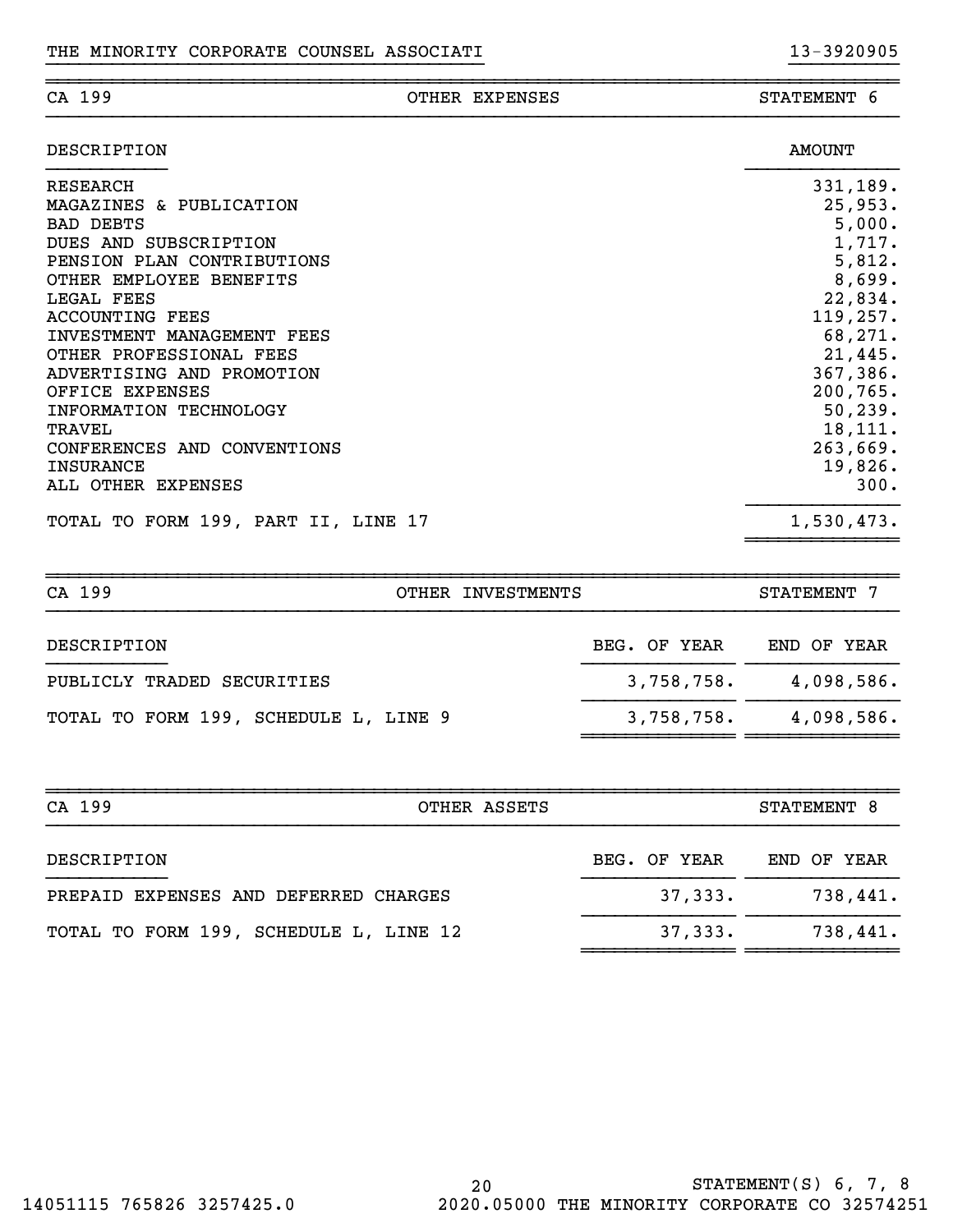| CA 199                                                                                                       | OTHER LIABILITIES                               | STATEMENT 9                                      |
|--------------------------------------------------------------------------------------------------------------|-------------------------------------------------|--------------------------------------------------|
| DESCRIPTION                                                                                                  | BEG. OF YEAR                                    | END OF YEAR                                      |
| ACCRUED EXPENSES<br>CREDIT CARD PAYABLE<br>PPP LOAN<br>DEFERRED REVENUE<br>UNSECURED NOTES AND LOANS PAYABLE | 190,690.<br>973.<br>0.<br>620, 105.<br>196,791. | 185,687.<br>0.<br>153, 100.<br>771,767.<br>$0$ . |
| TOTAL TO FORM 199, SCHEDULE L, LINE 18                                                                       | 1,008,559.                                      | 1,110,554.                                       |

}}}}}}}}}}}}}}}}}}}}}}}}}}}}}}}}}}}}}}}} }}}}}}}}}}

| CA 199<br><b>FUND BALANCES</b>                                              |                          | STATEMENT 10           |
|-----------------------------------------------------------------------------|--------------------------|------------------------|
| DESCRIPTION                                                                 | BEG. OF YEAR             | END OF YEAR            |
| NET ASSETS WITHOUT DONOR RESTRICTIONS<br>NET ASSETS WITH DONOR RESTRICTIONS | 3,689,705.<br>$71,015$ . | 4,691,558.<br>101,028. |
| TOTAL TO FORM 199, SCHEDULE L, LINE 21                                      | 3,760,720.               | 4,792,586.             |

~~~~~~~~~~~~~~ ~~~~~~~~~~~~~~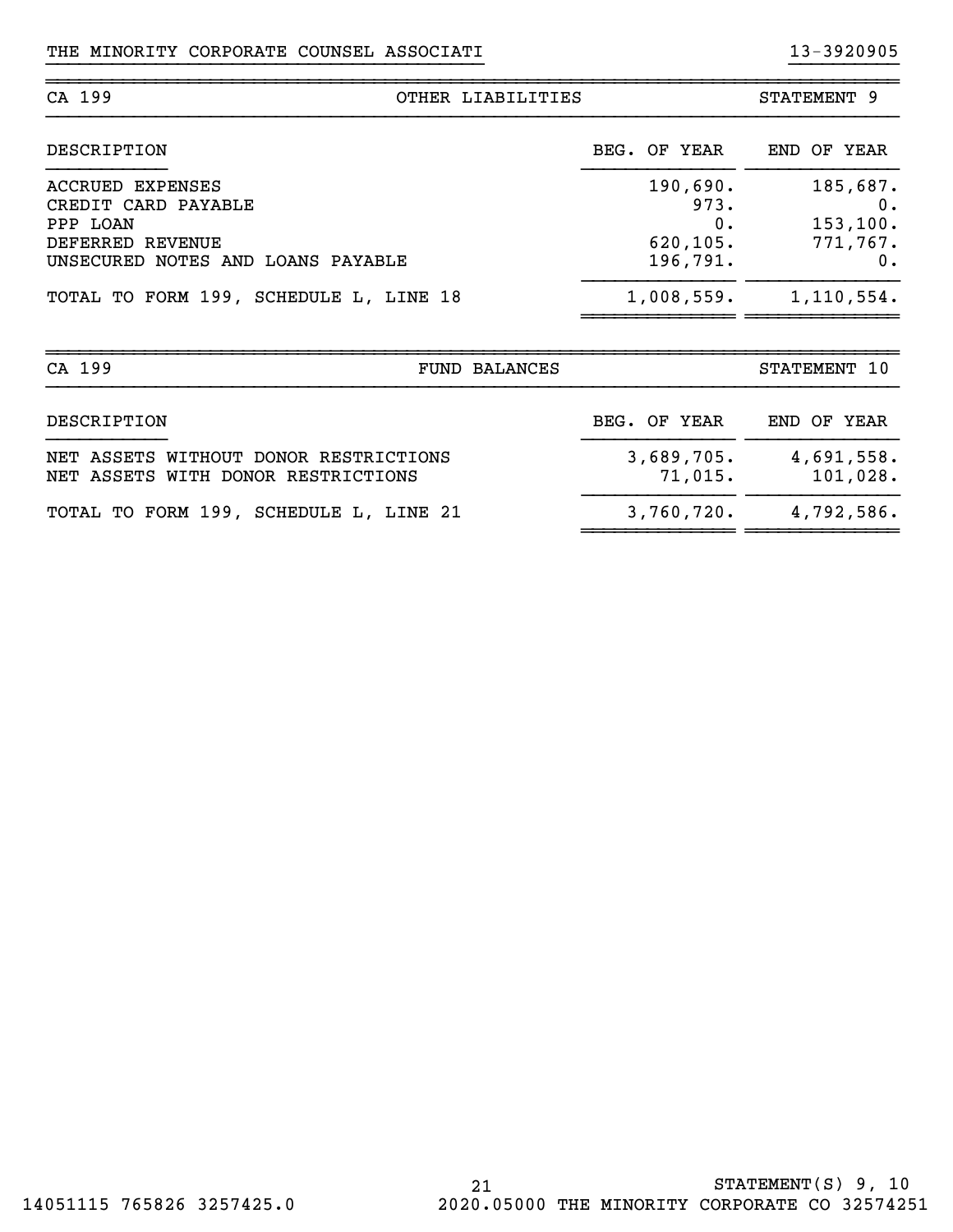| <b>TAXABLE YEAR</b><br>2020                                                                                                                                                                                                                   |                             | <b>Corporation Depreciation<br/>and Amortization</b> |             |                            |                                                              |              |                                              |    |                                | CALIFORNIA FORM                      | 3885                       |
|-----------------------------------------------------------------------------------------------------------------------------------------------------------------------------------------------------------------------------------------------|-----------------------------|------------------------------------------------------|-------------|----------------------------|--------------------------------------------------------------|--------------|----------------------------------------------|----|--------------------------------|--------------------------------------|----------------------------|
| Attach to Form 100 or Form 100W.                                                                                                                                                                                                              |                             |                                                      |             | <b>FORM 199</b>            |                                                              |              |                                              |    | FEIN                           | 13-3920905                           |                            |
| Corporation name                                                                                                                                                                                                                              |                             |                                                      |             |                            |                                                              |              |                                              |    |                                | California corporation number        |                            |
| THE MINORITY CORPORATE COUNSEL                                                                                                                                                                                                                |                             |                                                      |             |                            |                                                              |              |                                              |    |                                |                                      |                            |
| ASSOCIATION, INC.                                                                                                                                                                                                                             |                             |                                                      |             |                            |                                                              |              |                                              |    |                                | 2227916                              |                            |
| Part I Election To Expense Certain Property Under IRC Section 179                                                                                                                                                                             |                             |                                                      |             |                            |                                                              |              |                                              |    |                                |                                      |                            |
|                                                                                                                                                                                                                                               |                             |                                                      |             |                            |                                                              |              |                                              |    | 1                              |                                      | \$25,000                   |
| 2 Total cost of IRC Section 179 property placed in service                                                                                                                                                                                    |                             |                                                      |             |                            |                                                              |              |                                              |    | $\overline{2}$                 |                                      |                            |
| 3 Threshold cost of IRC Section 179 property before reduction in limitation [11] [12] Threshold cost of IRC Section 179 property before reduction in limitation                                                                               |                             |                                                      |             |                            |                                                              |              |                                              |    | 3                              |                                      | \$200,000                  |
|                                                                                                                                                                                                                                               |                             |                                                      |             |                            |                                                              |              |                                              |    | $\overline{\mathbf{4}}$        |                                      |                            |
|                                                                                                                                                                                                                                               |                             |                                                      |             |                            |                                                              |              |                                              |    | 5                              |                                      |                            |
|                                                                                                                                                                                                                                               | (a) Description of property |                                                      |             |                            | (b) Cost (business use only) $\vert$                         |              | (c) Elected cost                             |    |                                |                                      |                            |
| 6                                                                                                                                                                                                                                             |                             |                                                      |             |                            |                                                              |              |                                              |    |                                |                                      |                            |
|                                                                                                                                                                                                                                               |                             |                                                      |             |                            |                                                              |              |                                              |    |                                |                                      |                            |
|                                                                                                                                                                                                                                               |                             |                                                      |             |                            |                                                              | $\vert$ 7    |                                              |    | 8                              |                                      |                            |
| <b>9</b> Tentative deduction. Enter the <b>smaller</b> of line 5 or line 8                                                                                                                                                                    |                             |                                                      |             |                            |                                                              |              |                                              |    | 9                              |                                      |                            |
| 10 Carryover of disallowed deduction from prior taxable years [11] match match match match and the disalt match match match match of the Carryover of disallowed deduction from prior taxable years [10] $\sim$ 0.000 match matc              |                             |                                                      |             |                            |                                                              |              |                                              |    | 10                             |                                      |                            |
|                                                                                                                                                                                                                                               |                             |                                                      |             |                            |                                                              |              |                                              |    | 11                             |                                      |                            |
|                                                                                                                                                                                                                                               |                             |                                                      |             |                            |                                                              |              |                                              |    | 12                             |                                      |                            |
|                                                                                                                                                                                                                                               |                             |                                                      |             |                            |                                                              |              |                                              |    |                                |                                      |                            |
| Part II Depreciation and Election of Additional First Year Depreciation Deduction Under R&TC Section 24356                                                                                                                                    |                             |                                                      |             |                            |                                                              |              |                                              |    |                                |                                      |                            |
| (a)                                                                                                                                                                                                                                           | (b)                         |                                                      | (c)         | (d)                        |                                                              | (e)          | (f)                                          |    |                                |                                      | (h)                        |
| Description of property                                                                                                                                                                                                                       | Date acquired               |                                                      | Cost or     | Depreciation allowed or    |                                                              | Depreciation | Life or                                      |    |                                | (g)<br>Depreciation                  | Additional                 |
|                                                                                                                                                                                                                                               | (mm/dd/yyyy)                |                                                      | other basis | allowable in earlier years |                                                              | method       | rate                                         |    |                                | for this year                        | first year<br>depreciation |
| 14                                                                                                                                                                                                                                            |                             |                                                      |             |                            |                                                              |              |                                              |    |                                |                                      |                            |
|                                                                                                                                                                                                                                               |                             |                                                      |             |                            |                                                              |              |                                              |    |                                |                                      |                            |
|                                                                                                                                                                                                                                               |                             |                                                      |             |                            |                                                              |              |                                              |    |                                |                                      |                            |
|                                                                                                                                                                                                                                               |                             |                                                      |             |                            |                                                              |              |                                              |    |                                |                                      |                            |
|                                                                                                                                                                                                                                               |                             |                                                      |             |                            |                                                              |              |                                              |    |                                |                                      |                            |
|                                                                                                                                                                                                                                               |                             |                                                      |             |                            |                                                              |              |                                              |    |                                |                                      |                            |
| SEE STATEMENT 11                                                                                                                                                                                                                              |                             |                                                      | 186, 571.   |                            | 148,585.                                                     |              |                                              |    |                                |                                      |                            |
| 15 Add the amounts in column (g) and column (h). The total of column (h) may not exceed \$2,000.                                                                                                                                              |                             |                                                      |             |                            |                                                              |              |                                              |    |                                |                                      |                            |
| See instructions for line 14, column (h)                                                                                                                                                                                                      |                             |                                                      |             |                            |                                                              |              |                                              | 15 |                                | 19,442                               |                            |
| Part III Summary                                                                                                                                                                                                                              |                             |                                                      |             |                            |                                                              |              |                                              |    |                                |                                      |                            |
| 16 Total: If the corporation is electing:<br>IRC Section 179 expense, add the amount on line 12 and line 15, column (g) or<br>Additional first year depreciation under R&TC Section 24356, add the amounts on line 15, columns (g) and (h) or |                             |                                                      |             |                            |                                                              |              |                                              |    | 16                             |                                      | 19,442                     |
| 17 Total depreciation claimed for federal purposes from federal Form 4562, line 22 [11] Total depreciation claimed for federal purposes from federal Form 4562, line 22                                                                       |                             |                                                      |             |                            |                                                              |              |                                              |    | 17                             |                                      | 19,442                     |
| 18 Depreciation adjustment. If line 17 is greater than line 16, enter the difference here and on Form 100 or Form 100W, Side 1, line 6.                                                                                                       |                             |                                                      |             |                            |                                                              |              |                                              |    |                                |                                      |                            |
| If line 17 is less than line 16, enter the difference here and on Form 100 or Form 100W, Side 2, line 12. (If California depreciation                                                                                                         |                             |                                                      |             |                            |                                                              |              |                                              |    |                                |                                      |                            |
| amounts are used to determine net income before state adiustments on Form 100 or Form 100W, no adiustment is necessary.)                                                                                                                      |                             |                                                      |             |                            |                                                              |              |                                              |    | 18                             |                                      | 0                          |
| <b>Part IV Amortization</b>                                                                                                                                                                                                                   |                             |                                                      |             |                            |                                                              |              |                                              |    |                                |                                      |                            |
| (a)<br>Description of property                                                                                                                                                                                                                |                             | (b)<br>Date acquired<br>(mm/dd/yyyy)                 | other basis | (c)<br>Cost or             | (d)<br>Amortization allowed or<br>allowable in earlier years |              | (e)<br>R&TC<br>Section<br>(see instructions) |    | (f)<br>Period or<br>percentage | (g)<br>Amortization<br>for this year |                            |
| 19                                                                                                                                                                                                                                            |                             |                                                      |             |                            |                                                              |              |                                              |    |                                |                                      |                            |
|                                                                                                                                                                                                                                               |                             |                                                      |             |                            |                                                              |              |                                              |    |                                |                                      |                            |
|                                                                                                                                                                                                                                               |                             |                                                      |             |                            |                                                              |              |                                              |    |                                |                                      |                            |
|                                                                                                                                                                                                                                               |                             |                                                      |             |                            |                                                              |              |                                              |    |                                |                                      |                            |
|                                                                                                                                                                                                                                               |                             |                                                      |             |                            |                                                              |              |                                              |    |                                |                                      |                            |
|                                                                                                                                                                                                                                               |                             |                                                      |             |                            |                                                              |              |                                              |    |                                |                                      |                            |
|                                                                                                                                                                                                                                               |                             |                                                      |             |                            |                                                              |              |                                              |    |                                |                                      |                            |
| <b>20</b> Total. Add the amounts in column (g)                                                                                                                                                                                                |                             |                                                      |             |                            |                                                              |              |                                              |    | 20                             |                                      |                            |
| 21 Total amortization claimed for federal purposes from federal Form 4562, line 44                                                                                                                                                            |                             |                                                      |             |                            |                                                              |              |                                              |    | 21                             |                                      |                            |
| 22 Amortization adjustment. If line 21 is greater than line 20, enter the difference here and on Form 100 or Form 100W,                                                                                                                       |                             |                                                      |             |                            |                                                              |              |                                              |    |                                |                                      |                            |
| Side 1, line 6. If line 21 is less than line 20, enter the difference here and on Form 100 or Form 100W, Side 2, line 12                                                                                                                      |                             |                                                      |             |                            |                                                              |              |                                              |    | 22                             |                                      |                            |

022 7621204

 $\mathsf I$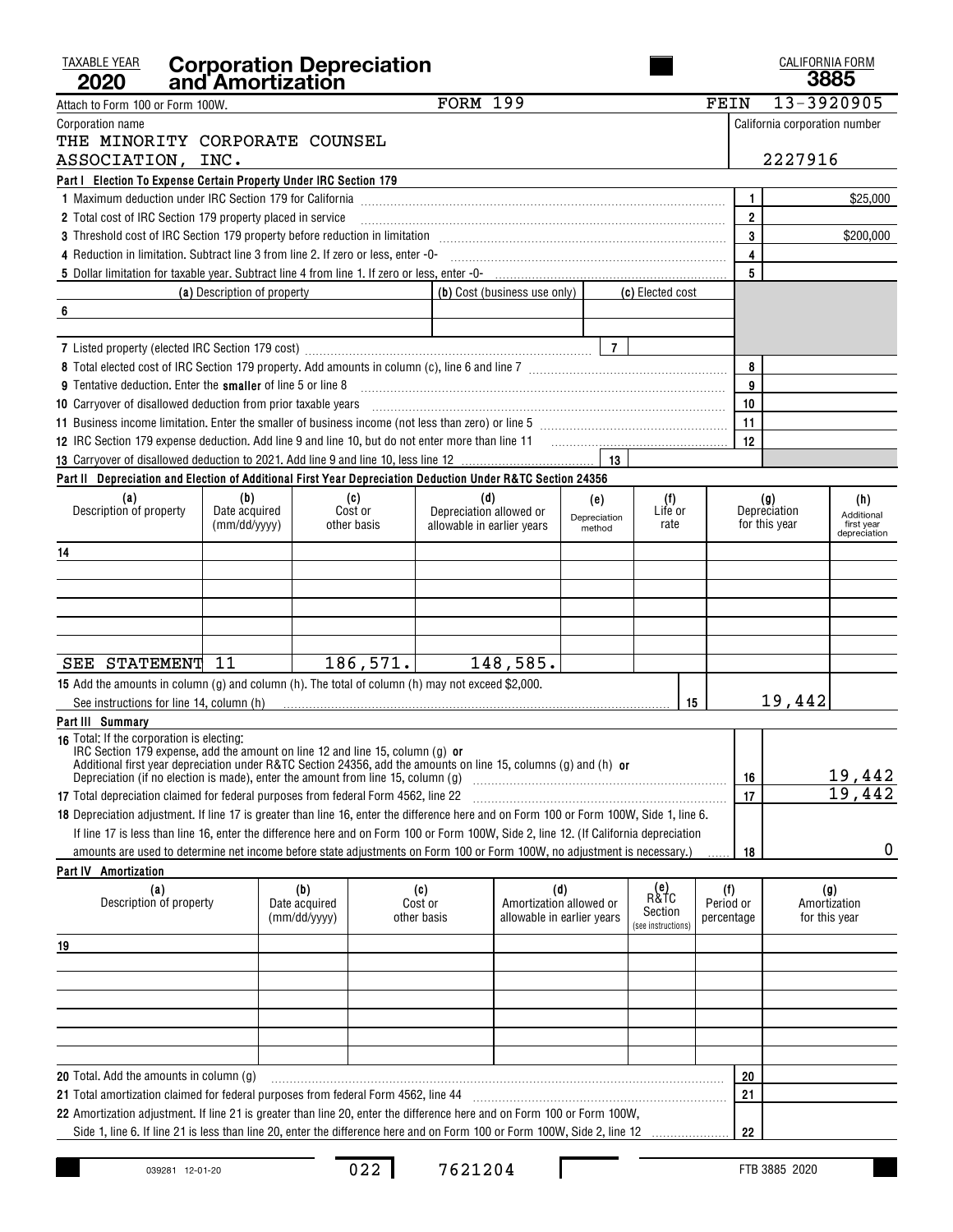~~~~~~~~~~~~~~~~~~~~~~~~~~~~~~~~~~~~~~~~~~~~~~~~~~~~~~~~~~~~~~~~~~~~~~~~~~~~~~

| CA 3885                   |                                                | DEPRECIATION     | STATEMENT 11         |              |      |                   |              |
|---------------------------|------------------------------------------------|------------------|----------------------|--------------|------|-------------------|--------------|
| ASSET NO./<br>DESCRIPTION | DATE IN<br>SERVICE                             | COST OR<br>BASIS | PRIOR<br>DEPR        | METHOD LIFE  |      | DEPRE-<br>CIATION | <b>BONUS</b> |
|                           | 1 DELL COMPUTER - CHARLES HOLLINS<br>06/30/12  | 1,589.           |                      | 1,589. 200DB | 5.00 | 0.                |              |
|                           | 2 DELL COMPUTER - MAHZARINE LAPTOP<br>08/31/12 | 1,518.           |                      | 1,518. 200DB | 5.00 | 0.                |              |
|                           | 3 MAC COMPUTER - ANDREA PIMM<br>03/31/13       | 1,641.           | 1,567. 200DB         |              | 5.00 | 0.                |              |
|                           | 4 DELL COMPUTER - ARACELY LAPTOP               |                  |                      |              |      |                   |              |
|                           | 08/14/13<br>5 DATAPRISE - NEW SERVERS          | 1,060.           | 1,060. 200DB         |              | 5.00 | 0.                |              |
|                           | 03/31/13<br>6 NEW LAPTOP                       | 15,671.          | 14,966. 200DB        |              | 5.00 | 0.                |              |
| 7 LAPTOP                  | 07/31/14                                       |                  | 1,830. 1,830. 200DB  |              | 5.00 | 0.                |              |
|                           | 05/19/15<br>8 DELL LAPTOP                      | 1,919.           | 1,791. 200DB         |              | 5.00 | 128.              |              |
|                           | 05/03/16                                       | 1,067.           |                      | 765. 200DB   | 5.00 | 213.              |              |
|                           | 9 DELL LAPTOP<br>07/13/16                      | 1,605.           | 1,097. 200DB         |              | 5.00 | 321.              |              |
|                           | 10 SERVER REBUILD<br>08/18/16                  | 3,700.           | 2,467. 200DB         |              | 5.00 | 740.              |              |
|                           | 11 EMAIL MIGRATION<br>08/18/16                 | 3,770.           | 2,513. 200DB         |              | 5.00 | 754.              |              |
|                           | 12 SURFACE LAPTOP<br>12/06/16                  | 1,564.           |                      | 964. 200DB   | 5.00 | 313.              |              |
|                           | 13 DELL LATITUDE LAPTOP<br>12/06/16            |                  | 1,249. 770. 200DB    |              | 5.00 | 250.              |              |
|                           | 14 SERVER REBUILD/EMAIL MIGRATION<br>12/28/16  |                  | $3,720.$ 2,232.200DB |              | 5.00 | 744.              |              |
|                           | 15 SERVER REBUILD/EMAIL MIGRATION              |                  |                      |              |      |                   |              |
|                           | 12/28/16<br>16 DELL LAPTOP                     |                  | 3,792. 2,275. 200DB  |              | 5.00 | 758.              |              |
|                           | 04/03/17<br>17 PARAGON PRINTER                 | 1,269.           | 698.200DB            |              | 5.00 | 254.              |              |
|                           | 03/26/18<br>18 DORIS DATABASE                  | 1,120.           |                      | 392. 200DB   | 5.00 | 224.              |              |
|                           | 09/30/07<br>19 DORIS DATABASE                  | 790.             | 790. SL              |              | 3.00 | 0.                |              |
|                           | 04/30/08<br>20 DORIS DATABASE                  | 1,825.           | $1,825.$ SL          |              | 3.00 | 0.                |              |
|                           | 06/30/08                                       | 2,015.           | $2,015.$ SL          |              | 3.00 | 0.                |              |
|                           | 21 DORIS DATABASE<br>07/31/08                  | 270.             | 270. SL              |              | 3.00 | 0.                |              |
|                           | 22 DORIS DATABASE<br>09/30/08                  | 95.              | 95. SL               |              | 3.00 | 0.                |              |
|                           | 23 ADOBE SOFTWARE<br>12/05/08                  | 1,524.           | $1,524.$ SL          |              | 3.00 | 0.                |              |
|                           | 24 DOCD DATABASE<br>01/01/11                   | 13,400.          | 13,400. SL           |              | 3.00 | 0.                |              |
|                           | 25 DOCD DATABASE - UPGRADE<br>03/30/12         | 2,000.           | $2,000.$ SL          |              | 3.00 | 0.                |              |
|                           | 26 ADOBE SOFTWARE - IMAC                       |                  |                      |              |      |                   |              |
|                           | 03/31/15<br>27 ADOBE SOFTWARE - IMAC           | 1,332.           | 1,332. SL            |              | 3.00 | 0.                |              |
|                           | 03/31/16                                       | 1,332.           | $1,332.$ SL          |              | 3.00 | 0.                |              |

}}}}}}}}}}}}}}}}}}}}}}}}}}}}}}}}}}}}}}}} }}}}}}}}}}

14051115 765826 3257425.0 2020.05000 THE MINORITY CORPORATE CO 32574251

<sup>23</sup> STATEMENT(S) 11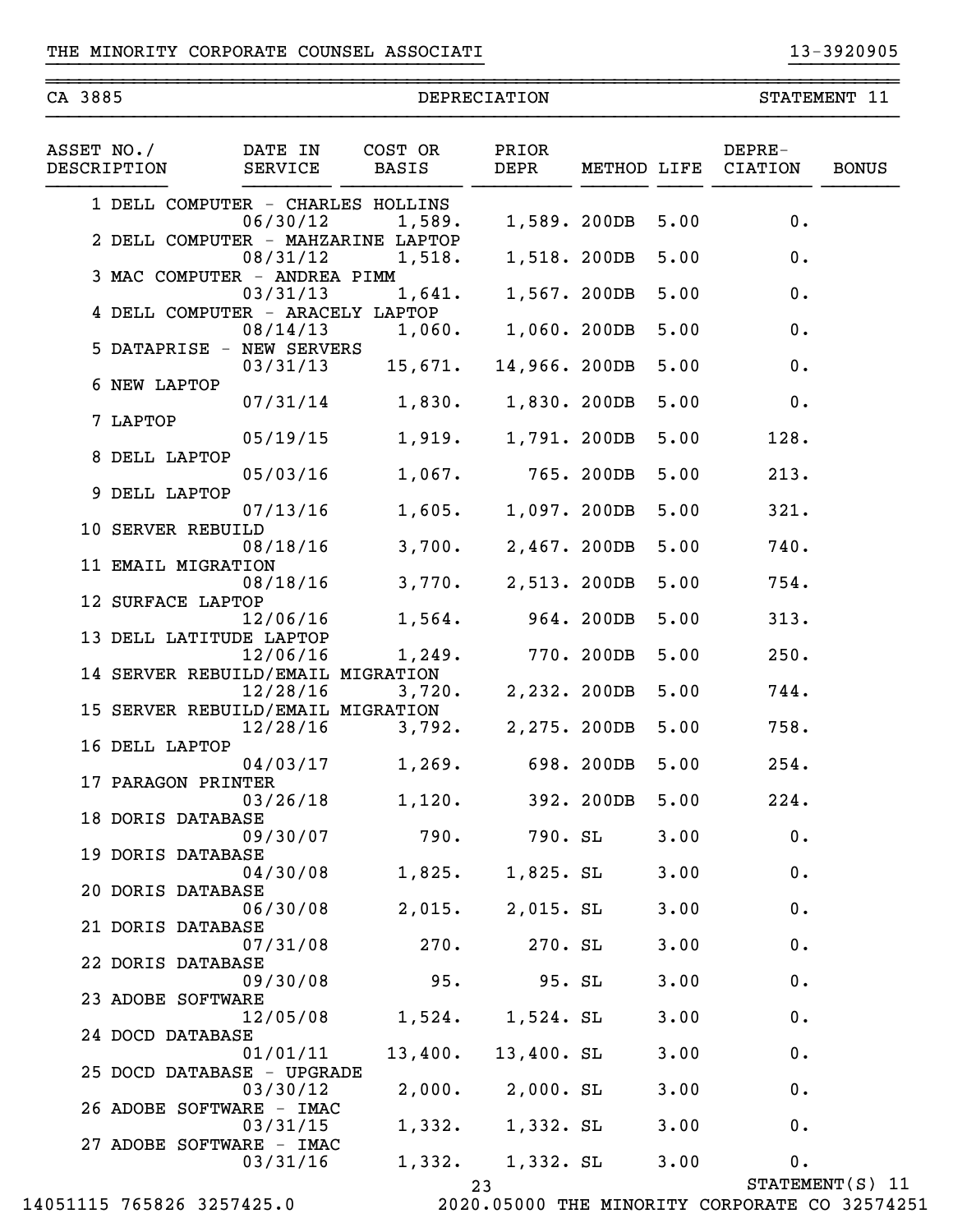# THE MINORITY CORPORATE COUNSEL ASSOCIATI

|  |  |  | 13-3920905 |  |
|--|--|--|------------|--|
|  |  |  |            |  |

| TOTAL TO FORM 3885                                          | 186,571.                     | 148,585.              |               | 19,442. |  |
|-------------------------------------------------------------|------------------------------|-----------------------|---------------|---------|--|
| 06/09/20                                                    | 5,365.                       | SL                    | 3.00          | 1,788.  |  |
| 05/15/20<br>42 DATAPRISE SOFTWARE                           | 1,183.                       |                       | 200DB<br>5.00 | 20.     |  |
| 41 EVODESK - DESK FOR JEAN                                  |                              |                       |               |         |  |
| 40 MICROSOFT LAPTOP<br>08/25/20                             | 2,231.                       |                       | 200DB<br>5.00 | 446.    |  |
| 10/26/18                                                    | 2,327.                       | 543. 200DB            | 5.00          | 465.    |  |
| 09/21/18<br>39 YEBO<br>MAGAZINE HOLDER                      | 1,642.                       | 410. 200DB            | 5.00          | 328.    |  |
| 38 YEBO MAGAZINE HOLDER                                     |                              |                       |               |         |  |
| 02/03/17                                                    |                              | 22,641. 13,207. 200DB | 5.00          | 4,528.  |  |
| 12/15/15<br>37 SKB PROCUREMENT - NEW OFFICE SUITE FURNITURE | 1,090.                       | 890. 200DB            | 5.00          | 200.    |  |
| 36 NEW TELEVISION - MARKETING                               |                              |                       |               |         |  |
| 35 FURNISH NEW OFFICE - MAZ<br>03/12/15                     |                              | 3,376. 3,263. 200DB   | 5.00          | 113.    |  |
| 08/03/12                                                    | 550.                         | 550. 200DB            | 5.00          | 0.      |  |
| 34 HOME & HOLIDAY DESIGN - JOE'S GLASS TABLE                |                              |                       |               |         |  |
|                                                             | 08/03/12 2,999. 2,999. 200DB |                       | 5.00          | 0.      |  |
| 04/14/17<br>33 HOME & HOLIDAY DESIGN - JOE'S OFFICE DESK    | 13,500.                      | 12,188. SL            | 3.00          | 1,313.  |  |
| 32 IDEATION - WEBSITE REBRANDING                            |                              |                       |               |         |  |
| 31 IDEATION - WEBSITE REBRANDING<br>03/31/17                | 15,000.                      | 13,542. SL            | 3.00          | 1,458.  |  |
| 03/14/17                                                    | 12,000.                      | 10,833. SL            | 3.00          | 1,167.  |  |
| 30 IDEATION - WEBSITE REBRANDING                            |                              |                       |               |         |  |
| 29 IDEATION - WEBSITE REBRANDING<br>02/14/17                | 12,000.                      | $10,833.$ SL          | 3.00          | 1,167.  |  |
| 01/10/17                                                    | 18,000.                      | 16,250. SL            | 3.00          | 1,750.  |  |
| 28 IDEATION - WEBSITE REBRANDING                            |                              |                       |               |         |  |

}}}}}}}}}}}}}}}}}}}}}}}}}}}}}}}}}}}}}}}} }}}}}}}}}}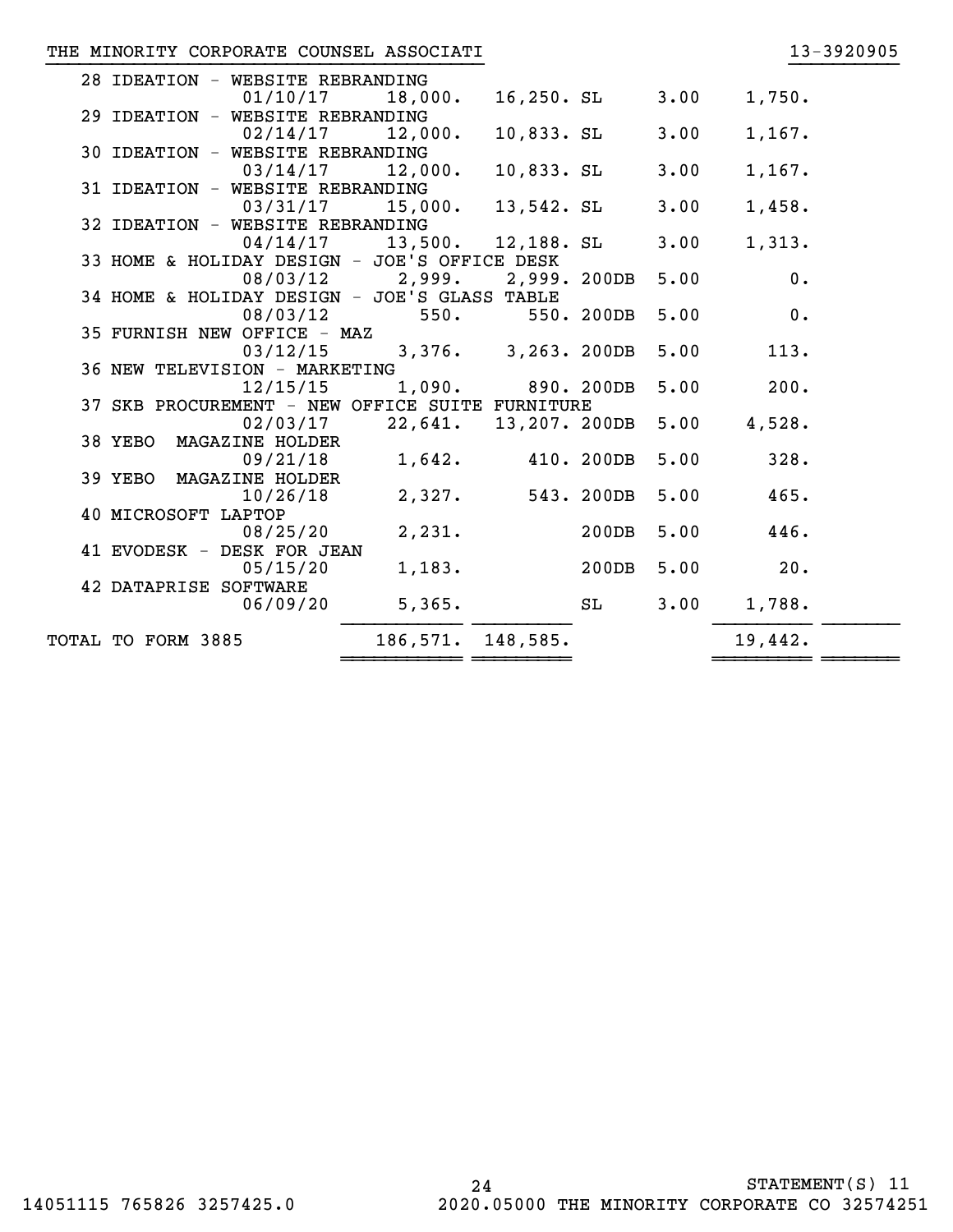| <b>TAXABLE YEAR</b><br>2020     |                                                                                                                                                                                                                                                                                                                                                                                                                                                                                                                                                                                                                                                                                                                                                                                                                                                                                                                                                                                                                                                                                                                                                                                                                                                                                                                                                                                                                                               |                                         | California e-file Return Authorization for<br><b>Exempt Organizations</b>                                                                                                                                                                                                                              |      |  |       |                    |                                   |                               |                               | <b>FORM</b><br>8453-EO |                                                                                                                                                                                   |  |  |
|---------------------------------|-----------------------------------------------------------------------------------------------------------------------------------------------------------------------------------------------------------------------------------------------------------------------------------------------------------------------------------------------------------------------------------------------------------------------------------------------------------------------------------------------------------------------------------------------------------------------------------------------------------------------------------------------------------------------------------------------------------------------------------------------------------------------------------------------------------------------------------------------------------------------------------------------------------------------------------------------------------------------------------------------------------------------------------------------------------------------------------------------------------------------------------------------------------------------------------------------------------------------------------------------------------------------------------------------------------------------------------------------------------------------------------------------------------------------------------------------|-----------------------------------------|--------------------------------------------------------------------------------------------------------------------------------------------------------------------------------------------------------------------------------------------------------------------------------------------------------|------|--|-------|--------------------|-----------------------------------|-------------------------------|-------------------------------|------------------------|-----------------------------------------------------------------------------------------------------------------------------------------------------------------------------------|--|--|
| <b>Exempt Organization name</b> |                                                                                                                                                                                                                                                                                                                                                                                                                                                                                                                                                                                                                                                                                                                                                                                                                                                                                                                                                                                                                                                                                                                                                                                                                                                                                                                                                                                                                                               |                                         |                                                                                                                                                                                                                                                                                                        |      |  |       |                    |                                   |                               |                               | Identifying number     |                                                                                                                                                                                   |  |  |
|                                 |                                                                                                                                                                                                                                                                                                                                                                                                                                                                                                                                                                                                                                                                                                                                                                                                                                                                                                                                                                                                                                                                                                                                                                                                                                                                                                                                                                                                                                               | ASSOCIATION, INC.                       | THE MINORITY CORPORATE COUNSEL                                                                                                                                                                                                                                                                         |      |  |       |                    |                                   |                               |                               | 13-3920905             |                                                                                                                                                                                   |  |  |
| Part I                          |                                                                                                                                                                                                                                                                                                                                                                                                                                                                                                                                                                                                                                                                                                                                                                                                                                                                                                                                                                                                                                                                                                                                                                                                                                                                                                                                                                                                                                               |                                         | Electronic Return Information (whole dollars only)                                                                                                                                                                                                                                                     |      |  |       |                    |                                   |                               |                               |                        |                                                                                                                                                                                   |  |  |
| 1                               |                                                                                                                                                                                                                                                                                                                                                                                                                                                                                                                                                                                                                                                                                                                                                                                                                                                                                                                                                                                                                                                                                                                                                                                                                                                                                                                                                                                                                                               | Total gross receipts (Form 199, line 4) |                                                                                                                                                                                                                                                                                                        |      |  |       |                    |                                   |                               |                               | $1 \qquad \qquad$      | 4,925,435                                                                                                                                                                         |  |  |
| 2                               |                                                                                                                                                                                                                                                                                                                                                                                                                                                                                                                                                                                                                                                                                                                                                                                                                                                                                                                                                                                                                                                                                                                                                                                                                                                                                                                                                                                                                                               | Total gross income (Form 199, line 8)   |                                                                                                                                                                                                                                                                                                        |      |  |       |                    |                                   |                               |                               |                        | $2 \overline{3,370,166}$                                                                                                                                                          |  |  |
| 3                               |                                                                                                                                                                                                                                                                                                                                                                                                                                                                                                                                                                                                                                                                                                                                                                                                                                                                                                                                                                                                                                                                                                                                                                                                                                                                                                                                                                                                                                               |                                         | Total expenses and disbursements (Form 199, line 9)                                                                                                                                                                                                                                                    |      |  |       |                    |                                   |                               |                               |                        | 2,684,390                                                                                                                                                                         |  |  |
| Part II                         |                                                                                                                                                                                                                                                                                                                                                                                                                                                                                                                                                                                                                                                                                                                                                                                                                                                                                                                                                                                                                                                                                                                                                                                                                                                                                                                                                                                                                                               |                                         | Settle Your Account Electronically for Taxable Year 2020                                                                                                                                                                                                                                               |      |  |       |                    |                                   |                               |                               |                        |                                                                                                                                                                                   |  |  |
| 4                               |                                                                                                                                                                                                                                                                                                                                                                                                                                                                                                                                                                                                                                                                                                                                                                                                                                                                                                                                                                                                                                                                                                                                                                                                                                                                                                                                                                                                                                               | Electronic funds withdrawal             | 4a Amount                                                                                                                                                                                                                                                                                              |      |  |       |                    | 4b Withdrawal date (mm/dd/yyyy)   |                               |                               |                        |                                                                                                                                                                                   |  |  |
| Part III                        |                                                                                                                                                                                                                                                                                                                                                                                                                                                                                                                                                                                                                                                                                                                                                                                                                                                                                                                                                                                                                                                                                                                                                                                                                                                                                                                                                                                                                                               |                                         | <b>Banking Information</b> (Have you verified the exempt organization's banking information?)                                                                                                                                                                                                          |      |  |       |                    |                                   |                               |                               |                        |                                                                                                                                                                                   |  |  |
| 5 Routing number                |                                                                                                                                                                                                                                                                                                                                                                                                                                                                                                                                                                                                                                                                                                                                                                                                                                                                                                                                                                                                                                                                                                                                                                                                                                                                                                                                                                                                                                               |                                         |                                                                                                                                                                                                                                                                                                        |      |  |       |                    |                                   |                               |                               |                        |                                                                                                                                                                                   |  |  |
| 6 Account number                |                                                                                                                                                                                                                                                                                                                                                                                                                                                                                                                                                                                                                                                                                                                                                                                                                                                                                                                                                                                                                                                                                                                                                                                                                                                                                                                                                                                                                                               |                                         |                                                                                                                                                                                                                                                                                                        |      |  |       | 7 Type of account: |                                   |                               | Checking                      |                        | Savings                                                                                                                                                                           |  |  |
| Part IV                         |                                                                                                                                                                                                                                                                                                                                                                                                                                                                                                                                                                                                                                                                                                                                                                                                                                                                                                                                                                                                                                                                                                                                                                                                                                                                                                                                                                                                                                               | <b>Declaration of Officer</b>           |                                                                                                                                                                                                                                                                                                        |      |  |       |                    |                                   |                               |                               |                        |                                                                                                                                                                                   |  |  |
| on line 4a.                     |                                                                                                                                                                                                                                                                                                                                                                                                                                                                                                                                                                                                                                                                                                                                                                                                                                                                                                                                                                                                                                                                                                                                                                                                                                                                                                                                                                                                                                               |                                         |                                                                                                                                                                                                                                                                                                        |      |  |       |                    |                                   |                               |                               |                        | I authorize the exempt organization's account to be settled as designated in Part II. If I check Part II, Box 4, I authorize an electronic funds withdrawal for the amount listed |  |  |
| Sign<br>Here                    | a balance due return, I understand that if the Franchise Tax Board (FTB) does not receive full and timely payment of the exempt organization's fee liability, the exempt<br>organization will remain liable for the fee liability and all applicable interest and penalties. I authorize the exempt organization return and accompanying schedules and<br>statements be transmitted to the FTB by the ERO, transmitter, or intermediate service provider. If the processing of the exempt organization's return or refund is<br>delayed, I authorize the FTB to disclose to the ERO or intermediate service provider the reason(s) for the delay.<br>PRESIDENT & CEO                                                                                                                                                                                                                                                                                                                                                                                                                                                                                                                                                                                                                                                                                                                                                                          |                                         |                                                                                                                                                                                                                                                                                                        |      |  |       |                    |                                   |                               |                               |                        |                                                                                                                                                                                   |  |  |
|                                 |                                                                                                                                                                                                                                                                                                                                                                                                                                                                                                                                                                                                                                                                                                                                                                                                                                                                                                                                                                                                                                                                                                                                                                                                                                                                                                                                                                                                                                               | Signature of officer                    |                                                                                                                                                                                                                                                                                                        | Date |  | Title |                    |                                   |                               |                               |                        |                                                                                                                                                                                   |  |  |
| Part V                          |                                                                                                                                                                                                                                                                                                                                                                                                                                                                                                                                                                                                                                                                                                                                                                                                                                                                                                                                                                                                                                                                                                                                                                                                                                                                                                                                                                                                                                               |                                         |                                                                                                                                                                                                                                                                                                        |      |  |       |                    |                                   |                               |                               |                        |                                                                                                                                                                                   |  |  |
|                                 | Declaration of Electronic Return Originator (ERO) and Paid Preparer.<br>I declare that I have reviewed the above exempt organization's return and that the entries on form FTB 8453-EO are complete and correct to the best of my knowledge. (If I<br>am only an intermediate service provider, I understand that I am not responsible for reviewing the exempt organization's return. I declare, however, that form FTB 8453-EO<br>accurately reflects the data on the return.) I have obtained the organization officer's signature on form FTB 8453-EO before transmitting this return to the FTB; I have<br>provided the organization officer with a copy of all forms and information that I will file with the FTB, and I have followed all other requirements described in FTB Pub.<br>1345, 2020 Handbook for Authorized e-file Providers. I will keep form FTB 8453-EO on file for four years from the due date of the return or four years from the date<br>the exempt organization return is filed, whichever is later, and I will make a copy available to the FTB upon request. If I am also the paid preparer, under penalties of perjury,<br>I declare that I have examined the above exempt organization's return and accompanying schedules and statements, and to the best of my knowledge and belief, they are<br>true, correct, and complete. I make this declaration based on all information of which I have knowledge. |                                         |                                                                                                                                                                                                                                                                                                        |      |  |       |                    |                                   |                               |                               |                        |                                                                                                                                                                                   |  |  |
| <b>ERO</b>                      | ERO's-<br>signature                                                                                                                                                                                                                                                                                                                                                                                                                                                                                                                                                                                                                                                                                                                                                                                                                                                                                                                                                                                                                                                                                                                                                                                                                                                                                                                                                                                                                           |                                         |                                                                                                                                                                                                                                                                                                        |      |  | Date  |                    | Check if<br>also paid<br>preparer | $\overline{\textbf{x}}$       | Check<br>if self-<br>employed |                        | <b>ERO's PTIN</b><br>P00740442                                                                                                                                                    |  |  |
| <b>Must</b>                     |                                                                                                                                                                                                                                                                                                                                                                                                                                                                                                                                                                                                                                                                                                                                                                                                                                                                                                                                                                                                                                                                                                                                                                                                                                                                                                                                                                                                                                               | Firm's name (or yours                   | SIKICH LLP                                                                                                                                                                                                                                                                                             |      |  |       |                    |                                   |                               |                               |                        | Firm's FEIN 36-3168081                                                                                                                                                            |  |  |
| Sign                            | and address                                                                                                                                                                                                                                                                                                                                                                                                                                                                                                                                                                                                                                                                                                                                                                                                                                                                                                                                                                                                                                                                                                                                                                                                                                                                                                                                                                                                                                   | if self-employed)                       | 1199 N. FAIRFAX STREET 10TH FLOOR                                                                                                                                                                                                                                                                      |      |  |       |                    |                                   |                               |                               |                        |                                                                                                                                                                                   |  |  |
|                                 |                                                                                                                                                                                                                                                                                                                                                                                                                                                                                                                                                                                                                                                                                                                                                                                                                                                                                                                                                                                                                                                                                                                                                                                                                                                                                                                                                                                                                                               |                                         | ALEXANDRIA, VA                                                                                                                                                                                                                                                                                         |      |  |       |                    |                                   |                               |                               | ZIP code $22314$       |                                                                                                                                                                                   |  |  |
|                                 |                                                                                                                                                                                                                                                                                                                                                                                                                                                                                                                                                                                                                                                                                                                                                                                                                                                                                                                                                                                                                                                                                                                                                                                                                                                                                                                                                                                                                                               |                                         | Under penalties of perjury, I declare that I have examined the above organization's return and accompanying schedules and statements, and to the best of my knowledge<br>and belief, they are true, correct, and complete. I make this declaration based on all information of which I have knowledge. |      |  |       |                    |                                   |                               |                               |                        |                                                                                                                                                                                   |  |  |
| Paid<br>Preparer                |                                                                                                                                                                                                                                                                                                                                                                                                                                                                                                                                                                                                                                                                                                                                                                                                                                                                                                                                                                                                                                                                                                                                                                                                                                                                                                                                                                                                                                               | Paid<br>preparer's<br>signature         |                                                                                                                                                                                                                                                                                                        |      |  |       | Date               |                                   | Check<br>if self-<br>employed |                               |                        | Paid preparer's PTIN                                                                                                                                                              |  |  |
| <b>Must</b>                     |                                                                                                                                                                                                                                                                                                                                                                                                                                                                                                                                                                                                                                                                                                                                                                                                                                                                                                                                                                                                                                                                                                                                                                                                                                                                                                                                                                                                                                               | Firm's name (or yours                   |                                                                                                                                                                                                                                                                                                        |      |  |       |                    |                                   |                               |                               | Firm's FEIN            |                                                                                                                                                                                   |  |  |
| Sign                            |                                                                                                                                                                                                                                                                                                                                                                                                                                                                                                                                                                                                                                                                                                                                                                                                                                                                                                                                                                                                                                                                                                                                                                                                                                                                                                                                                                                                                                               | if self-employed)<br>and address        |                                                                                                                                                                                                                                                                                                        |      |  |       |                    |                                   |                               |                               |                        |                                                                                                                                                                                   |  |  |

ZIP code

**For Privacy Notice, get FTB 1131 ENG/SP.**

FTB 8453-EO 2020

029021 11-19-20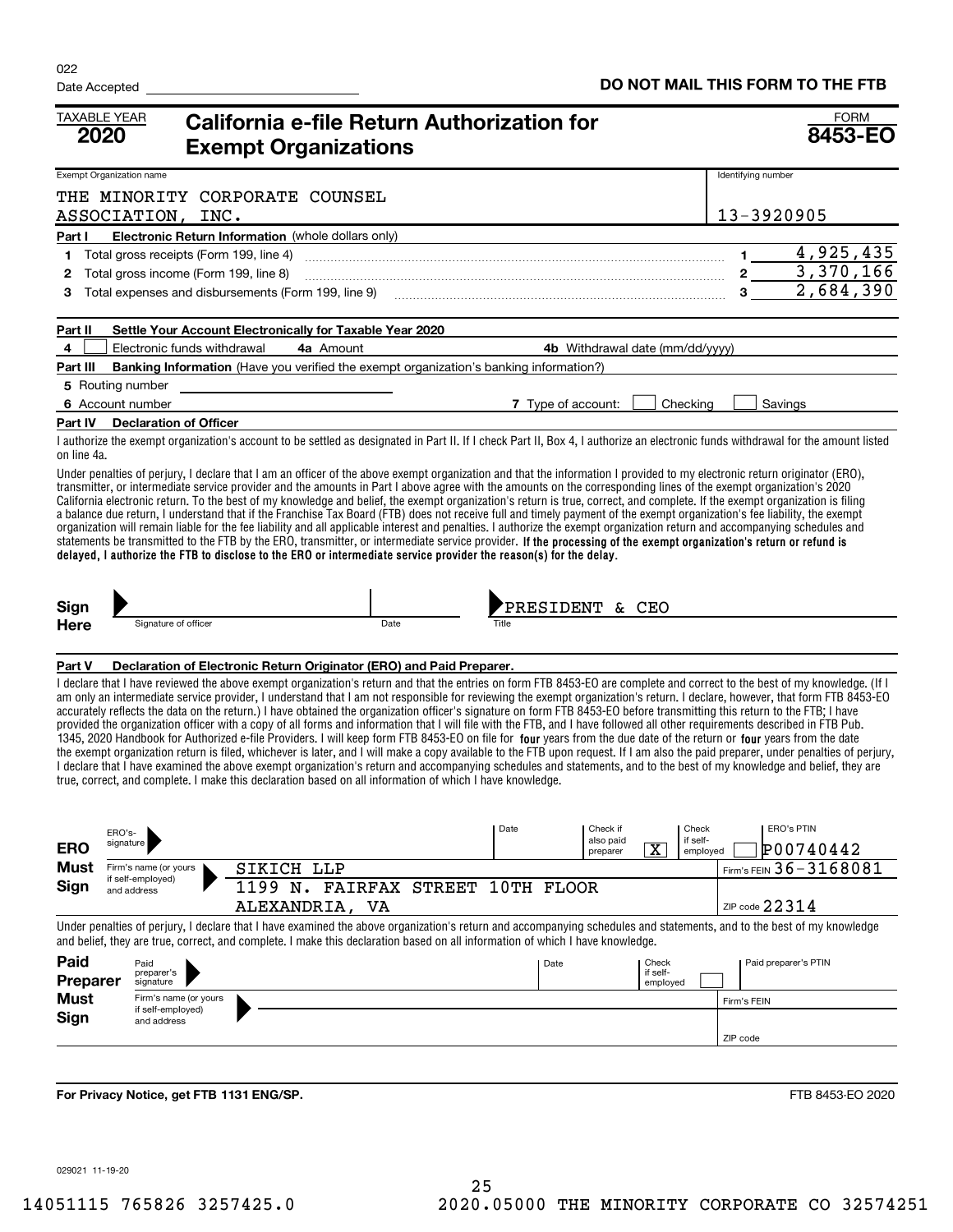### TAXABLE YEAR **California Exempt Organization 2020Business Income Tax Return 109**

| : )RM |
|-------|
|       |

|                                                    | Calendar Year 2020 or fiscal year beginning (mm/dd/yyyy)                                                                                                                                                                                                                                                                                                                                                                                                                                                                                          | , and ending (mm/dd/yyyy)                                                                                                                                  |                                                                                                                                    |                                                                                         |
|----------------------------------------------------|---------------------------------------------------------------------------------------------------------------------------------------------------------------------------------------------------------------------------------------------------------------------------------------------------------------------------------------------------------------------------------------------------------------------------------------------------------------------------------------------------------------------------------------------------|------------------------------------------------------------------------------------------------------------------------------------------------------------|------------------------------------------------------------------------------------------------------------------------------------|-----------------------------------------------------------------------------------------|
|                                                    | Corporation/Organization name THE MINORITY CORPORATE COUNSEL<br>ASSOCIATION, INC.                                                                                                                                                                                                                                                                                                                                                                                                                                                                 |                                                                                                                                                            |                                                                                                                                    | California corporation number<br>2227916                                                |
|                                                    | Additional information. See instructions.                                                                                                                                                                                                                                                                                                                                                                                                                                                                                                         |                                                                                                                                                            | <b>FEIN</b>                                                                                                                        | 13-3920905                                                                              |
|                                                    | Street address (suite/room no.)<br>1111 PENNSYLVANIA AVE, NW                                                                                                                                                                                                                                                                                                                                                                                                                                                                                      |                                                                                                                                                            | PMB no.                                                                                                                            |                                                                                         |
| WASHINGTON                                         | City (If the corporation has a foreign address, see instructions.)                                                                                                                                                                                                                                                                                                                                                                                                                                                                                | <b>State</b><br>DC                                                                                                                                         | ZIP code<br>20004                                                                                                                  |                                                                                         |
|                                                    | Foreign country name                                                                                                                                                                                                                                                                                                                                                                                                                                                                                                                              | Foreign province/state/county                                                                                                                              | Foreign postal code                                                                                                                |                                                                                         |
| A First return filed?                              | $\boxed{\mathbf{X}}$ No<br>Yes<br><b>B</b> Is this an education IRA within the meaning of<br>$X$ No<br>R&TC Section 23712?<br>Yes<br>C Is the organization under audit by the IRS or has the IRS<br>$\boxed{\mathbf{X}}$ No<br>Yes                                                                                                                                                                                                                                                                                                                | H Is the organization a non-exempt charitable trust as<br>Military Base Recovery Area (LAMBRA), Targeted Tax Area (TTA), or                                | $\boxed{\text{X}}$ No<br>$\bullet$   $\prime$ es<br>I Is this organization claiming any former; Enterprise Zone (EZ), Local Agency |                                                                                         |
| D Final return?<br>Amended return?<br>E.           | • Dissolved Surrendered (Withdrawn) Merged/Reorganized   J Is this organization a qualified pension, profit-sharing, or stock<br>$\bullet$ $\overline{\Box}$<br>$\boxed{\mathbf{X}}$ No<br>Yes                                                                                                                                                                                                                                                                                                                                                    | <b>Manufacturing Enhancement</b><br>bonus plan as described in IRC Section 401(a)? $\Box$ • [<br>K Unrelated Business Activity (UBA) code $\bullet$ 511120 |                                                                                                                                    | $\boxed{\text{X}}$ No<br>Yes<br>$\mathbf{X}$ No<br>Yes                                  |
| F.                                                 | Accounting method used:<br>SEE STATEMENT 12<br><b>G</b> Nature of trade or business                                                                                                                                                                                                                                                                                                                                                                                                                                                               | If "Yes," attach federal Schedule H (Form 990)                                                                                                             |                                                                                                                                    | $\overline{X}$ No<br>$\bullet$<br>Yes                                                   |
| Taxable<br>Corpora-<br>tion                        | 1 Unrelated business taxable income from Side 2, Part II, line 30 [11] [11] Unrelated business taxable income from Side 2, Part II, line 30<br>2 Mult. In 1 by the avg. apport. pctg $000\%$ from the Sch. R, Apport. Formula Wksht, Part A, In 2 or Part B, In 5. See instr.<br>3 Enter the lesser amt from In 1 or In 2. If the unrelated bus. activity is wholly in CA and Sch. R was not compltd, enter the amt from In 1                                                                                                                     |                                                                                                                                                            |                                                                                                                                    | 700 00<br>$\mathbf{1}$<br>$2^{\circ}$<br>0<br>00<br>0<br>3<br>00                        |
| Taxable<br><u>Trust</u><br>Tax<br>Compu-<br>tation | 5 Unrelated business taxable income from line 3 or line 4 [11] matter incontinuum matter is the state in the state of the state of the state of the state of the state of the state of the state of the state of the state of<br>6<br>7<br>Add line 6 and line 7<br>8<br>Net unrelated business taxable income. Subtract line 8 from line 5<br>9<br>10                                                                                                                                                                                            |                                                                                                                                                            | $\bullet$                                                                                                                          | 4<br>00<br>5<br>00<br>6<br>00<br>$\overline{7}$<br>00<br>8<br>00<br>9<br>00<br>10<br>00 |
| Total<br>Tax                                       | Tax credits from Schedule B. See instructions <b>constructions</b> and all the construction of the credits from Schedule B. See <u>instructions</u><br>11.<br>13 Alternative minimum tax. See General Information 0 [11] Martin Matterian Matterian Matterian Matterian Matterian Matterian Matterian Matterian Matterian Matterian Matterian Matterian Matterian Matterian Matterian Matter<br>14 Total tax. Add line 12 and line 13 <b>Constitution</b> 13 <b>Constitution</b> 14 <b>Total tax.</b> Add line 12 and line 13 <b>Constitution</b> |                                                                                                                                                            | 11                                                                                                                                 | 00<br>12<br>00<br>13<br>00<br>0 00<br>14                                                |
| <b>Payments</b>                                    | 16<br>Amount paid with extension (form FTB 3539)<br>18                                                                                                                                                                                                                                                                                                                                                                                                                                                                                            | 16<br>17<br>• 18                                                                                                                                           | 00<br>00<br>00<br>00                                                                                                               |                                                                                         |
| Use Tax/<br>Tax Due/                               | 19<br>20<br><b>Use tax.</b> See instructions<br>Payments balance. If line 19 is more than line 20, subtract line 20 from line 19 [11] [12] [13] Payments balance. If line 19 [13] $\ldots$<br>21<br>Use tax balance. If line 20 is more than line 19, subtract line 19 from line 20 [11] [11] Use tax balance. If line 20 [11] Use tax<br>22<br>23                                                                                                                                                                                                |                                                                                                                                                            | ٠<br>19<br>20<br>21<br>22                                                                                                          | 00<br>00<br>00<br>00<br>23<br>00                                                        |
| Overpay-<br>ment                                   | 24<br>25                                                                                                                                                                                                                                                                                                                                                                                                                                                                                                                                          |                                                                                                                                                            | 24<br>25                                                                                                                           | 00<br>$00\,$                                                                            |

 $\mathbf I$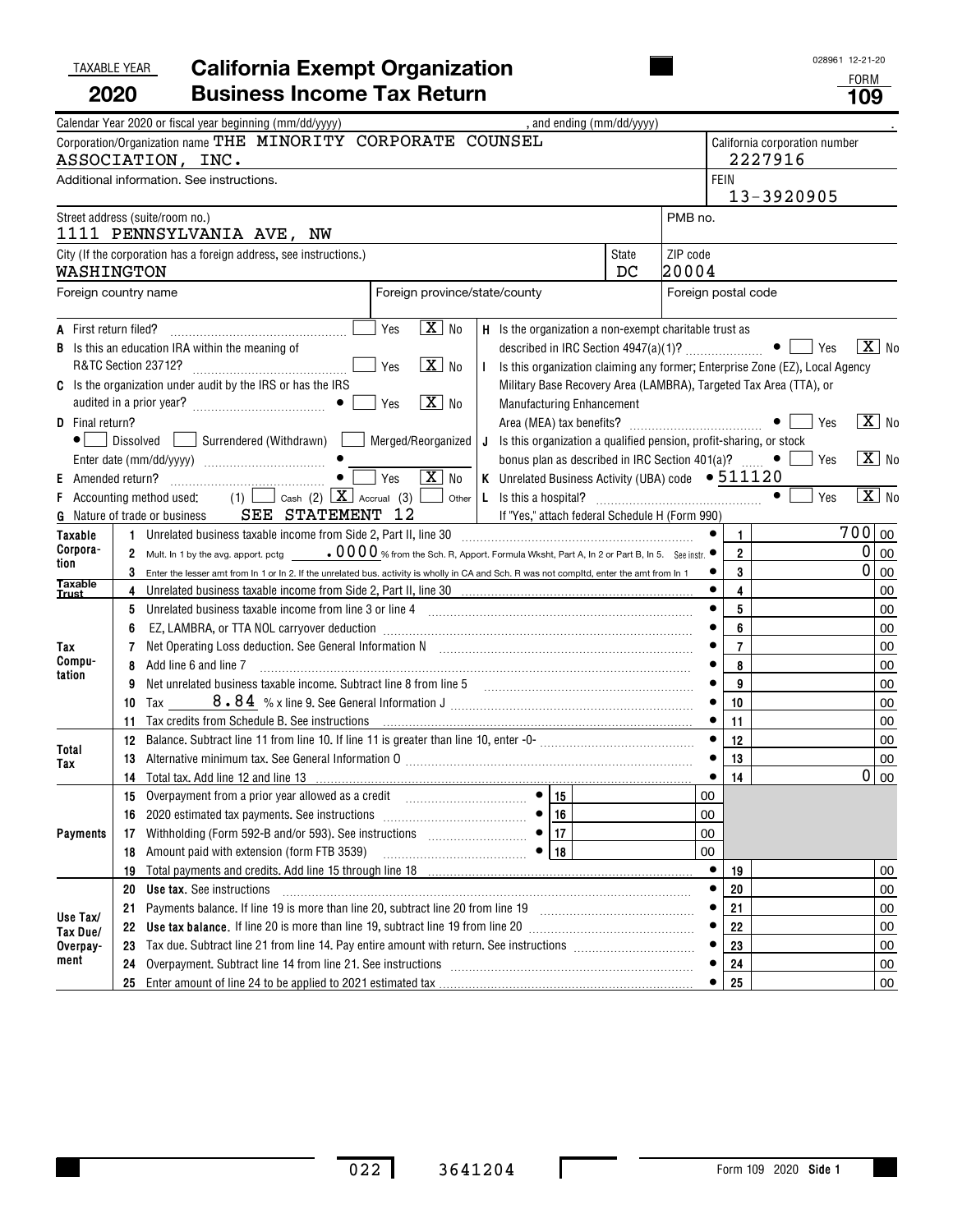|                       |    |                                                                                                                                                                                                                                          |                            |    | $\bullet$ 26   |                                    | 00   |
|-----------------------|----|------------------------------------------------------------------------------------------------------------------------------------------------------------------------------------------------------------------------------------------|----------------------------|----|----------------|------------------------------------|------|
|                       |    | a Fill in the account information to have the refund directly deposited. Routing number                                                                                                                                                  | $\overline{\bullet}$ 26a   |    |                |                                    |      |
| Refund or<br>Amount   |    | <b>b</b> Type: Checking $\bullet$   Savings $\bullet$   c Account Number <b>Configures</b> $\bullet$   26c                                                                                                                               |                            |    |                |                                    |      |
| Due                   |    |                                                                                                                                                                                                                                          |                            |    | $\bullet$   27 |                                    | 00   |
|                       | 28 |                                                                                                                                                                                                                                          |                            |    |                |                                    |      |
|                       |    |                                                                                                                                                                                                                                          |                            |    | $\odot$ 29     |                                    | 00   |
|                       |    | <b>Unrelated Business Taxable Income</b>                                                                                                                                                                                                 |                            |    |                |                                    |      |
| Part I                |    | <b>Unrelated Trade or Business Income</b>                                                                                                                                                                                                |                            |    |                |                                    |      |
|                       |    | 1 a Gross receipts or gross sales                                                                                                                                                                                                        |                            |    | 1c             |                                    | 00   |
|                       |    |                                                                                                                                                                                                                                          |                            |    | $\overline{2}$ |                                    | 00   |
|                       |    | 3 Gross profit. Subtract line 2 from line 1c [11] All and the content of the content of the content of the content of the content of the content of the content of the content of the content of the content of the content of           |                            |    | 3              |                                    | 00   |
|                       |    |                                                                                                                                                                                                                                          |                            |    | 4a             |                                    | 00   |
|                       |    |                                                                                                                                                                                                                                          |                            |    | 4b             |                                    | 00   |
|                       |    | c Capital loss deduction for trusts                                                                                                                                                                                                      |                            |    | 4c             |                                    | 00   |
|                       |    | 5 Income (or loss) from partnerships, limited liability companies, or S corporations. See Specific Line Instructions.                                                                                                                    |                            |    |                |                                    |      |
|                       |    |                                                                                                                                                                                                                                          |                            |    | 5              |                                    | 00   |
|                       |    |                                                                                                                                                                                                                                          |                            |    | 6              |                                    | 00   |
|                       |    |                                                                                                                                                                                                                                          |                            |    | $\overline{7}$ |                                    | 00   |
|                       |    |                                                                                                                                                                                                                                          |                            |    | 8              |                                    | 00   |
|                       |    |                                                                                                                                                                                                                                          |                            |    | 9              |                                    | 00   |
|                       |    | 10 Exploited exempt activity income (Schedule G) Material Accordination and Exploited exempt activity income (Schedule G)                                                                                                                |                            |    | 10<br>11       | $1,700 _{00}$                      | 00   |
|                       |    | 11 Advertising income (Schedule H, Part III, Column A) [11] Martin Martin Martin Martin Martin Martin Martin M                                                                                                                           |                            |    | 12             |                                    |      |
|                       |    | 12 Other income. Attach schedule encontractional contraction of the state of the schedule of the schedule entrarchildren and the state of the state of the state of the state of the state of the state of the state of the st           |                            |    | 13             | $1,700 _{00}$                      | 00   |
|                       |    | Part II Deductions Not Taken Elsewhere (Except for contributions, deductions must be directly connected with the unrelated business income.)                                                                                             |                            |    |                |                                    |      |
|                       |    |                                                                                                                                                                                                                                          |                            |    | 14             |                                    | 00   |
|                       |    |                                                                                                                                                                                                                                          |                            |    | 15             |                                    | 00   |
|                       |    | 16 Repairs <b>March 2016</b> Repairs <b>Constitution Constitution Constitution</b> Construction Constitution Constitution Constitution Constitution Constitution Constitution Constitution Constitution Constitution Constitution Consti |                            |    | 16             |                                    | 00   |
|                       |    |                                                                                                                                                                                                                                          |                            |    | 17             |                                    | 00   |
|                       |    |                                                                                                                                                                                                                                          |                            |    | 18             |                                    | 00   |
|                       |    |                                                                                                                                                                                                                                          |                            |    | 19             |                                    | 00   |
|                       |    |                                                                                                                                                                                                                                          |                            |    | 20             |                                    | 00   |
|                       |    | $\bullet$   21a<br>21 a Depreciation (Corporations and Associations - Schedule J) (Trusts - form FTB 3885F)                                                                                                                              |                            | 00 |                |                                    |      |
|                       |    | 21 <sub>b</sub><br>b Less: depreciation claimed on Schedule A [111] [12] Less: depreciation claimed on Schedule A [11] [12] Less:                                                                                                        |                            | 00 | 21             |                                    | 00   |
|                       |    |                                                                                                                                                                                                                                          |                            |    | 22             |                                    | 00   |
|                       |    | 23 a Contributions to deferred compensation plans entertainment contracts and contributions to deferred compensation plans                                                                                                               |                            |    | 23a            |                                    | 00   |
|                       |    | b Employee benefit programs informational contracts and contracts and contracts are the contract of the contracts of the contracts of the contracts of the contracts of the contracts of the contracts of the contracts of the           |                            |    | 23b            |                                    | 00   |
| 24 Other deductions   |    |                                                                                                                                                                                                                                          |                            |    | 24             |                                    | 00   |
|                       |    |                                                                                                                                                                                                                                          |                            |    | 25             |                                    | 00   |
|                       |    |                                                                                                                                                                                                                                          |                            |    | 26             | 1,700                              | 00   |
|                       |    | 27 Excess advertising costs (Schedule H, Part III, Column B)                                                                                                                                                                             |                            |    | 27             |                                    | 00   |
|                       |    |                                                                                                                                                                                                                                          |                            |    | 28             | 1,700                              | 00   |
| 29 Specific deduction |    |                                                                                                                                                                                                                                          |                            |    | 29             | 1,000                              | 00   |
|                       |    | 30 Unrelated business taxable income. Subtract line 29 from line 28. If line 28 is a loss, enter line 28                                                                                                                                 |                            |    | 30             | 700                                | l oo |
| Sign                  |    |                                                                                                                                                                                                                                          |                            |    |                |                                    |      |
| Here                  |    |                                                                                                                                                                                                                                          |                            |    |                |                                    |      |
|                       |    | Signature<br>Title                                                                                                                                                                                                                       | Date                       |    |                | • Telephone                        |      |
|                       |    | PRESIDENT & CEO<br>of officer $\blacktriangleright$                                                                                                                                                                                      |                            |    |                |                                    |      |
| Paid                  |    | Preparer's<br>Date                                                                                                                                                                                                                       | Check if self-<br>employed |    |                | $\bullet$ PTIN                     |      |
| Preparer's            |    | 11/15/21<br>signature ROHINI CHANDRABHATLA                                                                                                                                                                                               |                            |    |                | P00740442                          |      |
| Use Only              |    | Firm's name (or yours,                                                                                                                                                                                                                   |                            |    |                | ● Firm's FEIN<br>36-3168081        |      |
|                       |    | $\blacktriangleright$ SIKICH LLP<br>if self-employed)<br>1199 N. FAIRFAX STREET 10TH FLOOR                                                                                                                                               |                            |    |                |                                    |      |
|                       |    | and address<br>ALEXANDRIA, VA 22314                                                                                                                                                                                                      |                            |    |                | • Telephone<br>703) 836-1350       |      |
|                       |    | May the FTB discuss this return with the preparer shown above? See instructions                                                                                                                                                          |                            |    |                | $\bullet$ $\boxed{X}$<br>Yes<br>No |      |
|                       |    |                                                                                                                                                                                                                                          |                            |    |                |                                    |      |
|                       |    | 022<br>3642204<br>Side 2 Form 109 2020                                                                                                                                                                                                   |                            |    |                |                                    |      |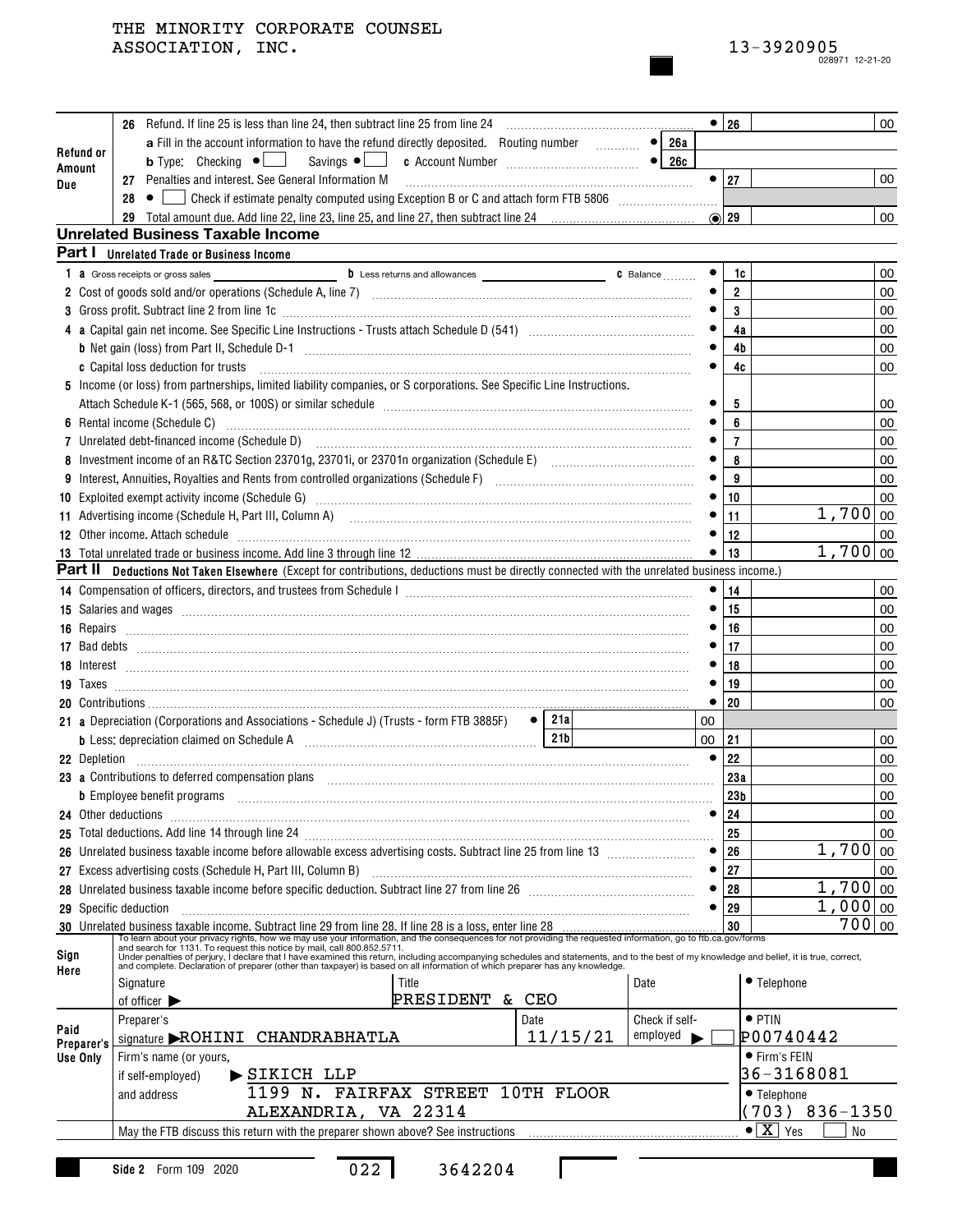## Schedule A cost of Goods Sold and/or Operations.

|   | Method of inventory valuation (specify)                                                                                                                                                                                                                                                     |                                                                                                   | N/A                                                 |                   |                                                                            |                |                                                            |        |
|---|---------------------------------------------------------------------------------------------------------------------------------------------------------------------------------------------------------------------------------------------------------------------------------------------|---------------------------------------------------------------------------------------------------|-----------------------------------------------------|-------------------|----------------------------------------------------------------------------|----------------|------------------------------------------------------------|--------|
|   | 1 Inventory at beginning of year encourance and contained and contained and contained and contained and contained and contained and contained and contained and contained and contained and contained and contained and contai                                                              |                                                                                                   |                                                     |                   |                                                                            | 1              |                                                            | 00     |
|   | 2 Purchases <b>Marchases 2</b> Purchases <b>2</b> Purchases <b>2</b> Purchases <b>2</b> Purchases <b>2</b> Purchases <b>2</b> Purchases <b>2</b> Purchases <b>2</b> Purchases <b>2</b> Purchases <b>2</b> Purchases <b>2</b> Purchases <b>2</b> Purchases <b>2 2</b> Purchase <b>2 2 2 </b> |                                                                                                   |                                                     |                   |                                                                            | $\overline{2}$ |                                                            | 00     |
|   |                                                                                                                                                                                                                                                                                             |                                                                                                   |                                                     |                   |                                                                            | 3              |                                                            | 00     |
|   |                                                                                                                                                                                                                                                                                             |                                                                                                   |                                                     |                   |                                                                            | 4a             |                                                            | 00     |
|   | <b>b</b> Other costs. Attach schedule                                                                                                                                                                                                                                                       |                                                                                                   |                                                     |                   |                                                                            | 4b             |                                                            | 00     |
|   |                                                                                                                                                                                                                                                                                             |                                                                                                   |                                                     |                   |                                                                            | 5              |                                                            | 00     |
|   | 6 Inventory at end of year manufactured and an extreme contract of the state of the state of the state of the state of the state of the state of the state of the state of the state of the state of the state of the state of                                                              |                                                                                                   |                                                     |                   |                                                                            | 6              |                                                            | 00     |
|   |                                                                                                                                                                                                                                                                                             |                                                                                                   |                                                     |                   |                                                                            | $\overline{7}$ |                                                            | 00     |
|   | Do the rules of IRC Section 263A (with respect to property produced or acquired for resale) apply to this organization?                                                                                                                                                                     |                                                                                                   |                                                     |                   |                                                                            |                | $\overline{X}$ No<br>Yes                                   |        |
|   | <b>Schedule B</b><br>Tax Credits.                                                                                                                                                                                                                                                           |                                                                                                   |                                                     |                   |                                                                            |                |                                                            |        |
|   |                                                                                                                                                                                                                                                                                             | $code \bullet \underline{\qquad \qquad \qquad \qquad \qquad } \bullet \underline{\qquad \qquad }$ |                                                     |                   | 00                                                                         |                |                                                            |        |
|   |                                                                                                                                                                                                                                                                                             | $code \bullet \underline{\qquad}$ $\qquad \bullet \underline{\qquad}$                             |                                                     |                   | 00                                                                         |                |                                                            |        |
|   | <b>3</b> Enter credit name                                                                                                                                                                                                                                                                  | $code \bullet$                                                                                    | $\bullet$   3                                       |                   | 00                                                                         |                |                                                            |        |
|   | 4 Total. Add line 1 through line 3. If claiming more than 3 credits, enter the total of all claimed credits                                                                                                                                                                                 |                                                                                                   |                                                     |                   |                                                                            |                |                                                            |        |
|   | on line 4. Enter here and on Side 1, line 11                                                                                                                                                                                                                                                |                                                                                                   |                                                     |                   |                                                                            | 4              |                                                            | 00     |
|   | Schedule K<br>Add-On Taxes or Recapture of Tax.                                                                                                                                                                                                                                             |                                                                                                   |                                                     |                   |                                                                            |                |                                                            |        |
| 1 | Interest computation under the look-back method for completed long-term contracts. Attach form FTB 3834                                                                                                                                                                                     |                                                                                                   |                                                     |                   |                                                                            | 1              |                                                            | 00     |
|   |                                                                                                                                                                                                                                                                                             |                                                                                                   |                                                     |                   |                                                                            | 2a             |                                                            | 00     |
|   |                                                                                                                                                                                                                                                                                             |                                                                                                   |                                                     |                   |                                                                            | 2 <sub>b</sub> |                                                            | 00     |
|   |                                                                                                                                                                                                                                                                                             |                                                                                                   |                                                     |                   |                                                                            | 3              |                                                            | 00     |
|   | Credit recapture. Credit name                                                                                                                                                                                                                                                               |                                                                                                   |                                                     |                   |                                                                            | 4              |                                                            | 00     |
|   | 5 Total. Combine the amounts on line 1 through line 4<br><b>Schedule R</b>                                                                                                                                                                                                                  |                                                                                                   |                                                     |                   |                                                                            | 5              |                                                            | 00     |
|   | Apportionment Formula Worksheet. Use only for unrelated trade or business amounts.                                                                                                                                                                                                          |                                                                                                   |                                                     |                   |                                                                            |                |                                                            |        |
|   | Part A. Standard Method - Single-Sales Factor Formula. Complete this part only if the corporation uses the single-sales factor formula.                                                                                                                                                     |                                                                                                   | (a)                                                 |                   | (b)                                                                        |                | (c)                                                        |        |
|   |                                                                                                                                                                                                                                                                                             |                                                                                                   | Total within and                                    |                   | Total within                                                               |                | Percent within                                             |        |
|   |                                                                                                                                                                                                                                                                                             |                                                                                                   | outside California<br>$\bullet$                     | $1,700$ $\bullet$ | California                                                                 | 0              | California $[(b) \div (a)] \times 100$                     |        |
|   | <b>Total sales</b>                                                                                                                                                                                                                                                                          |                                                                                                   |                                                     |                   |                                                                            |                |                                                            |        |
|   | 2 Apportionment percentage. Divide total sales column (b) by total sales column (a)                                                                                                                                                                                                         |                                                                                                   |                                                     |                   |                                                                            |                | $\bullet$                                                  | .00008 |
|   | and multiply the result by 100. Enter the result here and on Form 109, Side 1, line 2.                                                                                                                                                                                                      |                                                                                                   |                                                     |                   |                                                                            |                |                                                            |        |
|   | Part B. Three Factor Formula. Complete this part only if the corporation uses the three-factor formula.                                                                                                                                                                                     |                                                                                                   | (a)                                                 |                   | (b)                                                                        |                | (c)                                                        |        |
|   |                                                                                                                                                                                                                                                                                             |                                                                                                   | Total within and<br>outside California              |                   | Total within<br>California                                                 |                | Percent within<br>California $[(b) \div (a)] \times 100$   |        |
| 1 | <b>Property factor:</b>                                                                                                                                                                                                                                                                     |                                                                                                   | $\bullet$                                           |                   | $\bullet$                                                                  |                | $\bullet$                                                  |        |
| 2 |                                                                                                                                                                                                                                                                                             |                                                                                                   | $\bullet$                                           |                   | $\bullet$                                                                  |                | $\bullet$                                                  |        |
| 3 | Sales factor: Gross sales and/or receipts less returns and allowances                                                                                                                                                                                                                       |                                                                                                   |                                                     |                   | $\bullet$                                                                  |                | $\bullet$                                                  |        |
|   |                                                                                                                                                                                                                                                                                             |                                                                                                   |                                                     |                   |                                                                            |                |                                                            |        |
| 5 | Average apportionment percentage: Divide the factor on line 4 by 3 and enter the                                                                                                                                                                                                            |                                                                                                   |                                                     |                   |                                                                            |                |                                                            |        |
|   | result here and on Form 109, Side 1, line 2. See instructions for exceptions                                                                                                                                                                                                                |                                                                                                   |                                                     |                   |                                                                            |                |                                                            |        |
|   | <b>Schedule C</b><br>Rental Income from Real Property and Personal Property Leased with Real Property                                                                                                                                                                                       |                                                                                                   |                                                     |                   |                                                                            |                |                                                            |        |
|   | For rental income from debt-financed property, use Schedule D, R&TC Section 23701g, Section 23701i, and Section 23701n organizations. See instructions for exceptions.                                                                                                                      |                                                                                                   |                                                     |                   |                                                                            |                |                                                            |        |
|   | 1 Description of property                                                                                                                                                                                                                                                                   |                                                                                                   |                                                     |                   | 2 Rent received or accrued                                                 |                | 3 Percentage of rent attributable to                       |        |
|   |                                                                                                                                                                                                                                                                                             |                                                                                                   |                                                     |                   |                                                                            |                | personal property                                          |        |
|   |                                                                                                                                                                                                                                                                                             |                                                                                                   |                                                     |                   |                                                                            |                |                                                            | %      |
|   |                                                                                                                                                                                                                                                                                             |                                                                                                   |                                                     |                   |                                                                            |                |                                                            | %      |
|   |                                                                                                                                                                                                                                                                                             |                                                                                                   |                                                     |                   |                                                                            |                |                                                            | %      |
|   | Complete if any item in column 3 is more than 50%, or for any item<br>if the rent is determined on the basis of profit or income                                                                                                                                                            |                                                                                                   |                                                     |                   | 5 Complete if any item in column 3 is more than 10%, but not more than 50% |                |                                                            |        |
|   | (a) Deductions directly connected                                                                                                                                                                                                                                                           | (b) Income includible, column<br>2 less column 4(a)                                               | (a) Gross income reportable,<br>column 2 x column 3 |                   | (b) Deductions directly connected<br>with personal property                |                | (c) Net income includible,<br>column 5(a) less column 5(b) |        |
|   |                                                                                                                                                                                                                                                                                             |                                                                                                   |                                                     |                   |                                                                            |                |                                                            |        |
|   |                                                                                                                                                                                                                                                                                             |                                                                                                   |                                                     |                   |                                                                            |                |                                                            |        |
|   |                                                                                                                                                                                                                                                                                             |                                                                                                   |                                                     |                   |                                                                            |                |                                                            |        |
|   | Add columns 4(b) and column 5(c). Enter here and on Side 2, Part I, line 6                                                                                                                                                                                                                  |                                                                                                   |                                                     |                   |                                                                            |                |                                                            |        |

022 3643204

 $\mathbf I$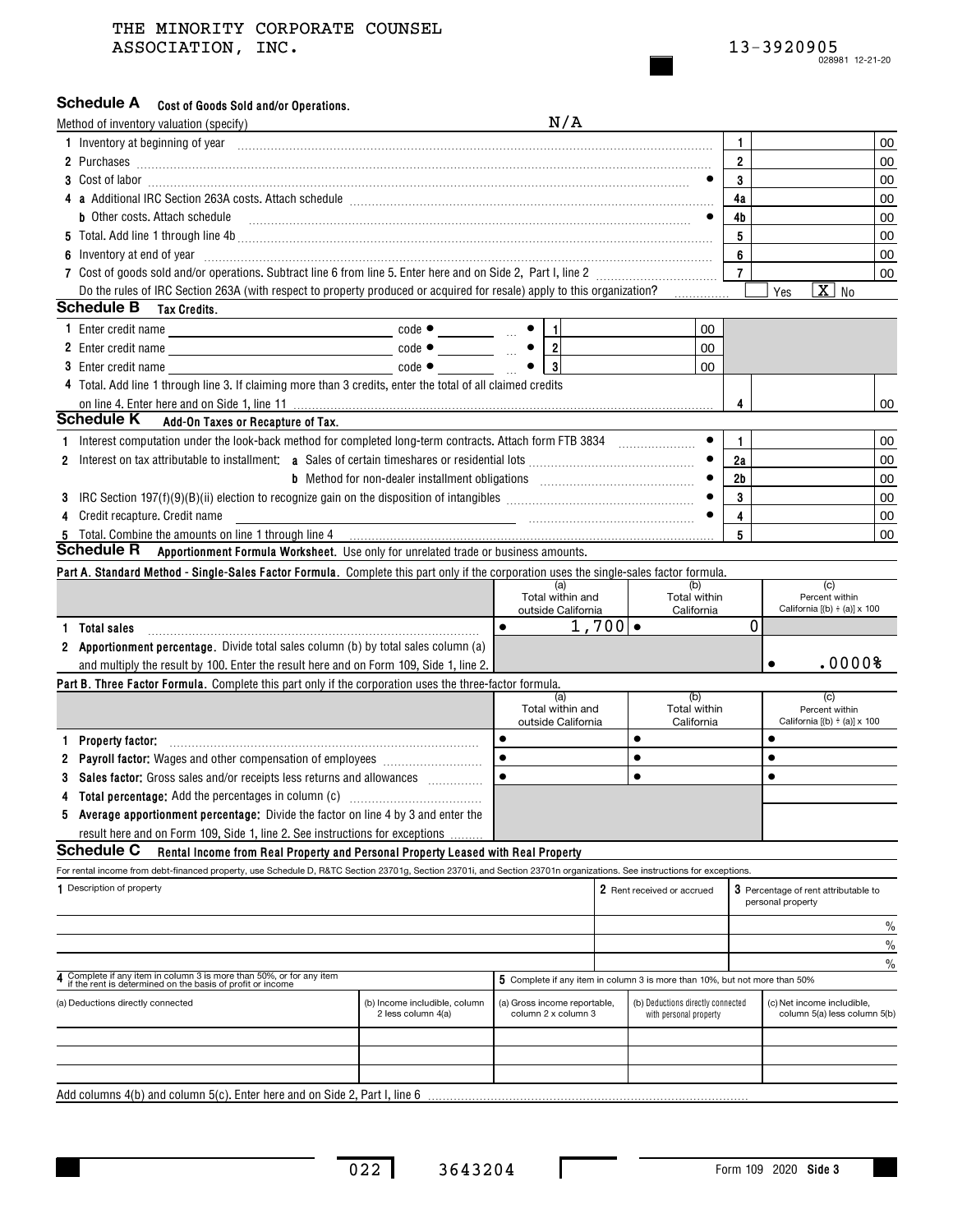

## **Unrelated Debt-Financed Income Schedule D**

| 0111014104 DODL 1 111411004 111001110<br>1 Description of debt-financed property               |                                                                 |                                  |                                 |                    | Gross income from or<br>$\overline{\mathbf{2}}$                                                                  | 3 Deductions directly connected with or allocable to debt-financed property |                                                    |                                |                 |                                               |                                    |                                                 |  |
|------------------------------------------------------------------------------------------------|-----------------------------------------------------------------|----------------------------------|---------------------------------|--------------------|------------------------------------------------------------------------------------------------------------------|-----------------------------------------------------------------------------|----------------------------------------------------|--------------------------------|-----------------|-----------------------------------------------|------------------------------------|-------------------------------------------------|--|
|                                                                                                |                                                                 |                                  |                                 |                    | allocable to debt-financed<br>property                                                                           |                                                                             |                                                    | (a) Straight-line depreciation |                 |                                               | (b) Other deductions               |                                                 |  |
|                                                                                                |                                                                 |                                  |                                 |                    |                                                                                                                  |                                                                             |                                                    |                                |                 |                                               |                                    |                                                 |  |
|                                                                                                |                                                                 |                                  |                                 |                    |                                                                                                                  |                                                                             |                                                    |                                |                 |                                               |                                    |                                                 |  |
|                                                                                                |                                                                 |                                  |                                 |                    |                                                                                                                  |                                                                             |                                                    |                                |                 |                                               |                                    |                                                 |  |
|                                                                                                |                                                                 |                                  |                                 |                    |                                                                                                                  |                                                                             |                                                    |                                |                 |                                               |                                    |                                                 |  |
| Amount of average acquisition                                                                  | Average adjusted basis<br>5                                     |                                  | Debt basis<br>6                 |                    | Gross income                                                                                                     |                                                                             | 8                                                  | Allocable deductions, total of |                 |                                               | Net income<br>9                    |                                                 |  |
| indebtedness on or allocable<br>to debt-financed property                                      | of or allocable to<br>debt-financed property                    |                                  | percentage,<br>column 4 ÷       |                    | reportable,<br>column 2 x column 6                                                                               |                                                                             | column 6                                           | columns 3(a) and 3(b) x        |                 |                                               |                                    | (or loss) includible,<br>column 7 less column 8 |  |
|                                                                                                |                                                                 |                                  | column 5                        |                    |                                                                                                                  |                                                                             |                                                    |                                |                 |                                               |                                    |                                                 |  |
|                                                                                                |                                                                 |                                  |                                 | $\frac{0}{0}$      |                                                                                                                  |                                                                             |                                                    |                                |                 |                                               |                                    |                                                 |  |
|                                                                                                |                                                                 |                                  |                                 | $\%$               |                                                                                                                  |                                                                             |                                                    |                                |                 |                                               |                                    |                                                 |  |
|                                                                                                |                                                                 |                                  |                                 | $\frac{0}{0}$      |                                                                                                                  |                                                                             |                                                    |                                |                 |                                               |                                    |                                                 |  |
| Total. Enter here and on Side 2, Part I, line 7                                                |                                                                 |                                  |                                 |                    |                                                                                                                  |                                                                             |                                                    |                                |                 |                                               |                                    |                                                 |  |
| <b>Schedule E</b>                                                                              |                                                                 |                                  |                                 |                    | Investment Income of an R&TC Section 23701g, Section 23701i, or Section 23701n Organization                      |                                                                             |                                                    |                                |                 |                                               |                                    |                                                 |  |
| 1 Description                                                                                  |                                                                 | 2 Amount                         |                                 |                    | 3 Deductions directly<br>connected                                                                               |                                                                             | Net investment income,<br>4 Column 2 less column 3 |                                | 5 Set-asides    |                                               | 6                                  | Balance of investment                           |  |
|                                                                                                |                                                                 |                                  |                                 |                    |                                                                                                                  |                                                                             |                                                    |                                |                 |                                               |                                    | income, column 4 less<br>column 5               |  |
|                                                                                                |                                                                 |                                  |                                 |                    |                                                                                                                  |                                                                             |                                                    |                                |                 |                                               |                                    |                                                 |  |
|                                                                                                |                                                                 |                                  |                                 |                    |                                                                                                                  |                                                                             |                                                    |                                |                 |                                               |                                    |                                                 |  |
| Total. Enter here and on Side 2, Part I, line 8                                                |                                                                 |                                  |                                 |                    |                                                                                                                  |                                                                             |                                                    |                                |                 |                                               |                                    |                                                 |  |
| Enter gross income from members (dues, fees, charges, or similar amounts)<br><b>Schedule F</b> |                                                                 |                                  |                                 |                    |                                                                                                                  |                                                                             |                                                    |                                |                 |                                               |                                    |                                                 |  |
|                                                                                                |                                                                 |                                  |                                 |                    | Interest, Annuities, Royalties and Rents from Controlled Organizations<br><b>Exempt Controlled Organizations</b> |                                                                             |                                                    |                                |                 |                                               |                                    |                                                 |  |
|                                                                                                |                                                                 |                                  |                                 |                    |                                                                                                                  |                                                                             |                                                    |                                |                 |                                               |                                    |                                                 |  |
| 1 Name of controlled organizations                                                             |                                                                 |                                  | 2 Employer<br>identification    |                    | 3 Net unrelated<br>income (loss)                                                                                 |                                                                             | 4 Total of specified<br>payments made              |                                |                 | $5$ Part of column (4)<br>that is included in |                                    | 6 Deductions directly<br>connected with         |  |
|                                                                                                |                                                                 | number                           |                                 |                    |                                                                                                                  |                                                                             |                                                    |                                |                 | the controlling<br>organization's             |                                    | income in column (5)                            |  |
|                                                                                                |                                                                 |                                  |                                 |                    |                                                                                                                  |                                                                             |                                                    |                                |                 | gross income                                  |                                    |                                                 |  |
|                                                                                                |                                                                 |                                  |                                 |                    |                                                                                                                  |                                                                             |                                                    |                                |                 |                                               |                                    |                                                 |  |
|                                                                                                |                                                                 |                                  |                                 |                    |                                                                                                                  |                                                                             |                                                    |                                |                 |                                               |                                    |                                                 |  |
| $\overline{\mathbf{c}}$                                                                        |                                                                 |                                  |                                 |                    |                                                                                                                  |                                                                             |                                                    |                                |                 |                                               |                                    |                                                 |  |
| 3                                                                                              |                                                                 |                                  |                                 |                    |                                                                                                                  |                                                                             |                                                    |                                |                 |                                               |                                    |                                                 |  |
| Nonexempt Controlled Organizations                                                             |                                                                 |                                  |                                 |                    |                                                                                                                  |                                                                             |                                                    |                                |                 |                                               |                                    |                                                 |  |
| 7 Taxable income                                                                               |                                                                 |                                  |                                 |                    | 8 Net unrelated                                                                                                  | 9                                                                           |                                                    |                                |                 |                                               |                                    | 11 Deductions directly                          |  |
|                                                                                                |                                                                 |                                  |                                 |                    | income (loss)                                                                                                    |                                                                             | Total of specified<br>payments made                |                                |                 | 10 Part of column (9)<br>that is included in  |                                    | connected with                                  |  |
|                                                                                                |                                                                 |                                  |                                 |                    |                                                                                                                  |                                                                             |                                                    |                                |                 | the controlling<br>organization's             |                                    | income in<br>column (10)                        |  |
|                                                                                                |                                                                 |                                  |                                 |                    |                                                                                                                  |                                                                             |                                                    |                                |                 | gross income                                  |                                    |                                                 |  |
|                                                                                                |                                                                 |                                  |                                 |                    |                                                                                                                  |                                                                             |                                                    |                                |                 |                                               |                                    |                                                 |  |
| $\overline{\mathbf{c}}$                                                                        |                                                                 |                                  |                                 |                    |                                                                                                                  |                                                                             |                                                    |                                |                 |                                               |                                    |                                                 |  |
| $\overline{3}$                                                                                 |                                                                 |                                  |                                 |                    |                                                                                                                  |                                                                             |                                                    |                                |                 |                                               |                                    |                                                 |  |
| 4<br>Add columns 5 and 10                                                                      |                                                                 |                                  |                                 |                    |                                                                                                                  |                                                                             |                                                    |                                |                 |                                               |                                    |                                                 |  |
| 5<br>Add columns 6 and 11                                                                      |                                                                 |                                  |                                 |                    |                                                                                                                  |                                                                             |                                                    |                                |                 |                                               |                                    |                                                 |  |
| 6<br>Subtract line 5 from line 4. Enter here and on Side 2, Part I, line 9                     |                                                                 |                                  |                                 |                    |                                                                                                                  |                                                                             |                                                    |                                |                 |                                               |                                    |                                                 |  |
| <b>Schedule G</b>                                                                              | Exploited Exempt Activity Income, other than Advertising Income |                                  |                                 |                    |                                                                                                                  |                                                                             |                                                    |                                |                 |                                               |                                    |                                                 |  |
| Description of exploited activity (attach<br>1                                                 |                                                                 | 2 Gross unrelated                | 3 Expenses directly             |                    | 4 Net income from                                                                                                | 5                                                                           | Gross income                                       | 6 Expenses                     |                 |                                               | 7 Excess exempt                    | 8 Net income                                    |  |
| schedule if more than one unrelated activity<br>is exploiting the same exempt activity)        |                                                                 | business income<br>from trade or | connected with<br>production of |                    | unrelated trade<br>or business,                                                                                  |                                                                             | from activity that<br>is not unrelated             | column 5                       | attributable to |                                               | expense, column<br>6 less column 5 | includible, column<br>4 less column 7           |  |
|                                                                                                |                                                                 | business                         | income                          | unrelated business | column 2 less<br>column 3                                                                                        |                                                                             | business income                                    |                                |                 | column 4                                      | but not more than                  | but not less than<br>zero                       |  |
|                                                                                                |                                                                 |                                  |                                 |                    |                                                                                                                  |                                                                             |                                                    |                                |                 |                                               |                                    |                                                 |  |
|                                                                                                |                                                                 |                                  |                                 |                    |                                                                                                                  |                                                                             |                                                    |                                |                 |                                               |                                    |                                                 |  |
|                                                                                                |                                                                 |                                  |                                 |                    |                                                                                                                  |                                                                             |                                                    |                                |                 |                                               |                                    |                                                 |  |
|                                                                                                |                                                                 |                                  |                                 |                    |                                                                                                                  |                                                                             |                                                    |                                |                 |                                               |                                    |                                                 |  |
| Total. Enter here and on Side 2, line 10                                                       |                                                                 |                                  |                                 |                    |                                                                                                                  |                                                                             |                                                    |                                |                 |                                               |                                    |                                                 |  |

 $\mathbf{I}$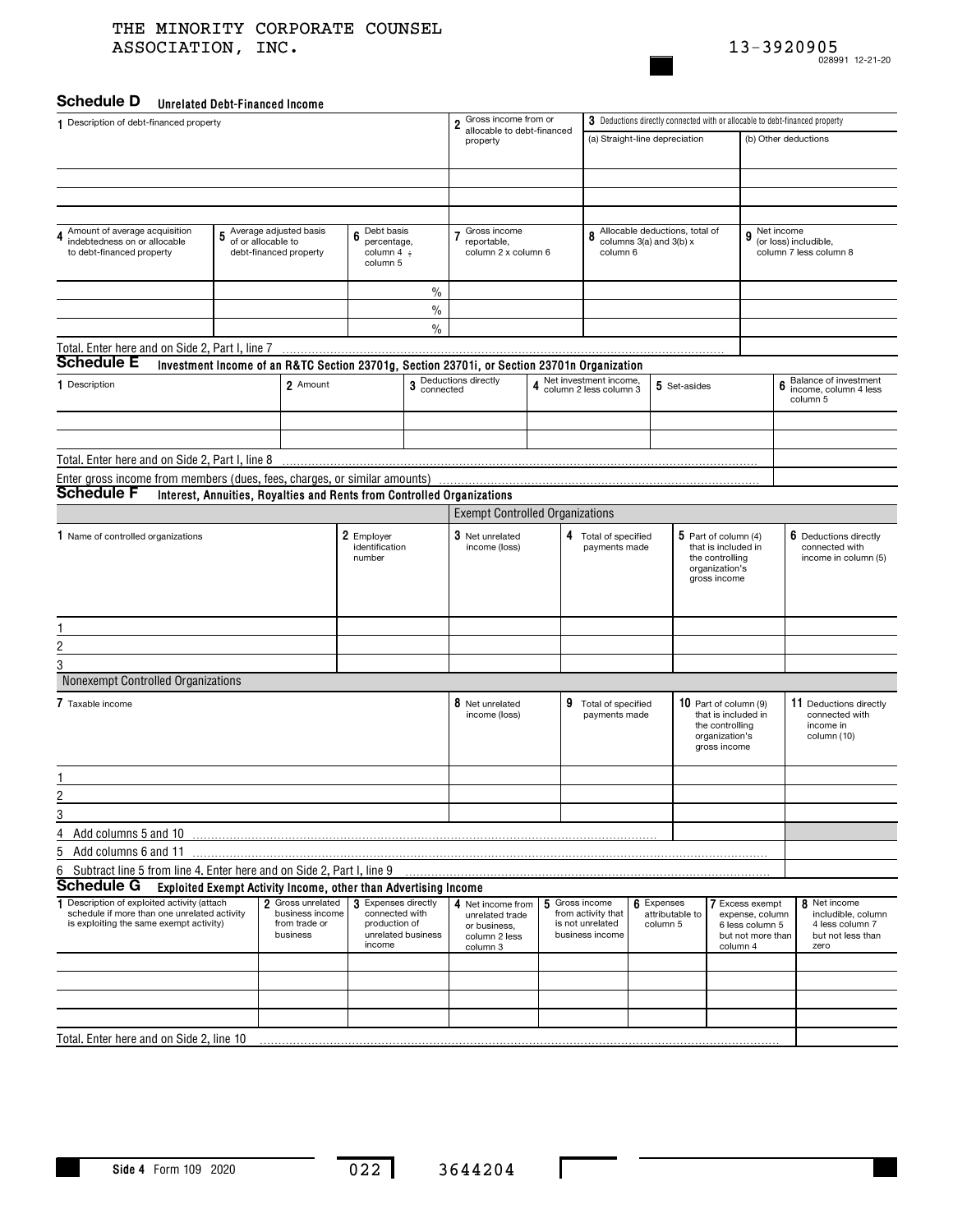### **Advertising Income and Excess Advertising Costs Schedule H Part I**

| Part I<br>Income from Periodicals Reported on a Consolidated Basis                                                                               |                                                  |                                                                                                        |                                  |   |                                                                                                                                                                                                                                                                                |                                                          |                         |                                                          |                       |                                                         |                                                                                                                                                                                                                                                                                                                                             |                                 |
|--------------------------------------------------------------------------------------------------------------------------------------------------|--------------------------------------------------|--------------------------------------------------------------------------------------------------------|----------------------------------|---|--------------------------------------------------------------------------------------------------------------------------------------------------------------------------------------------------------------------------------------------------------------------------------|----------------------------------------------------------|-------------------------|----------------------------------------------------------|-----------------------|---------------------------------------------------------|---------------------------------------------------------------------------------------------------------------------------------------------------------------------------------------------------------------------------------------------------------------------------------------------------------------------------------------------|---------------------------------|
| 1 Name of periodical                                                                                                                             | Gross<br>$\overline{2}$<br>advertising<br>income |                                                                                                        | 3 Direct<br>advertising<br>costs |   | 4 Advertising income<br>or excess advertising<br>costs. If column 2 is<br>greater than column 3,<br>complete columns 5, 6,<br>and 7. If column 3 is<br>greater than column 2,<br>enter the excess in<br>Part III, column B(b).<br>Do not complete<br>columns $5, 6$ , and $7.$ |                                                          | 5 Circulation<br>income |                                                          | 6 Readership<br>costs |                                                         | If column 5 is greater than<br>column 6, enter the income<br>shown in column 4, in Part III,<br>column A(b). If column 6 is<br>greater than column 5, subtract<br>the sum of column 6 and<br>column 3 from the sum of<br>column 5 and column 2.<br>Enter amount in Part III,<br>column A(b). If the amount<br>is less than zero, enter -0-. |                                 |
|                                                                                                                                                  |                                                  |                                                                                                        |                                  |   |                                                                                                                                                                                                                                                                                |                                                          |                         |                                                          |                       |                                                         |                                                                                                                                                                                                                                                                                                                                             |                                 |
|                                                                                                                                                  |                                                  |                                                                                                        |                                  |   |                                                                                                                                                                                                                                                                                |                                                          |                         |                                                          |                       |                                                         |                                                                                                                                                                                                                                                                                                                                             |                                 |
| Totals<br>Part II                                                                                                                                |                                                  |                                                                                                        |                                  |   |                                                                                                                                                                                                                                                                                |                                                          |                         |                                                          |                       |                                                         |                                                                                                                                                                                                                                                                                                                                             |                                 |
| Income from Periodicals Reported on a Separate Basis<br>DIVERSITY AND<br>THE                                                                     |                                                  |                                                                                                        |                                  |   |                                                                                                                                                                                                                                                                                |                                                          |                         |                                                          |                       |                                                         |                                                                                                                                                                                                                                                                                                                                             |                                 |
| <b>BAR</b>                                                                                                                                       | $\overline{1}$ , 700                             |                                                                                                        |                                  | 0 |                                                                                                                                                                                                                                                                                | 1,700                                                    |                         | 44,195                                                   |                       | 27,354                                                  |                                                                                                                                                                                                                                                                                                                                             |                                 |
|                                                                                                                                                  |                                                  |                                                                                                        |                                  |   |                                                                                                                                                                                                                                                                                |                                                          |                         |                                                          |                       |                                                         |                                                                                                                                                                                                                                                                                                                                             |                                 |
| Part III<br><b>Column A - Net Advertising Income</b>                                                                                             |                                                  |                                                                                                        |                                  |   | Part III<br><b>Column B - Excess Advertising Costs</b>                                                                                                                                                                                                                         |                                                          |                         |                                                          |                       |                                                         |                                                                                                                                                                                                                                                                                                                                             |                                 |
| (a) Enter "consolidated periodical" and/or<br>names of non-consolidated periodicals                                                              |                                                  | (b) Enter total amount from Part I,<br>columns 4 or 7, and amount listed in<br>Part II, columns 4 or 7 |                                  |   | (a) Enter "consolidated periodical" and/or<br>names of non-consolidated periodicals                                                                                                                                                                                            |                                                          |                         |                                                          |                       |                                                         | (b) Enter total amount from Part I, column 4,<br>and amounts listed in Part II, column 4                                                                                                                                                                                                                                                    |                                 |
| DIVERSITY AND<br>THE<br><b>BAR</b>                                                                                                               |                                                  | 1,700                                                                                                  |                                  |   |                                                                                                                                                                                                                                                                                |                                                          |                         |                                                          |                       |                                                         |                                                                                                                                                                                                                                                                                                                                             |                                 |
|                                                                                                                                                  |                                                  |                                                                                                        |                                  |   |                                                                                                                                                                                                                                                                                |                                                          |                         |                                                          |                       |                                                         |                                                                                                                                                                                                                                                                                                                                             |                                 |
|                                                                                                                                                  |                                                  |                                                                                                        |                                  |   |                                                                                                                                                                                                                                                                                |                                                          |                         |                                                          |                       |                                                         |                                                                                                                                                                                                                                                                                                                                             |                                 |
| Enter total here and on Side 2, Part I, line 11<br><b>Schedule I</b>                                                                             |                                                  |                                                                                                        |                                  |   |                                                                                                                                                                                                                                                                                |                                                          |                         | 1,700   Enter total here and on Side 2, Part II, line 27 |                       |                                                         |                                                                                                                                                                                                                                                                                                                                             |                                 |
| Compensation of Officers, Directors, and Trustees<br>1 Name of officer<br>2 SSN or ITIN                                                          |                                                  |                                                                                                        | 3 Title                          |   |                                                                                                                                                                                                                                                                                |                                                          |                         | Percent of time<br>4<br>devoted to<br>business           |                       | 5 Compensation<br>attributable to<br>unrelated business |                                                                                                                                                                                                                                                                                                                                             | 6 Expense account<br>allowances |
|                                                                                                                                                  |                                                  |                                                                                                        |                                  |   |                                                                                                                                                                                                                                                                                |                                                          |                         |                                                          | $\%$                  |                                                         |                                                                                                                                                                                                                                                                                                                                             |                                 |
|                                                                                                                                                  |                                                  |                                                                                                        |                                  |   |                                                                                                                                                                                                                                                                                |                                                          |                         |                                                          | $\%$                  |                                                         |                                                                                                                                                                                                                                                                                                                                             |                                 |
|                                                                                                                                                  |                                                  |                                                                                                        |                                  |   |                                                                                                                                                                                                                                                                                |                                                          |                         |                                                          | $\%$                  |                                                         |                                                                                                                                                                                                                                                                                                                                             |                                 |
|                                                                                                                                                  |                                                  |                                                                                                        |                                  |   |                                                                                                                                                                                                                                                                                |                                                          |                         |                                                          | $\frac{0}{0}$         |                                                         |                                                                                                                                                                                                                                                                                                                                             |                                 |
|                                                                                                                                                  |                                                  |                                                                                                        |                                  |   |                                                                                                                                                                                                                                                                                |                                                          |                         |                                                          | $\%$                  |                                                         |                                                                                                                                                                                                                                                                                                                                             |                                 |
| Total. Enter here and on Side 2, Part II, line 14<br>Schedule J<br>Depreciation (Corporations and Associations only. Trusts use form FTB 3885F.) |                                                  |                                                                                                        |                                  |   |                                                                                                                                                                                                                                                                                |                                                          |                         |                                                          |                       |                                                         |                                                                                                                                                                                                                                                                                                                                             |                                 |
| 1 Group and guideline class or<br>description of property                                                                                        | Date acquired<br>2<br>(mm/dd/yyyy)               |                                                                                                        | 3 Cost or other basis            |   |                                                                                                                                                                                                                                                                                | 4 Depreciation<br>allowed or allowable<br>in prior years |                         | 5 Method of<br>computing<br>depreciation                 |                       | 6 Life or<br>rate                                       |                                                                                                                                                                                                                                                                                                                                             | 7 Depreciation for<br>this year |
| 1 Total additional first-year depreciation (do not include in items below)                                                                       |                                                  |                                                                                                        |                                  |   |                                                                                                                                                                                                                                                                                |                                                          |                         |                                                          |                       |                                                         |                                                                                                                                                                                                                                                                                                                                             |                                 |
| Other depreciation:<br>$\mathbf{2}$                                                                                                              |                                                  |                                                                                                        |                                  |   |                                                                                                                                                                                                                                                                                |                                                          |                         |                                                          |                       |                                                         |                                                                                                                                                                                                                                                                                                                                             |                                 |
| <b>Buildings</b>                                                                                                                                 |                                                  |                                                                                                        |                                  |   |                                                                                                                                                                                                                                                                                |                                                          |                         |                                                          |                       |                                                         |                                                                                                                                                                                                                                                                                                                                             |                                 |
| Furniture and fixtures                                                                                                                           |                                                  |                                                                                                        |                                  |   |                                                                                                                                                                                                                                                                                |                                                          |                         |                                                          |                       |                                                         |                                                                                                                                                                                                                                                                                                                                             |                                 |
| Transportation equipment                                                                                                                         |                                                  |                                                                                                        |                                  |   |                                                                                                                                                                                                                                                                                |                                                          |                         |                                                          |                       |                                                         |                                                                                                                                                                                                                                                                                                                                             |                                 |
| Machinery and other equipment                                                                                                                    |                                                  |                                                                                                        |                                  |   |                                                                                                                                                                                                                                                                                |                                                          |                         |                                                          |                       |                                                         |                                                                                                                                                                                                                                                                                                                                             |                                 |
| Other (specify) ____________________                                                                                                             |                                                  |                                                                                                        |                                  |   |                                                                                                                                                                                                                                                                                |                                                          |                         |                                                          |                       |                                                         |                                                                                                                                                                                                                                                                                                                                             |                                 |
|                                                                                                                                                  |                                                  |                                                                                                        |                                  |   |                                                                                                                                                                                                                                                                                |                                                          |                         |                                                          |                       |                                                         |                                                                                                                                                                                                                                                                                                                                             |                                 |
|                                                                                                                                                  |                                                  |                                                                                                        |                                  |   |                                                                                                                                                                                                                                                                                |                                                          |                         |                                                          |                       |                                                         |                                                                                                                                                                                                                                                                                                                                             |                                 |
|                                                                                                                                                  |                                                  |                                                                                                        |                                  |   |                                                                                                                                                                                                                                                                                |                                                          |                         |                                                          |                       |                                                         |                                                                                                                                                                                                                                                                                                                                             |                                 |
| 6 Balance. Subtract line 5 from line 4. Enter here and on Side 2, Part II, line 21a                                                              |                                                  |                                                                                                        |                                  |   |                                                                                                                                                                                                                                                                                |                                                          |                         |                                                          |                       |                                                         |                                                                                                                                                                                                                                                                                                                                             |                                 |

**6**Balance. Subtract line 5 from line 4. Enter here and on Side 2, Part II, line 21a …………………………………………………………………………

 $\mathbf I$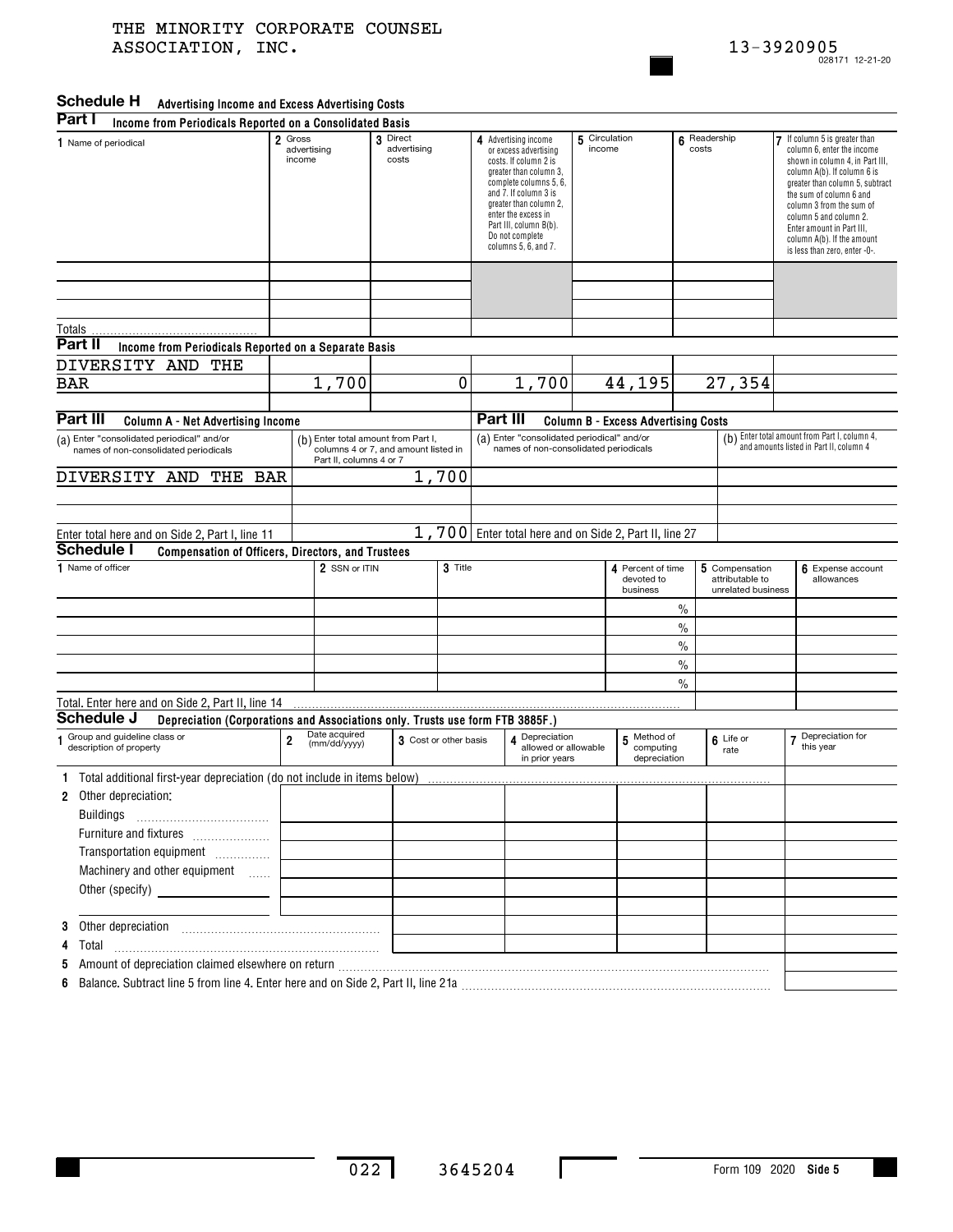CA 109 NATURE OF TRADE OR BUSINESS STATEMENT 12

}}}}}}}}}}}}}}}}}}}}}}}}}}}}}}}}}}}}}}}} }}}}}}}}}}

## PUBLICATION ADVERTISING

TO FORM 109, PAGE 1